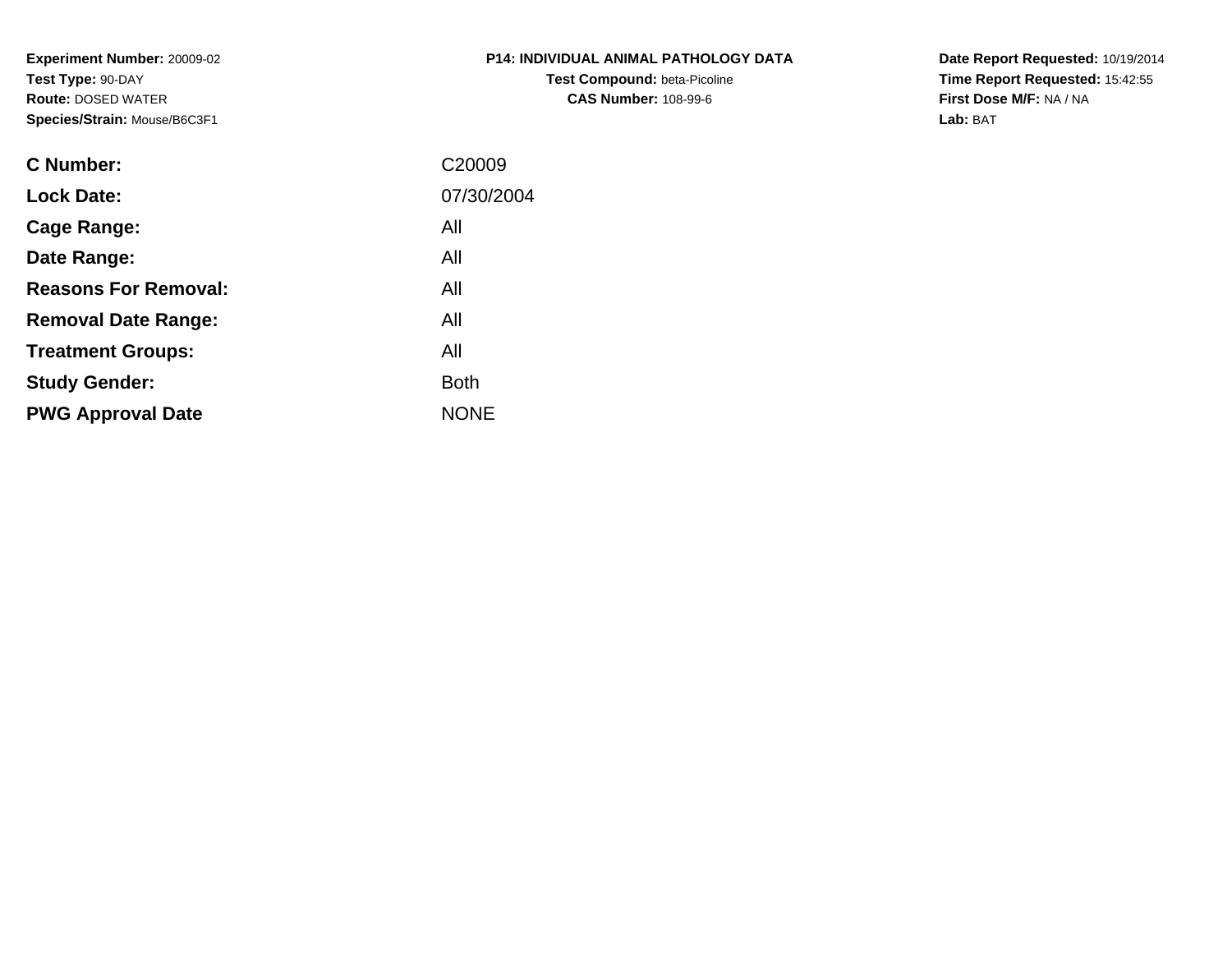| Experiment Number: 20009-02<br>Test Type: 90-DAY<br><b>Route: DOSED WATER</b><br>Species/Strain: Mouse/B6C3F1 | <b>P14: INDIVIDUAL ANIMAL PATHOLOGY DATA</b><br>Test Compound: beta-Picoline<br><b>CAS Number: 108-99-6</b> |                                   | Date Report Requested: 10/19/2014<br>Time Report Requested: 15:42:55<br>First Dose M/F: NA / NA<br>Lab: BAT |  |
|---------------------------------------------------------------------------------------------------------------|-------------------------------------------------------------------------------------------------------------|-----------------------------------|-------------------------------------------------------------------------------------------------------------|--|
| <b>ANIMAL ID: 1</b>                                                                                           | <b>TRT#: 1</b>                                                                                              | <b>SEX: Male</b>                  | DAY ON TEST: 92                                                                                             |  |
|                                                                                                               | <b>DOSE: 0</b><br>MG/L                                                                                      | <b>DISP: Terminal Sacrifice</b>   | <b>HISTO: 0406769</b>                                                                                       |  |
|                                                                                                               |                                                                                                             | ORGAN AND ACCOUNTABLE SITE STATUS |                                                                                                             |  |
| <b>NORMAL</b>                                                                                                 |                                                                                                             |                                   |                                                                                                             |  |
| * Adrenal Cortex                                                                                              | * Adrenal Medulla                                                                                           | * Blood Vessel                    | * Bone                                                                                                      |  |
| * Bone Marrow                                                                                                 | * Brain                                                                                                     | * Epididymis                      | * Esophagus                                                                                                 |  |
| * Eye                                                                                                         | * Gallbladder                                                                                               | * Harderian Gland                 | * Heart                                                                                                     |  |
| * Intestine Large, Cecum                                                                                      | * Intestine Large, Colon                                                                                    | * Intestine Large, Rectum         | * Intestine Small, Duodenum                                                                                 |  |
| * Intestine Small, Ileum                                                                                      | * Intestine Small, Jejunum                                                                                  | * Islets, Pancreatic              | * Lung                                                                                                      |  |
| * Lymph Node, Mandibular                                                                                      | * Lymph Node, Mesenteric                                                                                    | * Nose                            | * Pancreas                                                                                                  |  |
| * Parathyroid Gland                                                                                           | * Pituitary Gland                                                                                           | * Preputial Gland                 | * Prostate                                                                                                  |  |
| * Salivary Glands                                                                                             | * Seminal Vesicle                                                                                           | * Skin                            | * Spleen                                                                                                    |  |
| * Stomach, Forestomach                                                                                        | * Stomach, Glandular                                                                                        | * Testes                          | * Thymus                                                                                                    |  |
| * Thyroid Gland                                                                                               | * Trachea                                                                                                   | * Urinary Bladder                 |                                                                                                             |  |
| <b>MISSING</b>                                                                                                |                                                                                                             |                                   |                                                                                                             |  |
| * Mammary Gland                                                                                               |                                                                                                             |                                   |                                                                                                             |  |
| <b>OBSERVATIONS</b>                                                                                           |                                                                                                             |                                   |                                                                                                             |  |
| * Kidney                                                                                                      |                                                                                                             | Mineralization                    | Minimal                                                                                                     |  |
| * Liver                                                                                                       |                                                                                                             | Inflammation                      | Chronic, Minimal                                                                                            |  |
| PRIMARY CAUSE OF DEATH                                                                                        |                                                                                                             |                                   |                                                                                                             |  |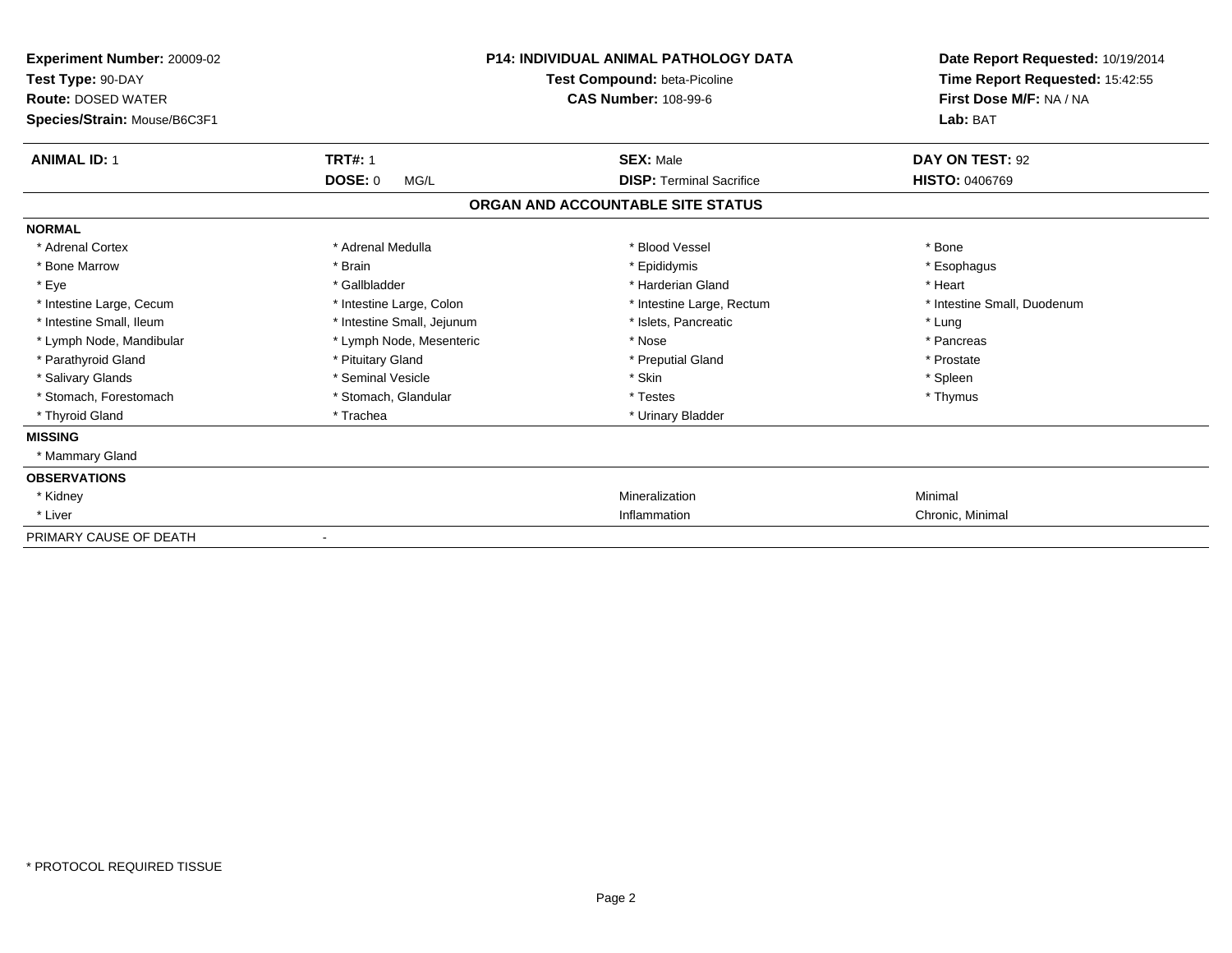| Experiment Number: 20009-02<br>Test Type: 90-DAY<br><b>Route: DOSED WATER</b><br>Species/Strain: Mouse/B6C3F1 |                            | <b>P14: INDIVIDUAL ANIMAL PATHOLOGY DATA</b><br>Test Compound: beta-Picoline<br><b>CAS Number: 108-99-6</b> | Date Report Requested: 10/19/2014<br>Time Report Requested: 15:42:55<br>First Dose M/F: NA / NA<br>Lab: BAT |
|---------------------------------------------------------------------------------------------------------------|----------------------------|-------------------------------------------------------------------------------------------------------------|-------------------------------------------------------------------------------------------------------------|
| <b>ANIMAL ID: 2</b>                                                                                           | <b>TRT#: 1</b><br>DOSE: 0  | <b>SEX: Male</b><br><b>DISP: Terminal Sacrifice</b>                                                         | DAY ON TEST: 92<br><b>HISTO: 0406770</b>                                                                    |
|                                                                                                               | MG/L                       | ORGAN AND ACCOUNTABLE SITE STATUS                                                                           |                                                                                                             |
| <b>NORMAL</b>                                                                                                 |                            |                                                                                                             |                                                                                                             |
| * Adrenal Cortex                                                                                              | * Adrenal Medulla          | * Blood Vessel                                                                                              | * Bone                                                                                                      |
| * Bone Marrow                                                                                                 | * Brain                    | * Epididymis                                                                                                | * Esophagus                                                                                                 |
| * Eye                                                                                                         | * Gallbladder              | * Harderian Gland                                                                                           | * Heart                                                                                                     |
| * Intestine Large, Cecum                                                                                      | * Intestine Large, Colon   | * Intestine Large, Rectum                                                                                   | * Intestine Small, Duodenum                                                                                 |
| * Intestine Small, Ileum                                                                                      | * Intestine Small, Jejunum | * Islets. Pancreatic                                                                                        | * Kidney                                                                                                    |
| * Liver                                                                                                       | * Lung                     | * Lymph Node, Mandibular                                                                                    | * Lymph Node, Mesenteric                                                                                    |
| * Nose                                                                                                        | * Pancreas                 | * Parathyroid Gland                                                                                         | * Pituitary Gland                                                                                           |
| * Preputial Gland                                                                                             | * Prostate                 | * Salivary Glands                                                                                           | * Seminal Vesicle                                                                                           |
| * Skin                                                                                                        | * Spleen                   | * Stomach, Forestomach                                                                                      | * Stomach, Glandular                                                                                        |
| * Testes                                                                                                      | * Thymus                   | * Thyroid Gland                                                                                             | * Trachea                                                                                                   |
| * Urinary Bladder                                                                                             |                            |                                                                                                             |                                                                                                             |
| <b>MISSING</b>                                                                                                |                            |                                                                                                             |                                                                                                             |
| * Mammary Gland                                                                                               |                            |                                                                                                             |                                                                                                             |
| PRIMARY CAUSE OF DEATH                                                                                        |                            |                                                                                                             |                                                                                                             |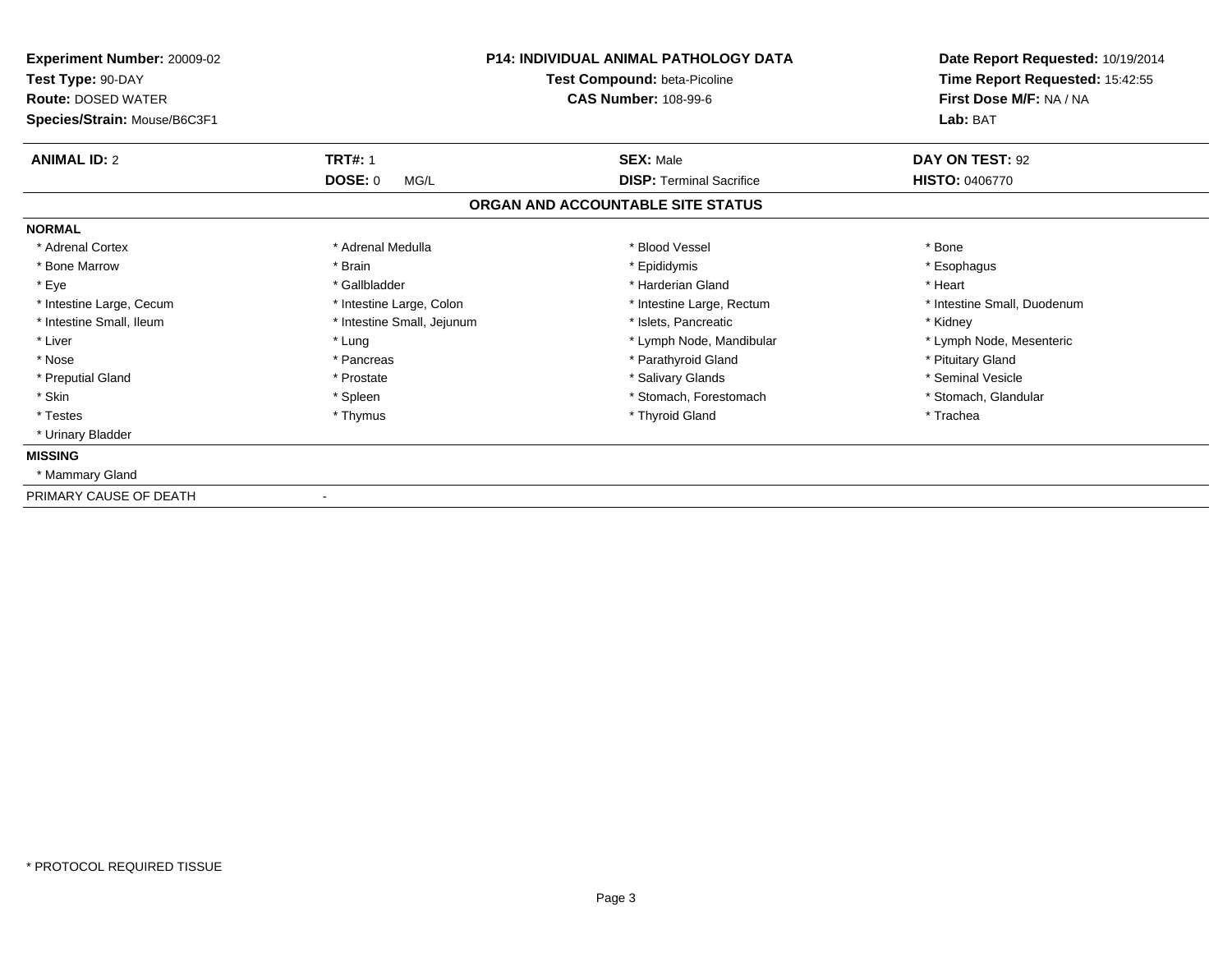| <b>Experiment Number: 20009-02</b><br>Test Type: 90-DAY |                            | <b>P14: INDIVIDUAL ANIMAL PATHOLOGY DATA</b> | Date Report Requested: 10/19/2014 |
|---------------------------------------------------------|----------------------------|----------------------------------------------|-----------------------------------|
|                                                         |                            | <b>Test Compound: beta-Picoline</b>          | Time Report Requested: 15:42:55   |
| <b>Route: DOSED WATER</b>                               |                            | <b>CAS Number: 108-99-6</b>                  | First Dose M/F: NA / NA           |
| Species/Strain: Mouse/B6C3F1                            |                            |                                              | Lab: BAT                          |
| <b>ANIMAL ID: 3</b>                                     | <b>TRT#: 1</b>             | <b>SEX: Male</b>                             | DAY ON TEST: 92                   |
|                                                         | <b>DOSE: 0</b><br>MG/L     | <b>DISP: Terminal Sacrifice</b>              | <b>HISTO: 0406771</b>             |
|                                                         |                            | ORGAN AND ACCOUNTABLE SITE STATUS            |                                   |
| <b>NORMAL</b>                                           |                            |                                              |                                   |
| * Adrenal Cortex                                        | * Adrenal Medulla          | * Blood Vessel                               | * Bone                            |
| * Bone Marrow                                           | * Brain                    | * Epididymis                                 | * Esophagus                       |
| * Eye                                                   | * Gallbladder              | * Harderian Gland                            | * Heart                           |
| * Intestine Large, Cecum                                | * Intestine Large, Colon   | * Intestine Large, Rectum                    | * Intestine Small, Duodenum       |
| * Intestine Small, Ileum                                | * Intestine Small, Jejunum | * Islets. Pancreatic                         | * Kidney                          |
| * Liver                                                 | * Lung                     | * Lymph Node, Mandibular                     | * Lymph Node, Mesenteric          |
| * Nose                                                  | * Pancreas                 | * Parathyroid Gland                          | * Preputial Gland                 |
| * Prostate                                              | * Salivary Glands          | * Seminal Vesicle                            | * Skin                            |
| * Spleen                                                | * Stomach, Forestomach     | * Stomach, Glandular                         | * Testes                          |
| * Thymus                                                | * Thyroid Gland            | * Trachea                                    | * Urinary Bladder                 |
| <b>MISSING</b>                                          |                            |                                              |                                   |
| * Mammary Gland                                         | * Pituitary Gland          |                                              |                                   |
| <b>OBSERVATIONS</b>                                     |                            |                                              |                                   |
| * Adren Cortex                                          |                            |                                              |                                   |
| Note: One adrenal cortex was missing                    |                            |                                              |                                   |
| * Adren Medulla                                         |                            |                                              |                                   |
| Note: One adrenal medulla was missing                   |                            |                                              |                                   |
| PRIMARY CAUSE OF DEATH                                  |                            |                                              |                                   |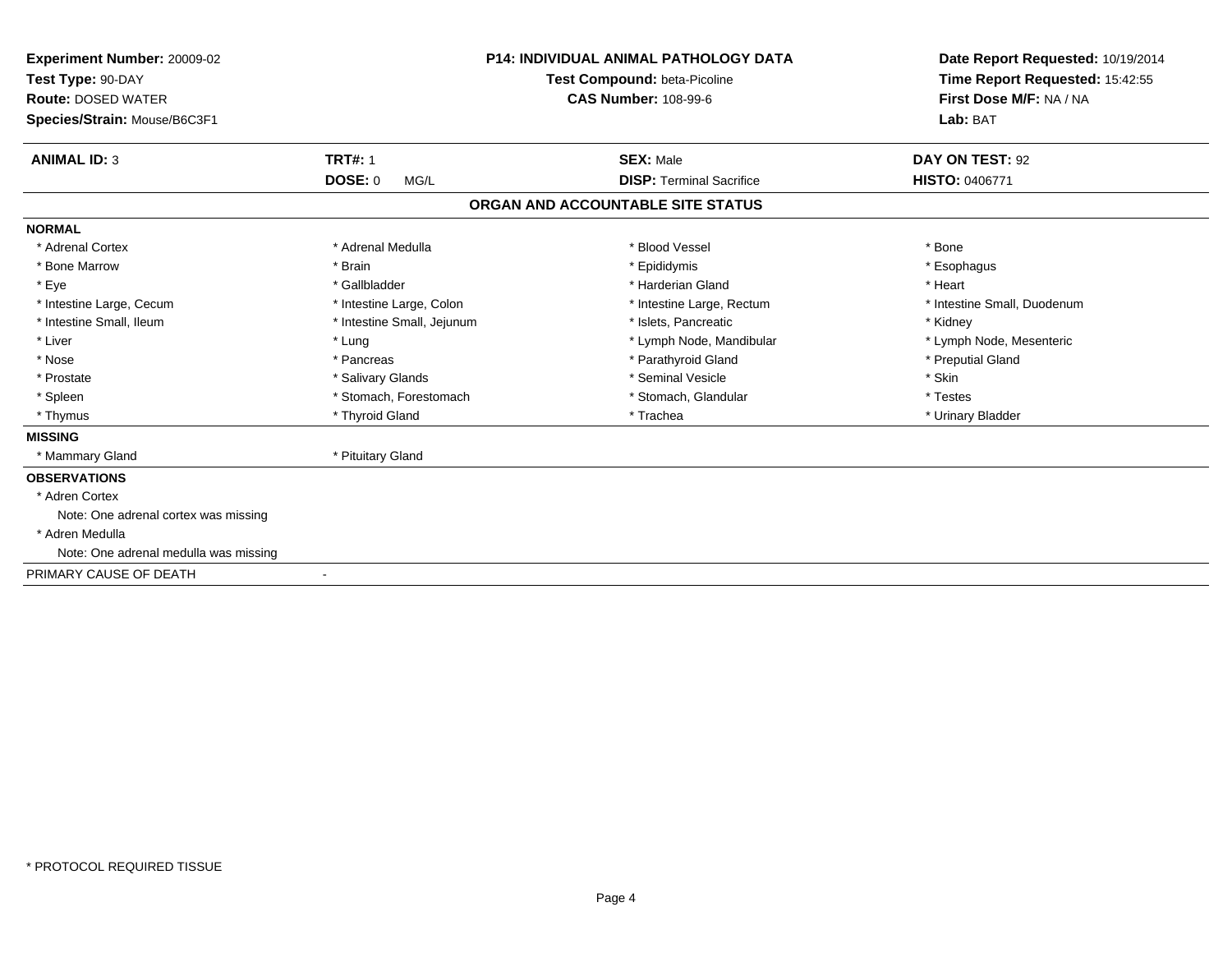| Experiment Number: 20009-02<br>Test Type: 90-DAY<br><b>Route: DOSED WATER</b><br>Species/Strain: Mouse/B6C3F1 |                           | <b>P14: INDIVIDUAL ANIMAL PATHOLOGY DATA</b><br>Test Compound: beta-Picoline<br><b>CAS Number: 108-99-6</b> | Date Report Requested: 10/19/2014<br>Time Report Requested: 15:42:55<br>First Dose M/F: NA / NA<br>Lab: BAT |
|---------------------------------------------------------------------------------------------------------------|---------------------------|-------------------------------------------------------------------------------------------------------------|-------------------------------------------------------------------------------------------------------------|
| <b>ANIMAL ID: 4</b>                                                                                           | <b>TRT#: 1</b>            | <b>SEX: Male</b>                                                                                            | DAY ON TEST: 92                                                                                             |
|                                                                                                               | <b>DOSE: 0</b><br>MG/L    | <b>DISP: Terminal Sacrifice</b>                                                                             | <b>HISTO: 0406772</b>                                                                                       |
|                                                                                                               |                           | ORGAN AND ACCOUNTABLE SITE STATUS                                                                           |                                                                                                             |
| <b>NORMAL</b>                                                                                                 |                           |                                                                                                             |                                                                                                             |
| * Adrenal Cortex                                                                                              | * Adrenal Medulla         | * Bone                                                                                                      | * Bone Marrow                                                                                               |
| * Brain                                                                                                       | * Epididymis              | * Esophagus                                                                                                 | * Eye                                                                                                       |
| * Gallbladder                                                                                                 | * Harderian Gland         | * Heart                                                                                                     | * Intestine Large, Cecum                                                                                    |
| * Intestine Large, Colon                                                                                      | * Intestine Large, Rectum | * Intestine Small, Duodenum                                                                                 | * Intestine Small, Ileum                                                                                    |
| * Intestine Small, Jejunum                                                                                    | * Islets. Pancreatic      | * Kidney                                                                                                    | * Lung                                                                                                      |
| * Lymph Node, Mandibular                                                                                      | * Lymph Node, Mesenteric  | * Nose                                                                                                      | * Pancreas                                                                                                  |
| * Preputial Gland                                                                                             | * Prostate                | * Salivary Glands                                                                                           | * Seminal Vesicle                                                                                           |
| * Skin                                                                                                        | * Spleen                  | * Stomach, Forestomach                                                                                      | * Stomach, Glandular                                                                                        |
| * Testes                                                                                                      | * Thymus                  | * Thyroid Gland                                                                                             | * Trachea                                                                                                   |
| * Urinary Bladder                                                                                             |                           |                                                                                                             |                                                                                                             |
| <b>MISSING</b>                                                                                                |                           |                                                                                                             |                                                                                                             |
| * Blood Vessel                                                                                                | * Mammary Gland           | * Parathyroid Gland                                                                                         | * Pituitary Gland                                                                                           |
| <b>OBSERVATIONS</b>                                                                                           |                           |                                                                                                             |                                                                                                             |
| * Eye                                                                                                         |                           |                                                                                                             |                                                                                                             |
| Note: Both optic nerves were missing                                                                          |                           |                                                                                                             |                                                                                                             |
| * Liver                                                                                                       |                           | Inflammation                                                                                                | Chronic, Minimal                                                                                            |
| PRIMARY CAUSE OF DEATH                                                                                        |                           |                                                                                                             |                                                                                                             |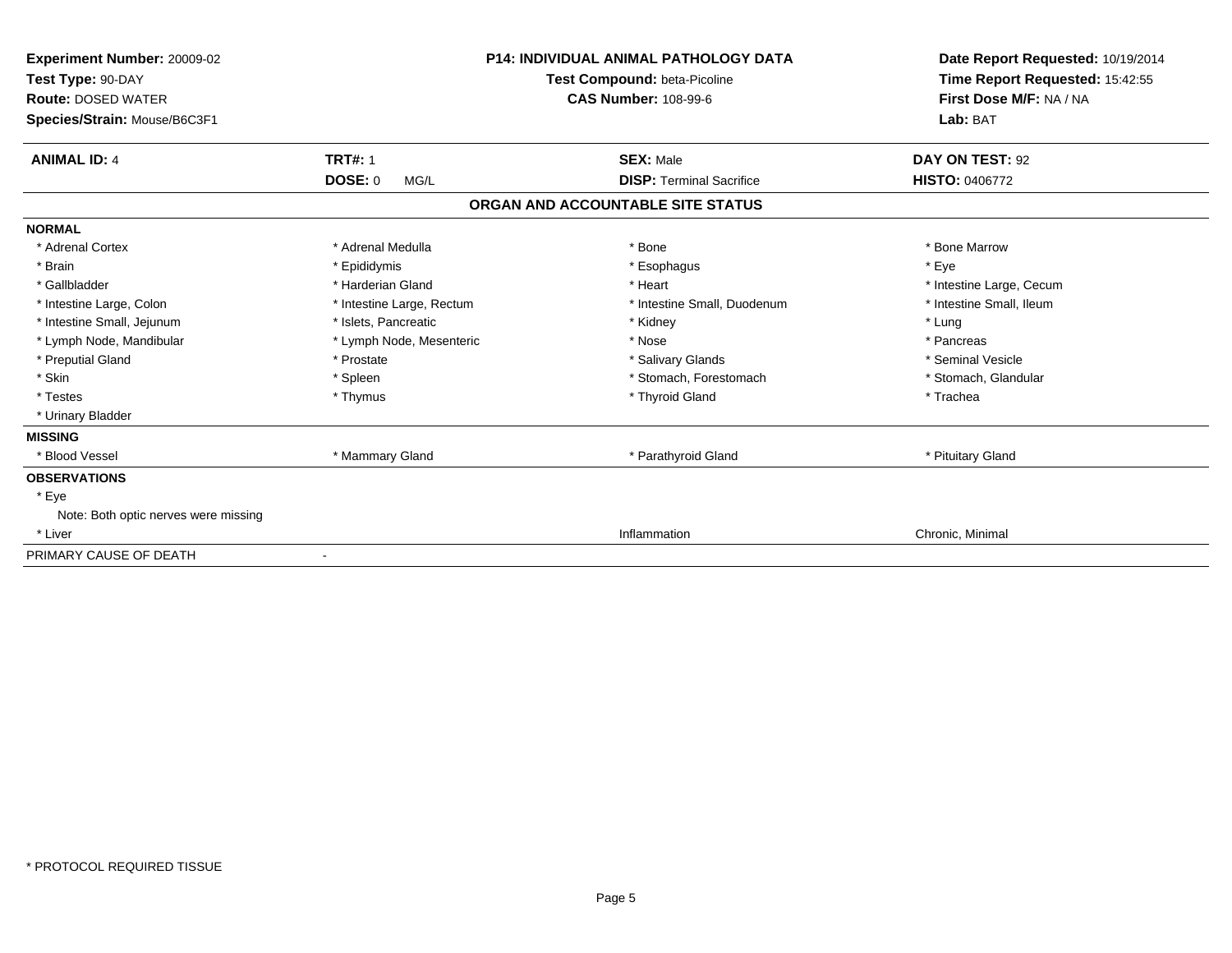| Experiment Number: 20009-02<br>Test Type: 90-DAY<br><b>Route: DOSED WATER</b><br>Species/Strain: Mouse/B6C3F1 |                            | <b>P14: INDIVIDUAL ANIMAL PATHOLOGY DATA</b><br>Test Compound: beta-Picoline<br><b>CAS Number: 108-99-6</b> | Date Report Requested: 10/19/2014<br>Time Report Requested: 15:42:55<br>First Dose M/F: NA / NA<br>Lab: BAT |
|---------------------------------------------------------------------------------------------------------------|----------------------------|-------------------------------------------------------------------------------------------------------------|-------------------------------------------------------------------------------------------------------------|
| <b>ANIMAL ID: 5</b>                                                                                           | <b>TRT#: 1</b>             | <b>SEX: Male</b>                                                                                            | DAY ON TEST: 92                                                                                             |
|                                                                                                               | <b>DOSE: 0</b><br>MG/L     | <b>DISP: Terminal Sacrifice</b>                                                                             | <b>HISTO: 0406773</b>                                                                                       |
|                                                                                                               |                            | ORGAN AND ACCOUNTABLE SITE STATUS                                                                           |                                                                                                             |
| <b>NORMAL</b>                                                                                                 |                            |                                                                                                             |                                                                                                             |
| * Adrenal Cortex                                                                                              | * Adrenal Medulla          | * Blood Vessel                                                                                              | * Bone                                                                                                      |
| * Bone Marrow                                                                                                 | * Brain                    | * Epididymis                                                                                                | * Esophagus                                                                                                 |
| * Eye                                                                                                         | * Gallbladder              | * Harderian Gland                                                                                           | * Heart                                                                                                     |
| * Intestine Large, Cecum                                                                                      | * Intestine Large, Colon   | * Intestine Large, Rectum                                                                                   | * Intestine Small, Duodenum                                                                                 |
| * Intestine Small, Ileum                                                                                      | * Intestine Small, Jejunum | * Islets, Pancreatic                                                                                        | * Liver                                                                                                     |
| * Lung                                                                                                        | * Lymph Node, Mandibular   | * Lymph Node, Mesenteric                                                                                    | * Nose                                                                                                      |
| * Pancreas                                                                                                    | * Pituitary Gland          | * Preputial Gland                                                                                           | * Prostate                                                                                                  |
| * Salivary Glands                                                                                             | * Seminal Vesicle          | * Skin                                                                                                      | * Spleen                                                                                                    |
| * Stomach, Forestomach                                                                                        | * Stomach, Glandular       | * Testes                                                                                                    | * Thymus                                                                                                    |
| * Thyroid Gland                                                                                               | * Trachea                  | * Urinary Bladder                                                                                           |                                                                                                             |
| <b>MISSING</b>                                                                                                |                            |                                                                                                             |                                                                                                             |
| * Mammary Gland                                                                                               | * Parathyroid Gland        |                                                                                                             |                                                                                                             |
| <b>OBSERVATIONS</b>                                                                                           |                            |                                                                                                             |                                                                                                             |
| * Kidney                                                                                                      |                            | Nephropathy                                                                                                 | Minimal                                                                                                     |
| PRIMARY CAUSE OF DEATH                                                                                        |                            |                                                                                                             |                                                                                                             |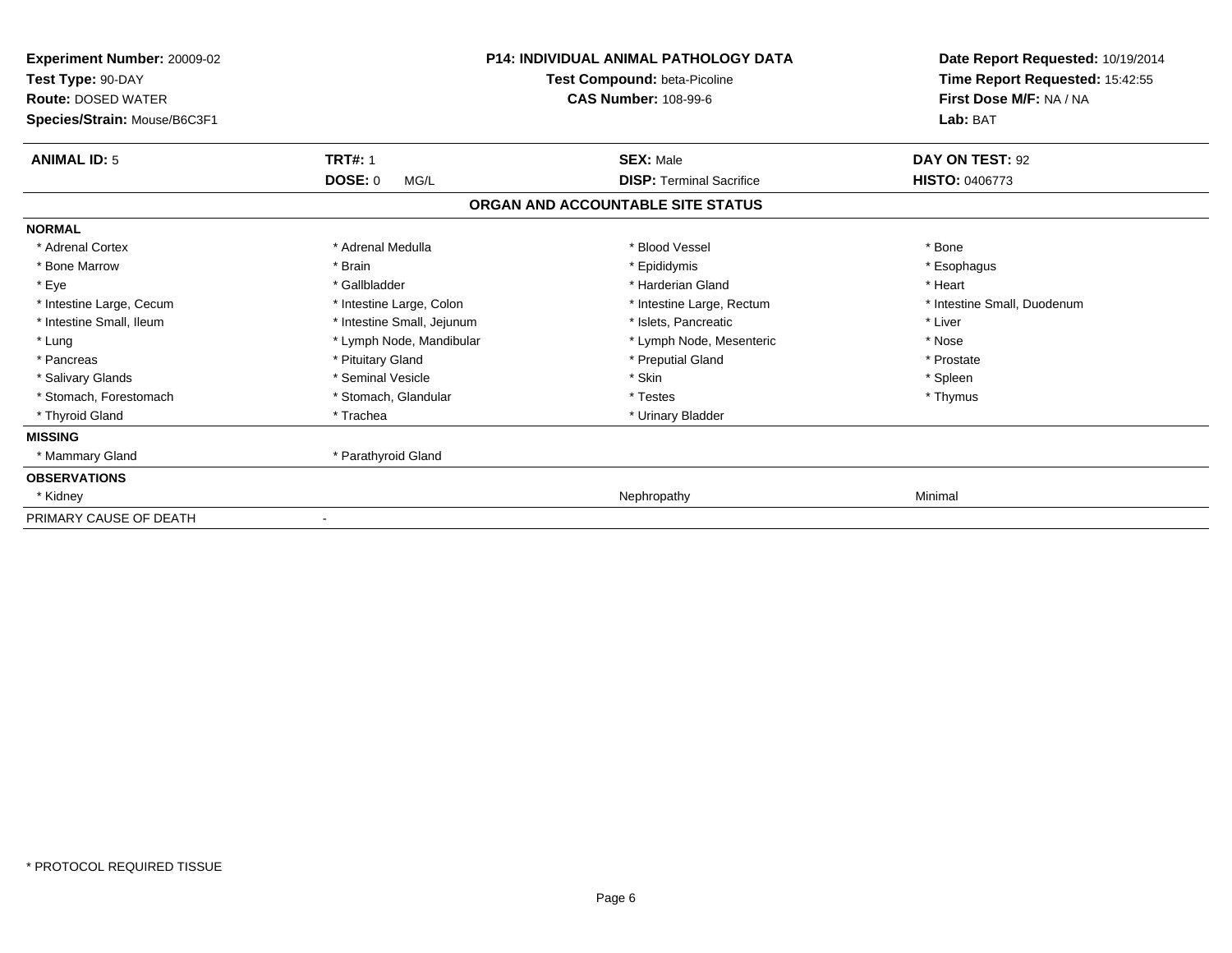| Experiment Number: 20009-02<br>Test Type: 90-DAY<br><b>Route: DOSED WATER</b><br>Species/Strain: Mouse/B6C3F1 |                            | <b>P14: INDIVIDUAL ANIMAL PATHOLOGY DATA</b><br>Test Compound: beta-Picoline<br><b>CAS Number: 108-99-6</b> | Date Report Requested: 10/19/2014<br>Time Report Requested: 15:42:55<br>First Dose M/F: NA / NA<br>Lab: BAT |
|---------------------------------------------------------------------------------------------------------------|----------------------------|-------------------------------------------------------------------------------------------------------------|-------------------------------------------------------------------------------------------------------------|
| <b>ANIMAL ID: 6</b>                                                                                           | <b>TRT#: 1</b>             | <b>SEX: Male</b>                                                                                            | DAY ON TEST: 92                                                                                             |
|                                                                                                               | DOSE: 0<br>MG/L            | <b>DISP: Terminal Sacrifice</b><br>ORGAN AND ACCOUNTABLE SITE STATUS                                        | <b>HISTO: 0406774</b>                                                                                       |
| <b>NORMAL</b>                                                                                                 |                            |                                                                                                             |                                                                                                             |
| * Adrenal Cortex                                                                                              | * Adrenal Medulla          | * Blood Vessel                                                                                              | * Bone                                                                                                      |
| * Bone Marrow                                                                                                 | * Brain                    | * Epididymis                                                                                                | * Esophagus                                                                                                 |
| * Eye                                                                                                         | * Gallbladder              | * Harderian Gland                                                                                           | * Heart                                                                                                     |
| * Intestine Large, Cecum                                                                                      | * Intestine Large, Colon   | * Intestine Large, Rectum                                                                                   | * Intestine Small, Duodenum                                                                                 |
| * Intestine Small, Ileum                                                                                      | * Intestine Small, Jejunum | * Islets. Pancreatic                                                                                        | * Kidney                                                                                                    |
| * Liver                                                                                                       | * Lung                     | * Lymph Node, Mandibular                                                                                    | * Lymph Node, Mesenteric                                                                                    |
| * Nose                                                                                                        | * Pancreas                 | * Parathyroid Gland                                                                                         | * Pituitary Gland                                                                                           |
| * Preputial Gland                                                                                             | * Prostate                 | * Salivary Glands                                                                                           | * Seminal Vesicle                                                                                           |
| * Skin                                                                                                        | * Spleen                   | * Stomach, Forestomach                                                                                      | * Stomach, Glandular                                                                                        |
| * Testes                                                                                                      | * Thymus                   | * Thyroid Gland                                                                                             | * Trachea                                                                                                   |
| * Urinary Bladder                                                                                             |                            |                                                                                                             |                                                                                                             |
| <b>MISSING</b>                                                                                                |                            |                                                                                                             |                                                                                                             |
| * Mammary Gland                                                                                               |                            |                                                                                                             |                                                                                                             |
| PRIMARY CAUSE OF DEATH                                                                                        |                            |                                                                                                             |                                                                                                             |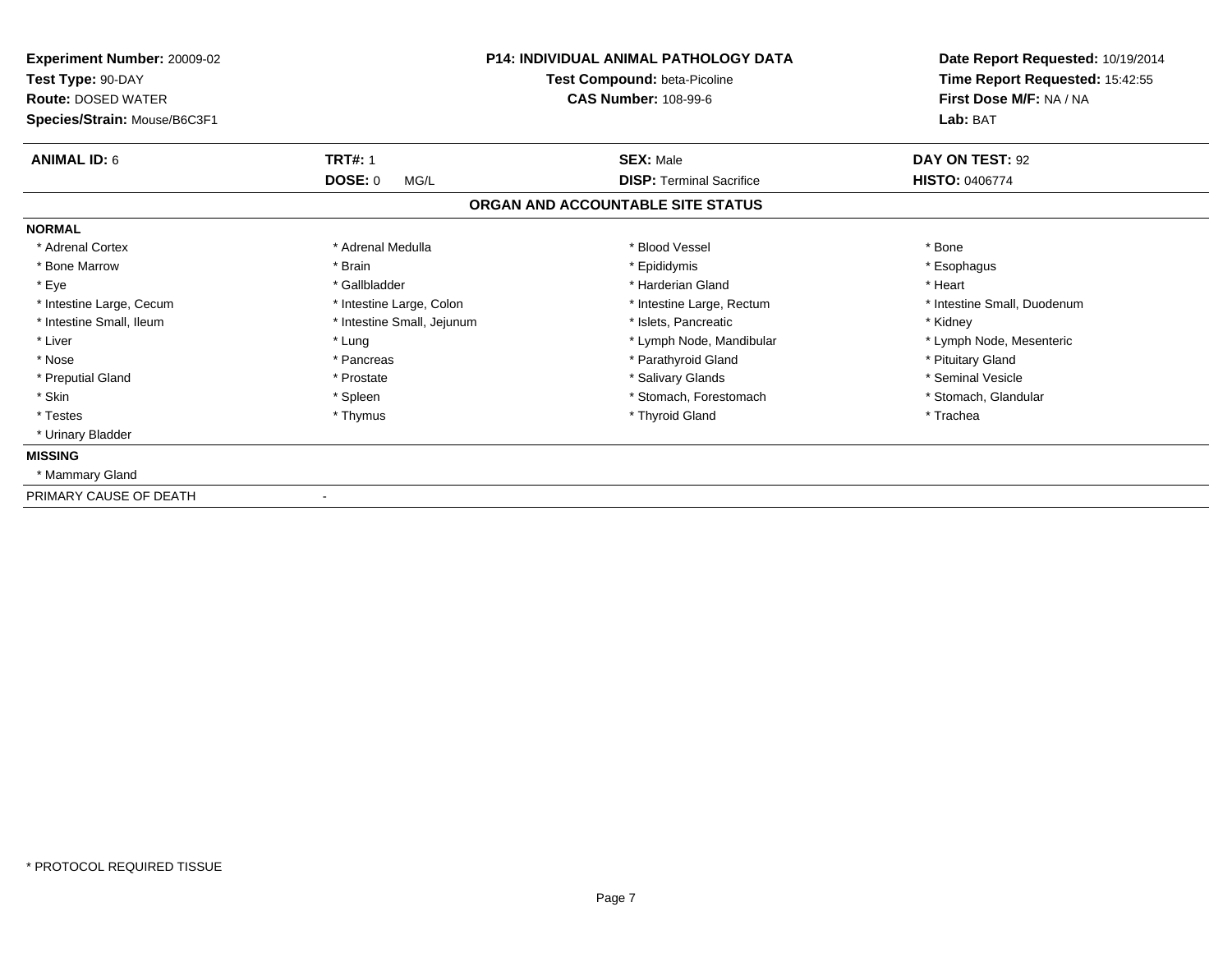| <b>Experiment Number: 20009-02</b><br>Test Type: 90-DAY<br><b>Route: DOSED WATER</b><br>Species/Strain: Mouse/B6C3F1 |                            | <b>P14: INDIVIDUAL ANIMAL PATHOLOGY DATA</b><br>Test Compound: beta-Picoline<br><b>CAS Number: 108-99-6</b> | Date Report Requested: 10/19/2014<br>Time Report Requested: 15:42:55<br>First Dose M/F: NA / NA<br>Lab: BAT |
|----------------------------------------------------------------------------------------------------------------------|----------------------------|-------------------------------------------------------------------------------------------------------------|-------------------------------------------------------------------------------------------------------------|
| <b>ANIMAL ID: 7</b>                                                                                                  | <b>TRT#: 1</b>             | <b>SEX: Male</b>                                                                                            | DAY ON TEST: 92                                                                                             |
|                                                                                                                      | <b>DOSE: 0</b><br>MG/L     | <b>DISP: Terminal Sacrifice</b>                                                                             | <b>HISTO: 0406775</b>                                                                                       |
|                                                                                                                      |                            | ORGAN AND ACCOUNTABLE SITE STATUS                                                                           |                                                                                                             |
| <b>NORMAL</b>                                                                                                        |                            |                                                                                                             |                                                                                                             |
| * Adrenal Cortex                                                                                                     | * Adrenal Medulla          | * Blood Vessel                                                                                              | * Bone                                                                                                      |
| * Bone Marrow                                                                                                        | * Brain                    | * Epididymis                                                                                                | * Esophagus                                                                                                 |
| * Eye                                                                                                                | * Gallbladder              | * Harderian Gland                                                                                           | * Heart                                                                                                     |
| * Intestine Large, Cecum                                                                                             | * Intestine Large, Colon   | * Intestine Large, Rectum                                                                                   | * Intestine Small, Duodenum                                                                                 |
| * Intestine Small. Ileum                                                                                             | * Intestine Small, Jejunum | * Islets. Pancreatic                                                                                        | * Liver                                                                                                     |
| * Lung                                                                                                               | * Lymph Node, Mandibular   | * Lymph Node, Mesenteric                                                                                    | * Nose                                                                                                      |
| * Pancreas                                                                                                           | * Pituitary Gland          | * Preputial Gland                                                                                           | * Prostate                                                                                                  |
| * Salivary Glands                                                                                                    | * Seminal Vesicle          | * Skin                                                                                                      | * Spleen                                                                                                    |
| * Stomach, Forestomach                                                                                               | * Stomach, Glandular       | * Testes                                                                                                    | * Thymus                                                                                                    |
| * Thyroid Gland                                                                                                      | * Trachea                  | * Urinary Bladder                                                                                           |                                                                                                             |
| <b>MISSING</b>                                                                                                       |                            |                                                                                                             |                                                                                                             |
| * Mammary Gland                                                                                                      | * Parathyroid Gland        |                                                                                                             |                                                                                                             |
| <b>OBSERVATIONS</b>                                                                                                  |                            |                                                                                                             |                                                                                                             |
| * Eye                                                                                                                |                            |                                                                                                             |                                                                                                             |
| Note: Both optic nerves were missing                                                                                 |                            |                                                                                                             |                                                                                                             |
| * Kidney                                                                                                             | <b>Renal Tubule</b>        | Casts Protein                                                                                               | Minimal                                                                                                     |
| PRIMARY CAUSE OF DEATH                                                                                               |                            |                                                                                                             |                                                                                                             |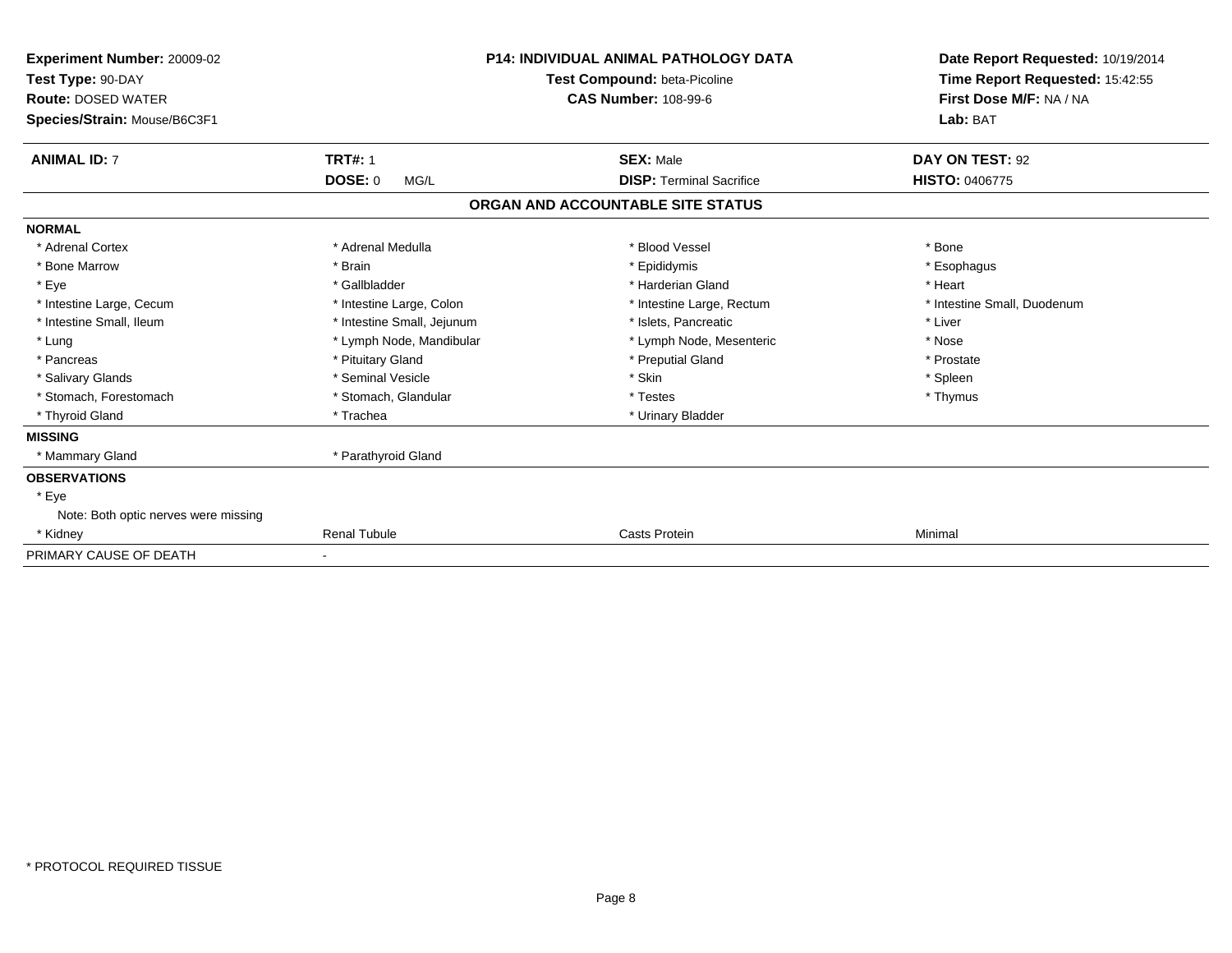| <b>Experiment Number: 20009-02</b><br>Test Type: 90-DAY<br><b>Route: DOSED WATER</b><br>Species/Strain: Mouse/B6C3F1 |                            | <b>P14: INDIVIDUAL ANIMAL PATHOLOGY DATA</b><br>Test Compound: beta-Picoline<br><b>CAS Number: 108-99-6</b> | Date Report Requested: 10/19/2014<br>Time Report Requested: 15:42:55<br>First Dose M/F: NA / NA<br>Lab: BAT |
|----------------------------------------------------------------------------------------------------------------------|----------------------------|-------------------------------------------------------------------------------------------------------------|-------------------------------------------------------------------------------------------------------------|
| <b>ANIMAL ID: 8</b>                                                                                                  | <b>TRT#: 1</b>             | <b>SEX: Male</b>                                                                                            | DAY ON TEST: 92                                                                                             |
|                                                                                                                      | <b>DOSE: 0</b><br>MG/L     | <b>DISP: Terminal Sacrifice</b>                                                                             | <b>HISTO: 0406776</b>                                                                                       |
|                                                                                                                      |                            | ORGAN AND ACCOUNTABLE SITE STATUS                                                                           |                                                                                                             |
| <b>NORMAL</b>                                                                                                        |                            |                                                                                                             |                                                                                                             |
| * Adrenal Cortex                                                                                                     | * Adrenal Medulla          | * Blood Vessel                                                                                              | * Bone                                                                                                      |
| * Bone Marrow                                                                                                        | * Brain                    | * Epididymis                                                                                                | * Esophagus                                                                                                 |
| * Eye                                                                                                                | * Gallbladder              | * Harderian Gland                                                                                           | * Heart                                                                                                     |
| * Intestine Large, Cecum                                                                                             | * Intestine Large, Colon   | * Intestine Large, Rectum                                                                                   | * Intestine Small, Duodenum                                                                                 |
| * Intestine Small, Ileum                                                                                             | * Intestine Small, Jejunum | * Islets, Pancreatic                                                                                        | * Liver                                                                                                     |
| * Lung                                                                                                               | * Lymph Node, Mandibular   | * Lymph Node, Mesenteric                                                                                    | * Nose                                                                                                      |
| * Pancreas                                                                                                           | * Parathyroid Gland        | * Pituitary Gland                                                                                           | * Preputial Gland                                                                                           |
| * Prostate                                                                                                           | * Salivary Glands          | * Seminal Vesicle                                                                                           | * Skin                                                                                                      |
| * Spleen                                                                                                             | * Stomach. Forestomach     | * Stomach, Glandular                                                                                        | * Testes                                                                                                    |
| * Thymus                                                                                                             | * Thyroid Gland            | * Trachea                                                                                                   | * Urinary Bladder                                                                                           |
| <b>MISSING</b>                                                                                                       |                            |                                                                                                             |                                                                                                             |
| * Mammary Gland                                                                                                      |                            |                                                                                                             |                                                                                                             |
| <b>OBSERVATIONS</b>                                                                                                  |                            |                                                                                                             |                                                                                                             |
| * Kidney                                                                                                             |                            | Mineralization                                                                                              | Minimal                                                                                                     |
| PRIMARY CAUSE OF DEATH                                                                                               |                            |                                                                                                             |                                                                                                             |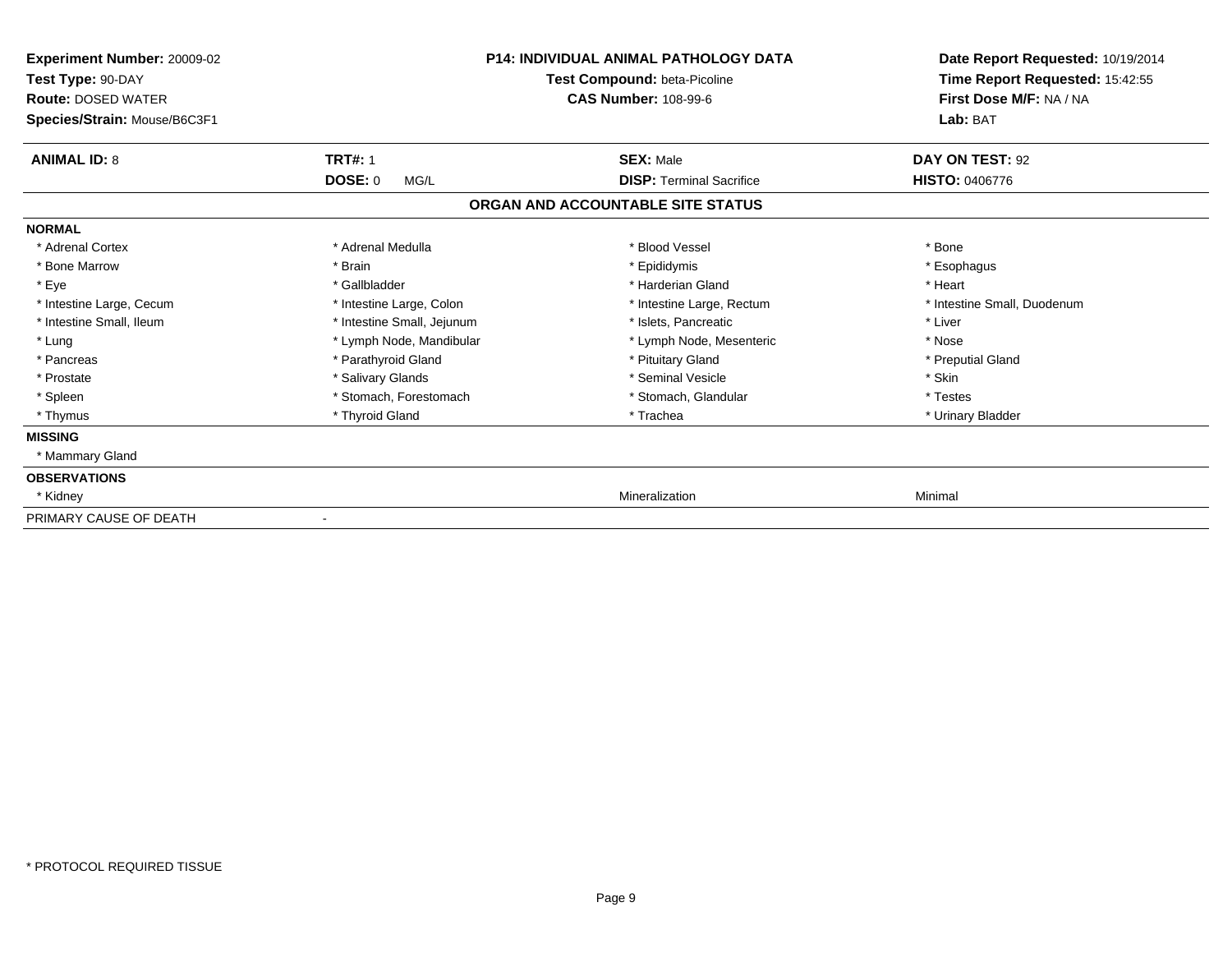| Experiment Number: 20009-02<br>Test Type: 90-DAY<br><b>Route: DOSED WATER</b><br>Species/Strain: Mouse/B6C3F1 | <b>P14: INDIVIDUAL ANIMAL PATHOLOGY DATA</b><br>Test Compound: beta-Picoline<br><b>CAS Number: 108-99-6</b> |                                                     | Date Report Requested: 10/19/2014<br>Time Report Requested: 15:42:55<br>First Dose M/F: NA / NA<br>Lab: BAT |  |
|---------------------------------------------------------------------------------------------------------------|-------------------------------------------------------------------------------------------------------------|-----------------------------------------------------|-------------------------------------------------------------------------------------------------------------|--|
|                                                                                                               |                                                                                                             |                                                     |                                                                                                             |  |
| <b>ANIMAL ID: 9</b>                                                                                           | <b>TRT#: 1</b><br><b>DOSE: 0</b><br>MG/L                                                                    | <b>SEX: Male</b><br><b>DISP:</b> Terminal Sacrifice | DAY ON TEST: 92<br><b>HISTO: 0406777</b>                                                                    |  |
|                                                                                                               |                                                                                                             | ORGAN AND ACCOUNTABLE SITE STATUS                   |                                                                                                             |  |
|                                                                                                               |                                                                                                             |                                                     |                                                                                                             |  |
| <b>NORMAL</b>                                                                                                 |                                                                                                             |                                                     |                                                                                                             |  |
| * Adrenal Cortex                                                                                              | * Adrenal Medulla                                                                                           | * Blood Vessel                                      | * Bone                                                                                                      |  |
| * Bone Marrow                                                                                                 | * Brain                                                                                                     | * Epididymis                                        | * Esophagus                                                                                                 |  |
| * Eye                                                                                                         | * Gallbladder                                                                                               | * Harderian Gland                                   | * Heart                                                                                                     |  |
| * Intestine Large, Cecum                                                                                      | * Intestine Large, Colon                                                                                    | * Intestine Large, Rectum                           | * Intestine Small, Duodenum                                                                                 |  |
| * Intestine Small, Ileum                                                                                      | * Intestine Small, Jejunum                                                                                  | * Islets, Pancreatic                                | * Kidney                                                                                                    |  |
| * Lung                                                                                                        | * Lymph Node, Mandibular                                                                                    | * Lymph Node, Mesenteric                            | * Nose                                                                                                      |  |
| * Pancreas                                                                                                    | * Pituitary Gland                                                                                           | * Preputial Gland                                   | * Prostate                                                                                                  |  |
| * Salivary Glands                                                                                             | * Seminal Vesicle                                                                                           | * Skin                                              | * Spleen                                                                                                    |  |
| * Stomach, Forestomach                                                                                        | * Stomach, Glandular                                                                                        | * Testes                                            | * Thymus                                                                                                    |  |
| * Thyroid Gland                                                                                               | * Trachea                                                                                                   | * Urinary Bladder                                   |                                                                                                             |  |
| <b>MISSING</b>                                                                                                |                                                                                                             |                                                     |                                                                                                             |  |
| * Mammary Gland                                                                                               | * Parathyroid Gland                                                                                         |                                                     |                                                                                                             |  |
| <b>OBSERVATIONS</b>                                                                                           |                                                                                                             |                                                     |                                                                                                             |  |
| * Liver                                                                                                       |                                                                                                             | Inflammation                                        | Chronic, Minimal                                                                                            |  |
| PRIMARY CAUSE OF DEATH                                                                                        |                                                                                                             |                                                     |                                                                                                             |  |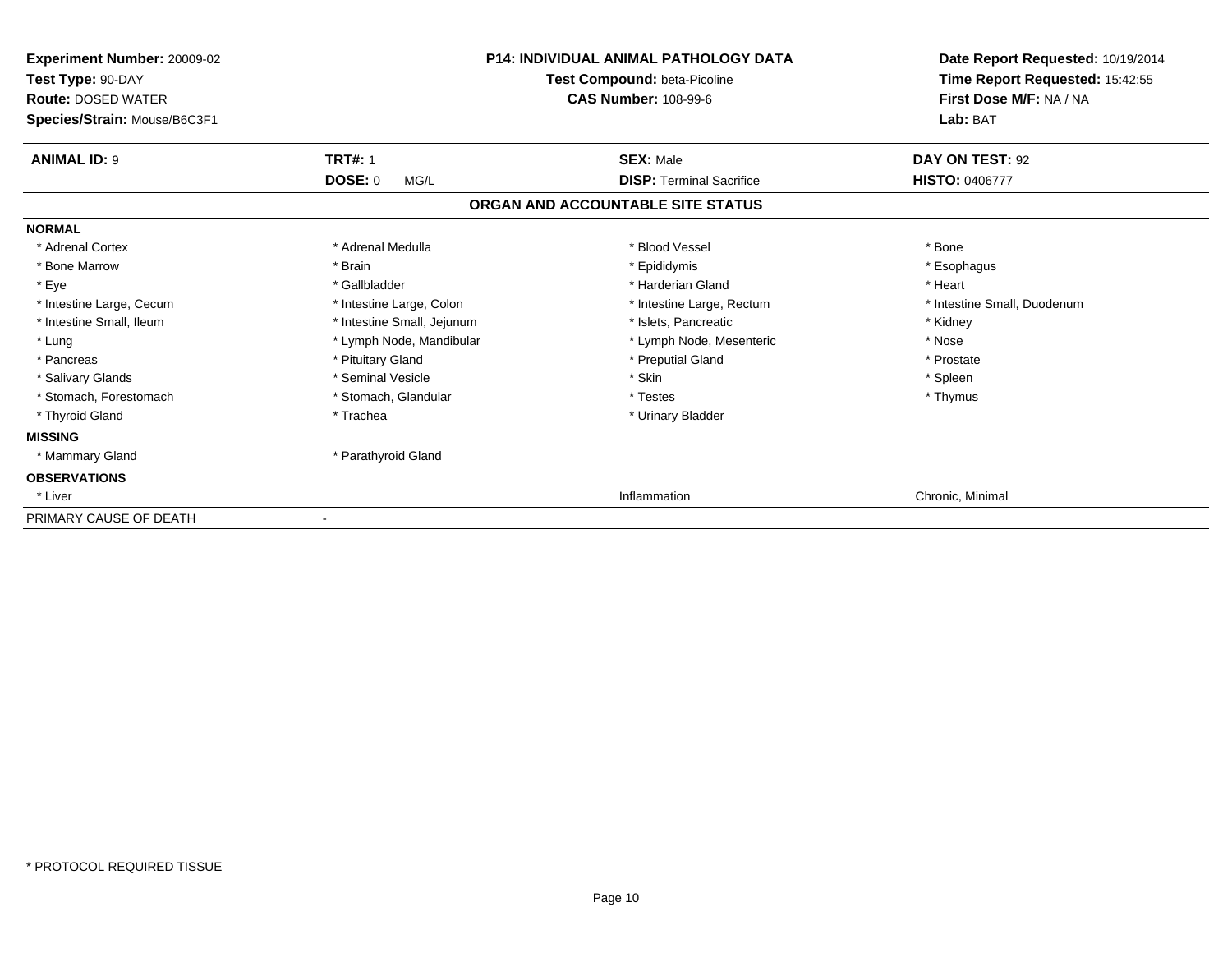| Experiment Number: 20009-02<br>Test Type: 90-DAY<br><b>Route: DOSED WATER</b> | <b>P14: INDIVIDUAL ANIMAL PATHOLOGY DATA</b><br>Test Compound: beta-Picoline<br><b>CAS Number: 108-99-6</b> |                                   | Date Report Requested: 10/19/2014<br>Time Report Requested: 15:42:55<br>First Dose M/F: NA / NA |  |
|-------------------------------------------------------------------------------|-------------------------------------------------------------------------------------------------------------|-----------------------------------|-------------------------------------------------------------------------------------------------|--|
| Species/Strain: Mouse/B6C3F1                                                  |                                                                                                             |                                   | Lab: BAT                                                                                        |  |
| <b>ANIMAL ID: 10</b>                                                          | <b>TRT#: 1</b>                                                                                              | <b>SEX: Male</b>                  | DAY ON TEST: 92                                                                                 |  |
|                                                                               | <b>DOSE: 0</b><br>MG/L                                                                                      | <b>DISP: Terminal Sacrifice</b>   | <b>HISTO: 0406778</b>                                                                           |  |
|                                                                               |                                                                                                             | ORGAN AND ACCOUNTABLE SITE STATUS |                                                                                                 |  |
| <b>NORMAL</b>                                                                 |                                                                                                             |                                   |                                                                                                 |  |
| * Adrenal Cortex                                                              | * Adrenal Medulla                                                                                           | * Blood Vessel                    | * Bone                                                                                          |  |
| * Bone Marrow                                                                 | * Brain                                                                                                     | * Epididymis                      | * Esophagus                                                                                     |  |
| * Eye                                                                         | * Gallbladder                                                                                               | * Harderian Gland                 | * Heart                                                                                         |  |
| * Intestine Large, Cecum                                                      | * Intestine Large, Colon                                                                                    | * Intestine Large, Rectum         | * Intestine Small, Duodenum                                                                     |  |
| * Intestine Small, Ileum                                                      | * Intestine Small, Jejunum                                                                                  | * Islets, Pancreatic              | * Kidney                                                                                        |  |
| * Liver                                                                       | * Lymph Node, Mandibular                                                                                    | * Lymph Node, Mesenteric          | * Nose                                                                                          |  |
| * Pancreas                                                                    | * Parathyroid Gland                                                                                         | * Preputial Gland                 | * Prostate                                                                                      |  |
| * Salivary Glands                                                             | * Seminal Vesicle                                                                                           | * Skin                            | * Spleen                                                                                        |  |
| * Stomach, Forestomach                                                        | * Stomach, Glandular                                                                                        | * Testes                          | * Thymus                                                                                        |  |
| * Thyroid Gland                                                               | * Trachea                                                                                                   | * Urinary Bladder                 |                                                                                                 |  |
| <b>MISSING</b>                                                                |                                                                                                             |                                   |                                                                                                 |  |
| * Mammary Gland                                                               | * Pituitary Gland                                                                                           |                                   |                                                                                                 |  |
| <b>OBSERVATIONS</b>                                                           |                                                                                                             |                                   |                                                                                                 |  |
| * Lung                                                                        |                                                                                                             | Inflammation                      | Minimal                                                                                         |  |
| PRIMARY CAUSE OF DEATH                                                        |                                                                                                             |                                   |                                                                                                 |  |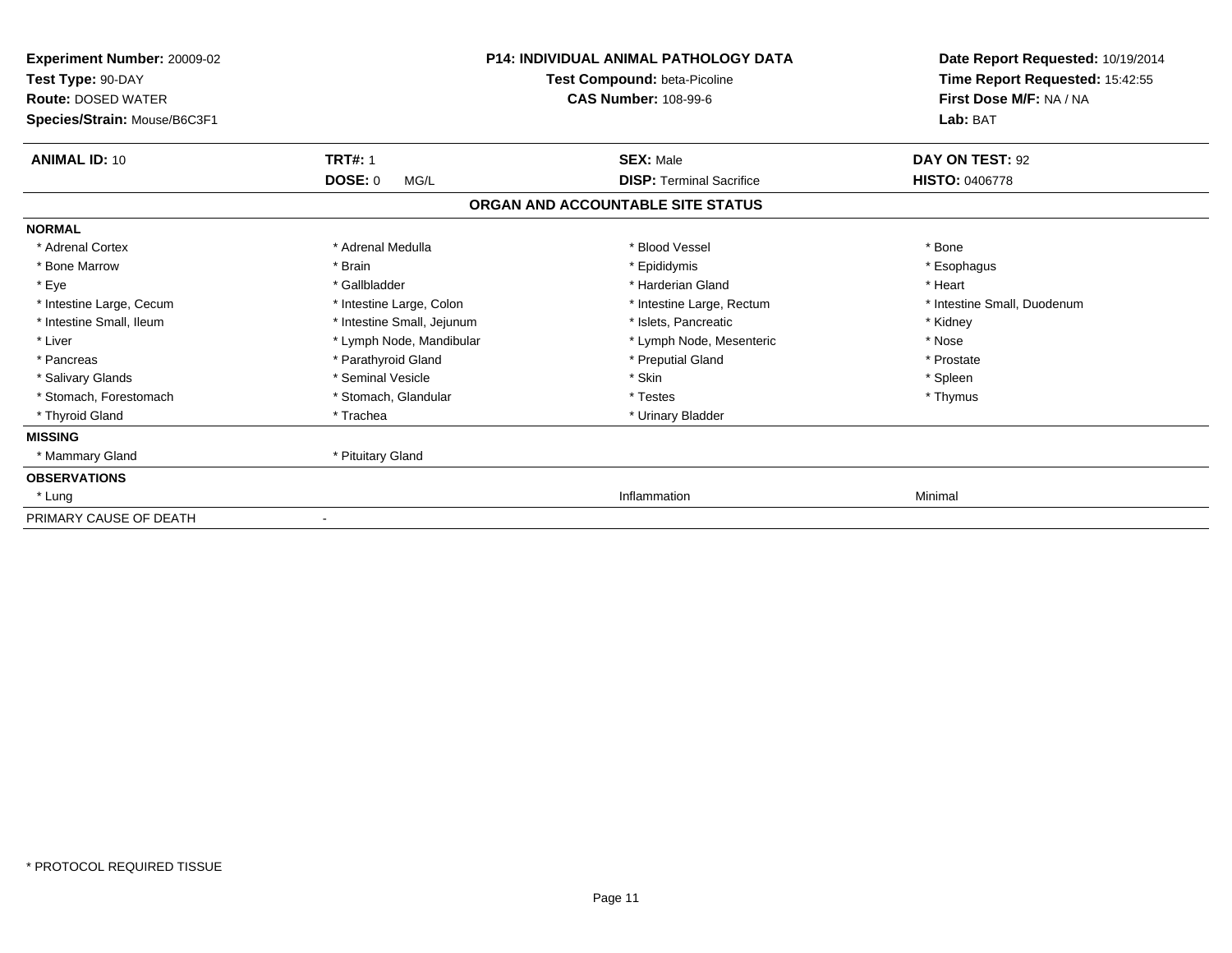| <b>Experiment Number: 20009-02</b> |                         | <b>P14: INDIVIDUAL ANIMAL PATHOLOGY DATA</b><br>Test Compound: beta-Picoline | Date Report Requested: 10/19/2014 |  |
|------------------------------------|-------------------------|------------------------------------------------------------------------------|-----------------------------------|--|
| Test Type: 90-DAY                  |                         |                                                                              | Time Report Requested: 15:42:55   |  |
| <b>Route: DOSED WATER</b>          |                         | <b>CAS Number: 108-99-6</b>                                                  | First Dose M/F: NA / NA           |  |
| Species/Strain: Mouse/B6C3F1       |                         |                                                                              | Lab: BAT                          |  |
| <b>ANIMAL ID: 11</b>               | <b>TRT#:</b> 3          | <b>SEX: Male</b>                                                             | <b>DAY ON TEST: 92</b>            |  |
|                                    | <b>DOSE: 78</b><br>MG/L | <b>DISP: Terminal Sacrifice</b>                                              | <b>HISTO: 0406779</b>             |  |
| <b>OBSERVATIONS</b>                |                         |                                                                              |                                   |  |
| Kidney                             |                         | Nephropathy                                                                  | Minimal                           |  |
| PRIMARY CAUSE OF DEATH             |                         |                                                                              |                                   |  |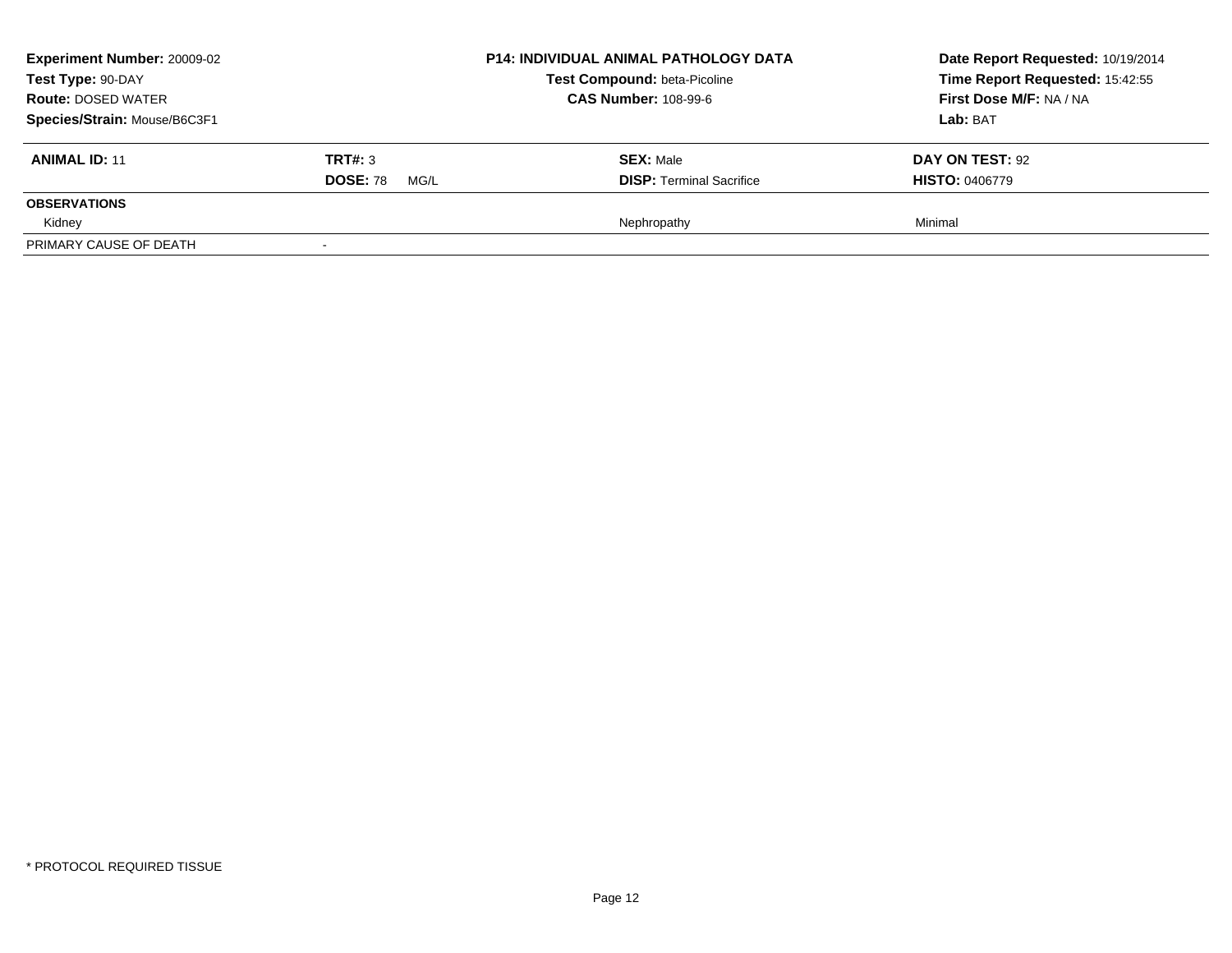| <b>Experiment Number: 20009-02</b> | <b>P14: INDIVIDUAL ANIMAL PATHOLOGY DATA</b> |                                   | Date Report Requested: 10/19/2014 |
|------------------------------------|----------------------------------------------|-----------------------------------|-----------------------------------|
| Test Type: 90-DAY                  |                                              | Test Compound: beta-Picoline      | Time Report Requested: 15:42:55   |
| <b>Route: DOSED WATER</b>          |                                              | <b>CAS Number: 108-99-6</b>       | First Dose M/F: NA / NA           |
| Species/Strain: Mouse/B6C3F1       |                                              |                                   | Lab: BAT                          |
| <b>ANIMAL ID: 12</b>               | TRT#: 3                                      | <b>SEX: Male</b>                  | DAY ON TEST: 92                   |
|                                    | <b>DOSE: 78</b><br>MG/L                      | <b>DISP:</b> Terminal Sacrifice   | <b>HISTO: 0406780</b>             |
|                                    |                                              | ORGAN AND ACCOUNTABLE SITE STATUS |                                   |
| <b>NORMAL</b>                      |                                              |                                   |                                   |
| Kidney                             |                                              |                                   |                                   |
| PRIMARY CAUSE OF DEATH             |                                              |                                   |                                   |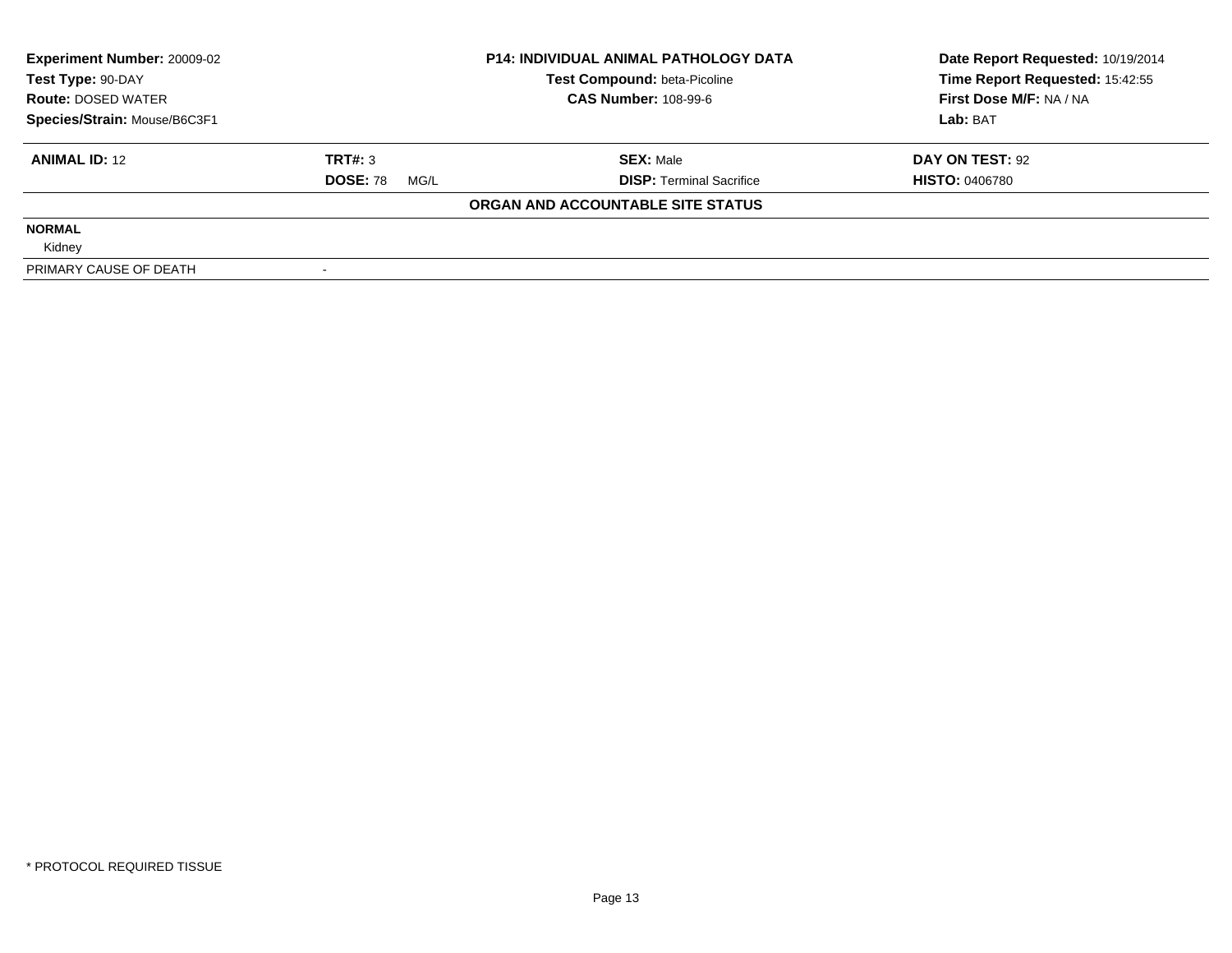| <b>Experiment Number: 20009-02</b> | <b>P14: INDIVIDUAL ANIMAL PATHOLOGY DATA</b> |                                   | Date Report Requested: 10/19/2014 |
|------------------------------------|----------------------------------------------|-----------------------------------|-----------------------------------|
| Test Type: 90-DAY                  |                                              | Test Compound: beta-Picoline      | Time Report Requested: 15:42:55   |
| <b>Route: DOSED WATER</b>          |                                              | <b>CAS Number: 108-99-6</b>       | First Dose M/F: NA / NA           |
| Species/Strain: Mouse/B6C3F1       |                                              |                                   | Lab: BAT                          |
| <b>ANIMAL ID: 13</b>               | TRT#: 3                                      | <b>SEX: Male</b>                  | DAY ON TEST: 92                   |
|                                    | <b>DOSE: 78</b><br>MG/L                      | <b>DISP:</b> Terminal Sacrifice   | <b>HISTO: 0406781</b>             |
|                                    |                                              | ORGAN AND ACCOUNTABLE SITE STATUS |                                   |
| <b>NORMAL</b>                      |                                              |                                   |                                   |
| Kidney                             |                                              |                                   |                                   |
| PRIMARY CAUSE OF DEATH             |                                              |                                   |                                   |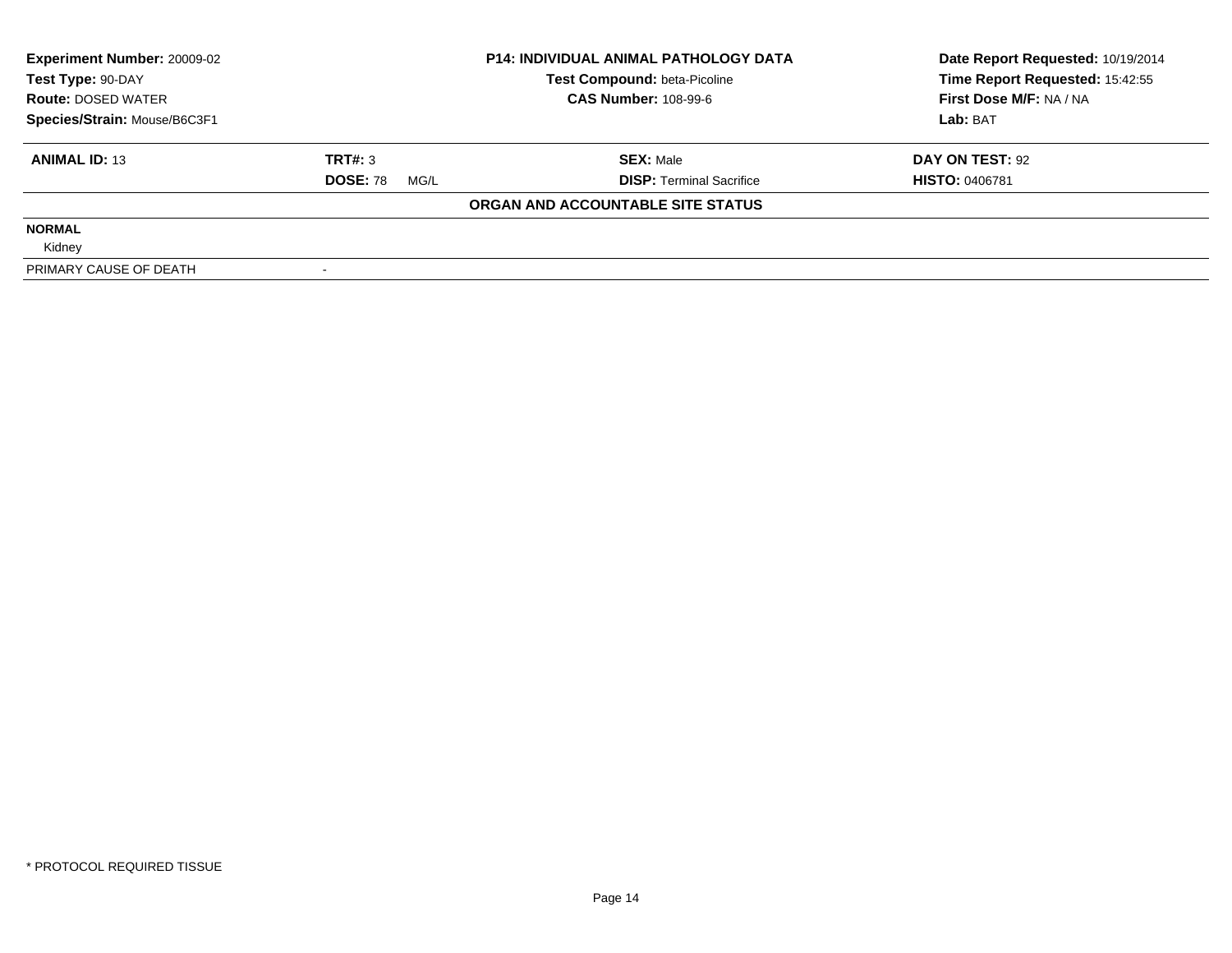| <b>Experiment Number: 20009-02</b> | <b>P14: INDIVIDUAL ANIMAL PATHOLOGY DATA</b> |                                   | Date Report Requested: 10/19/2014 |
|------------------------------------|----------------------------------------------|-----------------------------------|-----------------------------------|
| Test Type: 90-DAY                  |                                              | Test Compound: beta-Picoline      | Time Report Requested: 15:42:55   |
| <b>Route: DOSED WATER</b>          |                                              | <b>CAS Number: 108-99-6</b>       | First Dose M/F: NA / NA           |
| Species/Strain: Mouse/B6C3F1       |                                              |                                   | Lab: BAT                          |
| <b>ANIMAL ID: 14</b>               | TRT#: 3                                      | <b>SEX: Male</b>                  | DAY ON TEST: 92                   |
|                                    | <b>DOSE: 78</b><br>MG/L                      | <b>DISP:</b> Terminal Sacrifice   | <b>HISTO: 0406782</b>             |
|                                    |                                              | ORGAN AND ACCOUNTABLE SITE STATUS |                                   |
| <b>NORMAL</b>                      |                                              |                                   |                                   |
| Kidney                             |                                              |                                   |                                   |
| PRIMARY CAUSE OF DEATH             |                                              |                                   |                                   |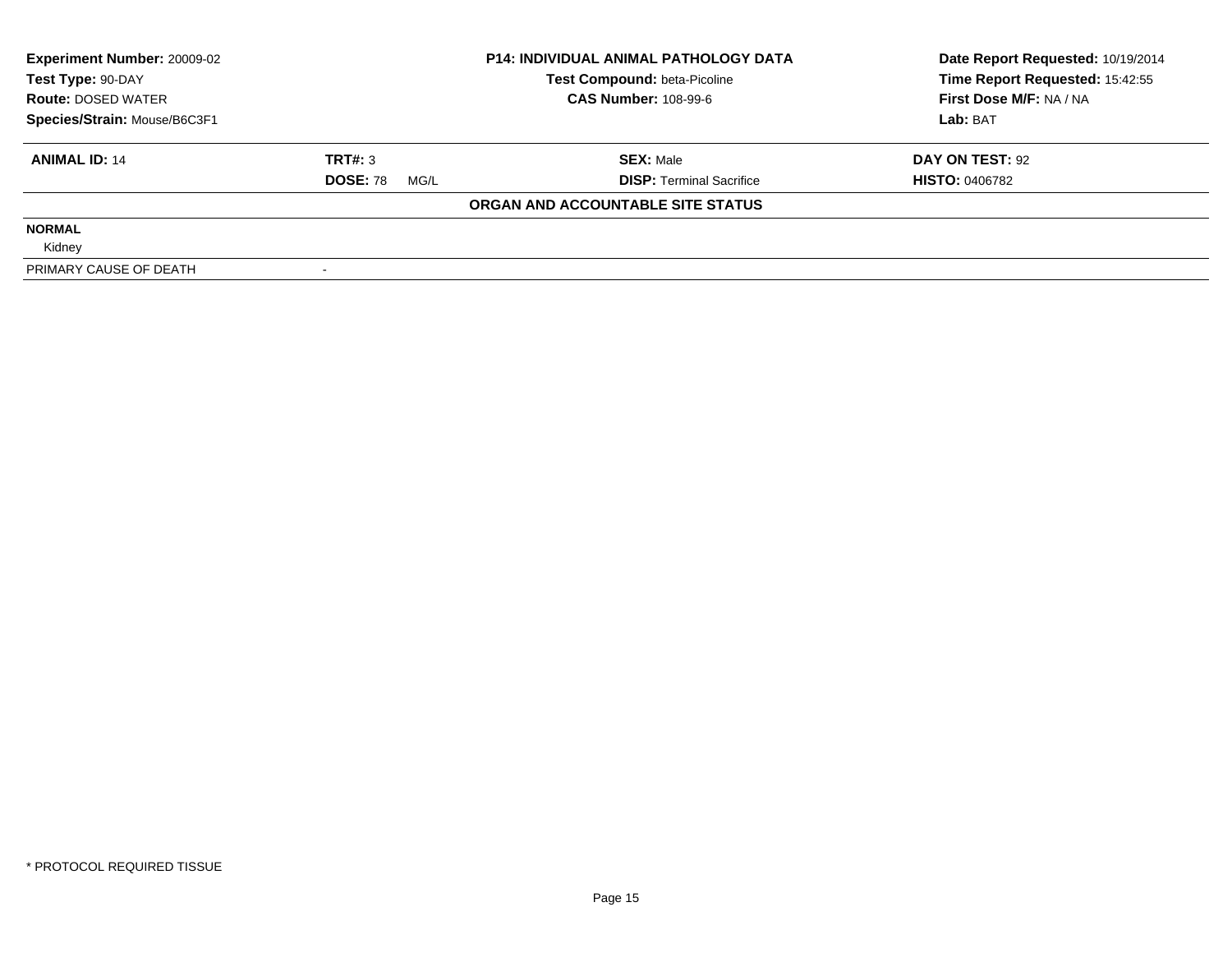| <b>Experiment Number: 20009-02</b> | <b>P14: INDIVIDUAL ANIMAL PATHOLOGY DATA</b> |                                   | Date Report Requested: 10/19/2014 |
|------------------------------------|----------------------------------------------|-----------------------------------|-----------------------------------|
| Test Type: 90-DAY                  |                                              | Test Compound: beta-Picoline      | Time Report Requested: 15:42:55   |
| <b>Route: DOSED WATER</b>          |                                              | <b>CAS Number: 108-99-6</b>       | First Dose M/F: NA / NA           |
| Species/Strain: Mouse/B6C3F1       |                                              |                                   | Lab: BAT                          |
| <b>ANIMAL ID: 15</b>               | TRT#: 3                                      | <b>SEX: Male</b>                  | DAY ON TEST: 92                   |
|                                    | <b>DOSE: 78</b><br>MG/L                      | <b>DISP:</b> Terminal Sacrifice   | <b>HISTO: 0406783</b>             |
|                                    |                                              | ORGAN AND ACCOUNTABLE SITE STATUS |                                   |
| <b>NORMAL</b>                      |                                              |                                   |                                   |
| Kidney                             |                                              |                                   |                                   |
| PRIMARY CAUSE OF DEATH             |                                              |                                   |                                   |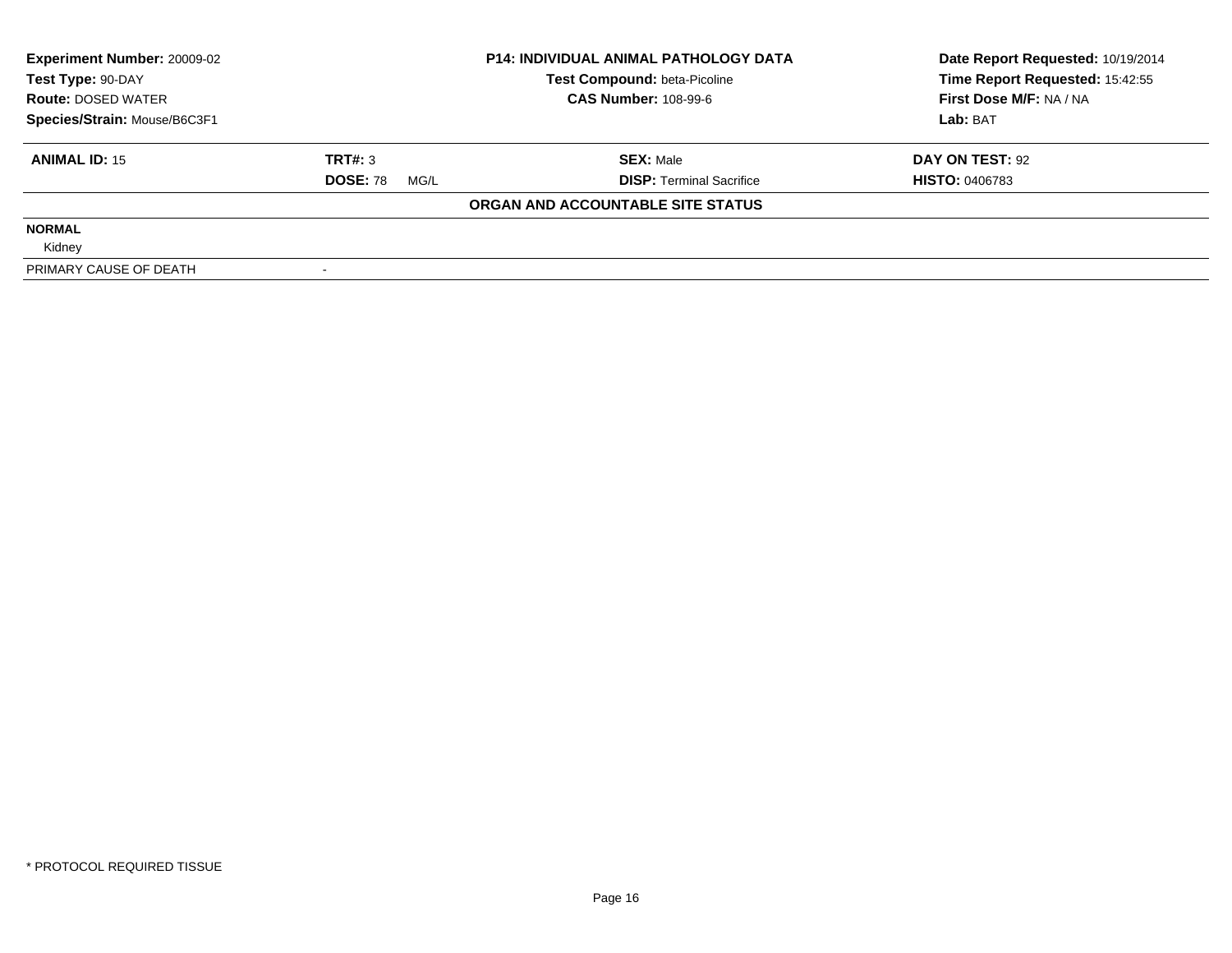| <b>Experiment Number: 20009-02</b> |                         | <b>P14: INDIVIDUAL ANIMAL PATHOLOGY DATA</b> | Date Report Requested: 10/19/2014 |
|------------------------------------|-------------------------|----------------------------------------------|-----------------------------------|
| Test Type: 90-DAY                  |                         | Test Compound: beta-Picoline                 | Time Report Requested: 15:42:55   |
| <b>Route: DOSED WATER</b>          |                         | <b>CAS Number: 108-99-6</b>                  | First Dose M/F: NA / NA           |
| Species/Strain: Mouse/B6C3F1       |                         |                                              | Lab: BAT                          |
| <b>ANIMAL ID: 16</b>               | <b>TRT#: 3</b>          | <b>SEX: Male</b>                             | <b>DAY ON TEST: 92</b>            |
|                                    | <b>DOSE: 78</b><br>MG/L | <b>DISP: Terminal Sacrifice</b>              | <b>HISTO: 0406784</b>             |
| <b>OBSERVATIONS</b>                |                         |                                              |                                   |
| Kidney                             |                         | Nephropathy                                  | Minimal                           |
| PRIMARY CAUSE OF DEATH             |                         |                                              |                                   |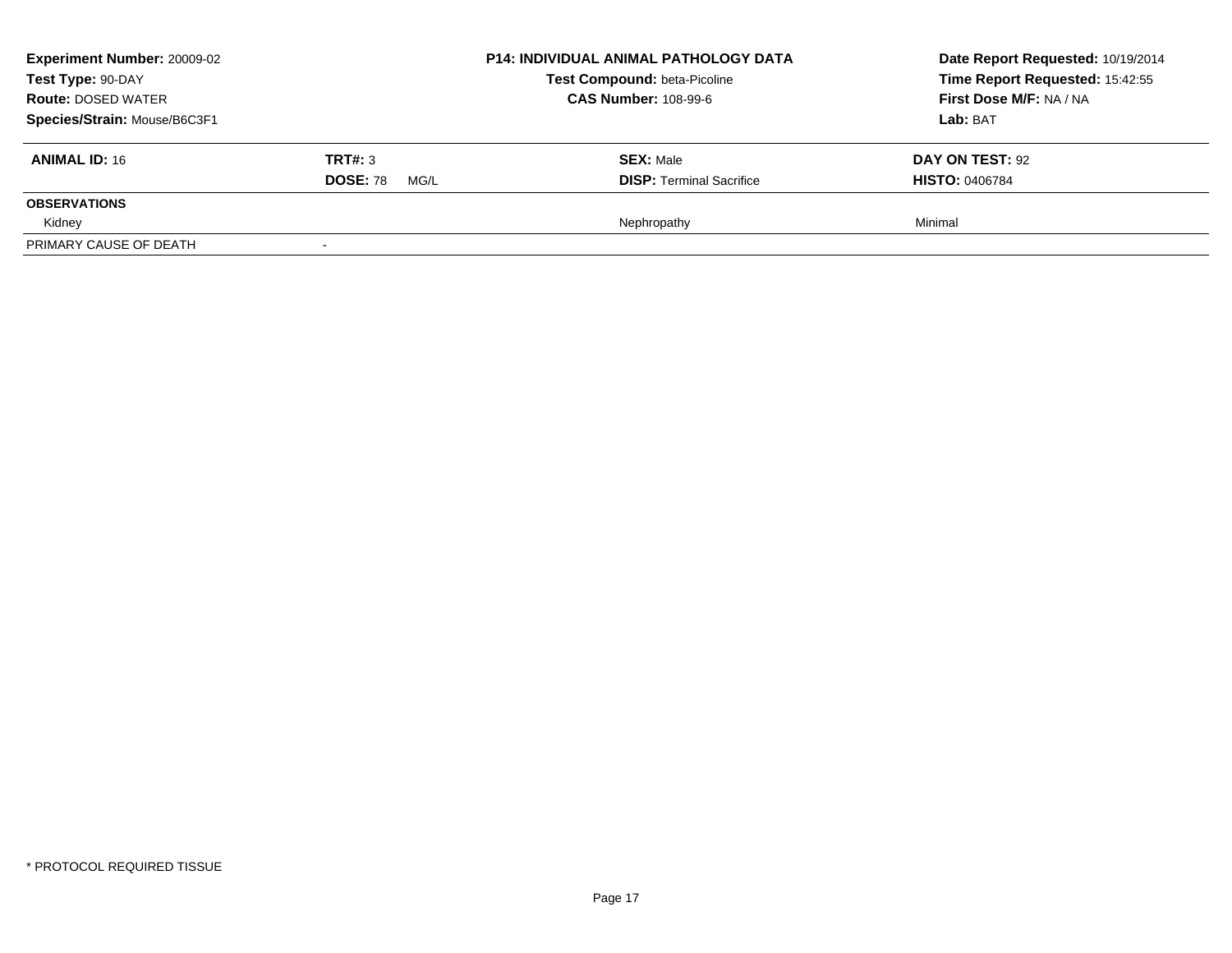| <b>Experiment Number: 20009-02</b> | <b>P14: INDIVIDUAL ANIMAL PATHOLOGY DATA</b> |                                   | Date Report Requested: 10/19/2014 |
|------------------------------------|----------------------------------------------|-----------------------------------|-----------------------------------|
| Test Type: 90-DAY                  |                                              | Test Compound: beta-Picoline      | Time Report Requested: 15:42:55   |
| <b>Route: DOSED WATER</b>          |                                              | <b>CAS Number: 108-99-6</b>       | First Dose M/F: NA / NA           |
| Species/Strain: Mouse/B6C3F1       |                                              |                                   | Lab: BAT                          |
| <b>ANIMAL ID: 17</b>               | TRT#: 3                                      | <b>SEX: Male</b>                  | DAY ON TEST: 92                   |
|                                    | <b>DOSE: 78</b><br>MG/L                      | <b>DISP:</b> Terminal Sacrifice   | <b>HISTO: 0406785</b>             |
|                                    |                                              | ORGAN AND ACCOUNTABLE SITE STATUS |                                   |
| <b>NORMAL</b>                      |                                              |                                   |                                   |
| Kidney                             |                                              |                                   |                                   |
| PRIMARY CAUSE OF DEATH             |                                              |                                   |                                   |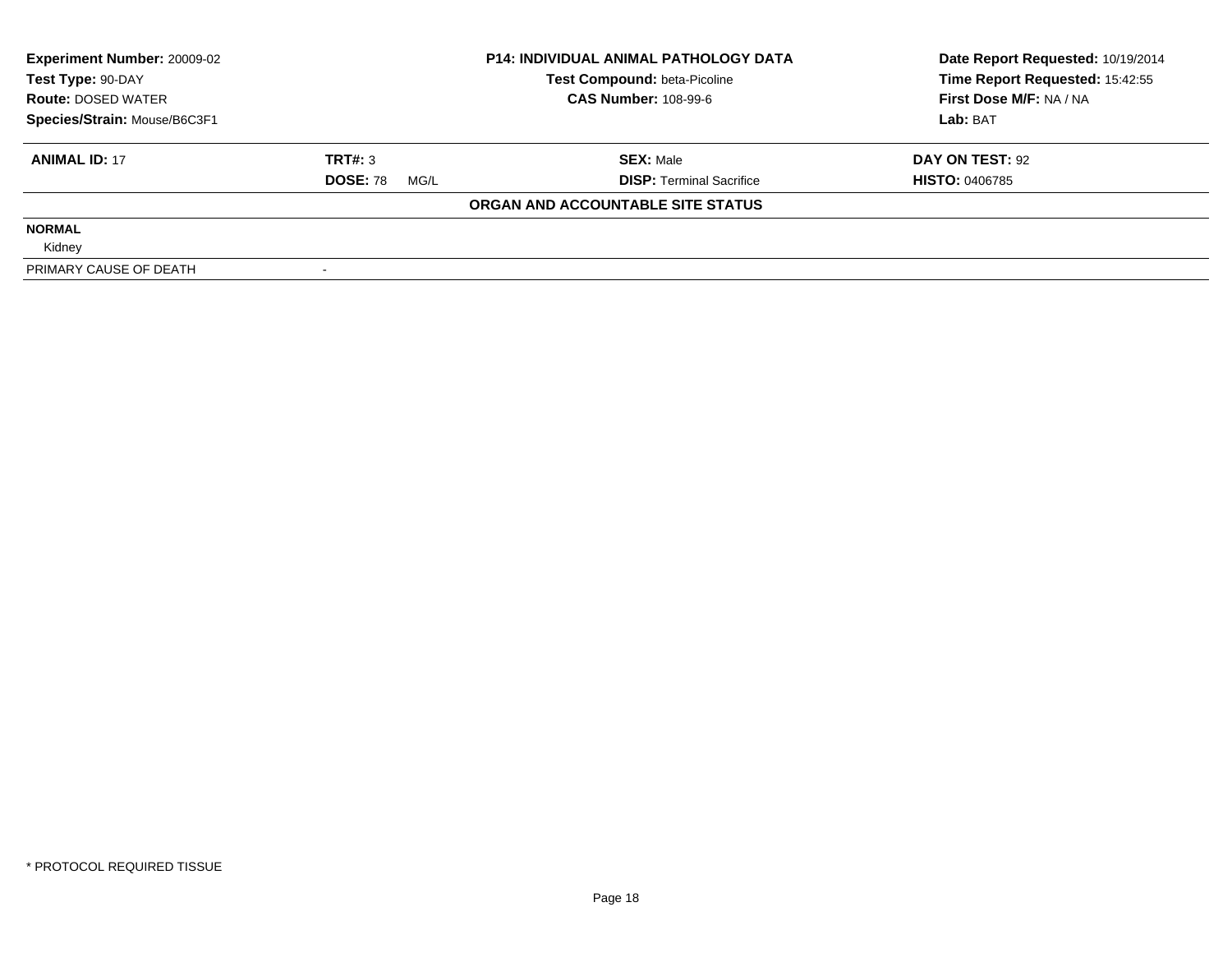| <b>Experiment Number: 20009-02</b> | <b>P14: INDIVIDUAL ANIMAL PATHOLOGY DATA</b> |                                   | Date Report Requested: 10/19/2014 |
|------------------------------------|----------------------------------------------|-----------------------------------|-----------------------------------|
| Test Type: 90-DAY                  |                                              | Test Compound: beta-Picoline      | Time Report Requested: 15:42:55   |
| <b>Route: DOSED WATER</b>          |                                              | <b>CAS Number: 108-99-6</b>       | First Dose M/F: NA / NA           |
| Species/Strain: Mouse/B6C3F1       |                                              |                                   | Lab: BAT                          |
| <b>ANIMAL ID: 18</b>               | TRT#: 3                                      | <b>SEX: Male</b>                  | DAY ON TEST: 92                   |
|                                    | <b>DOSE: 78</b><br>MG/L                      | <b>DISP:</b> Terminal Sacrifice   | <b>HISTO: 0406786</b>             |
|                                    |                                              | ORGAN AND ACCOUNTABLE SITE STATUS |                                   |
| <b>NORMAL</b>                      |                                              |                                   |                                   |
| Kidney                             |                                              |                                   |                                   |
| PRIMARY CAUSE OF DEATH             |                                              |                                   |                                   |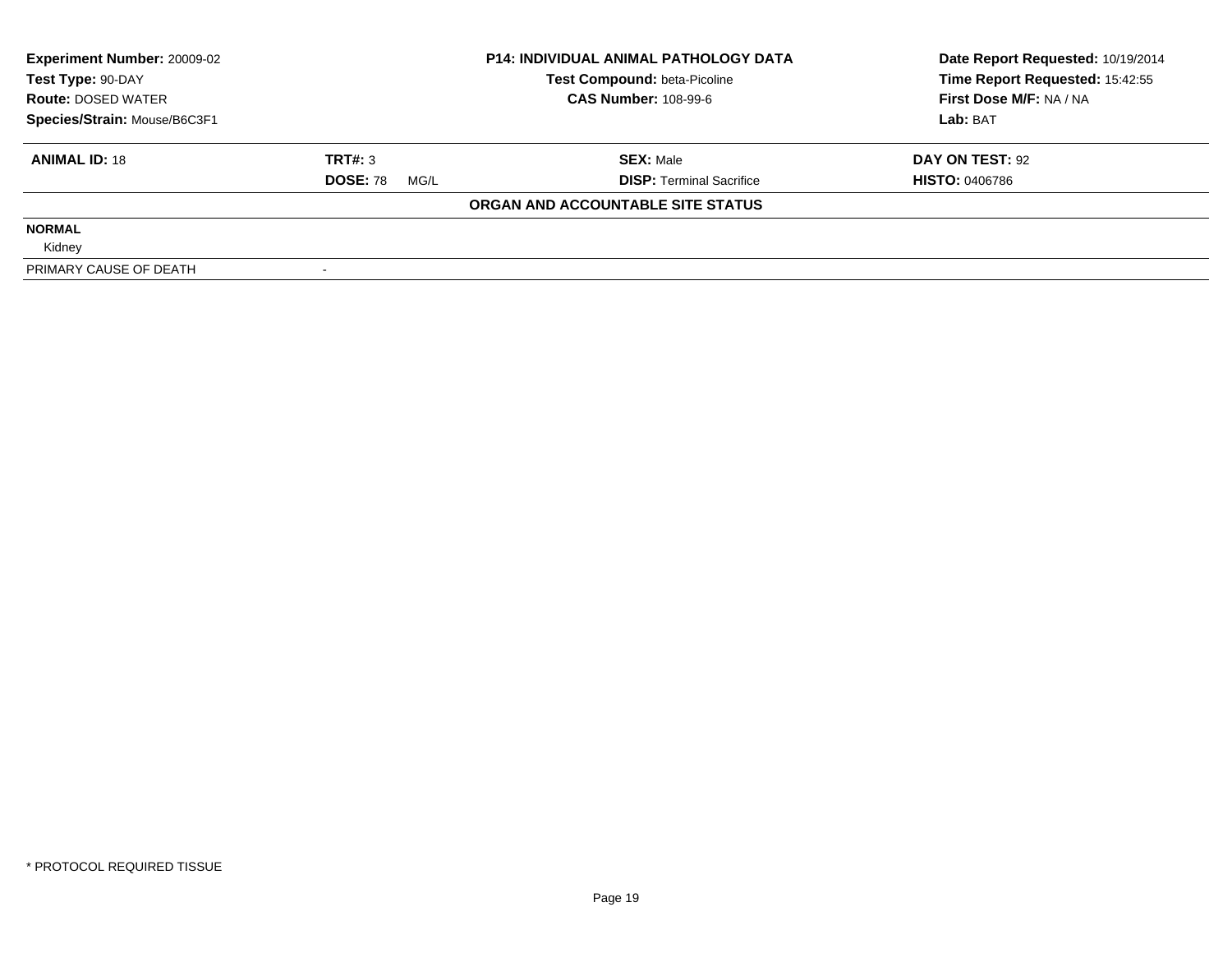| <b>Experiment Number: 20009-02</b> | <b>P14: INDIVIDUAL ANIMAL PATHOLOGY DATA</b> |                                   | Date Report Requested: 10/19/2014 |
|------------------------------------|----------------------------------------------|-----------------------------------|-----------------------------------|
| Test Type: 90-DAY                  |                                              | Test Compound: beta-Picoline      | Time Report Requested: 15:42:55   |
| <b>Route: DOSED WATER</b>          |                                              | <b>CAS Number: 108-99-6</b>       | First Dose M/F: NA / NA           |
| Species/Strain: Mouse/B6C3F1       |                                              |                                   | Lab: BAT                          |
| <b>ANIMAL ID: 19</b>               | TRT#: 3                                      | <b>SEX: Male</b>                  | DAY ON TEST: 92                   |
|                                    | <b>DOSE: 78</b><br>MG/L                      | <b>DISP:</b> Terminal Sacrifice   | <b>HISTO: 0406787</b>             |
|                                    |                                              | ORGAN AND ACCOUNTABLE SITE STATUS |                                   |
| <b>NORMAL</b>                      |                                              |                                   |                                   |
| Kidney                             |                                              |                                   |                                   |
| PRIMARY CAUSE OF DEATH             |                                              |                                   |                                   |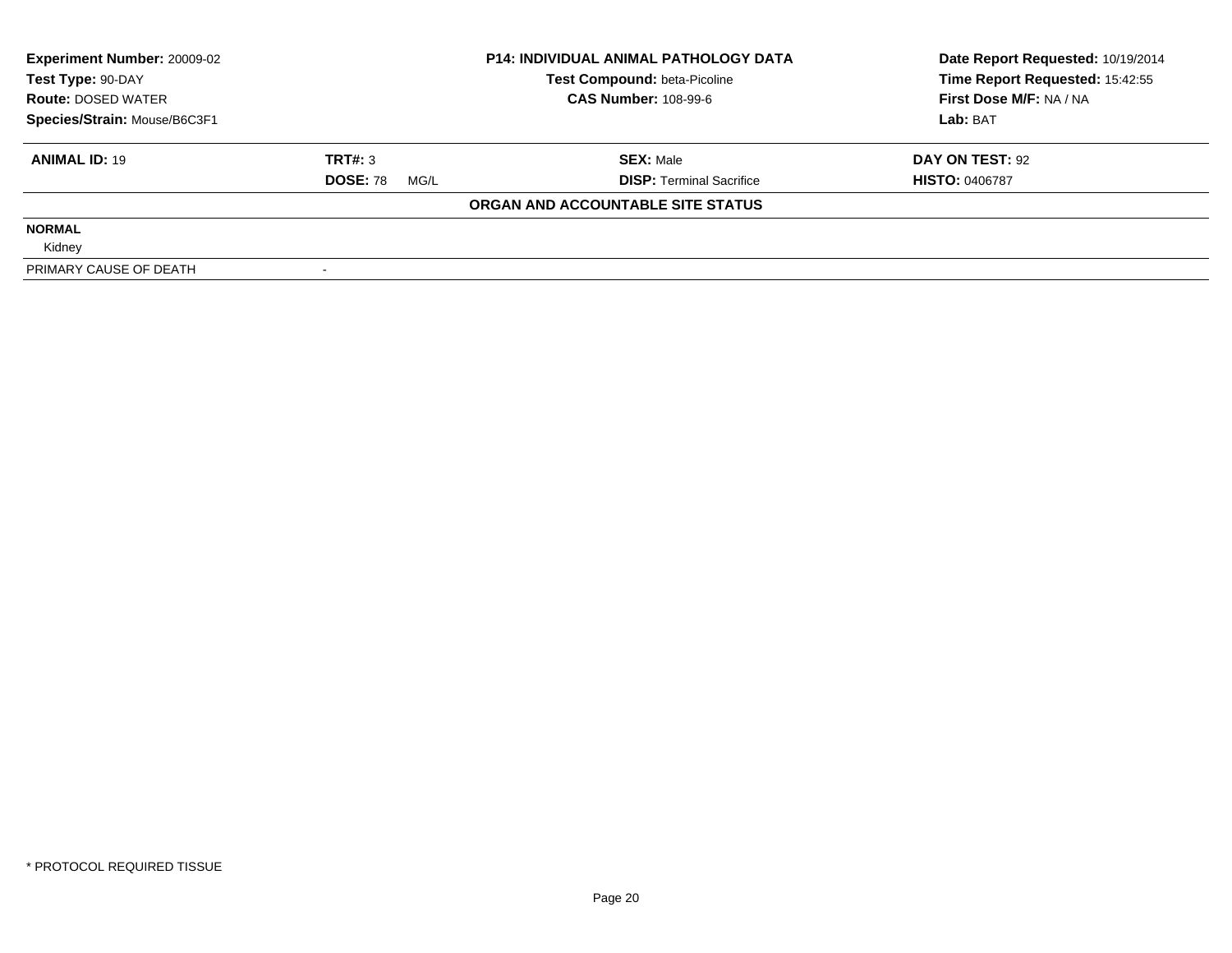| <b>Experiment Number: 20009-02</b> | <b>P14: INDIVIDUAL ANIMAL PATHOLOGY DATA</b> |                                   | Date Report Requested: 10/19/2014 |
|------------------------------------|----------------------------------------------|-----------------------------------|-----------------------------------|
| Test Type: 90-DAY                  |                                              | Test Compound: beta-Picoline      | Time Report Requested: 15:42:55   |
| <b>Route: DOSED WATER</b>          |                                              | <b>CAS Number: 108-99-6</b>       | First Dose M/F: NA / NA           |
| Species/Strain: Mouse/B6C3F1       |                                              |                                   | Lab: BAT                          |
| <b>ANIMAL ID: 20</b>               | TRT#: 3                                      | <b>SEX: Male</b>                  | DAY ON TEST: 92                   |
|                                    | <b>DOSE: 78</b><br>MG/L                      | <b>DISP:</b> Terminal Sacrifice   | <b>HISTO: 0406788</b>             |
|                                    |                                              | ORGAN AND ACCOUNTABLE SITE STATUS |                                   |
| <b>NORMAL</b>                      |                                              |                                   |                                   |
| Kidney                             |                                              |                                   |                                   |
| PRIMARY CAUSE OF DEATH             |                                              |                                   |                                   |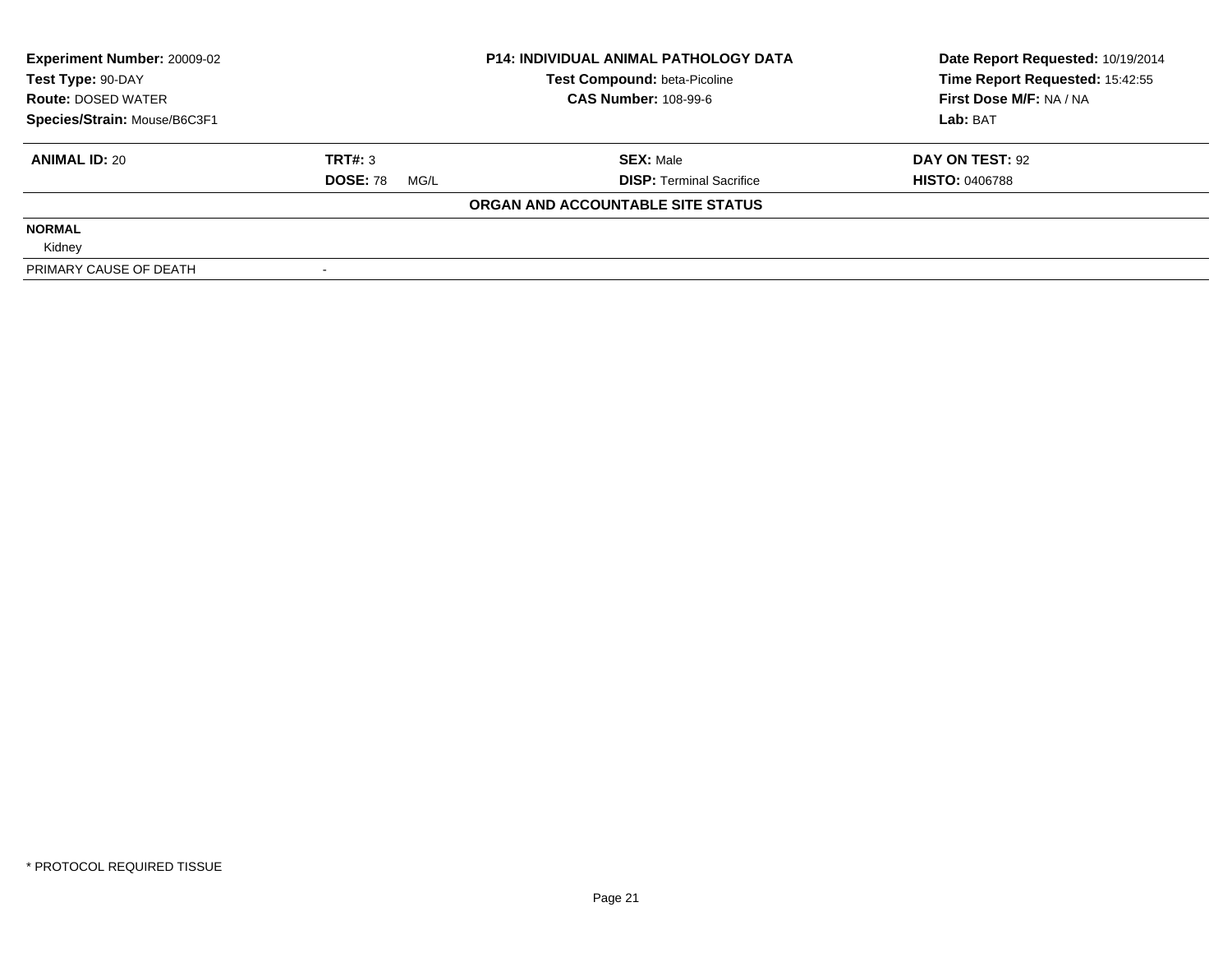| <b>Experiment Number: 20009-02</b><br>Test Type: 90-DAY |                       | <b>P14: INDIVIDUAL ANIMAL PATHOLOGY DATA</b><br>Test Compound: beta-Picoline | Date Report Requested: 10/19/2014<br>Time Report Requested: 15:42:55 |
|---------------------------------------------------------|-----------------------|------------------------------------------------------------------------------|----------------------------------------------------------------------|
| <b>Route: DOSED WATER</b>                               |                       | <b>CAS Number: 108-99-6</b>                                                  | First Dose M/F: NA / NA                                              |
| Species/Strain: Mouse/B6C3F1                            |                       |                                                                              | Lab: BAT                                                             |
| <b>ANIMAL ID: 21</b>                                    | TRT#: 5               | <b>SEX: Male</b>                                                             | DAY ON TEST: 92                                                      |
|                                                         | <b>DOSE: 156 MG/L</b> | <b>DISP:</b> Terminal Sacrifice                                              | <b>HISTO: 0406789</b>                                                |
|                                                         |                       | ORGAN AND ACCOUNTABLE SITE STATUS                                            |                                                                      |
| <b>NORMAL</b>                                           |                       |                                                                              |                                                                      |
| Kidney                                                  |                       |                                                                              |                                                                      |
| PRIMARY CAUSE OF DEATH                                  |                       |                                                                              |                                                                      |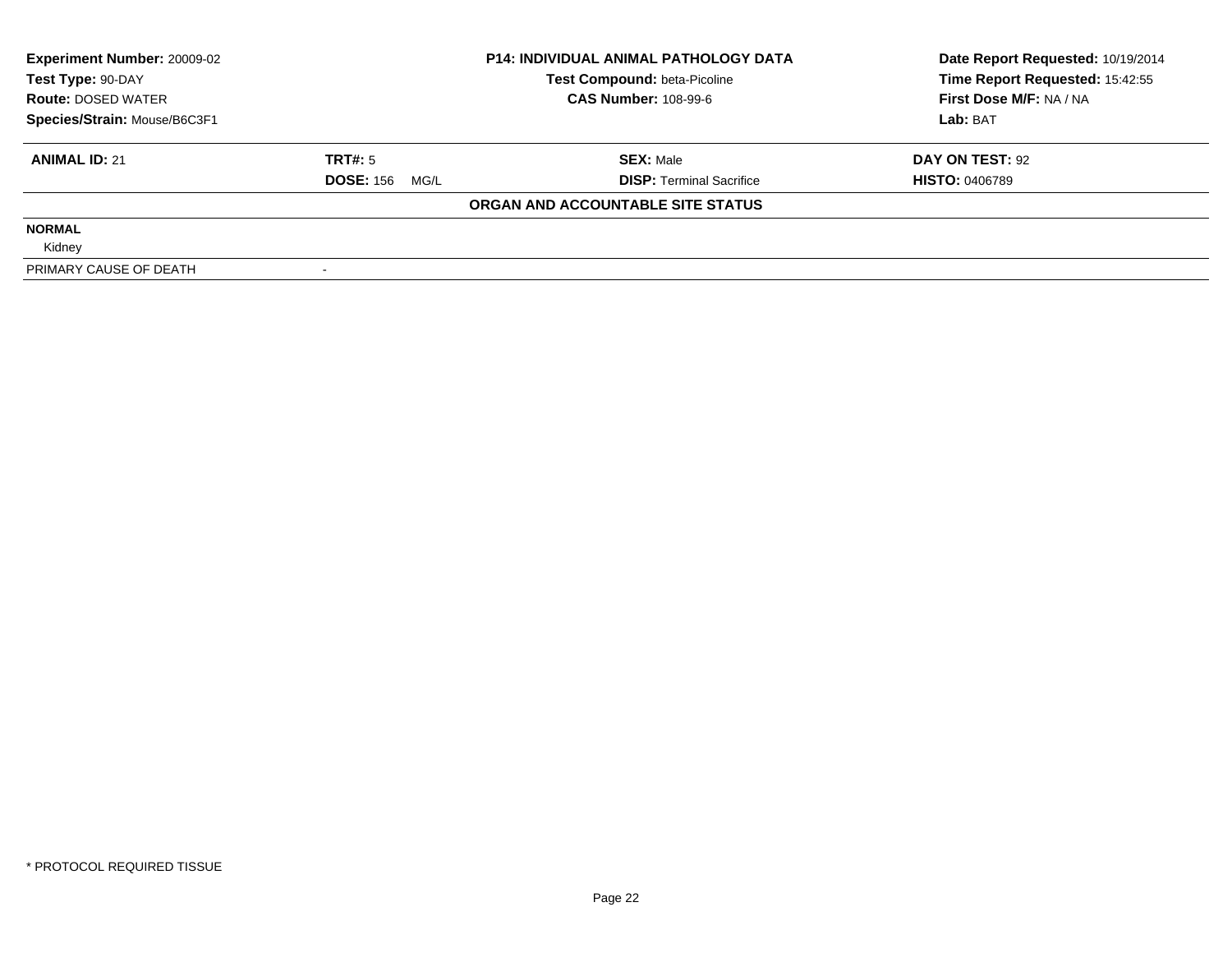| <b>Experiment Number: 20009-02</b> | <b>P14: INDIVIDUAL ANIMAL PATHOLOGY DATA</b> |                                     | Date Report Requested: 10/19/2014 |
|------------------------------------|----------------------------------------------|-------------------------------------|-----------------------------------|
| Test Type: 90-DAY                  |                                              | <b>Test Compound: beta-Picoline</b> | Time Report Requested: 15:42:55   |
| <b>Route: DOSED WATER</b>          |                                              | <b>CAS Number: 108-99-6</b>         | First Dose M/F: NA / NA           |
| Species/Strain: Mouse/B6C3F1       |                                              |                                     | Lab: BAT                          |
| <b>ANIMAL ID: 22</b>               | TRT#: 5                                      | <b>SEX: Male</b>                    | DAY ON TEST: 92                   |
|                                    | <b>DOSE: 156 MG/L</b>                        | <b>DISP:</b> Terminal Sacrifice     | <b>HISTO: 0406790</b>             |
|                                    |                                              | ORGAN AND ACCOUNTABLE SITE STATUS   |                                   |
| <b>NORMAL</b>                      |                                              |                                     |                                   |
| Kidney                             |                                              |                                     |                                   |
| PRIMARY CAUSE OF DEATH             |                                              |                                     |                                   |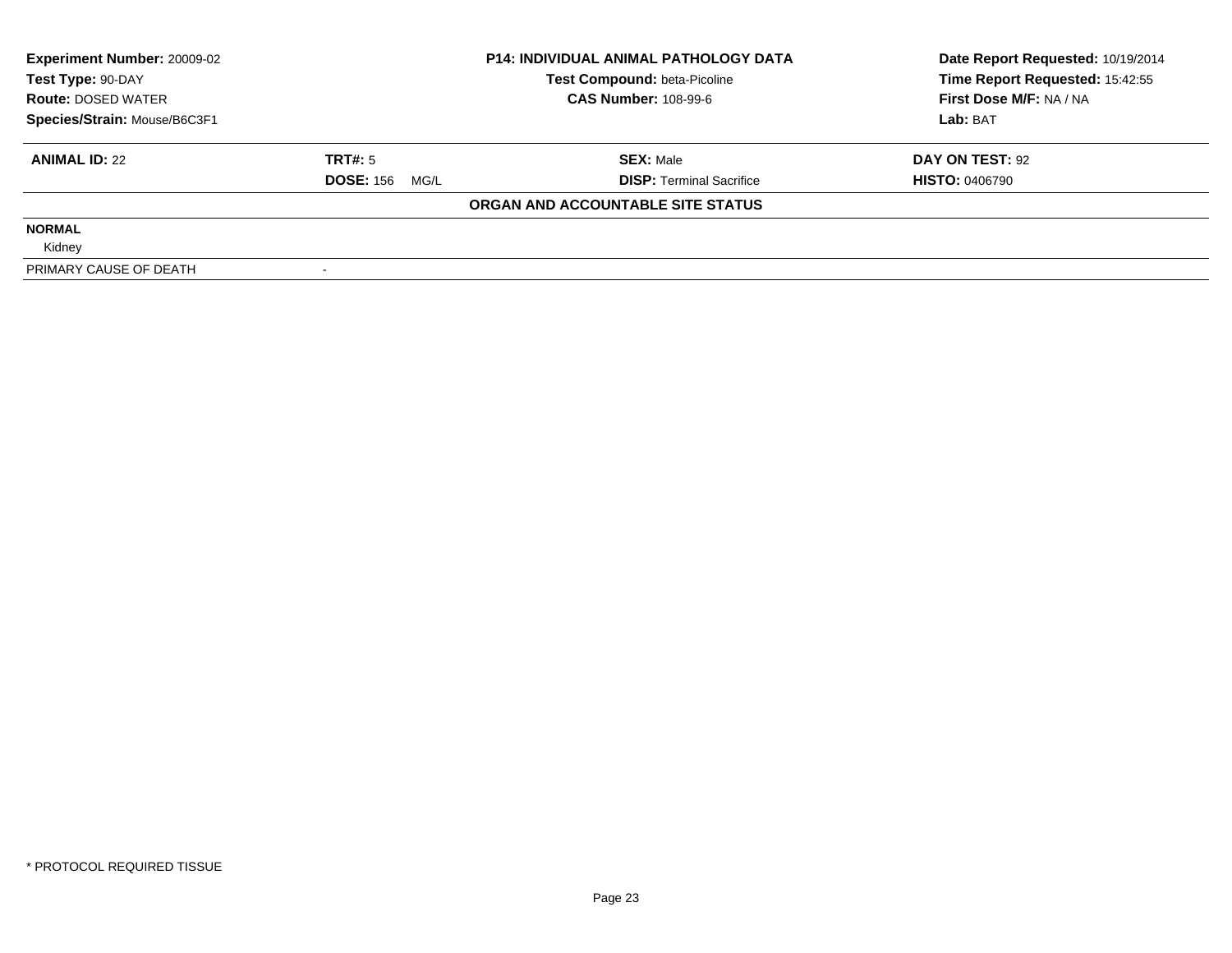| <b>Experiment Number: 20009-02</b><br>Test Type: 90-DAY |                          | <b>P14: INDIVIDUAL ANIMAL PATHOLOGY DATA</b><br>Test Compound: beta-Picoline | Date Report Requested: 10/19/2014<br>Time Report Requested: 15:42:55 |
|---------------------------------------------------------|--------------------------|------------------------------------------------------------------------------|----------------------------------------------------------------------|
| <b>Route: DOSED WATER</b>                               |                          | <b>CAS Number: 108-99-6</b>                                                  | First Dose M/F: NA / NA                                              |
| Species/Strain: Mouse/B6C3F1                            |                          |                                                                              | Lab: BAT                                                             |
| <b>ANIMAL ID: 23</b>                                    | TRT#: 5                  | <b>SEX: Male</b>                                                             | DAY ON TEST: 92                                                      |
|                                                         | <b>DOSE: 156</b><br>MG/L | <b>DISP:</b> Terminal Sacrifice                                              | <b>HISTO: 0406791</b>                                                |
|                                                         |                          | ORGAN AND ACCOUNTABLE SITE STATUS                                            |                                                                      |
| <b>NORMAL</b>                                           |                          |                                                                              |                                                                      |
| Kidney                                                  |                          |                                                                              |                                                                      |
| PRIMARY CAUSE OF DEATH                                  |                          |                                                                              |                                                                      |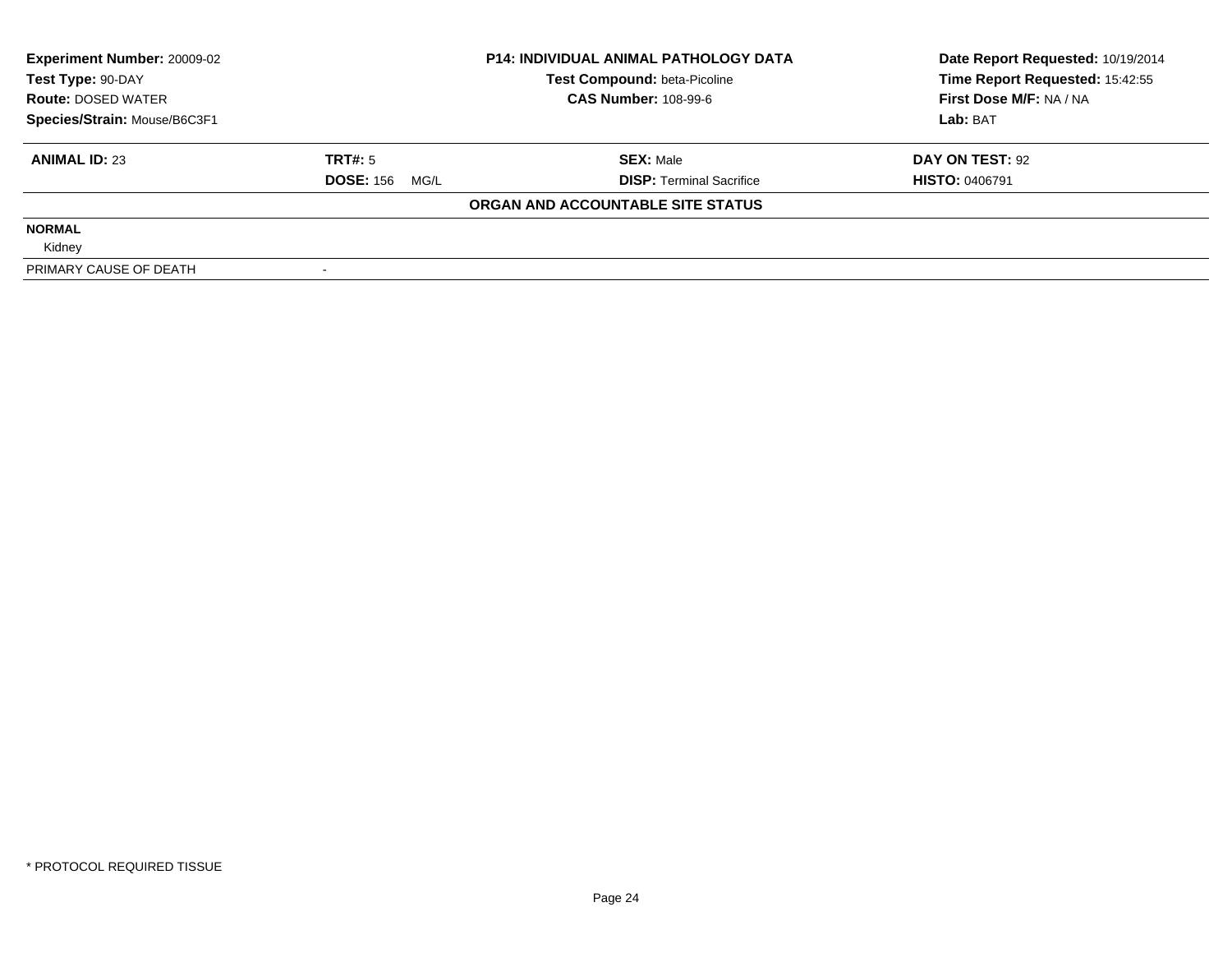| <b>Experiment Number: 20009-02</b> |                       | <b>P14: INDIVIDUAL ANIMAL PATHOLOGY DATA</b> | Date Report Requested: 10/19/2014 |
|------------------------------------|-----------------------|----------------------------------------------|-----------------------------------|
| Test Type: 90-DAY                  |                       | <b>Test Compound: beta-Picoline</b>          | Time Report Requested: 15:42:55   |
| <b>Route: DOSED WATER</b>          |                       | <b>CAS Number: 108-99-6</b>                  | First Dose M/F: NA / NA           |
| Species/Strain: Mouse/B6C3F1       |                       |                                              | Lab: BAT                          |
| <b>ANIMAL ID: 24</b>               | TRT#: 5               | <b>SEX: Male</b>                             | DAY ON TEST: 92                   |
|                                    | <b>DOSE: 156 MG/L</b> | <b>DISP: Terminal Sacrifice</b>              | <b>HISTO: 0406792</b>             |
|                                    |                       | ORGAN AND ACCOUNTABLE SITE STATUS            |                                   |
| <b>NORMAL</b>                      |                       |                                              |                                   |
| Kidney                             |                       |                                              |                                   |
| PRIMARY CAUSE OF DEATH             |                       |                                              |                                   |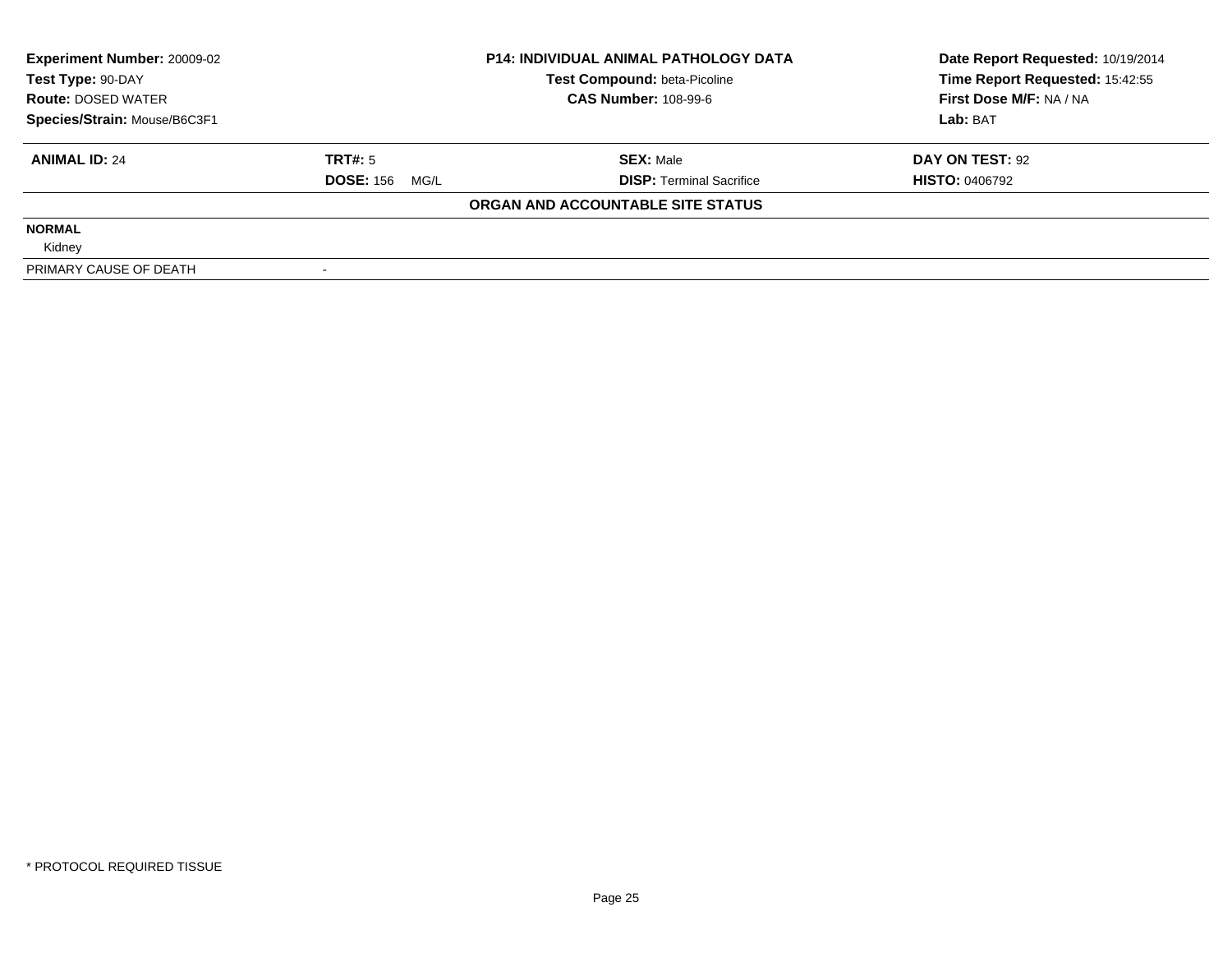| <b>Experiment Number: 20009-02</b><br>Test Type: 90-DAY |                          | <b>P14: INDIVIDUAL ANIMAL PATHOLOGY DATA</b><br>Test Compound: beta-Picoline | Date Report Requested: 10/19/2014<br>Time Report Requested: 15:42:56 |
|---------------------------------------------------------|--------------------------|------------------------------------------------------------------------------|----------------------------------------------------------------------|
| <b>Route: DOSED WATER</b>                               |                          | <b>CAS Number: 108-99-6</b>                                                  | First Dose M/F: NA / NA                                              |
| Species/Strain: Mouse/B6C3F1                            |                          |                                                                              | Lab: BAT                                                             |
| <b>ANIMAL ID: 25</b>                                    | TRT#: 5                  | <b>SEX: Male</b>                                                             | DAY ON TEST: 92                                                      |
|                                                         | <b>DOSE: 156</b><br>MG/L | <b>DISP:</b> Terminal Sacrifice                                              | <b>HISTO: 0406793</b>                                                |
|                                                         |                          | ORGAN AND ACCOUNTABLE SITE STATUS                                            |                                                                      |
| <b>NORMAL</b>                                           |                          |                                                                              |                                                                      |
| Kidney                                                  |                          |                                                                              |                                                                      |
| PRIMARY CAUSE OF DEATH                                  |                          |                                                                              |                                                                      |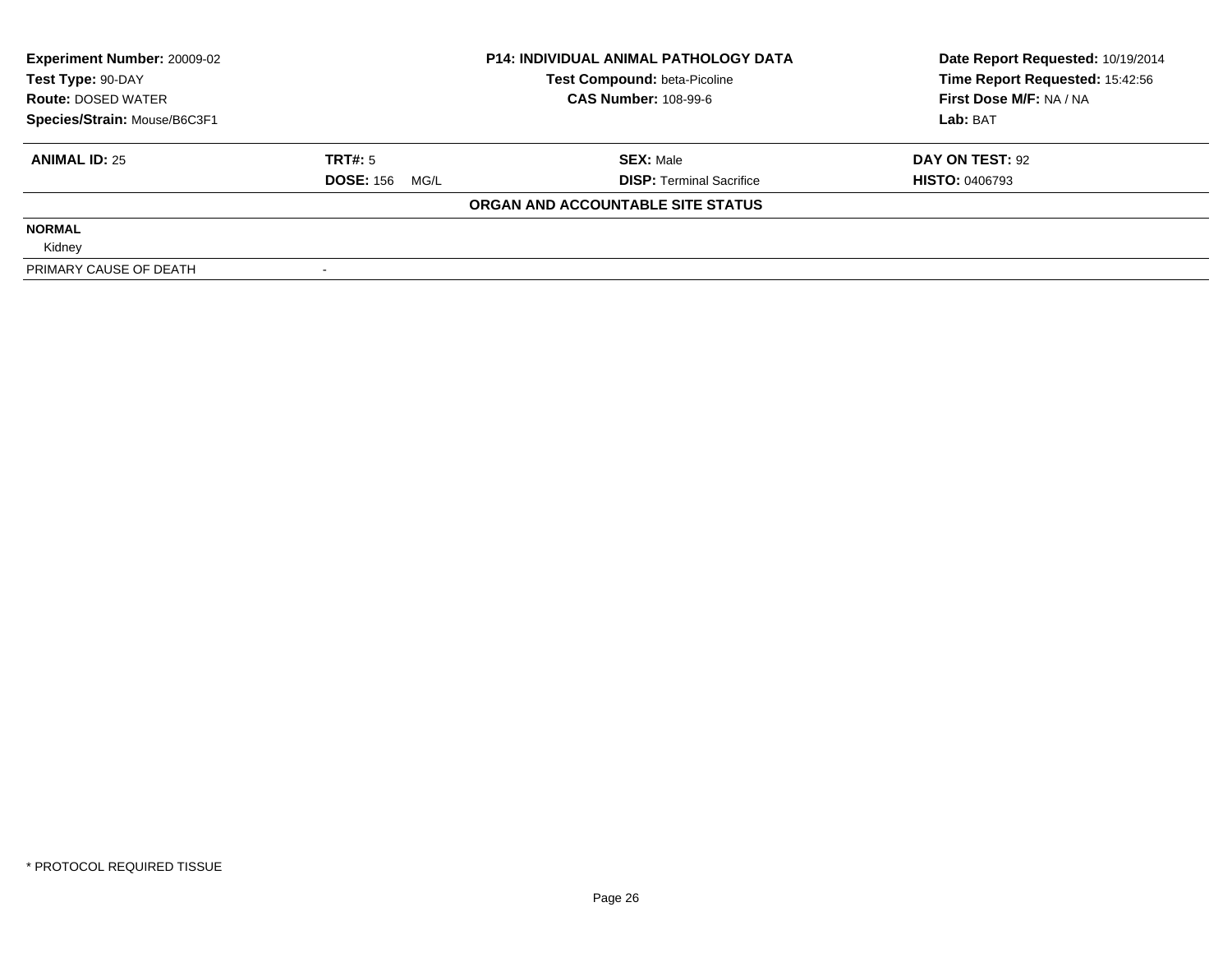| <b>Experiment Number: 20009-02</b><br>Test Type: 90-DAY |                          | <b>P14: INDIVIDUAL ANIMAL PATHOLOGY DATA</b><br>Test Compound: beta-Picoline | Date Report Requested: 10/19/2014<br>Time Report Requested: 15:42:56 |
|---------------------------------------------------------|--------------------------|------------------------------------------------------------------------------|----------------------------------------------------------------------|
| <b>Route: DOSED WATER</b>                               |                          | <b>CAS Number: 108-99-6</b>                                                  | First Dose M/F: NA / NA                                              |
| Species/Strain: Mouse/B6C3F1                            |                          |                                                                              | Lab: BAT                                                             |
| <b>ANIMAL ID: 26</b>                                    | TRT#: 5                  | <b>SEX: Male</b>                                                             | DAY ON TEST: 92                                                      |
|                                                         | <b>DOSE: 156</b><br>MG/L | <b>DISP:</b> Terminal Sacrifice                                              | <b>HISTO: 0406794</b>                                                |
|                                                         |                          | ORGAN AND ACCOUNTABLE SITE STATUS                                            |                                                                      |
| <b>NORMAL</b>                                           |                          |                                                                              |                                                                      |
| Kidney                                                  |                          |                                                                              |                                                                      |
| PRIMARY CAUSE OF DEATH                                  |                          |                                                                              |                                                                      |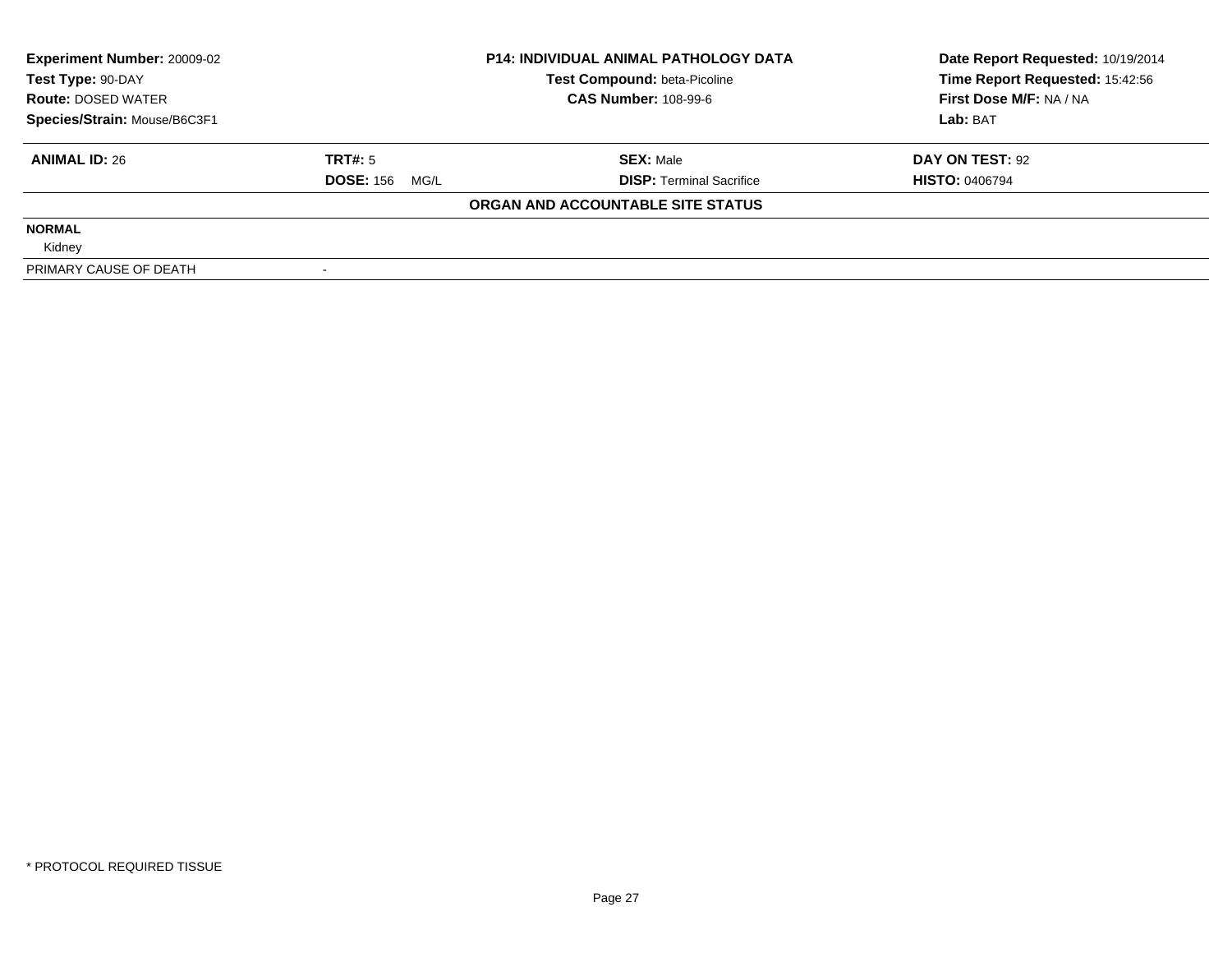| <b>Experiment Number: 20009-02</b> |                       | <b>P14: INDIVIDUAL ANIMAL PATHOLOGY DATA</b> | Date Report Requested: 10/19/2014 |
|------------------------------------|-----------------------|----------------------------------------------|-----------------------------------|
| Test Type: 90-DAY                  |                       | <b>Test Compound: beta-Picoline</b>          | Time Report Requested: 15:42:56   |
| <b>Route: DOSED WATER</b>          |                       | <b>CAS Number: 108-99-6</b>                  | First Dose M/F: NA / NA           |
| Species/Strain: Mouse/B6C3F1       |                       |                                              | Lab: BAT                          |
| <b>ANIMAL ID: 27</b>               | TRT#: 5               | <b>SEX: Male</b>                             | DAY ON TEST: 92                   |
|                                    | <b>DOSE: 156 MG/L</b> | <b>DISP: Terminal Sacrifice</b>              | <b>HISTO: 0406795</b>             |
|                                    |                       | ORGAN AND ACCOUNTABLE SITE STATUS            |                                   |
| <b>NORMAL</b>                      |                       |                                              |                                   |
| Kidney                             |                       |                                              |                                   |
| PRIMARY CAUSE OF DEATH             |                       |                                              |                                   |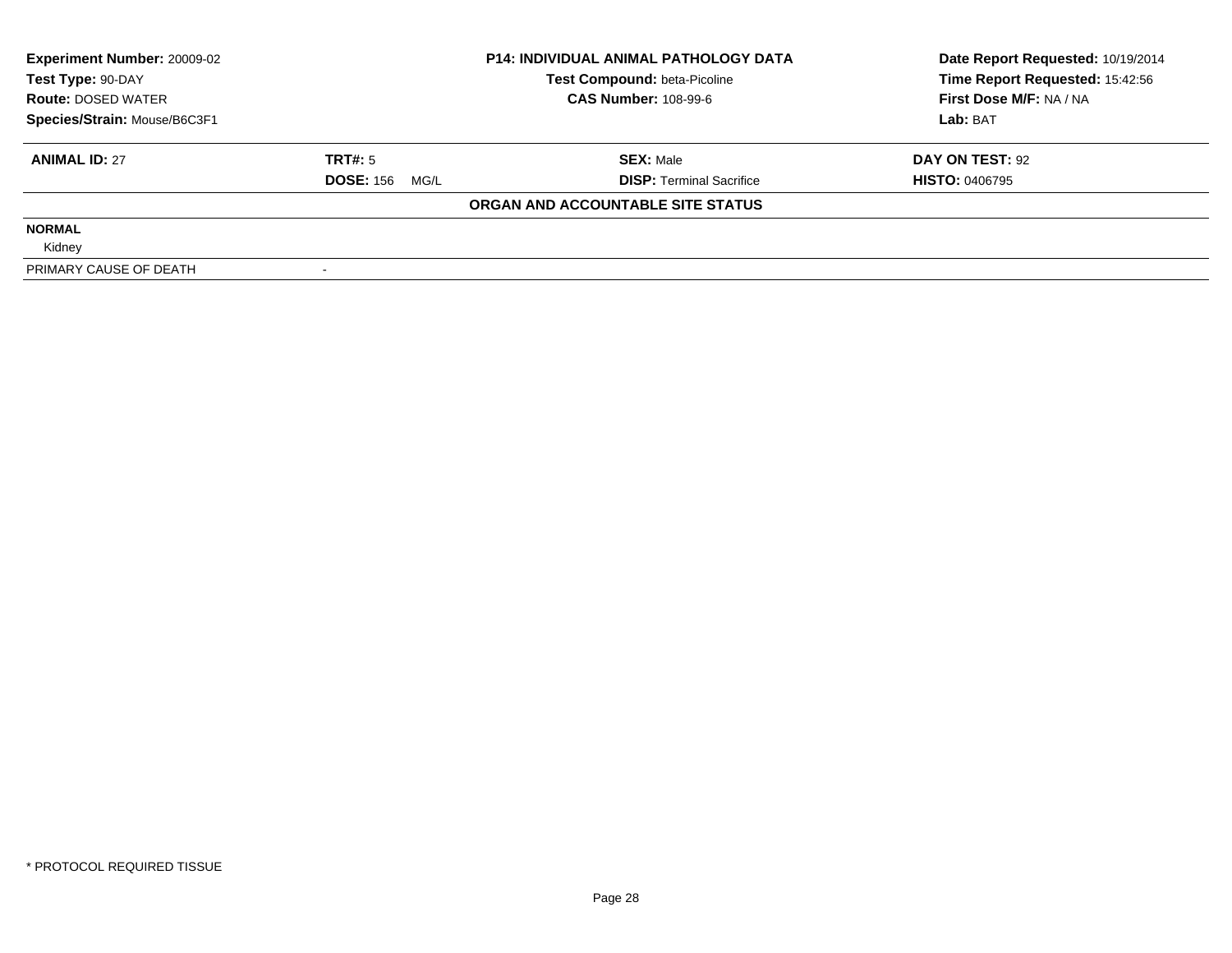| <b>Experiment Number: 20009-02</b><br>Test Type: 90-DAY |                       | <b>P14: INDIVIDUAL ANIMAL PATHOLOGY DATA</b><br>Test Compound: beta-Picoline | Date Report Requested: 10/19/2014<br>Time Report Requested: 15:42:56 |
|---------------------------------------------------------|-----------------------|------------------------------------------------------------------------------|----------------------------------------------------------------------|
| <b>Route: DOSED WATER</b>                               |                       | <b>CAS Number: 108-99-6</b>                                                  | First Dose M/F: NA / NA                                              |
| Species/Strain: Mouse/B6C3F1                            |                       |                                                                              | Lab: BAT                                                             |
| <b>ANIMAL ID: 28</b>                                    | TRT#: 5               | <b>SEX: Male</b>                                                             | DAY ON TEST: 92                                                      |
|                                                         | <b>DOSE: 156 MG/L</b> | <b>DISP:</b> Terminal Sacrifice                                              | <b>HISTO: 0406796</b>                                                |
|                                                         |                       | ORGAN AND ACCOUNTABLE SITE STATUS                                            |                                                                      |
| <b>NORMAL</b>                                           |                       |                                                                              |                                                                      |
| Kidney                                                  |                       |                                                                              |                                                                      |
| PRIMARY CAUSE OF DEATH                                  |                       |                                                                              |                                                                      |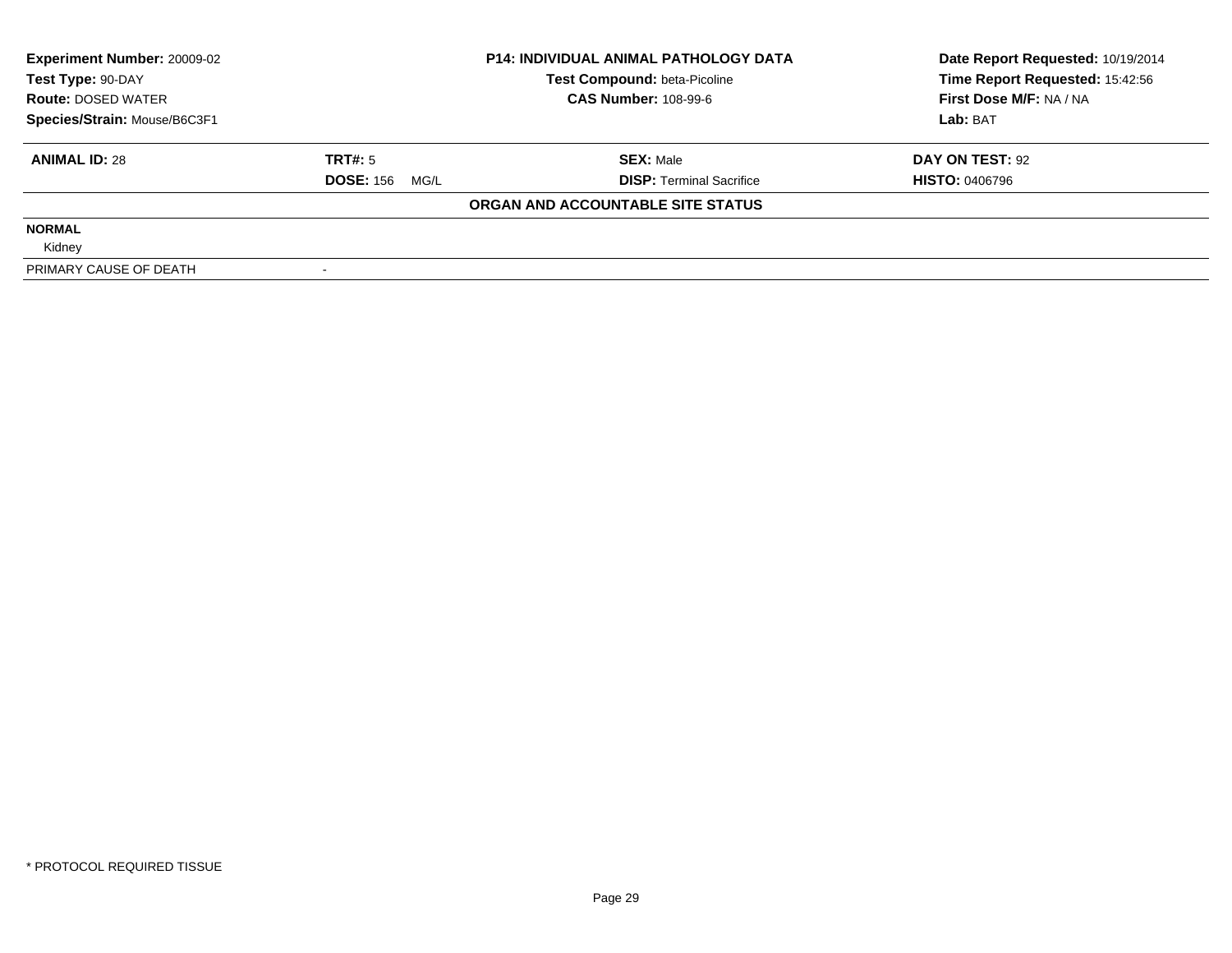| <b>Experiment Number: 20009-02</b><br>Test Type: 90-DAY |                          | <b>P14: INDIVIDUAL ANIMAL PATHOLOGY DATA</b><br>Test Compound: beta-Picoline | Date Report Requested: 10/19/2014<br>Time Report Requested: 15:42:56 |
|---------------------------------------------------------|--------------------------|------------------------------------------------------------------------------|----------------------------------------------------------------------|
| <b>Route: DOSED WATER</b>                               |                          | <b>CAS Number: 108-99-6</b>                                                  | First Dose M/F: NA / NA                                              |
| Species/Strain: Mouse/B6C3F1                            |                          |                                                                              | Lab: BAT                                                             |
| <b>ANIMAL ID: 29</b>                                    | TRT#: 5                  | <b>SEX: Male</b>                                                             | DAY ON TEST: 92                                                      |
|                                                         | <b>DOSE: 156</b><br>MG/L | <b>DISP:</b> Terminal Sacrifice                                              | <b>HISTO: 0406797</b>                                                |
|                                                         |                          | ORGAN AND ACCOUNTABLE SITE STATUS                                            |                                                                      |
| <b>NORMAL</b>                                           |                          |                                                                              |                                                                      |
| Kidney                                                  |                          |                                                                              |                                                                      |
| PRIMARY CAUSE OF DEATH                                  |                          |                                                                              |                                                                      |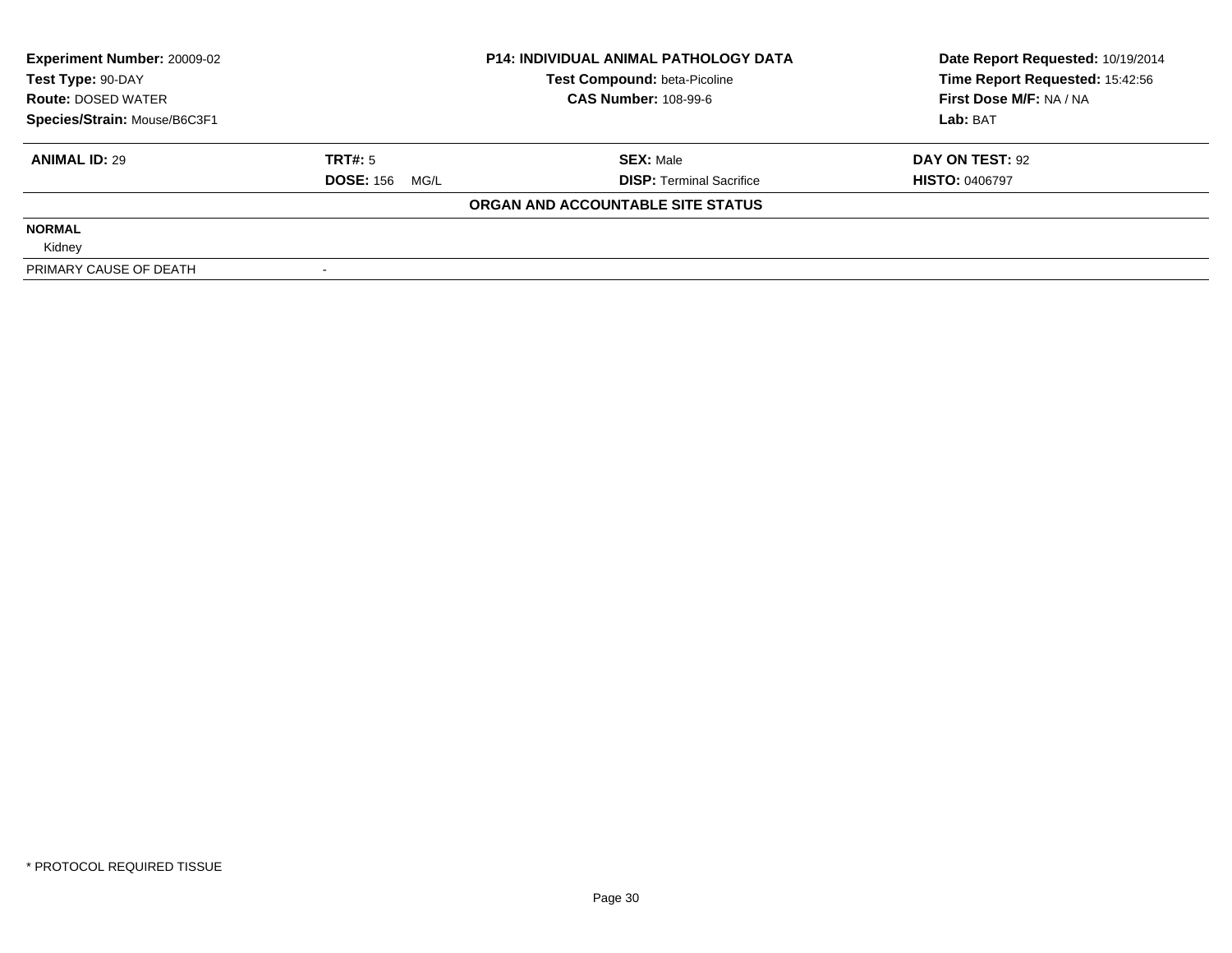| <b>Experiment Number: 20009-02</b><br>Test Type: 90-DAY<br><b>Route: DOSED WATER</b><br>Species/Strain: Mouse/B6C3F1 |                                  | <b>P14: INDIVIDUAL ANIMAL PATHOLOGY DATA</b><br><b>Test Compound: beta-Picoline</b><br><b>CAS Number: 108-99-6</b> | Date Report Requested: 10/19/2014<br>Time Report Requested: 15:42:56<br>First Dose M/F: NA / NA<br><b>Lab: BAT</b> |
|----------------------------------------------------------------------------------------------------------------------|----------------------------------|--------------------------------------------------------------------------------------------------------------------|--------------------------------------------------------------------------------------------------------------------|
| <b>ANIMAL ID: 30</b>                                                                                                 | TRT#: 5<br><b>DOSE: 156 MG/L</b> | <b>SEX: Male</b><br><b>DISP: Terminal Sacrifice</b>                                                                | DAY ON TEST: 92<br><b>HISTO: 0406798</b>                                                                           |
| <b>OBSERVATIONS</b>                                                                                                  |                                  |                                                                                                                    |                                                                                                                    |
| Kidney<br>PRIMARY CAUSE OF DEATH                                                                                     |                                  | Nephropathy                                                                                                        | Minimal                                                                                                            |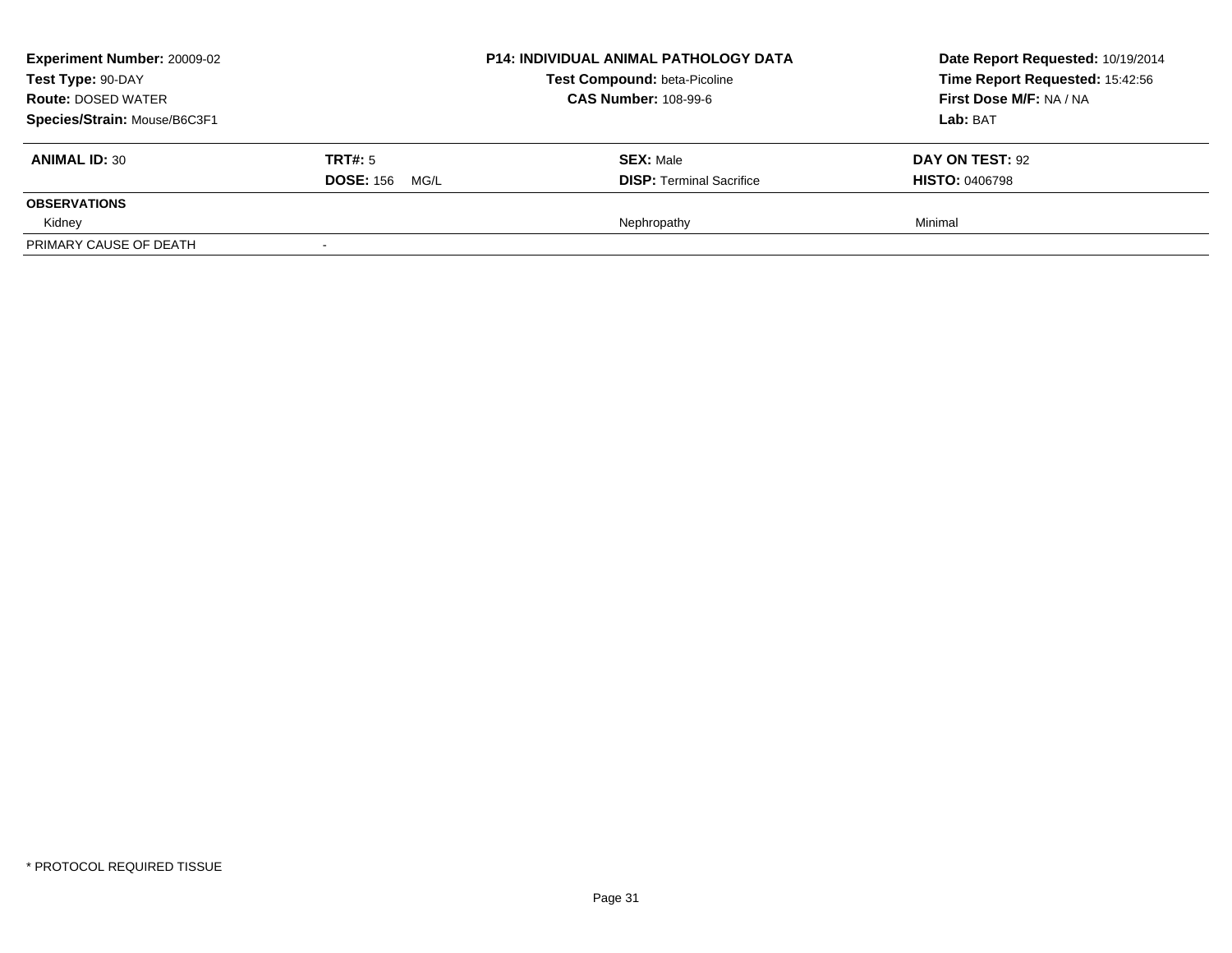| <b>Experiment Number: 20009-02</b> |                       | <b>P14: INDIVIDUAL ANIMAL PATHOLOGY DATA</b> | Date Report Requested: 10/19/2014 |
|------------------------------------|-----------------------|----------------------------------------------|-----------------------------------|
| Test Type: 90-DAY                  |                       | <b>Test Compound: beta-Picoline</b>          | Time Report Requested: 15:42:56   |
| <b>Route: DOSED WATER</b>          |                       | <b>CAS Number: 108-99-6</b>                  | First Dose M/F: NA / NA           |
| Species/Strain: Mouse/B6C3F1       |                       |                                              | Lab: BAT                          |
| <b>ANIMAL ID: 31</b>               | <b>TRT#: 7</b>        | <b>SEX: Male</b>                             | DAY ON TEST: 92                   |
|                                    | <b>DOSE: 312 MG/L</b> | <b>DISP: Terminal Sacrifice</b>              | <b>HISTO: 0406799</b>             |
|                                    |                       | ORGAN AND ACCOUNTABLE SITE STATUS            |                                   |
| <b>NORMAL</b>                      |                       |                                              |                                   |
| Kidney                             |                       |                                              |                                   |
| PRIMARY CAUSE OF DEATH             |                       |                                              |                                   |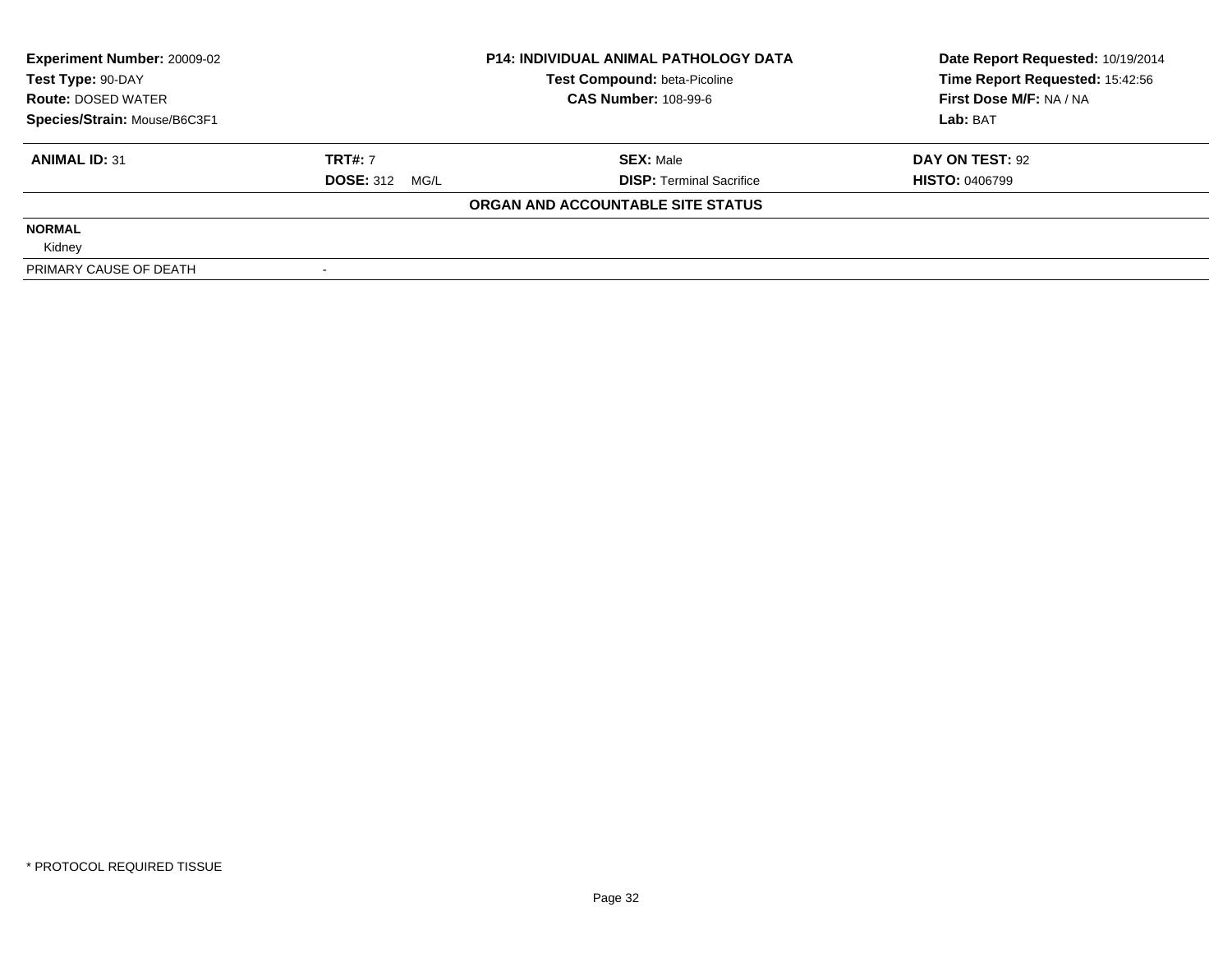| <b>Experiment Number: 20009-02</b> |                       | <b>P14: INDIVIDUAL ANIMAL PATHOLOGY DATA</b> | Date Report Requested: 10/19/2014 |
|------------------------------------|-----------------------|----------------------------------------------|-----------------------------------|
| Test Type: 90-DAY                  |                       | <b>Test Compound: beta-Picoline</b>          | Time Report Requested: 15:42:56   |
| <b>Route: DOSED WATER</b>          |                       | <b>CAS Number: 108-99-6</b>                  | First Dose M/F: NA / NA           |
| Species/Strain: Mouse/B6C3F1       |                       |                                              | Lab: BAT                          |
| <b>ANIMAL ID: 32</b>               | <b>TRT#: 7</b>        | <b>SEX: Male</b>                             | DAY ON TEST: 92                   |
|                                    | <b>DOSE: 312 MG/L</b> | <b>DISP:</b> Terminal Sacrifice              | <b>HISTO: 0406800</b>             |
|                                    |                       | ORGAN AND ACCOUNTABLE SITE STATUS            |                                   |
| <b>NORMAL</b>                      |                       |                                              |                                   |
| Kidney                             |                       |                                              |                                   |
| PRIMARY CAUSE OF DEATH             |                       |                                              |                                   |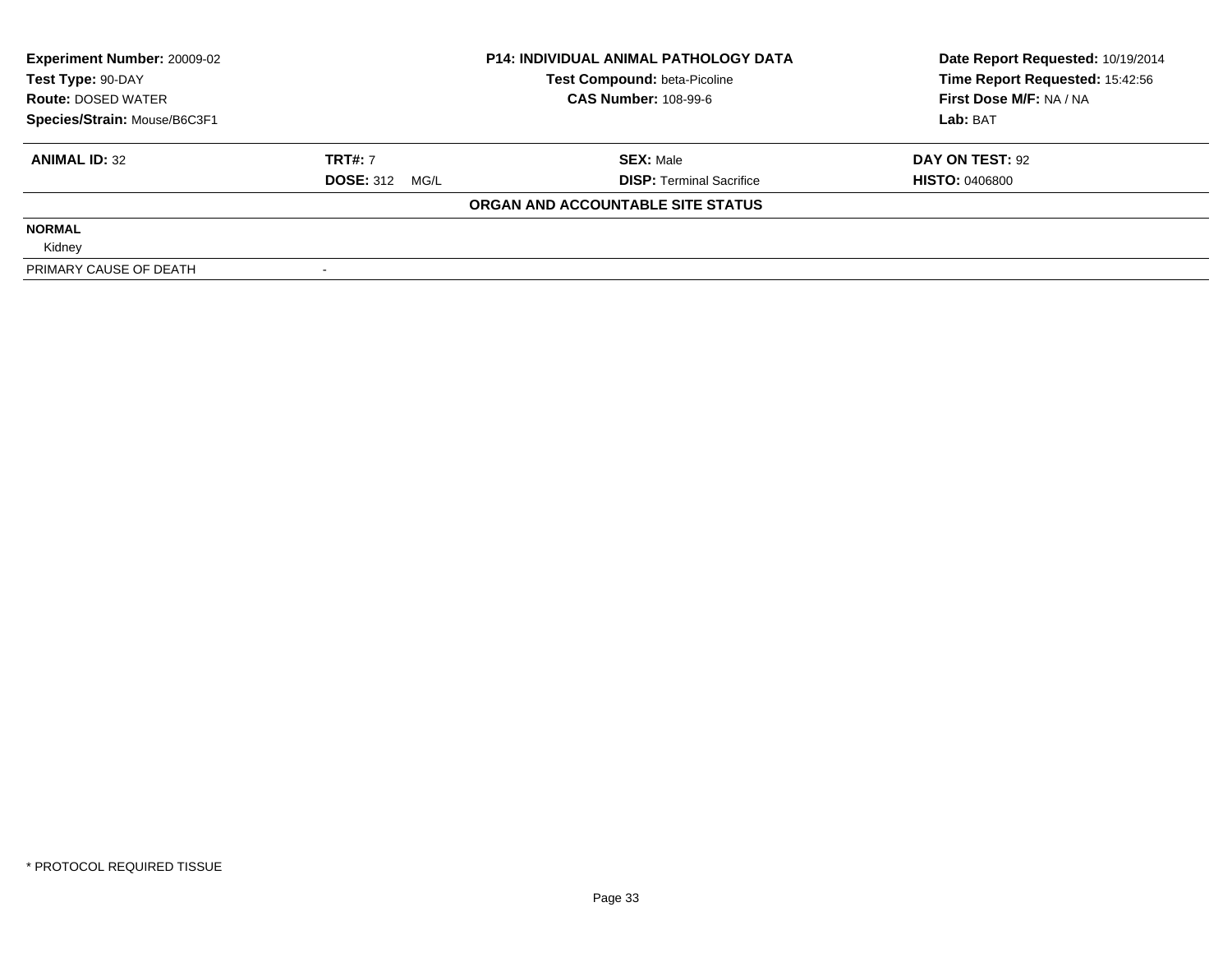| <b>Experiment Number: 20009-02</b> |                       | <b>P14: INDIVIDUAL ANIMAL PATHOLOGY DATA</b> | Date Report Requested: 10/19/2014 |
|------------------------------------|-----------------------|----------------------------------------------|-----------------------------------|
| Test Type: 90-DAY                  |                       | <b>Test Compound: beta-Picoline</b>          | Time Report Requested: 15:42:56   |
| <b>Route: DOSED WATER</b>          |                       | <b>CAS Number: 108-99-6</b>                  | First Dose M/F: NA / NA           |
| Species/Strain: Mouse/B6C3F1       |                       |                                              | Lab: BAT                          |
| <b>ANIMAL ID: 33</b>               | <b>TRT#: 7</b>        | <b>SEX: Male</b>                             | DAY ON TEST: 92                   |
|                                    | <b>DOSE: 312 MG/L</b> | <b>DISP:</b> Terminal Sacrifice              | <b>HISTO: 0406801</b>             |
|                                    |                       | ORGAN AND ACCOUNTABLE SITE STATUS            |                                   |
| <b>NORMAL</b>                      |                       |                                              |                                   |
| Kidney                             |                       |                                              |                                   |
| PRIMARY CAUSE OF DEATH             |                       |                                              |                                   |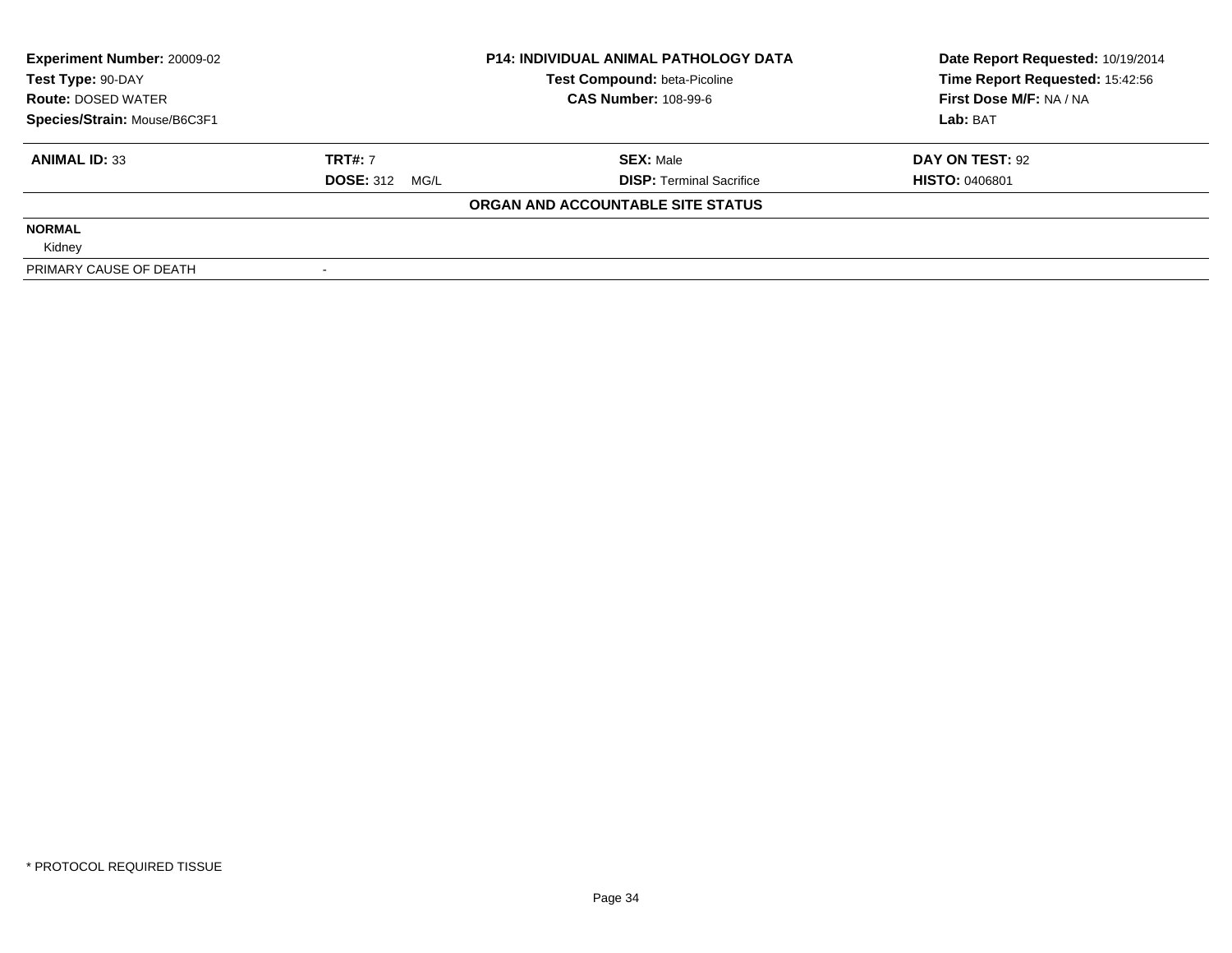| <b>Experiment Number: 20009-02</b><br>Test Type: 90-DAY<br><b>Route: DOSED WATER</b><br>Species/Strain: Mouse/B6C3F1 |                                            | <b>P14: INDIVIDUAL ANIMAL PATHOLOGY DATA</b><br><b>Test Compound: beta-Picoline</b><br><b>CAS Number: 108-99-6</b> | Date Report Requested: 10/19/2014<br>Time Report Requested: 15:42:56<br>First Dose M/F: NA / NA<br>Lab: BAT |
|----------------------------------------------------------------------------------------------------------------------|--------------------------------------------|--------------------------------------------------------------------------------------------------------------------|-------------------------------------------------------------------------------------------------------------|
| <b>ANIMAL ID: 34</b>                                                                                                 | <b>TRT#: 7</b><br><b>DOSE: 312</b><br>MG/L | <b>SEX: Male</b><br><b>DISP:</b> Terminal Sacrifice                                                                | <b>DAY ON TEST: 92</b><br><b>HISTO: 0406802</b>                                                             |
| <b>OBSERVATIONS</b>                                                                                                  |                                            |                                                                                                                    |                                                                                                             |
| Kidney<br>PRIMARY CAUSE OF DEATH                                                                                     |                                            | <b>Infiltration Cellular</b>                                                                                       | Mononuclear CI, Minimal                                                                                     |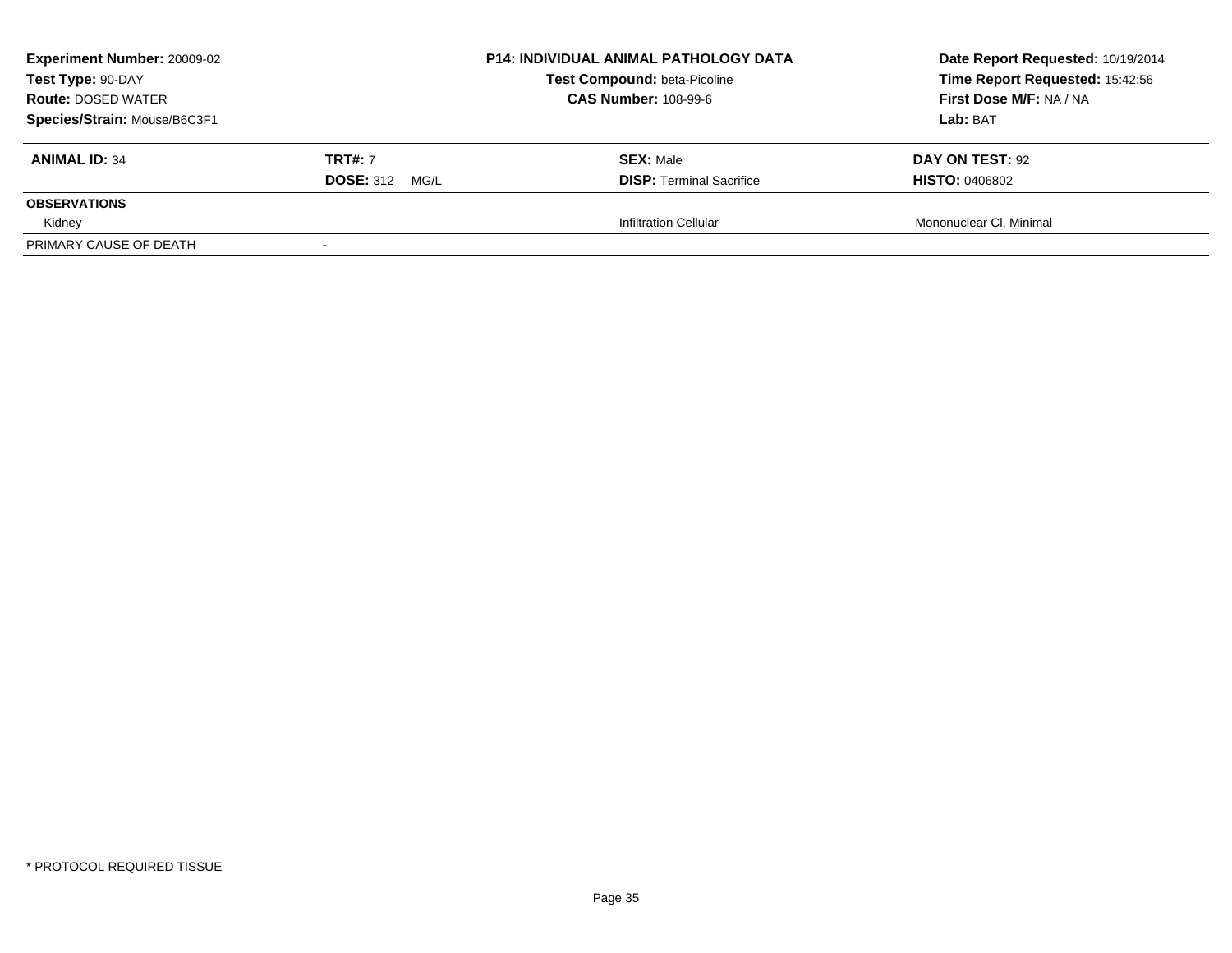| <b>Experiment Number: 20009-02</b> | <b>P14: INDIVIDUAL ANIMAL PATHOLOGY DATA</b><br><b>Test Compound: beta-Picoline</b> |                                   | Date Report Requested: 10/19/2014<br>Time Report Requested: 15:42:56 |
|------------------------------------|-------------------------------------------------------------------------------------|-----------------------------------|----------------------------------------------------------------------|
| Test Type: 90-DAY                  |                                                                                     |                                   |                                                                      |
| <b>Route: DOSED WATER</b>          |                                                                                     | <b>CAS Number: 108-99-6</b>       | First Dose M/F: NA / NA<br>Lab: BAT                                  |
| Species/Strain: Mouse/B6C3F1       |                                                                                     |                                   |                                                                      |
| <b>ANIMAL ID: 35</b>               | <b>TRT#: 7</b>                                                                      | <b>SEX: Male</b>                  | DAY ON TEST: 92                                                      |
|                                    | <b>DOSE: 312 MG/L</b>                                                               | <b>DISP:</b> Terminal Sacrifice   | <b>HISTO: 0406803</b>                                                |
|                                    |                                                                                     | ORGAN AND ACCOUNTABLE SITE STATUS |                                                                      |
| <b>NORMAL</b>                      |                                                                                     |                                   |                                                                      |
| Kidney                             |                                                                                     |                                   |                                                                      |
| PRIMARY CAUSE OF DEATH             |                                                                                     |                                   |                                                                      |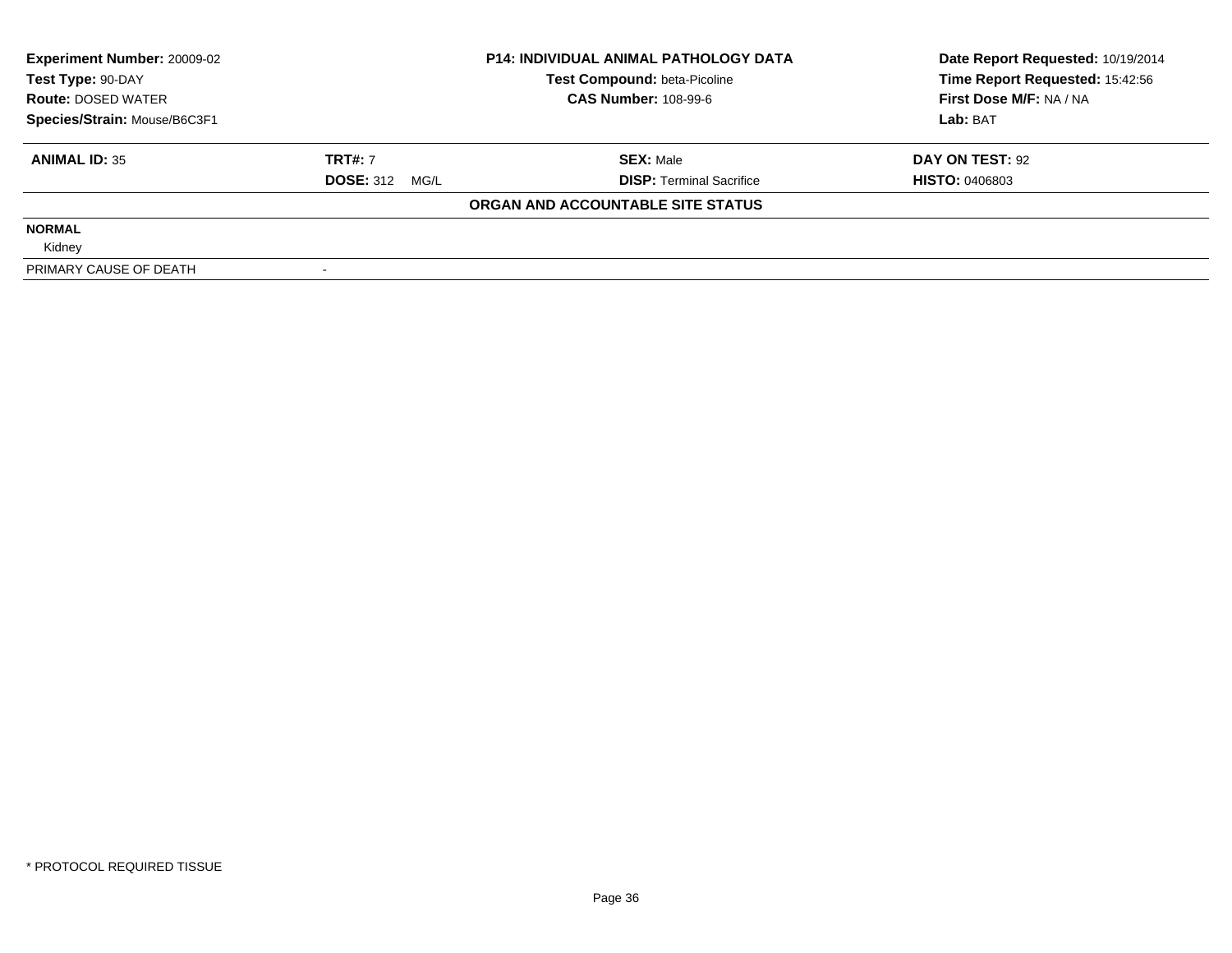| <b>Experiment Number: 20009-02</b> | <b>P14: INDIVIDUAL ANIMAL PATHOLOGY DATA</b> |                                     | Date Report Requested: 10/19/2014 |
|------------------------------------|----------------------------------------------|-------------------------------------|-----------------------------------|
| Test Type: 90-DAY                  |                                              | <b>Test Compound: beta-Picoline</b> | Time Report Requested: 15:42:56   |
| <b>Route: DOSED WATER</b>          |                                              | <b>CAS Number: 108-99-6</b>         | First Dose M/F: NA / NA           |
| Species/Strain: Mouse/B6C3F1       |                                              |                                     | Lab: BAT                          |
| <b>ANIMAL ID: 36</b>               | <b>TRT#: 7</b>                               | <b>SEX: Male</b>                    | DAY ON TEST: 92                   |
|                                    | <b>DOSE: 312 MG/L</b>                        | <b>DISP:</b> Terminal Sacrifice     | <b>HISTO: 0406804</b>             |
|                                    |                                              | ORGAN AND ACCOUNTABLE SITE STATUS   |                                   |
| <b>NORMAL</b>                      |                                              |                                     |                                   |
| Kidney                             |                                              |                                     |                                   |
| PRIMARY CAUSE OF DEATH             |                                              |                                     |                                   |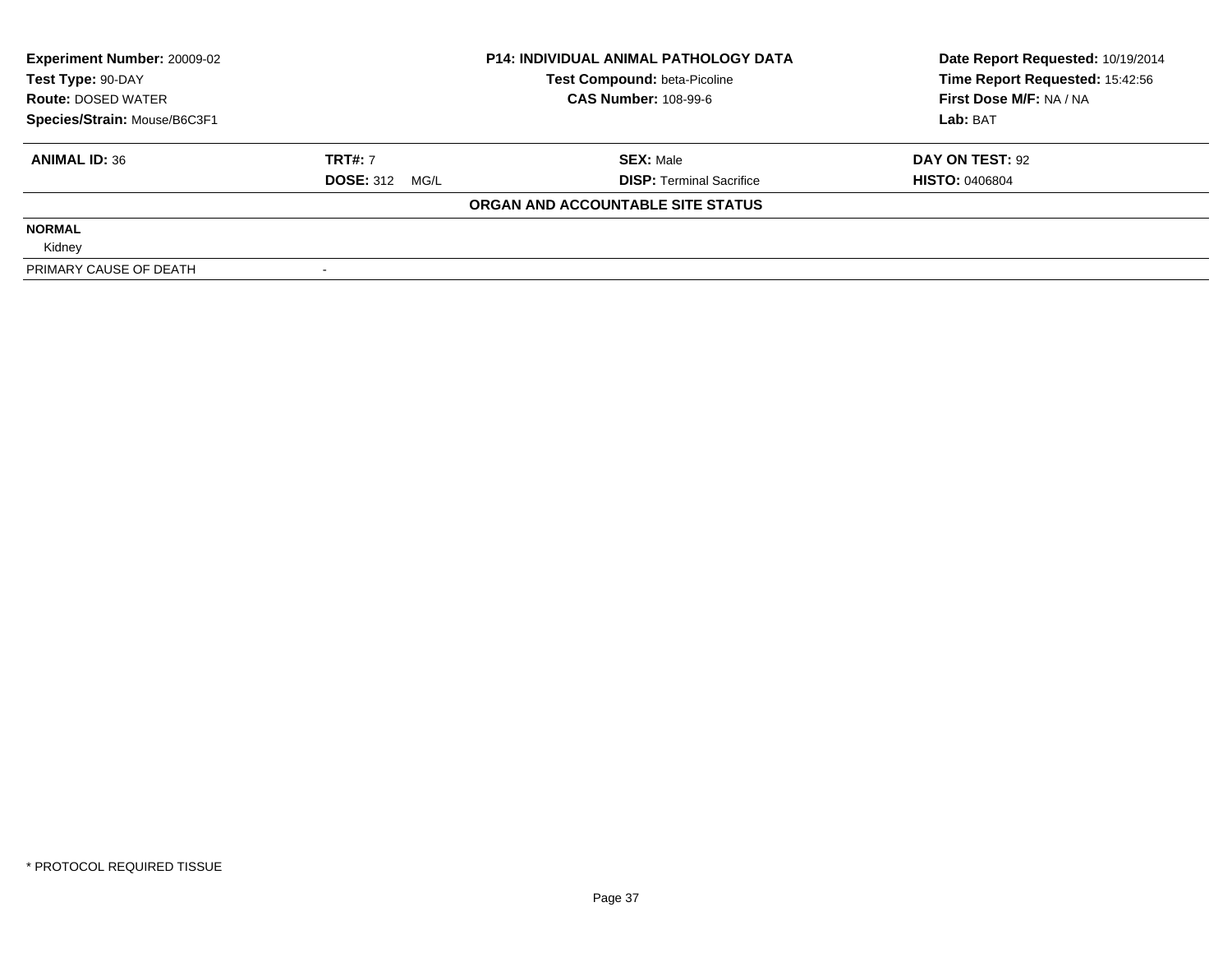| <b>Experiment Number: 20009-02</b> | <b>P14: INDIVIDUAL ANIMAL PATHOLOGY DATA</b> |                                     | Date Report Requested: 10/19/2014 |
|------------------------------------|----------------------------------------------|-------------------------------------|-----------------------------------|
| Test Type: 90-DAY                  |                                              | <b>Test Compound: beta-Picoline</b> | Time Report Requested: 15:42:56   |
| <b>Route: DOSED WATER</b>          |                                              | <b>CAS Number: 108-99-6</b>         | First Dose M/F: NA / NA           |
| Species/Strain: Mouse/B6C3F1       |                                              |                                     | Lab: BAT                          |
| <b>ANIMAL ID: 37</b>               | <b>TRT#: 7</b>                               | <b>SEX:</b> Male                    | DAY ON TEST: 92                   |
|                                    | <b>DOSE: 312 MG/L</b>                        | <b>DISP: Terminal Sacrifice</b>     | <b>HISTO: 0406805</b>             |
|                                    |                                              | ORGAN AND ACCOUNTABLE SITE STATUS   |                                   |
| <b>NORMAL</b>                      |                                              |                                     |                                   |
| Kidney                             |                                              |                                     |                                   |
| PRIMARY CAUSE OF DEATH             |                                              |                                     |                                   |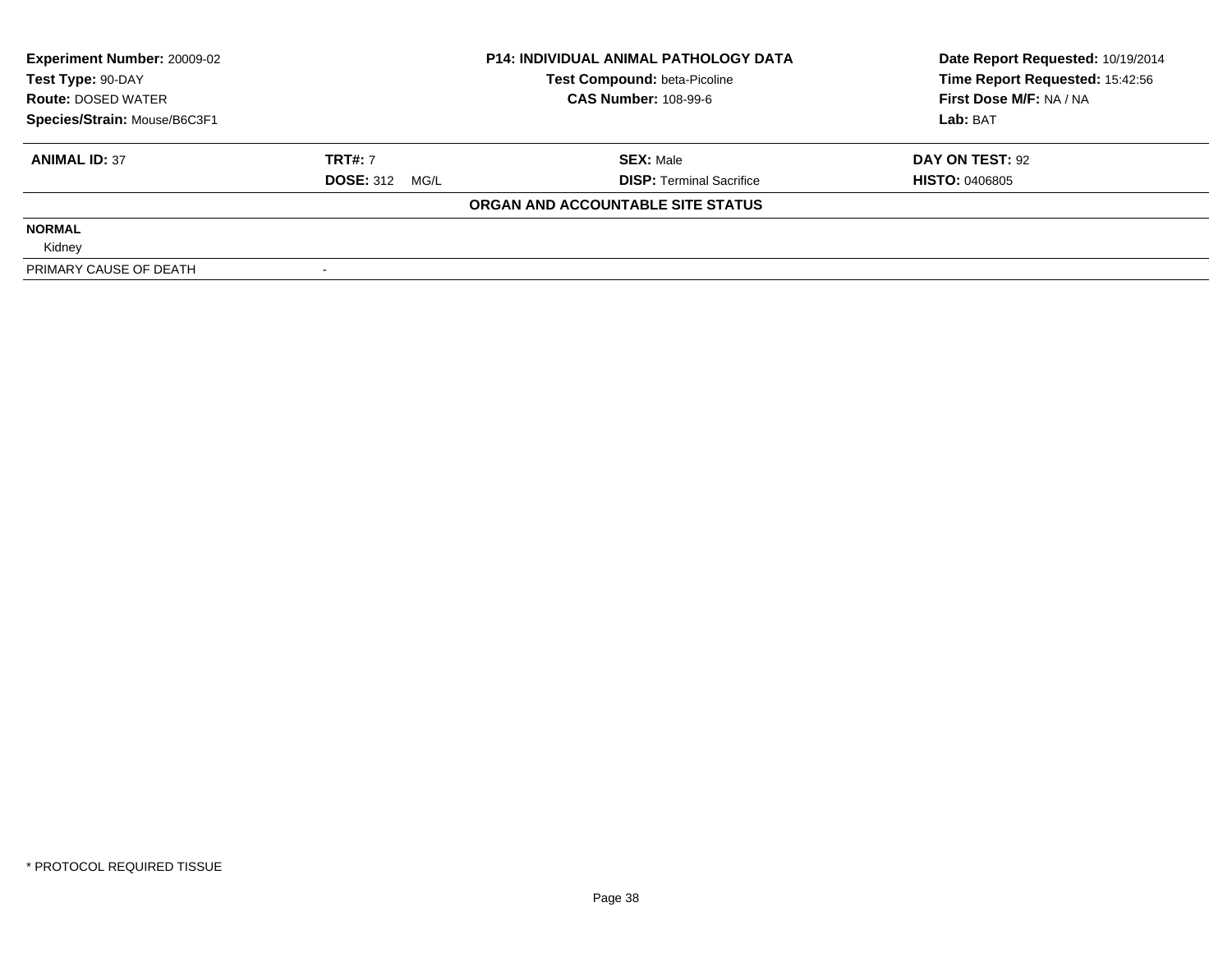| <b>Experiment Number: 20009-02</b> | <b>P14: INDIVIDUAL ANIMAL PATHOLOGY DATA</b> |                                     | Date Report Requested: 10/19/2014 |
|------------------------------------|----------------------------------------------|-------------------------------------|-----------------------------------|
| Test Type: 90-DAY                  |                                              | <b>Test Compound: beta-Picoline</b> | Time Report Requested: 15:42:56   |
| <b>Route: DOSED WATER</b>          |                                              | <b>CAS Number: 108-99-6</b>         | First Dose M/F: NA / NA           |
| Species/Strain: Mouse/B6C3F1       |                                              |                                     | Lab: BAT                          |
| <b>ANIMAL ID: 38</b>               | <b>TRT#: 7</b>                               | <b>SEX: Male</b>                    | DAY ON TEST: 92                   |
|                                    | <b>DOSE: 312 MG/L</b>                        | <b>DISP:</b> Terminal Sacrifice     | <b>HISTO: 0406806</b>             |
|                                    |                                              | ORGAN AND ACCOUNTABLE SITE STATUS   |                                   |
| <b>NORMAL</b>                      |                                              |                                     |                                   |
| Kidney                             |                                              |                                     |                                   |
| PRIMARY CAUSE OF DEATH             |                                              |                                     |                                   |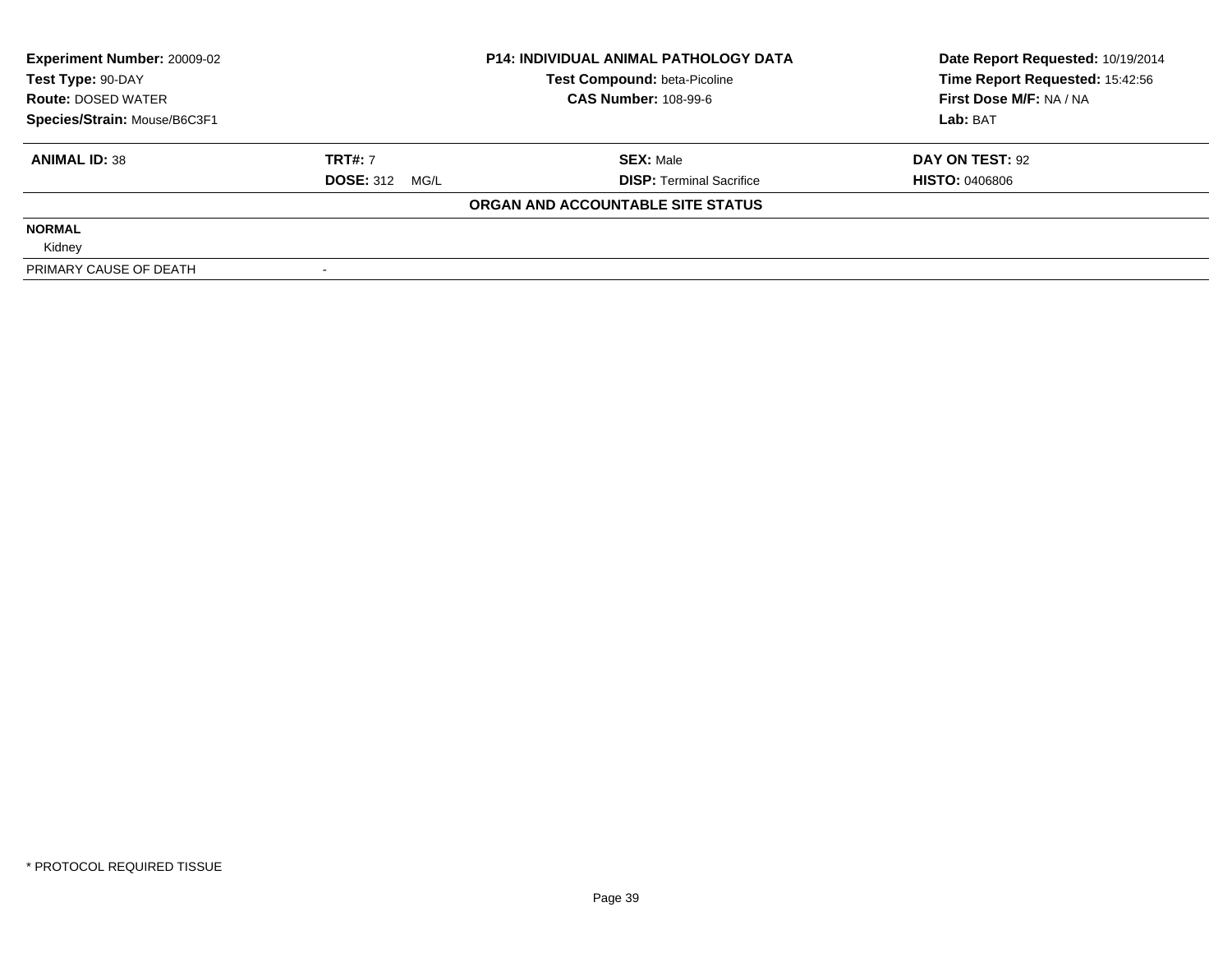| <b>Experiment Number: 20009-02</b><br>Test Type: 90-DAY<br><b>Route: DOSED WATER</b><br>Species/Strain: Mouse/B6C3F1 |                                         | <b>P14: INDIVIDUAL ANIMAL PATHOLOGY DATA</b><br><b>Test Compound: beta-Picoline</b><br><b>CAS Number: 108-99-6</b> | Date Report Requested: 10/19/2014<br>Time Report Requested: 15:42:56<br>First Dose M/F: NA / NA<br>Lab: BAT |
|----------------------------------------------------------------------------------------------------------------------|-----------------------------------------|--------------------------------------------------------------------------------------------------------------------|-------------------------------------------------------------------------------------------------------------|
| <b>ANIMAL ID: 39</b>                                                                                                 | <b>TRT#: 7</b><br><b>DOSE: 312 MG/L</b> | <b>SEX: Male</b><br><b>DISP: Terminal Sacrifice</b>                                                                | DAY ON TEST: 92<br><b>HISTO: 0406807</b>                                                                    |
| <b>OBSERVATIONS</b>                                                                                                  |                                         |                                                                                                                    |                                                                                                             |
| Kidney                                                                                                               |                                         | Nephropathy                                                                                                        | Minimal                                                                                                     |
| PRIMARY CAUSE OF DEATH                                                                                               |                                         |                                                                                                                    |                                                                                                             |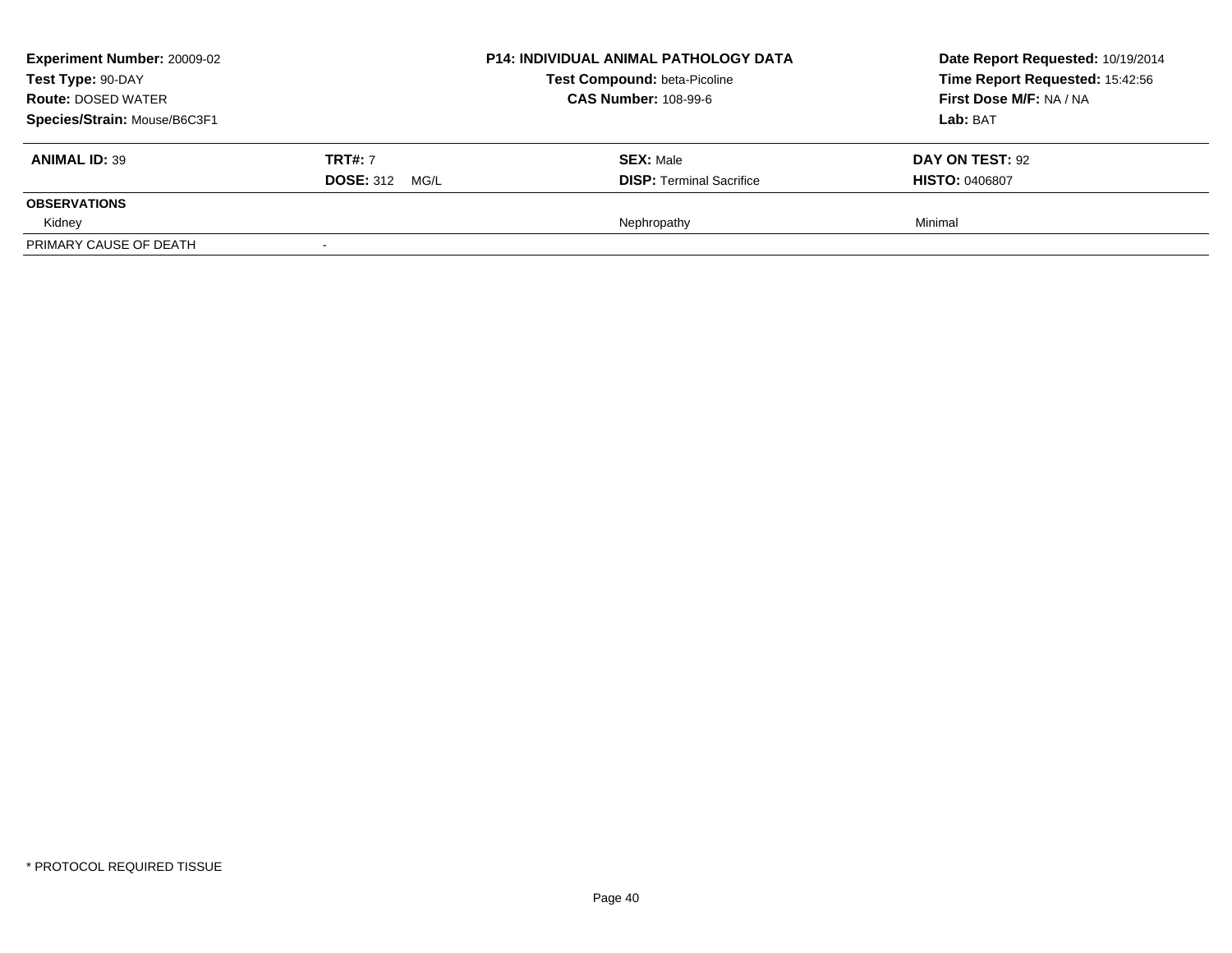| <b>Experiment Number: 20009-02</b> | <b>P14: INDIVIDUAL ANIMAL PATHOLOGY DATA</b> |                                     | Date Report Requested: 10/19/2014 |
|------------------------------------|----------------------------------------------|-------------------------------------|-----------------------------------|
| Test Type: 90-DAY                  |                                              | <b>Test Compound: beta-Picoline</b> | Time Report Requested: 15:42:56   |
| <b>Route: DOSED WATER</b>          |                                              | <b>CAS Number: 108-99-6</b>         | First Dose M/F: NA / NA           |
| Species/Strain: Mouse/B6C3F1       |                                              |                                     | Lab: BAT                          |
| <b>ANIMAL ID: 40</b>               | <b>TRT#: 7</b>                               | <b>SEX: Male</b>                    | DAY ON TEST: 92                   |
|                                    | <b>DOSE: 312 MG/L</b>                        | <b>DISP:</b> Terminal Sacrifice     | <b>HISTO: 0406808</b>             |
|                                    |                                              | ORGAN AND ACCOUNTABLE SITE STATUS   |                                   |
| <b>NORMAL</b>                      |                                              |                                     |                                   |
| Kidney                             |                                              |                                     |                                   |
| PRIMARY CAUSE OF DEATH             |                                              |                                     |                                   |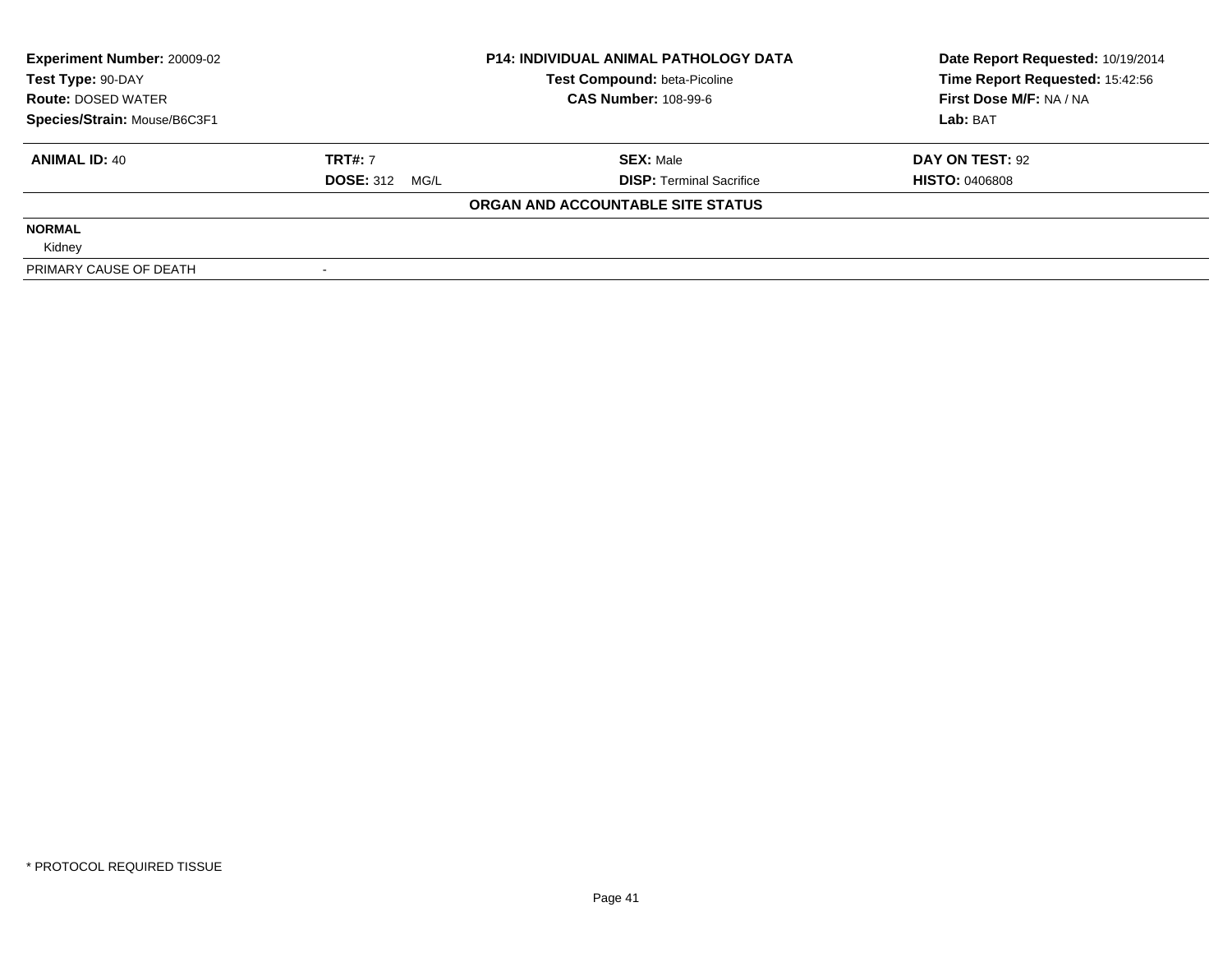| <b>Experiment Number: 20009-02</b><br>Test Type: 90-DAY |                          | <b>P14: INDIVIDUAL ANIMAL PATHOLOGY DATA</b><br>Test Compound: beta-Picoline | Date Report Requested: 10/19/2014<br>Time Report Requested: 15:42:56 |
|---------------------------------------------------------|--------------------------|------------------------------------------------------------------------------|----------------------------------------------------------------------|
| <b>Route: DOSED WATER</b>                               |                          | <b>CAS Number: 108-99-6</b>                                                  | First Dose M/F: NA / NA                                              |
| Species/Strain: Mouse/B6C3F1                            |                          |                                                                              | Lab: BAT                                                             |
| <b>ANIMAL ID: 41</b>                                    | TRT#: 9                  | <b>SEX: Male</b>                                                             | DAY ON TEST: 92                                                      |
|                                                         | <b>DOSE: 625</b><br>MG/L | <b>DISP:</b> Terminal Sacrifice                                              | <b>HISTO: 0406809</b>                                                |
|                                                         |                          | ORGAN AND ACCOUNTABLE SITE STATUS                                            |                                                                      |
| <b>NORMAL</b>                                           |                          |                                                                              |                                                                      |
| Kidney                                                  |                          |                                                                              |                                                                      |
| PRIMARY CAUSE OF DEATH                                  |                          |                                                                              |                                                                      |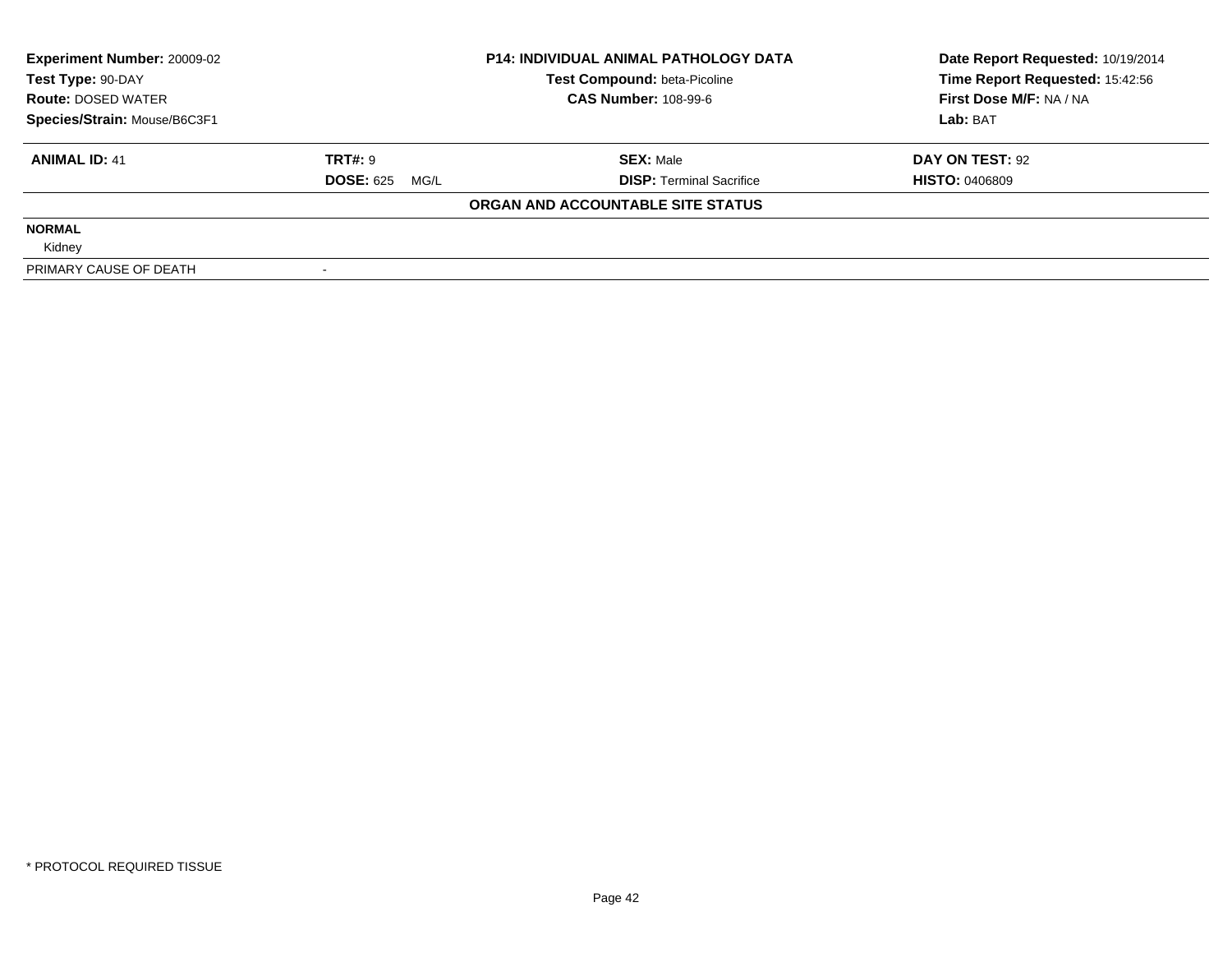| <b>Experiment Number: 20009-02</b><br>Test Type: 90-DAY<br><b>Route: DOSED WATER</b><br>Species/Strain: Mouse/B6C3F1 |                                         | <b>P14: INDIVIDUAL ANIMAL PATHOLOGY DATA</b><br><b>Test Compound: beta-Picoline</b><br><b>CAS Number: 108-99-6</b> | Date Report Requested: 10/19/2014<br>Time Report Requested: 15:42:56<br>First Dose M/F: NA / NA<br>Lab: BAT |
|----------------------------------------------------------------------------------------------------------------------|-----------------------------------------|--------------------------------------------------------------------------------------------------------------------|-------------------------------------------------------------------------------------------------------------|
| <b>ANIMAL ID: 42</b>                                                                                                 | <b>TRT#: 9</b><br><b>DOSE: 625 MG/L</b> | <b>SEX: Male</b><br><b>DISP: Terminal Sacrifice</b>                                                                | DAY ON TEST: 92<br><b>HISTO: 0406810</b>                                                                    |
| <b>OBSERVATIONS</b>                                                                                                  |                                         |                                                                                                                    |                                                                                                             |
| Kidney                                                                                                               |                                         | Nephropathy                                                                                                        | Minimal                                                                                                     |
| PRIMARY CAUSE OF DEATH                                                                                               | $\overline{\phantom{a}}$                |                                                                                                                    |                                                                                                             |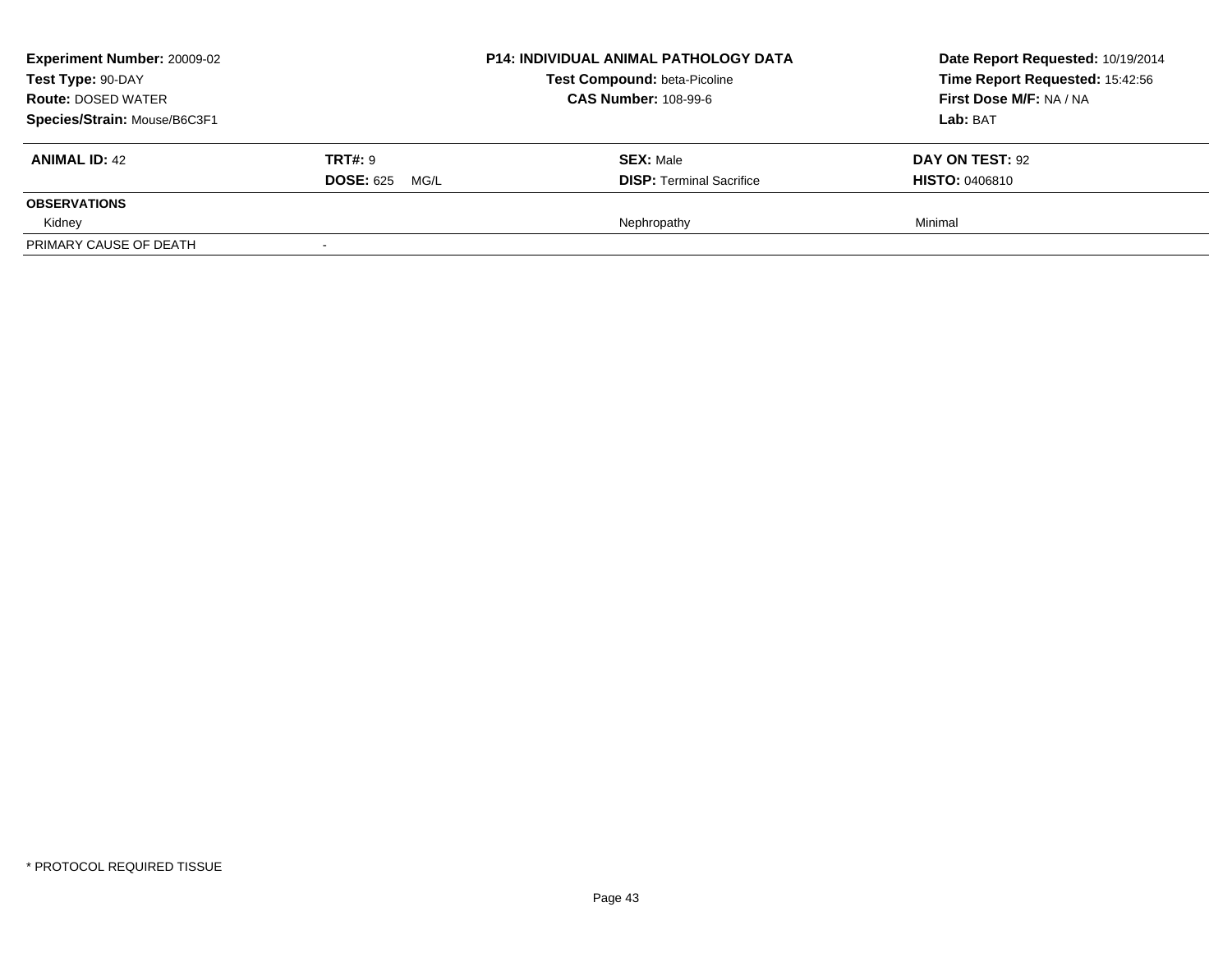| <b>Experiment Number: 20009-02</b><br>Test Type: 90-DAY |                          | <b>P14: INDIVIDUAL ANIMAL PATHOLOGY DATA</b><br>Test Compound: beta-Picoline | Date Report Requested: 10/19/2014<br>Time Report Requested: 15:42:56 |
|---------------------------------------------------------|--------------------------|------------------------------------------------------------------------------|----------------------------------------------------------------------|
| <b>Route: DOSED WATER</b>                               |                          | <b>CAS Number: 108-99-6</b>                                                  | First Dose M/F: NA / NA                                              |
| Species/Strain: Mouse/B6C3F1                            |                          |                                                                              | Lab: BAT                                                             |
| <b>ANIMAL ID: 43</b>                                    | TRT#: 9                  | <b>SEX: Male</b>                                                             | DAY ON TEST: 92                                                      |
|                                                         | <b>DOSE: 625</b><br>MG/L | <b>DISP:</b> Terminal Sacrifice                                              | <b>HISTO: 0406811</b>                                                |
|                                                         |                          | ORGAN AND ACCOUNTABLE SITE STATUS                                            |                                                                      |
| <b>NORMAL</b>                                           |                          |                                                                              |                                                                      |
| Kidney                                                  |                          |                                                                              |                                                                      |
| PRIMARY CAUSE OF DEATH                                  |                          |                                                                              |                                                                      |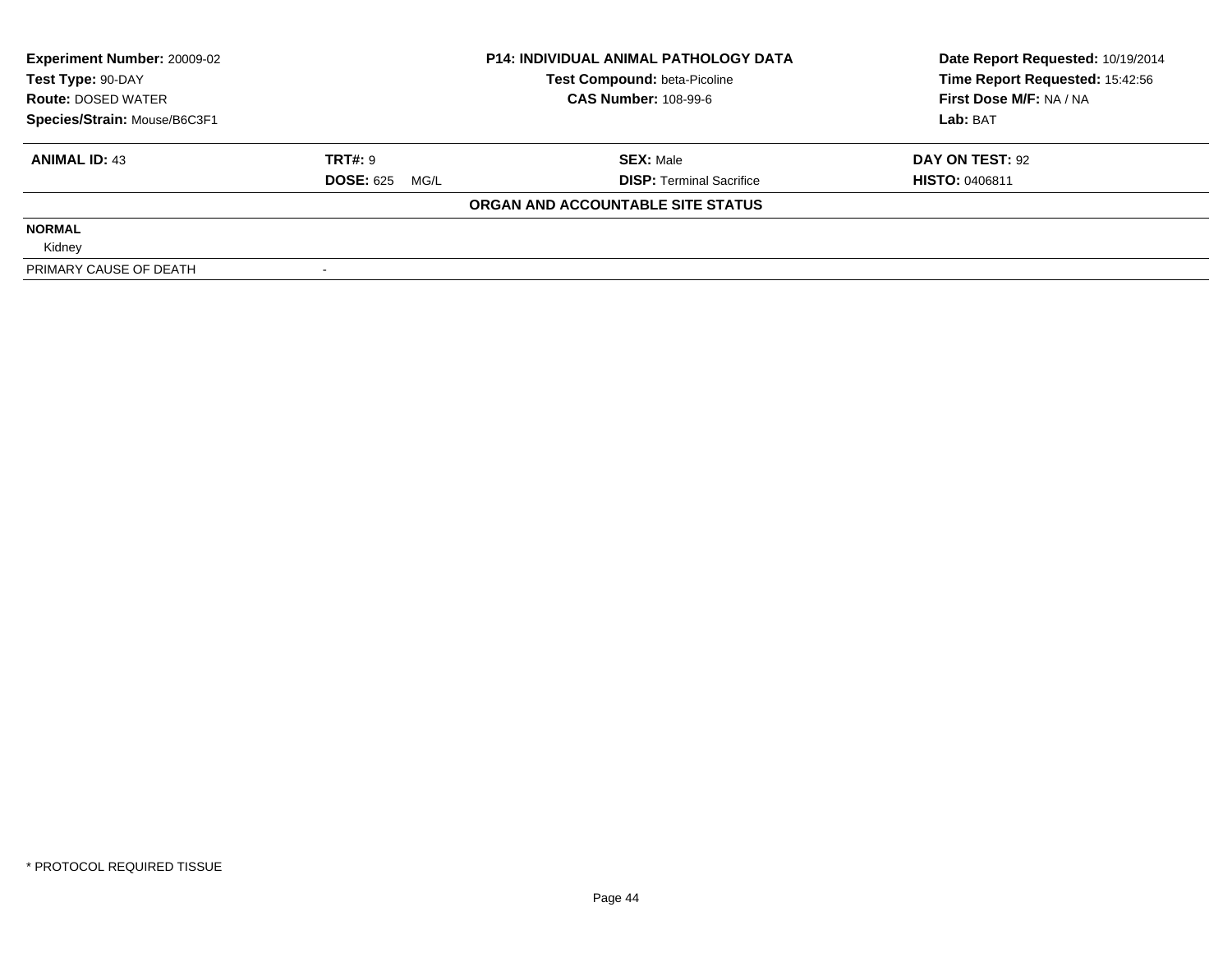| <b>Experiment Number: 20009-02</b><br>Test Type: 90-DAY<br><b>Route: DOSED WATER</b><br>Species/Strain: Mouse/B6C3F1 |                                         | <b>P14: INDIVIDUAL ANIMAL PATHOLOGY DATA</b><br><b>Test Compound: beta-Picoline</b><br><b>CAS Number: 108-99-6</b> | Date Report Requested: 10/19/2014<br>Time Report Requested: 15:42:56<br>First Dose M/F: NA / NA<br>Lab: BAT |
|----------------------------------------------------------------------------------------------------------------------|-----------------------------------------|--------------------------------------------------------------------------------------------------------------------|-------------------------------------------------------------------------------------------------------------|
| <b>ANIMAL ID: 44</b>                                                                                                 | <b>TRT#: 9</b><br><b>DOSE: 625 MG/L</b> | <b>SEX: Male</b><br><b>DISP: Terminal Sacrifice</b>                                                                | DAY ON TEST: 92<br><b>HISTO: 0406812</b>                                                                    |
| <b>OBSERVATIONS</b>                                                                                                  |                                         |                                                                                                                    |                                                                                                             |
| Kidney                                                                                                               |                                         | Nephropathy                                                                                                        | Minimal                                                                                                     |
| PRIMARY CAUSE OF DEATH                                                                                               | $\overline{\phantom{a}}$                |                                                                                                                    |                                                                                                             |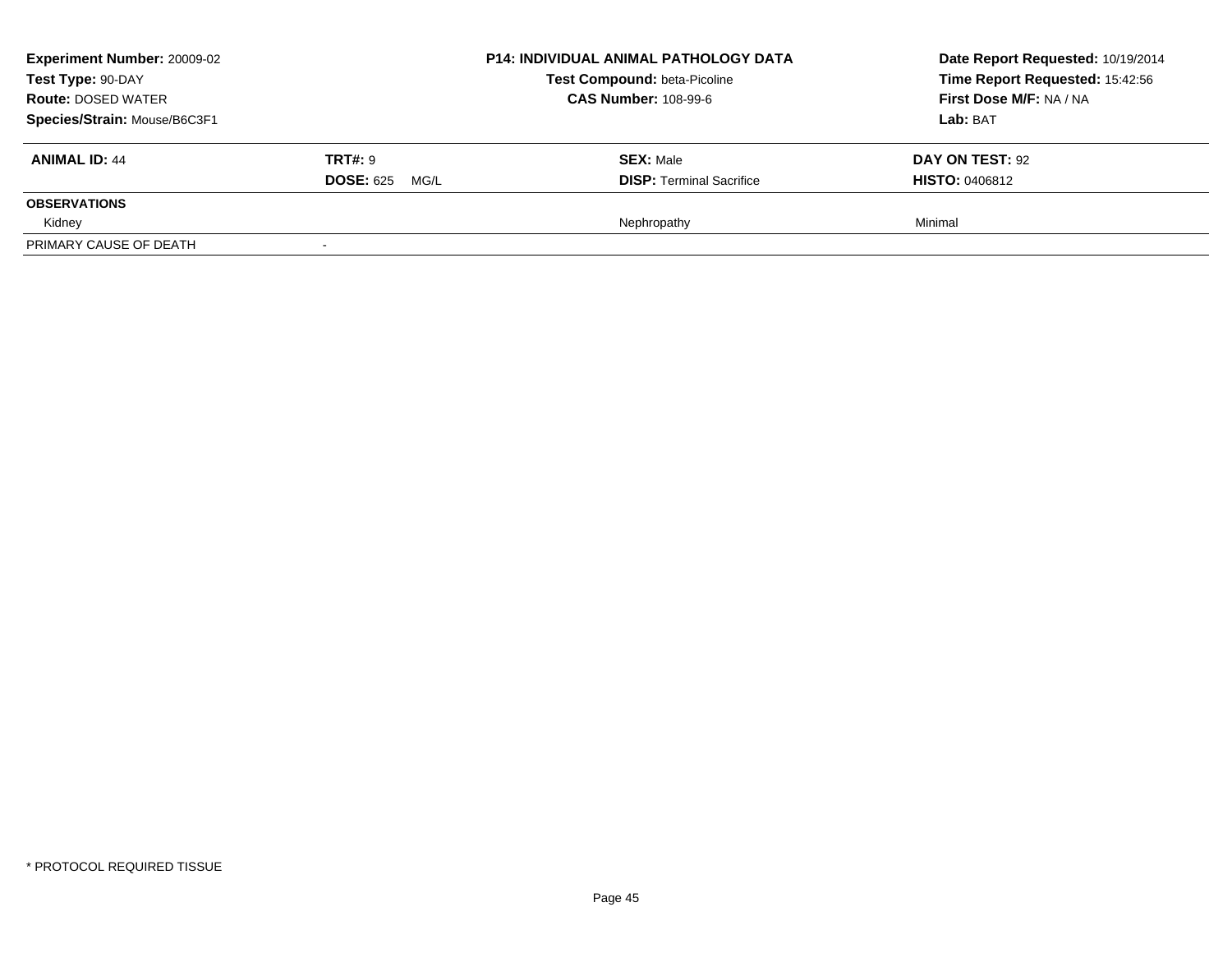| <b>Experiment Number: 20009-02</b> |                          | <b>P14: INDIVIDUAL ANIMAL PATHOLOGY DATA</b> | Date Report Requested: 10/19/2014 |
|------------------------------------|--------------------------|----------------------------------------------|-----------------------------------|
| Test Type: 90-DAY                  |                          | <b>Test Compound: beta-Picoline</b>          | Time Report Requested: 15:42:56   |
| <b>Route: DOSED WATER</b>          |                          | <b>CAS Number: 108-99-6</b>                  | First Dose M/F: NA / NA           |
| Species/Strain: Mouse/B6C3F1       |                          |                                              | Lab: BAT                          |
| <b>ANIMAL ID: 45</b>               | TRT#: 9                  | <b>SEX: Male</b>                             | DAY ON TEST: 92                   |
|                                    | <b>DOSE: 625</b><br>MG/L | <b>DISP:</b> Terminal Sacrifice              | <b>HISTO: 0406813</b>             |
|                                    |                          | ORGAN AND ACCOUNTABLE SITE STATUS            |                                   |
| <b>NORMAL</b>                      |                          |                                              |                                   |
| Kidney                             |                          |                                              |                                   |
| PRIMARY CAUSE OF DEATH             |                          |                                              |                                   |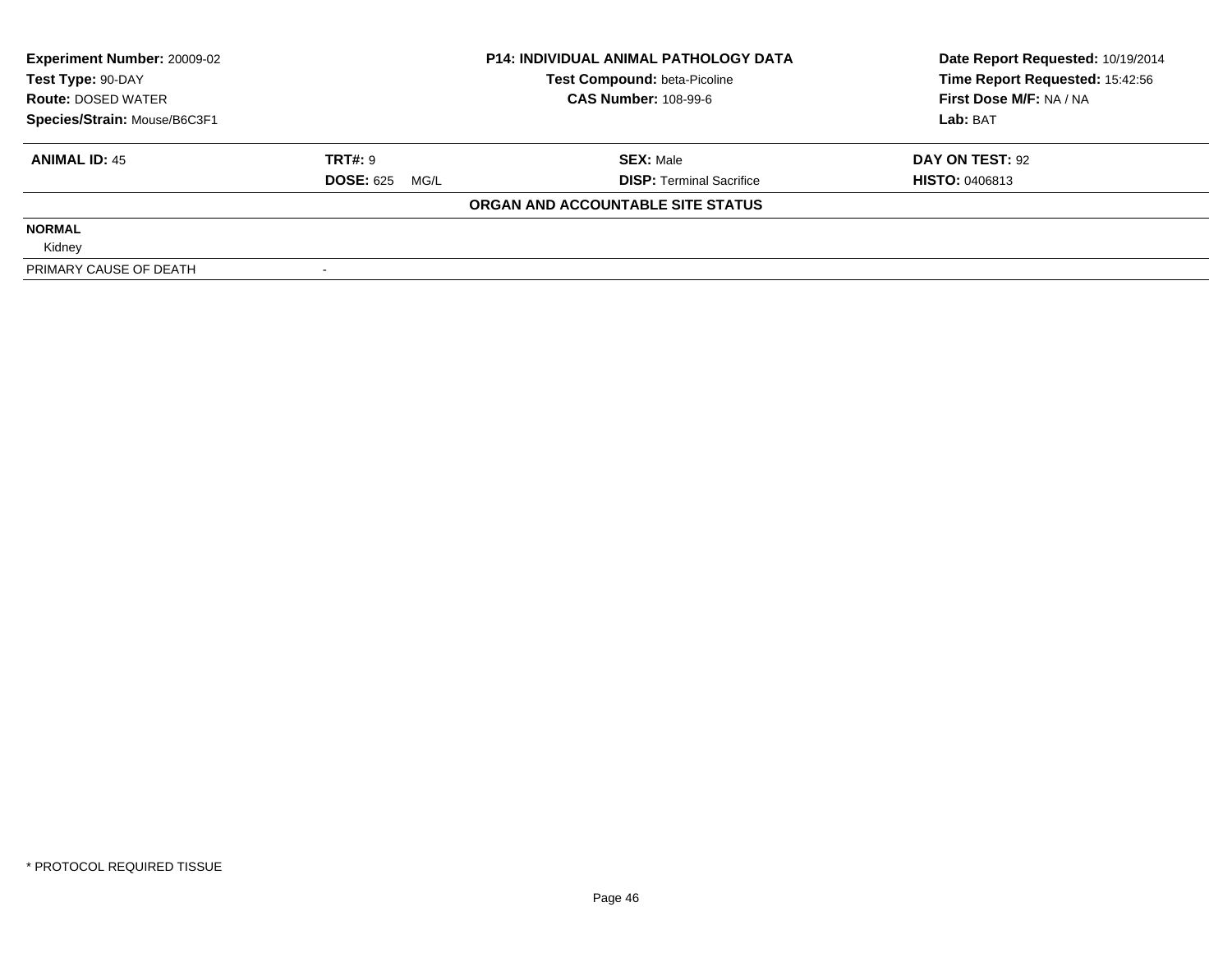| <b>Experiment Number: 20009-02</b><br>Test Type: 90-DAY |                          | <b>P14: INDIVIDUAL ANIMAL PATHOLOGY DATA</b><br>Test Compound: beta-Picoline | Date Report Requested: 10/19/2014<br>Time Report Requested: 15:42:56 |
|---------------------------------------------------------|--------------------------|------------------------------------------------------------------------------|----------------------------------------------------------------------|
| <b>Route: DOSED WATER</b>                               |                          | <b>CAS Number: 108-99-6</b>                                                  | First Dose M/F: NA / NA                                              |
| Species/Strain: Mouse/B6C3F1                            |                          |                                                                              | Lab: BAT                                                             |
| <b>ANIMAL ID: 46</b>                                    | TRT#: 9                  | <b>SEX: Male</b>                                                             | DAY ON TEST: 92                                                      |
|                                                         | <b>DOSE: 625</b><br>MG/L | <b>DISP:</b> Terminal Sacrifice                                              | <b>HISTO: 0406814</b>                                                |
|                                                         |                          | ORGAN AND ACCOUNTABLE SITE STATUS                                            |                                                                      |
| <b>NORMAL</b>                                           |                          |                                                                              |                                                                      |
| Kidney                                                  |                          |                                                                              |                                                                      |
| PRIMARY CAUSE OF DEATH                                  |                          |                                                                              |                                                                      |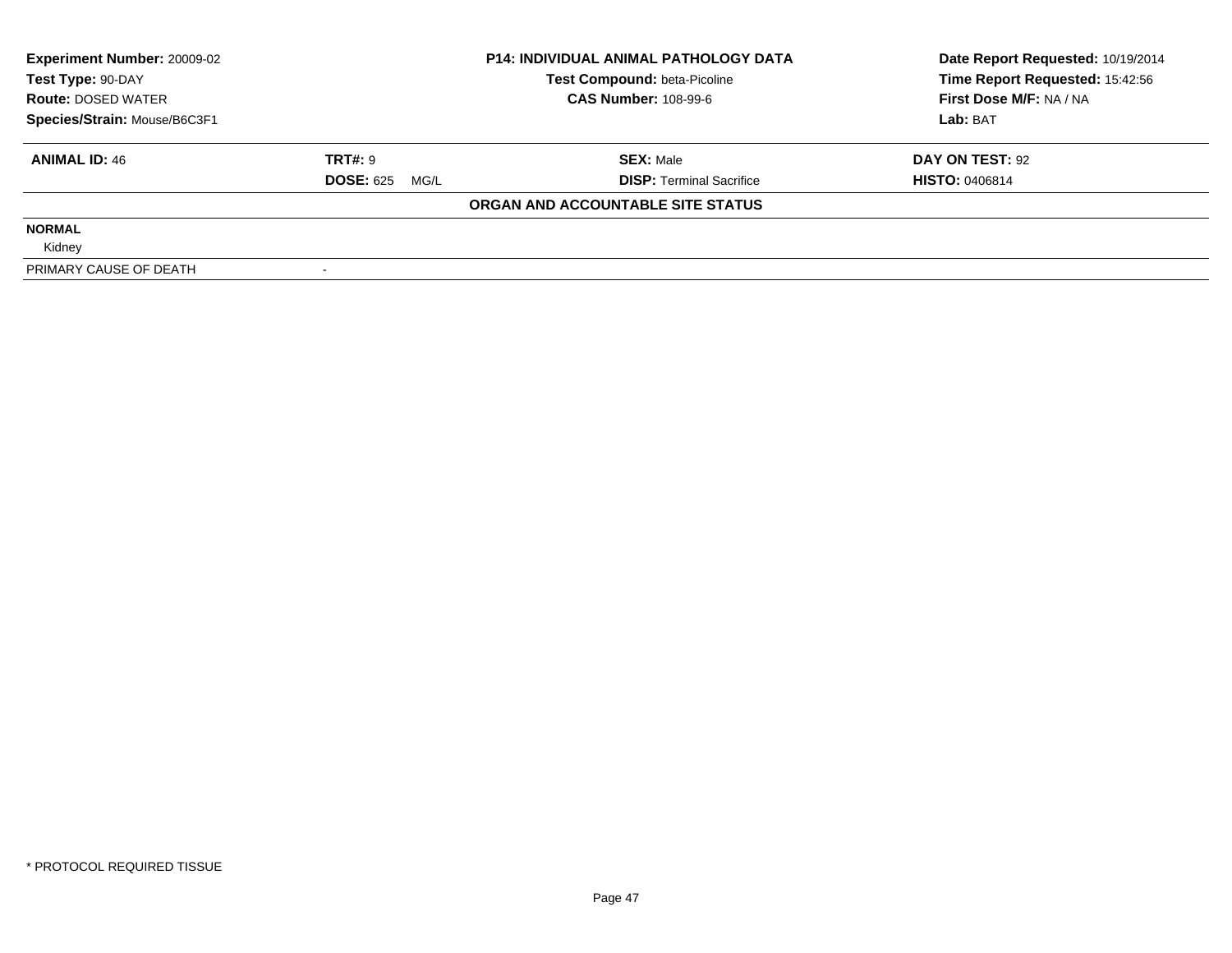| <b>Experiment Number: 20009-02</b> | <b>P14: INDIVIDUAL ANIMAL PATHOLOGY DATA</b> |                                     | Date Report Requested: 10/19/2014 |
|------------------------------------|----------------------------------------------|-------------------------------------|-----------------------------------|
| Test Type: 90-DAY                  |                                              | <b>Test Compound: beta-Picoline</b> | Time Report Requested: 15:42:56   |
| <b>Route: DOSED WATER</b>          |                                              | <b>CAS Number: 108-99-6</b>         | First Dose M/F: NA / NA           |
| Species/Strain: Mouse/B6C3F1       |                                              |                                     | Lab: BAT                          |
| <b>ANIMAL ID: 47</b>               | <b>TRT#: 9</b>                               | <b>SEX: Male</b>                    | DAY ON TEST: 92                   |
|                                    | <b>DOSE: 625 MG/L</b>                        | <b>DISP:</b> Terminal Sacrifice     | <b>HISTO: 0406815</b>             |
|                                    |                                              | ORGAN AND ACCOUNTABLE SITE STATUS   |                                   |
| <b>NORMAL</b>                      |                                              |                                     |                                   |
| Kidney                             |                                              |                                     |                                   |
| PRIMARY CAUSE OF DEATH             |                                              |                                     |                                   |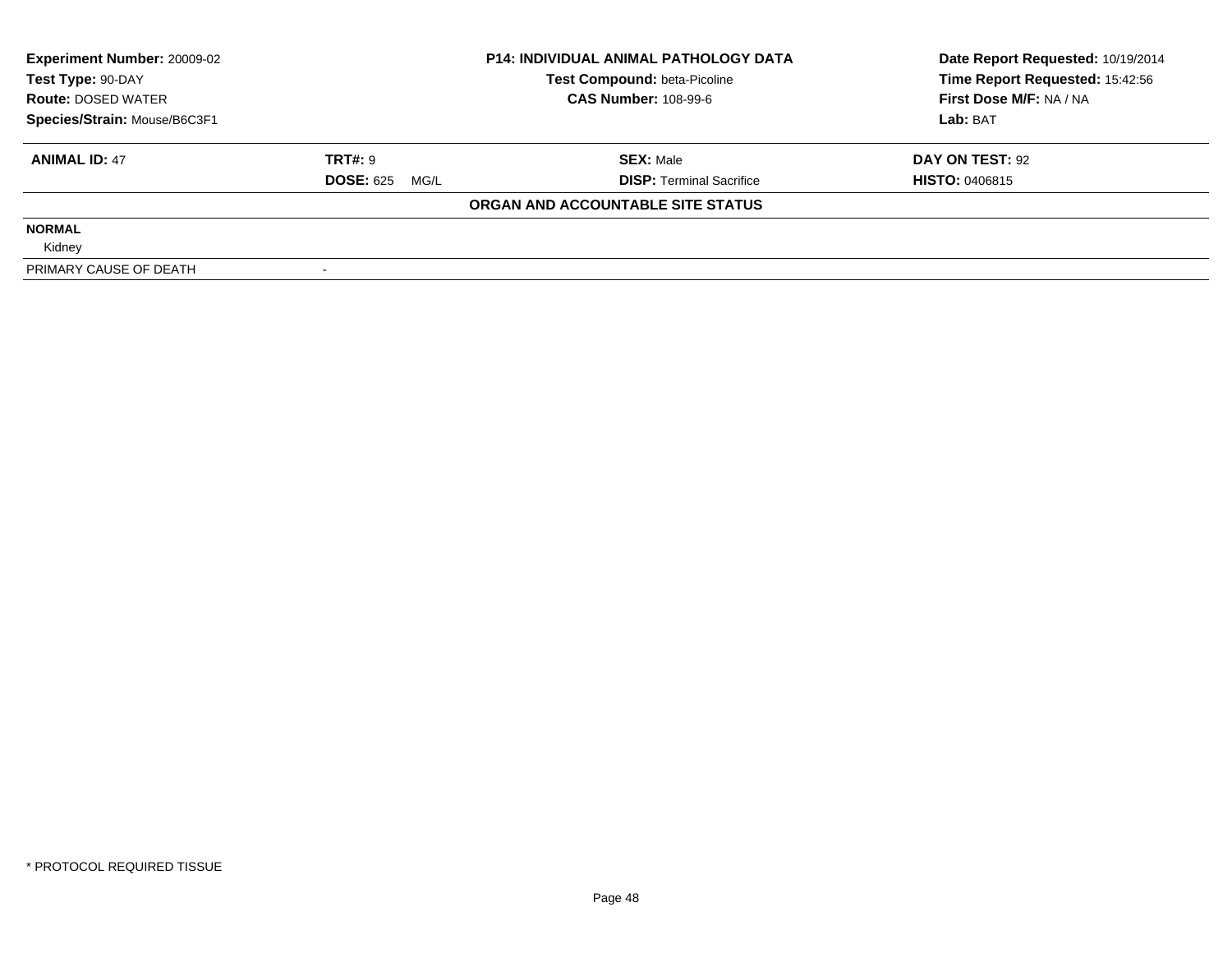| <b>Experiment Number: 20009-02</b><br>Test Type: 90-DAY<br><b>Route: DOSED WATER</b> |                          | <b>P14: INDIVIDUAL ANIMAL PATHOLOGY DATA</b><br>Test Compound: beta-Picoline | Date Report Requested: 10/19/2014<br>Time Report Requested: 15:42:56 |
|--------------------------------------------------------------------------------------|--------------------------|------------------------------------------------------------------------------|----------------------------------------------------------------------|
|                                                                                      |                          | <b>CAS Number: 108-99-6</b>                                                  | First Dose M/F: NA / NA                                              |
| Species/Strain: Mouse/B6C3F1                                                         |                          |                                                                              | Lab: BAT                                                             |
| <b>ANIMAL ID: 48</b>                                                                 | <b>TRT#: 9</b>           | <b>SEX: Male</b>                                                             | DAY ON TEST: 92                                                      |
|                                                                                      | <b>DOSE: 625</b><br>MG/L | <b>DISP:</b> Terminal Sacrifice                                              | <b>HISTO: 0406816</b>                                                |
|                                                                                      |                          | ORGAN AND ACCOUNTABLE SITE STATUS                                            |                                                                      |
| <b>NORMAL</b>                                                                        |                          |                                                                              |                                                                      |
| Kidney                                                                               |                          |                                                                              |                                                                      |
| PRIMARY CAUSE OF DEATH                                                               |                          |                                                                              |                                                                      |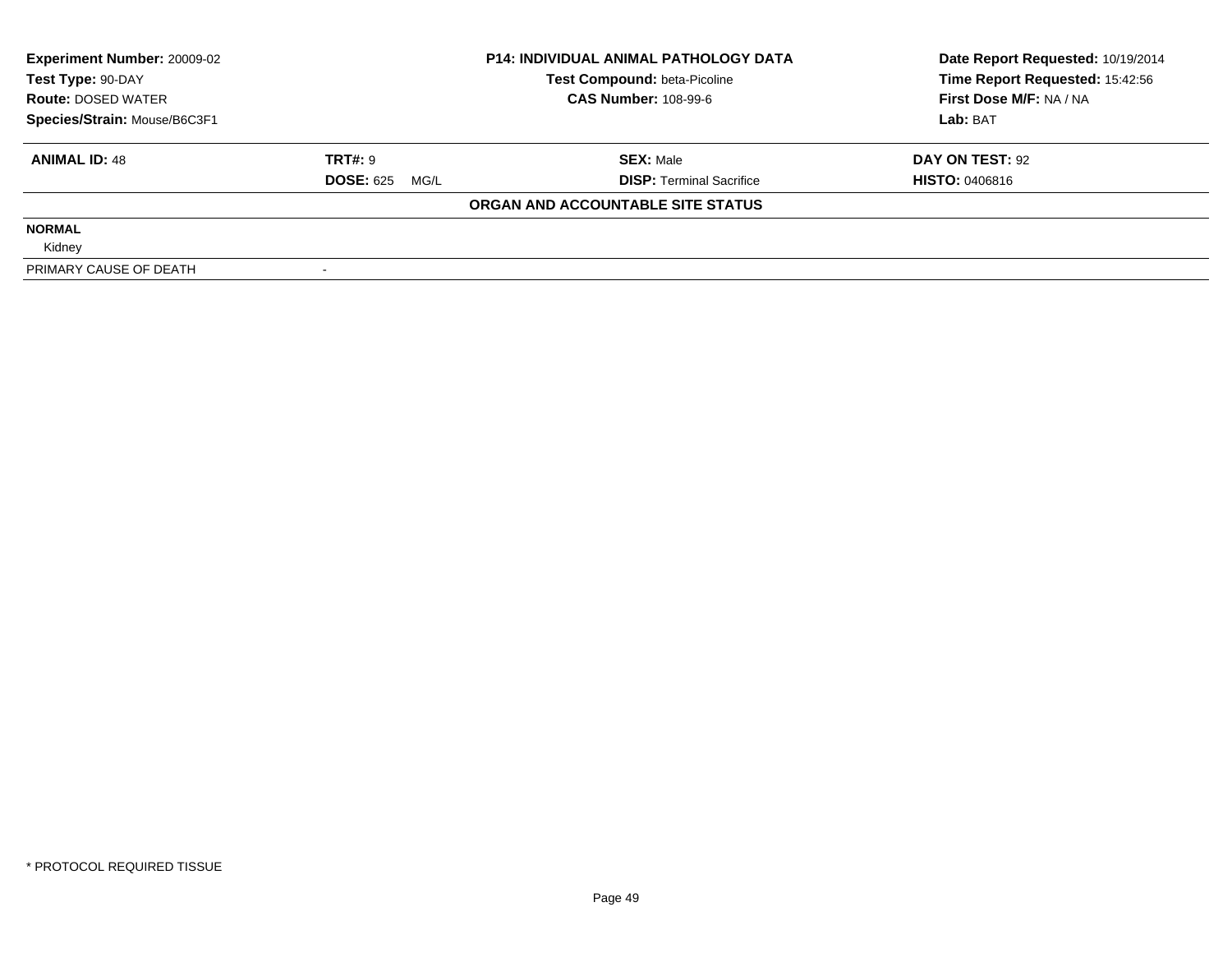| <b>Experiment Number: 20009-02</b> |                       | <b>P14: INDIVIDUAL ANIMAL PATHOLOGY DATA</b> | Date Report Requested: 10/19/2014 |  |
|------------------------------------|-----------------------|----------------------------------------------|-----------------------------------|--|
| Test Type: 90-DAY                  |                       | <b>Test Compound: beta-Picoline</b>          | Time Report Requested: 15:42:56   |  |
| <b>Route: DOSED WATER</b>          |                       | <b>CAS Number: 108-99-6</b>                  | First Dose M/F: NA / NA           |  |
| Species/Strain: Mouse/B6C3F1       |                       |                                              | Lab: BAT                          |  |
| <b>ANIMAL ID: 49</b>               | <b>TRT#: 9</b>        | <b>SEX: Male</b>                             | DAY ON TEST: 92                   |  |
|                                    | <b>DOSE: 625 MG/L</b> | <b>DISP:</b> Terminal Sacrifice              | <b>HISTO: 0406817</b>             |  |
|                                    |                       | ORGAN AND ACCOUNTABLE SITE STATUS            |                                   |  |
| <b>NORMAL</b>                      |                       |                                              |                                   |  |
| Kidney                             |                       |                                              |                                   |  |
| PRIMARY CAUSE OF DEATH             |                       |                                              |                                   |  |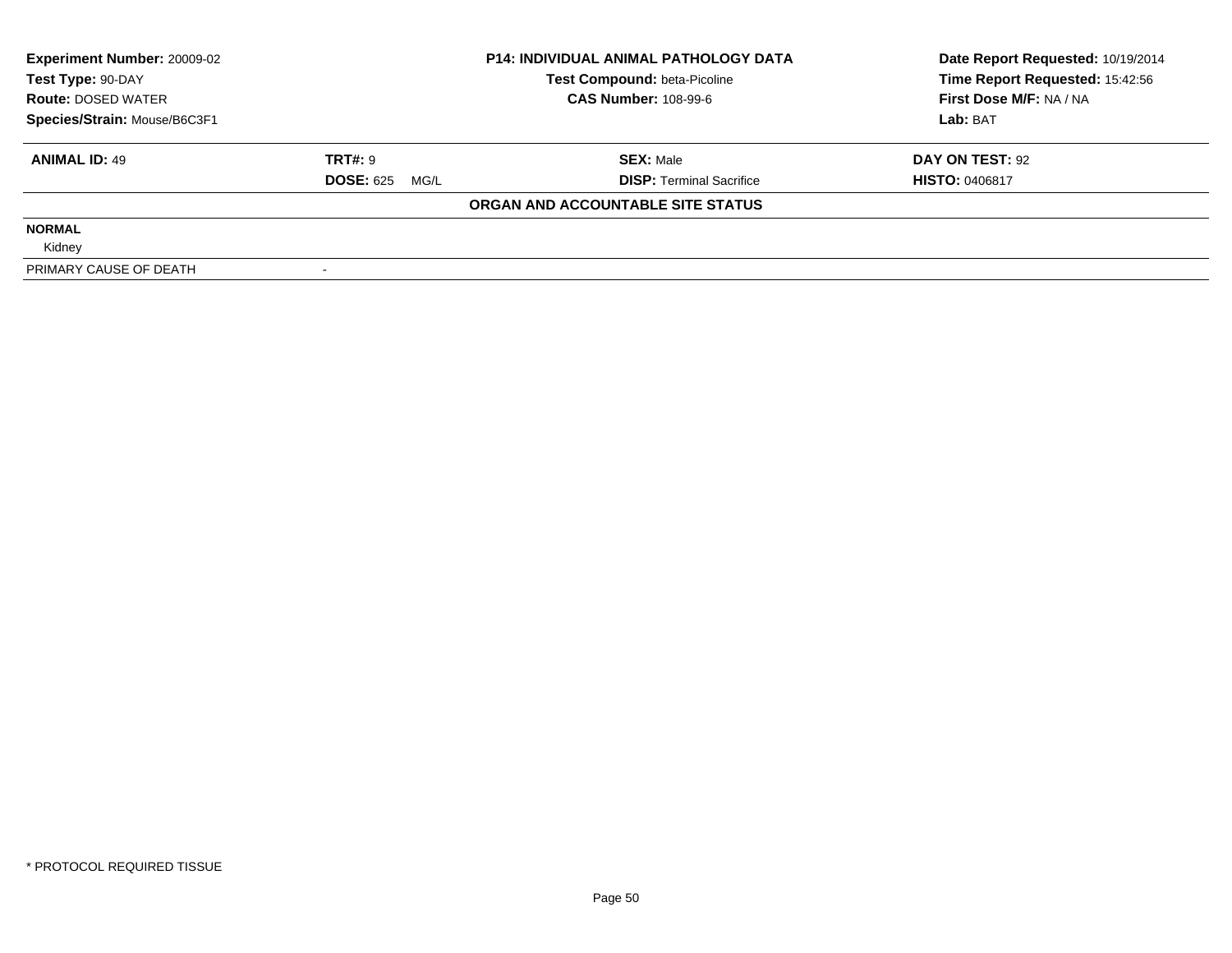| <b>Experiment Number: 20009-02</b><br>Test Type: 90-DAY<br><b>Route: DOSED WATER</b> |                          | <b>P14: INDIVIDUAL ANIMAL PATHOLOGY DATA</b><br>Test Compound: beta-Picoline | Date Report Requested: 10/19/2014<br>Time Report Requested: 15:42:56 |
|--------------------------------------------------------------------------------------|--------------------------|------------------------------------------------------------------------------|----------------------------------------------------------------------|
|                                                                                      |                          | <b>CAS Number: 108-99-6</b>                                                  | First Dose M/F: NA / NA                                              |
| Species/Strain: Mouse/B6C3F1                                                         |                          |                                                                              | Lab: BAT                                                             |
| <b>ANIMAL ID: 50</b>                                                                 | <b>TRT#: 9</b>           | <b>SEX: Male</b>                                                             | DAY ON TEST: 92                                                      |
|                                                                                      | <b>DOSE: 625</b><br>MG/L | <b>DISP:</b> Terminal Sacrifice                                              | <b>HISTO: 0406818</b>                                                |
|                                                                                      |                          | ORGAN AND ACCOUNTABLE SITE STATUS                                            |                                                                      |
| <b>NORMAL</b>                                                                        |                          |                                                                              |                                                                      |
| Kidney                                                                               |                          |                                                                              |                                                                      |
| PRIMARY CAUSE OF DEATH                                                               |                          |                                                                              |                                                                      |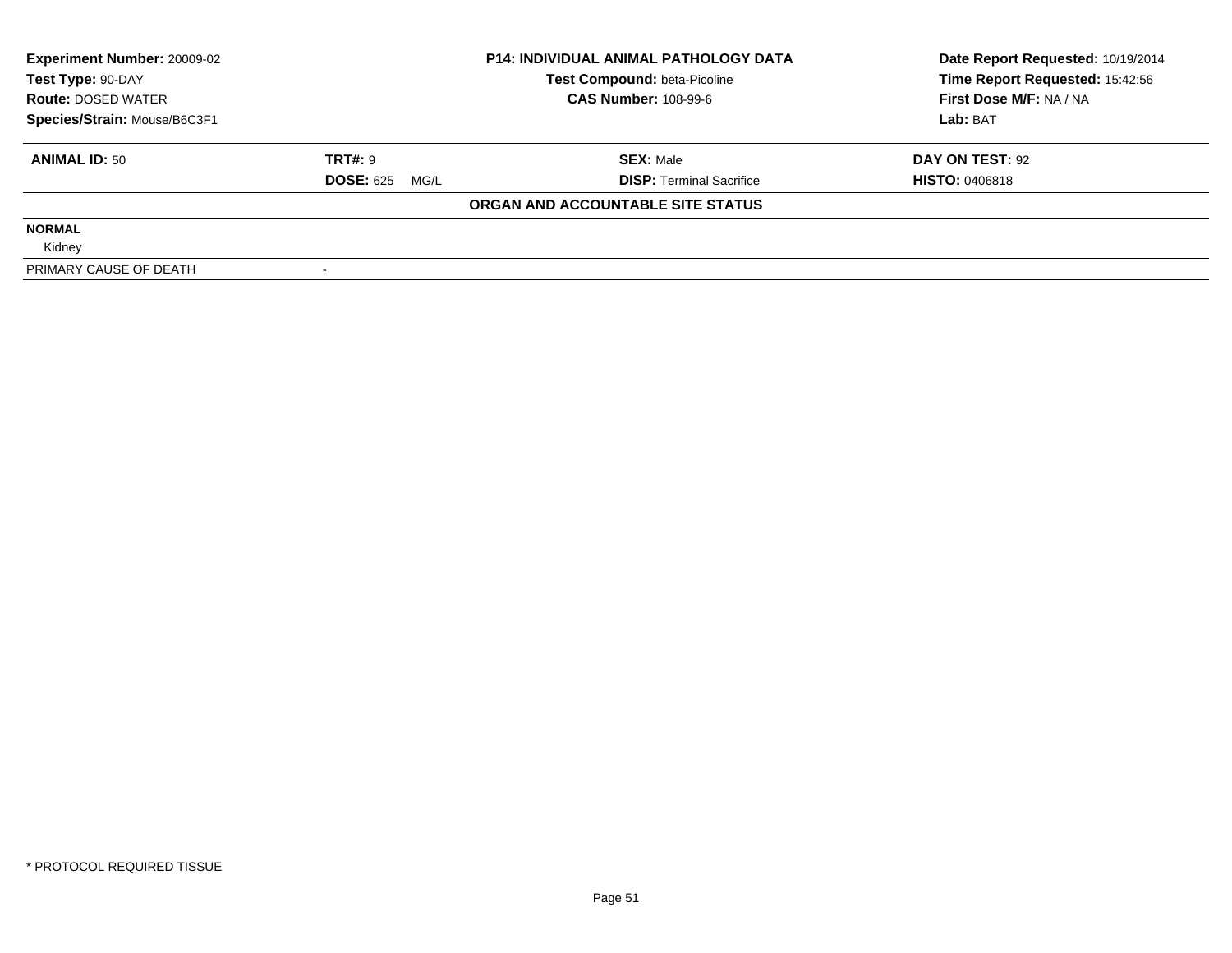| Experiment Number: 20009-02<br>Test Type: 90-DAY<br><b>Route: DOSED WATER</b><br>Species/Strain: Mouse/B6C3F1 | <b>P14: INDIVIDUAL ANIMAL PATHOLOGY DATA</b><br>Test Compound: beta-Picoline<br><b>CAS Number: 108-99-6</b> |                                   | Date Report Requested: 10/19/2014<br>Time Report Requested: 15:42:56<br>First Dose M/F: NA / NA<br>Lab: BAT |
|---------------------------------------------------------------------------------------------------------------|-------------------------------------------------------------------------------------------------------------|-----------------------------------|-------------------------------------------------------------------------------------------------------------|
| <b>ANIMAL ID: 51</b>                                                                                          | <b>TRT#: 11</b>                                                                                             | <b>SEX: Male</b>                  | DAY ON TEST: 92                                                                                             |
|                                                                                                               | DOSE: 1250 MG/L                                                                                             | <b>DISP: Terminal Sacrifice</b>   | <b>HISTO: 0406819</b>                                                                                       |
|                                                                                                               |                                                                                                             | ORGAN AND ACCOUNTABLE SITE STATUS |                                                                                                             |
| <b>NORMAL</b>                                                                                                 |                                                                                                             |                                   |                                                                                                             |
| * Adrenal Cortex                                                                                              | * Adrenal Medulla                                                                                           | * Blood Vessel                    | * Bone                                                                                                      |
| * Bone Marrow                                                                                                 | * Brain                                                                                                     | * Epididymis                      | * Esophagus                                                                                                 |
| * Eye                                                                                                         | * Gallbladder                                                                                               | * Harderian Gland                 | * Heart                                                                                                     |
| * Intestine Large, Cecum                                                                                      | * Intestine Large, Colon                                                                                    | * Intestine Large, Rectum         | * Intestine Small, Duodenum                                                                                 |
| * Intestine Small. Ileum                                                                                      | * Intestine Small, Jejunum                                                                                  | * Islets. Pancreatic              | * Liver                                                                                                     |
| * Lung                                                                                                        | * Lymph Node, Mandibular                                                                                    | * Lymph Node, Mesenteric          | * Nose                                                                                                      |
| * Pancreas                                                                                                    | * Parathyroid Gland                                                                                         | * Pituitary Gland                 | * Preputial Gland                                                                                           |
| * Prostate                                                                                                    | * Salivary Glands                                                                                           | * Seminal Vesicle                 | * Skin                                                                                                      |
| * Spleen                                                                                                      | * Stomach, Forestomach                                                                                      | * Stomach, Glandular              | * Testes                                                                                                    |
| * Thymus                                                                                                      | * Thyroid Gland                                                                                             | * Trachea                         | * Urinary Bladder                                                                                           |
| <b>MISSING</b>                                                                                                |                                                                                                             |                                   |                                                                                                             |
| * Mammary Gland                                                                                               |                                                                                                             |                                   |                                                                                                             |
| <b>OBSERVATIONS</b>                                                                                           |                                                                                                             |                                   |                                                                                                             |
| * Kidney                                                                                                      |                                                                                                             | Nephropathy                       | Minimal                                                                                                     |
| <b>Skel Muscle</b>                                                                                            |                                                                                                             |                                   |                                                                                                             |
| Note: There is minimal chronic onflammation of abdominal musculature                                          |                                                                                                             |                                   |                                                                                                             |
| PRIMARY CAUSE OF DEATH                                                                                        |                                                                                                             |                                   |                                                                                                             |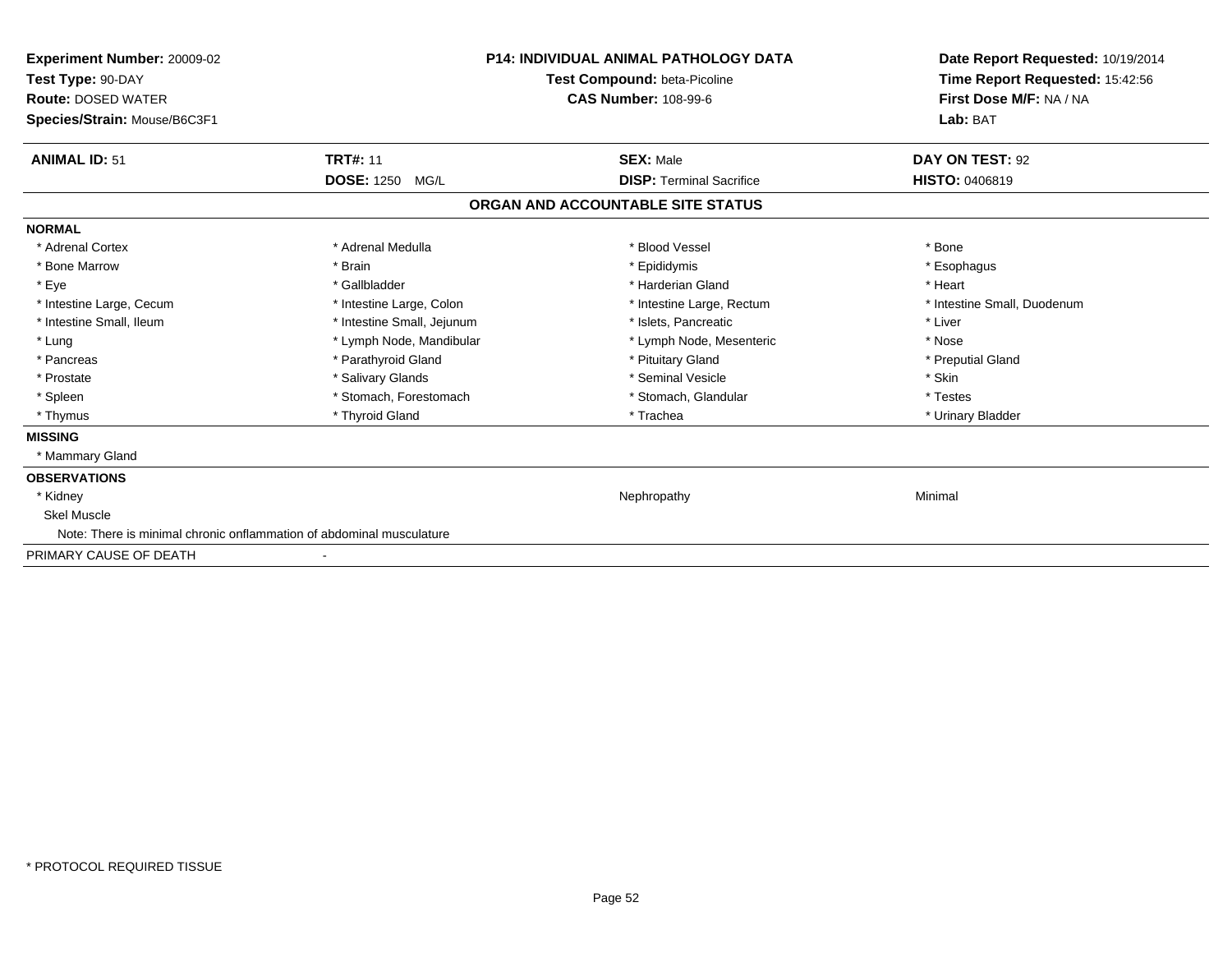| Experiment Number: 20009-02<br>Test Type: 90-DAY<br><b>Route: DOSED WATER</b><br>Species/Strain: Mouse/B6C3F1 | <b>P14: INDIVIDUAL ANIMAL PATHOLOGY DATA</b><br>Test Compound: beta-Picoline<br><b>CAS Number: 108-99-6</b> |                                   | Date Report Requested: 10/19/2014<br>Time Report Requested: 15:42:56<br>First Dose M/F: NA / NA<br>Lab: BAT |
|---------------------------------------------------------------------------------------------------------------|-------------------------------------------------------------------------------------------------------------|-----------------------------------|-------------------------------------------------------------------------------------------------------------|
| <b>ANIMAL ID: 52</b>                                                                                          | <b>TRT#: 11</b>                                                                                             | <b>SEX: Male</b>                  | DAY ON TEST: 92                                                                                             |
|                                                                                                               | <b>DOSE: 1250</b><br>MG/L                                                                                   | <b>DISP: Terminal Sacrifice</b>   | <b>HISTO: 0406820</b>                                                                                       |
|                                                                                                               |                                                                                                             | ORGAN AND ACCOUNTABLE SITE STATUS |                                                                                                             |
| <b>NORMAL</b>                                                                                                 |                                                                                                             |                                   |                                                                                                             |
| * Adrenal Cortex                                                                                              | * Adrenal Medulla                                                                                           | * Blood Vessel                    | * Bone                                                                                                      |
| * Bone Marrow                                                                                                 | * Brain                                                                                                     | * Epididymis                      | * Esophagus                                                                                                 |
| * Eye                                                                                                         | * Gallbladder                                                                                               | * Harderian Gland                 | * Intestine Large, Cecum                                                                                    |
| * Intestine Large, Colon                                                                                      | * Intestine Large, Rectum                                                                                   | * Intestine Small, Duodenum       | * Intestine Small, Ileum                                                                                    |
| * Intestine Small, Jejunum                                                                                    | * Islets, Pancreatic                                                                                        | * Liver                           | * Lung                                                                                                      |
| * Lymph Node, Mandibular                                                                                      | * Lymph Node, Mesenteric                                                                                    | * Nose                            | * Pancreas                                                                                                  |
| * Parathyroid Gland                                                                                           | * Pituitary Gland                                                                                           | * Preputial Gland                 | * Prostate                                                                                                  |
| * Salivary Glands                                                                                             | * Seminal Vesicle                                                                                           | * Skin                            | * Spleen                                                                                                    |
| * Stomach, Forestomach                                                                                        | * Stomach, Glandular                                                                                        | * Testes                          | * Thymus                                                                                                    |
| * Thyroid Gland                                                                                               | * Trachea                                                                                                   | * Urinary Bladder                 |                                                                                                             |
| <b>MISSING</b>                                                                                                |                                                                                                             |                                   |                                                                                                             |
| * Mammary Gland                                                                                               |                                                                                                             |                                   |                                                                                                             |
| <b>OBSERVATIONS</b>                                                                                           |                                                                                                             |                                   |                                                                                                             |
| * Heart                                                                                                       | Myocardium                                                                                                  | <b>Infiltration Cellular</b>      | Mononuclear CI, Minimal                                                                                     |
| * Kidney                                                                                                      |                                                                                                             | <b>Infiltration Cellular</b>      | Mononuclear CI, Minimal                                                                                     |
| PRIMARY CAUSE OF DEATH                                                                                        |                                                                                                             |                                   |                                                                                                             |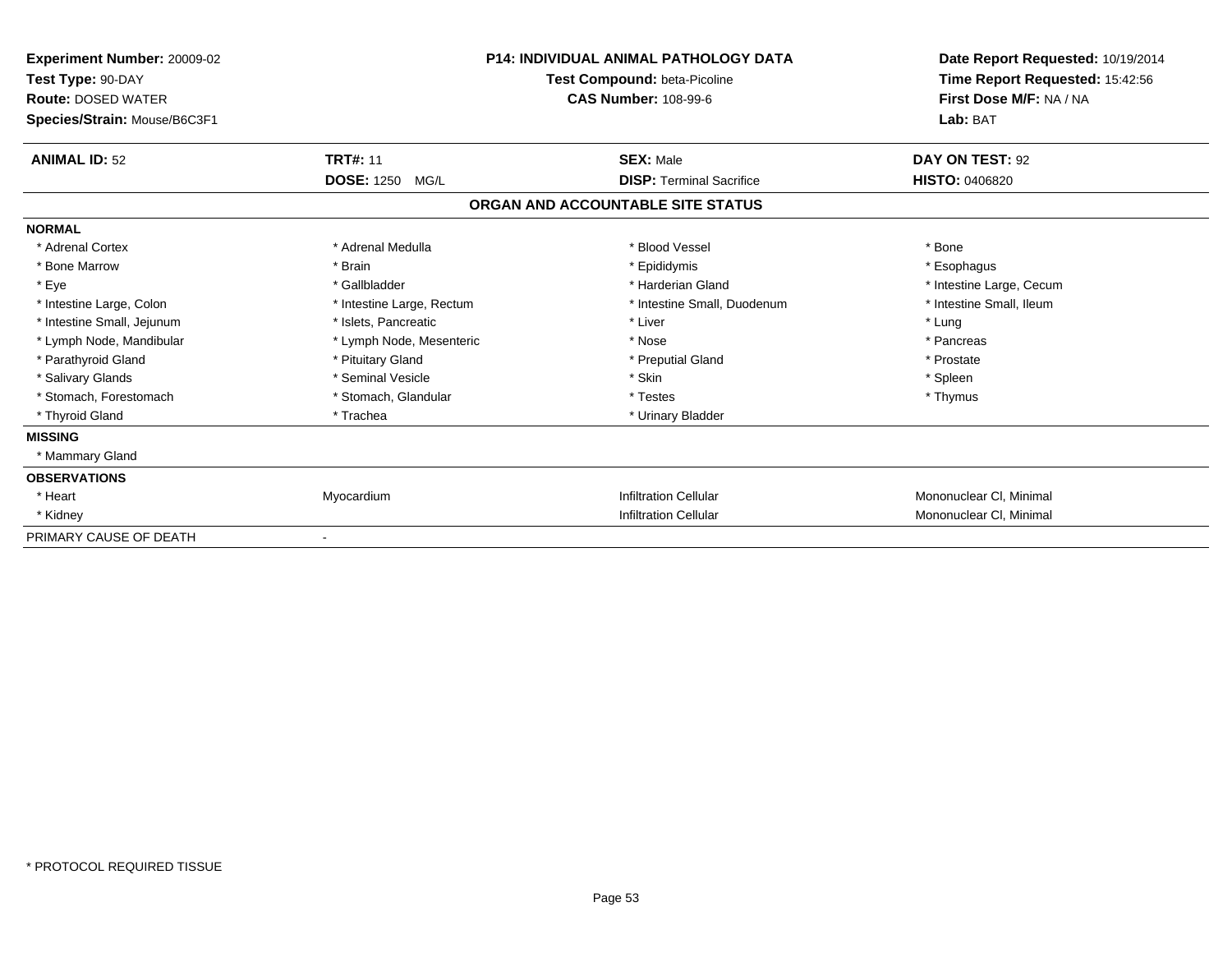| <b>Experiment Number: 20009-02</b><br>Test Type: 90-DAY<br><b>Route: DOSED WATER</b><br>Species/Strain: Mouse/B6C3F1 | <b>P14: INDIVIDUAL ANIMAL PATHOLOGY DATA</b><br>Test Compound: beta-Picoline<br><b>CAS Number: 108-99-6</b> |                                   | Date Report Requested: 10/19/2014<br>Time Report Requested: 15:42:56<br>First Dose M/F: NA / NA<br>Lab: BAT |
|----------------------------------------------------------------------------------------------------------------------|-------------------------------------------------------------------------------------------------------------|-----------------------------------|-------------------------------------------------------------------------------------------------------------|
| <b>ANIMAL ID: 53</b>                                                                                                 | <b>TRT#: 11</b>                                                                                             | <b>SEX: Male</b>                  | DAY ON TEST: 92                                                                                             |
|                                                                                                                      | <b>DOSE: 1250</b><br>MG/L                                                                                   | <b>DISP: Terminal Sacrifice</b>   | <b>HISTO: 0406821</b>                                                                                       |
|                                                                                                                      |                                                                                                             | ORGAN AND ACCOUNTABLE SITE STATUS |                                                                                                             |
| <b>NORMAL</b>                                                                                                        |                                                                                                             |                                   |                                                                                                             |
| * Adrenal Cortex                                                                                                     | * Adrenal Medulla                                                                                           | * Blood Vessel                    | * Bone                                                                                                      |
| * Bone Marrow                                                                                                        | * Brain                                                                                                     | * Epididymis                      | * Esophagus                                                                                                 |
| * Eye                                                                                                                | * Gallbladder                                                                                               | * Harderian Gland                 | * Heart                                                                                                     |
| * Intestine Large, Cecum                                                                                             | * Intestine Large, Colon                                                                                    | * Intestine Large, Rectum         | * Intestine Small, Duodenum                                                                                 |
| * Intestine Small, Ileum                                                                                             | * Intestine Small, Jejunum                                                                                  | * Islets, Pancreatic              | * Liver                                                                                                     |
| * Lung                                                                                                               | * Lymph Node, Mesenteric                                                                                    | * Nose                            | * Pancreas                                                                                                  |
| * Parathyroid Gland                                                                                                  | * Pituitary Gland                                                                                           | * Preputial Gland                 | * Prostate                                                                                                  |
| * Salivary Glands                                                                                                    | * Seminal Vesicle                                                                                           | * Skin                            | * Spleen                                                                                                    |
| * Stomach, Forestomach                                                                                               | * Stomach, Glandular                                                                                        | * Testes                          | * Thymus                                                                                                    |
| * Thyroid Gland                                                                                                      | * Trachea                                                                                                   | * Urinary Bladder                 |                                                                                                             |
| <b>MISSING</b>                                                                                                       |                                                                                                             |                                   |                                                                                                             |
| * Lymph Node, Mandibular                                                                                             | * Mammary Gland                                                                                             |                                   |                                                                                                             |
| <b>OBSERVATIONS</b>                                                                                                  |                                                                                                             |                                   |                                                                                                             |
| * Kidney                                                                                                             |                                                                                                             | Nephropathy                       | Minimal                                                                                                     |
| PRIMARY CAUSE OF DEATH                                                                                               |                                                                                                             |                                   |                                                                                                             |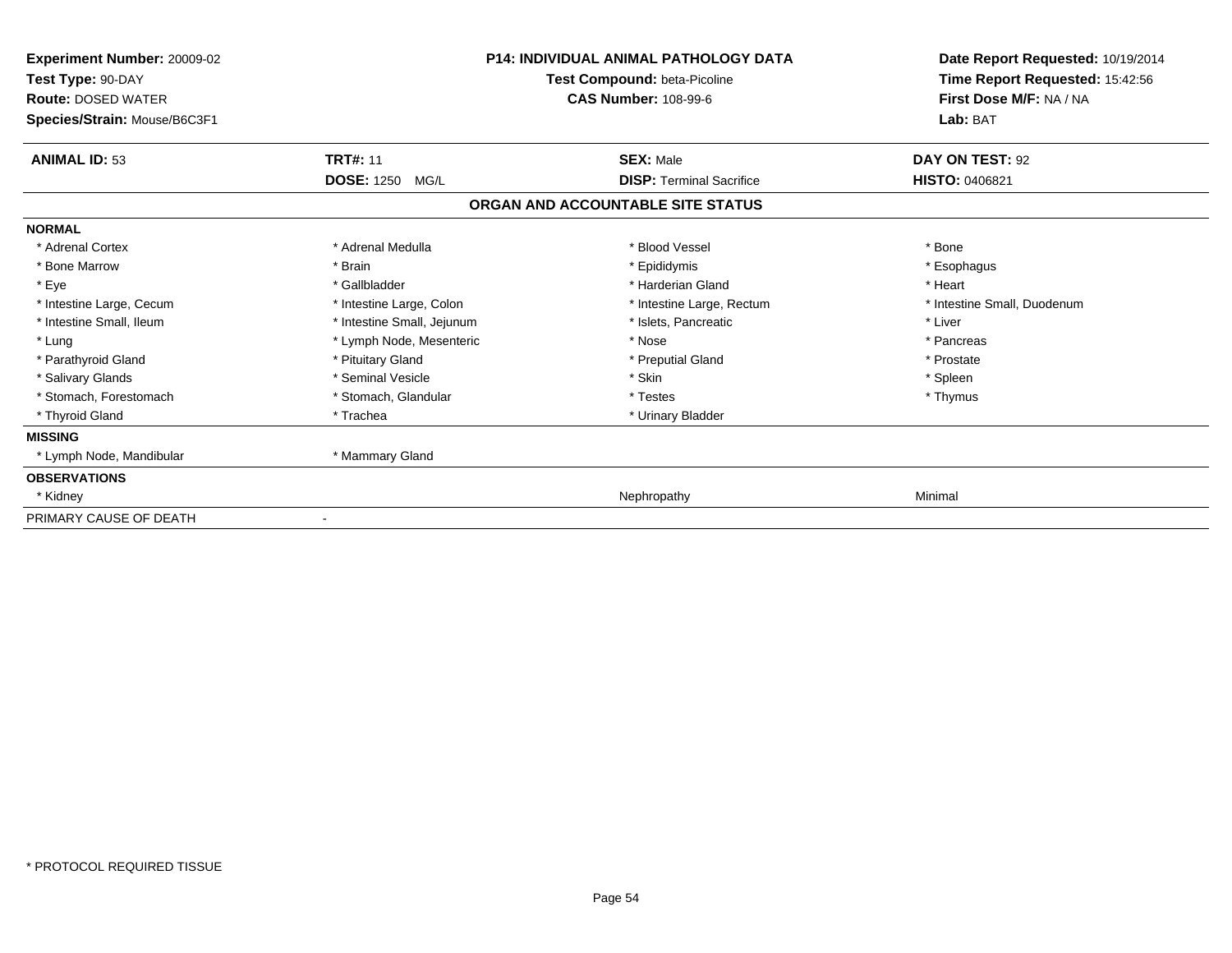| <b>Experiment Number: 20009-02</b><br>Test Type: 90-DAY<br><b>Route: DOSED WATER</b><br>Species/Strain: Mouse/B6C3F1 |                            | <b>P14: INDIVIDUAL ANIMAL PATHOLOGY DATA</b><br>Test Compound: beta-Picoline<br><b>CAS Number: 108-99-6</b> | Date Report Requested: 10/19/2014<br>Time Report Requested: 15:42:56<br>First Dose M/F: NA / NA<br>Lab: BAT |
|----------------------------------------------------------------------------------------------------------------------|----------------------------|-------------------------------------------------------------------------------------------------------------|-------------------------------------------------------------------------------------------------------------|
| <b>ANIMAL ID: 54</b>                                                                                                 | <b>TRT#: 11</b>            | <b>SEX: Male</b>                                                                                            | DAY ON TEST: 92                                                                                             |
|                                                                                                                      | <b>DOSE: 1250</b><br>MG/L  | <b>DISP: Terminal Sacrifice</b>                                                                             | <b>HISTO: 0406822</b>                                                                                       |
|                                                                                                                      |                            | ORGAN AND ACCOUNTABLE SITE STATUS                                                                           |                                                                                                             |
| <b>NORMAL</b>                                                                                                        |                            |                                                                                                             |                                                                                                             |
| * Adrenal Cortex                                                                                                     | * Adrenal Medulla          | * Blood Vessel                                                                                              | * Bone                                                                                                      |
| * Bone Marrow                                                                                                        | * Brain                    | * Epididymis                                                                                                | * Esophagus                                                                                                 |
| * Eye                                                                                                                | * Gallbladder              | * Harderian Gland                                                                                           | * Heart                                                                                                     |
| * Intestine Large, Cecum                                                                                             | * Intestine Large, Colon   | * Intestine Large, Rectum                                                                                   | * Intestine Small, Duodenum                                                                                 |
| * Intestine Small, Ileum                                                                                             | * Intestine Small, Jejunum | * Islets, Pancreatic                                                                                        | * Liver                                                                                                     |
| * Lung                                                                                                               | * Lymph Node, Mandibular   | * Lymph Node, Mesenteric                                                                                    | * Nose                                                                                                      |
| * Pancreas                                                                                                           | * Parathyroid Gland        | * Pituitary Gland                                                                                           | * Preputial Gland                                                                                           |
| * Prostate                                                                                                           | * Salivary Glands          | * Seminal Vesicle                                                                                           | * Skin                                                                                                      |
| * Spleen                                                                                                             | * Stomach, Forestomach     | * Stomach, Glandular                                                                                        | * Testes                                                                                                    |
| * Thymus                                                                                                             | * Thyroid Gland            | * Trachea                                                                                                   | * Urinary Bladder                                                                                           |
| <b>MISSING</b>                                                                                                       |                            |                                                                                                             |                                                                                                             |
| * Mammary Gland                                                                                                      |                            |                                                                                                             |                                                                                                             |
| <b>OBSERVATIONS</b>                                                                                                  |                            |                                                                                                             |                                                                                                             |
| * Kidney                                                                                                             |                            | <b>Infiltration Cellular</b>                                                                                | Mononuclear CI, Minimal                                                                                     |
| PRIMARY CAUSE OF DEATH                                                                                               |                            |                                                                                                             |                                                                                                             |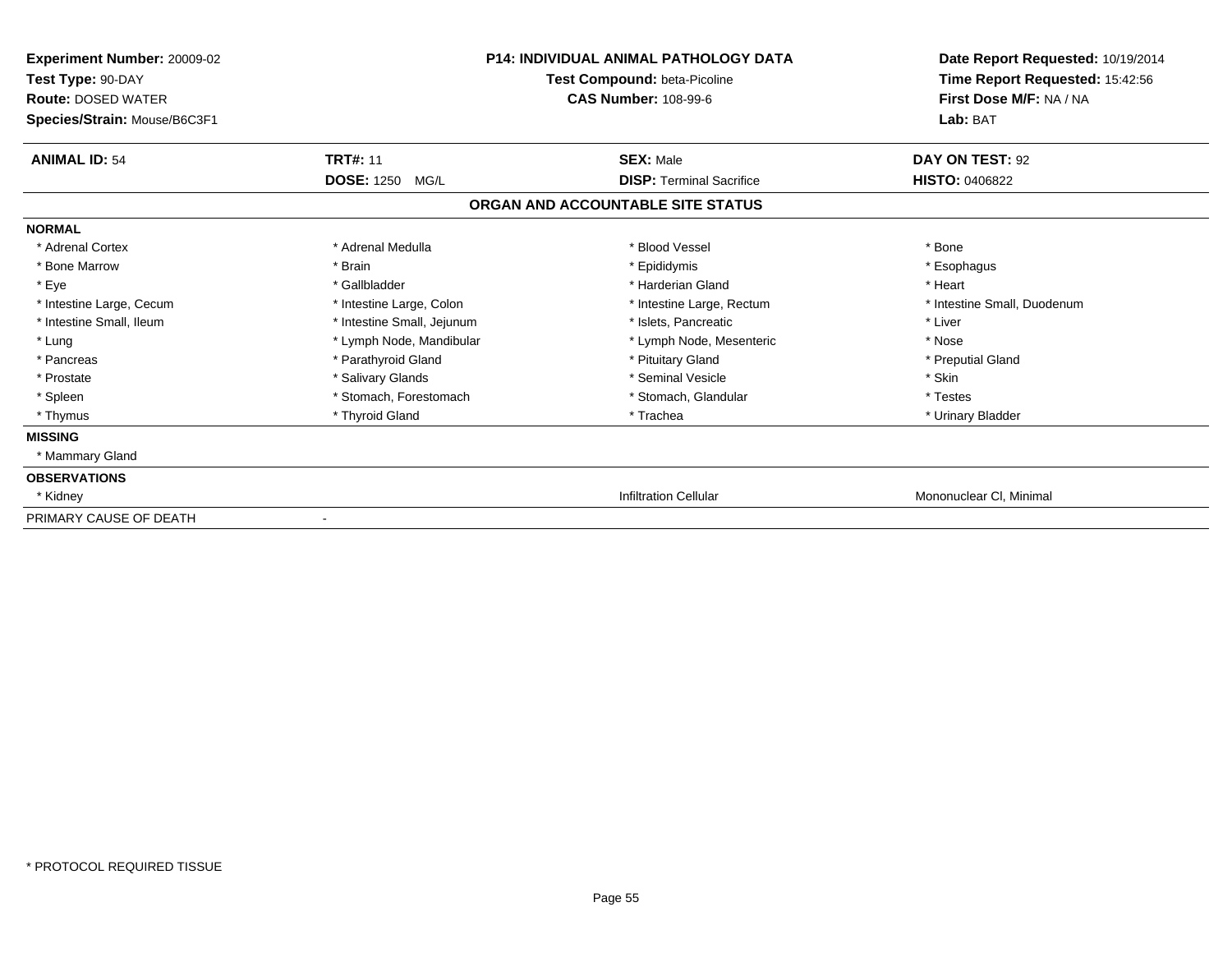| Experiment Number: 20009-02<br>Test Type: 90-DAY<br><b>Route: DOSED WATER</b><br>Species/Strain: Mouse/B6C3F1 | <b>P14: INDIVIDUAL ANIMAL PATHOLOGY DATA</b><br>Test Compound: beta-Picoline<br><b>CAS Number: 108-99-6</b> |                                   | Date Report Requested: 10/19/2014<br>Time Report Requested: 15:42:56<br>First Dose M/F: NA / NA<br>Lab: BAT |  |
|---------------------------------------------------------------------------------------------------------------|-------------------------------------------------------------------------------------------------------------|-----------------------------------|-------------------------------------------------------------------------------------------------------------|--|
| <b>ANIMAL ID: 55</b>                                                                                          | <b>TRT#: 11</b>                                                                                             | <b>SEX: Male</b>                  | DAY ON TEST: 92                                                                                             |  |
|                                                                                                               | <b>DOSE: 1250</b><br>MG/L                                                                                   | <b>DISP: Terminal Sacrifice</b>   | <b>HISTO: 0406823</b>                                                                                       |  |
|                                                                                                               |                                                                                                             | ORGAN AND ACCOUNTABLE SITE STATUS |                                                                                                             |  |
| <b>NORMAL</b>                                                                                                 |                                                                                                             |                                   |                                                                                                             |  |
| * Adrenal Cortex                                                                                              | * Adrenal Medulla                                                                                           | * Blood Vessel                    | * Bone                                                                                                      |  |
| * Bone Marrow                                                                                                 | * Brain                                                                                                     | * Epididymis                      | * Esophagus                                                                                                 |  |
| * Eye                                                                                                         | * Gallbladder                                                                                               | * Harderian Gland                 | * Heart                                                                                                     |  |
| * Intestine Large, Cecum                                                                                      | * Intestine Large, Colon                                                                                    | * Intestine Large, Rectum         | * Intestine Small, Duodenum                                                                                 |  |
| * Intestine Small, Ileum                                                                                      | * Intestine Small, Jejunum                                                                                  | * Islets, Pancreatic              | * Lung                                                                                                      |  |
| * Lymph Node, Mandibular                                                                                      | * Lymph Node, Mesenteric                                                                                    | * Nose                            | * Pancreas                                                                                                  |  |
| * Parathyroid Gland                                                                                           | * Pituitary Gland                                                                                           | * Preputial Gland                 | * Prostate                                                                                                  |  |
| * Salivary Glands                                                                                             | * Seminal Vesicle                                                                                           | * Skin                            | * Spleen                                                                                                    |  |
| * Stomach, Forestomach                                                                                        | * Stomach, Glandular                                                                                        | * Testes                          | * Thymus                                                                                                    |  |
| * Thyroid Gland                                                                                               | * Trachea                                                                                                   | * Urinary Bladder                 |                                                                                                             |  |
| <b>MISSING</b>                                                                                                |                                                                                                             |                                   |                                                                                                             |  |
| * Mammary Gland                                                                                               |                                                                                                             |                                   |                                                                                                             |  |
| <b>OBSERVATIONS</b>                                                                                           |                                                                                                             |                                   |                                                                                                             |  |
| * Kidney                                                                                                      |                                                                                                             | Mineralization                    | Minimal                                                                                                     |  |
| * Liver                                                                                                       |                                                                                                             | Inflammation                      | Chronic, Minimal                                                                                            |  |
| PRIMARY CAUSE OF DEATH                                                                                        |                                                                                                             |                                   |                                                                                                             |  |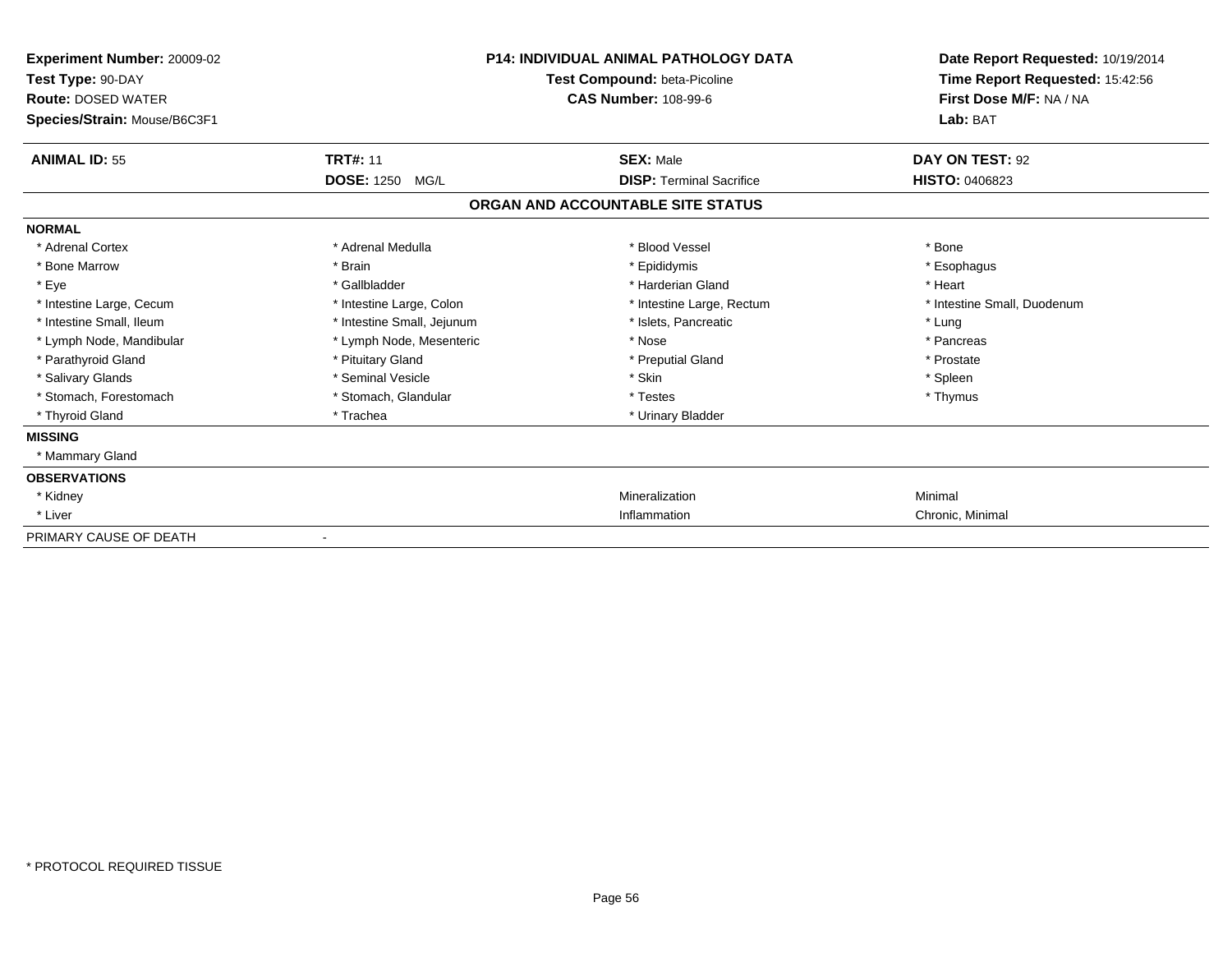| Experiment Number: 20009-02<br>Test Type: 90-DAY<br><b>Route: DOSED WATER</b><br>Species/Strain: Mouse/B6C3F1 |                           | <b>P14: INDIVIDUAL ANIMAL PATHOLOGY DATA</b><br><b>Test Compound: beta-Picoline</b><br><b>CAS Number: 108-99-6</b> | Date Report Requested: 10/19/2014<br>Time Report Requested: 15:42:56<br>First Dose M/F: NA / NA<br>Lab: BAT |
|---------------------------------------------------------------------------------------------------------------|---------------------------|--------------------------------------------------------------------------------------------------------------------|-------------------------------------------------------------------------------------------------------------|
| <b>ANIMAL ID: 56</b>                                                                                          | <b>TRT#: 11</b>           | <b>SEX: Male</b>                                                                                                   | DAY ON TEST: 92                                                                                             |
|                                                                                                               | DOSE: 1250 MG/L           | <b>DISP: Terminal Sacrifice</b>                                                                                    | HISTO: 0406824                                                                                              |
|                                                                                                               |                           | ORGAN AND ACCOUNTABLE SITE STATUS                                                                                  |                                                                                                             |
| <b>NORMAL</b>                                                                                                 |                           |                                                                                                                    |                                                                                                             |
| * Adrenal Cortex                                                                                              | * Adrenal Medulla         | * Blood Vessel                                                                                                     | * Bone                                                                                                      |
| * Bone Marrow                                                                                                 | * Brain                   | * Epididymis                                                                                                       | * Esophagus                                                                                                 |
| * Eye                                                                                                         | * Gallbladder             | * Harderian Gland                                                                                                  | * Intestine Large, Cecum                                                                                    |
| * Intestine Large, Colon                                                                                      | * Intestine Large, Rectum | * Intestine Small, Duodenum                                                                                        | * Intestine Small, Ileum                                                                                    |
| * Intestine Small, Jejunum                                                                                    | * Islets, Pancreatic      | * Kidney                                                                                                           | * Lung                                                                                                      |
| * Lymph Node, Mandibular                                                                                      | * Lymph Node, Mesenteric  | * Nose                                                                                                             | * Pancreas                                                                                                  |
| * Pituitary Gland                                                                                             | * Preputial Gland         | * Prostate                                                                                                         | * Salivary Glands                                                                                           |
| * Seminal Vesicle                                                                                             | * Skin                    | * Spleen                                                                                                           | * Stomach, Forestomach                                                                                      |
| * Stomach, Glandular                                                                                          | * Testes                  | * Thymus                                                                                                           | * Thyroid Gland                                                                                             |
| * Trachea                                                                                                     | * Urinary Bladder         |                                                                                                                    |                                                                                                             |
| <b>MISSING</b>                                                                                                |                           |                                                                                                                    |                                                                                                             |
| * Mammary Gland                                                                                               |                           |                                                                                                                    |                                                                                                             |
| <b>OBSERVATIONS</b>                                                                                           |                           |                                                                                                                    |                                                                                                             |
| * Heart                                                                                                       | Myocardium                | <b>Infiltration Cellular</b>                                                                                       | Mononuclear CI, Minimal                                                                                     |
| * Liver                                                                                                       |                           | Inflammation                                                                                                       | Chronic, Minimal                                                                                            |
| * Parathyroid Gland                                                                                           |                           | Cyst                                                                                                               |                                                                                                             |
| PRIMARY CAUSE OF DEATH                                                                                        |                           |                                                                                                                    |                                                                                                             |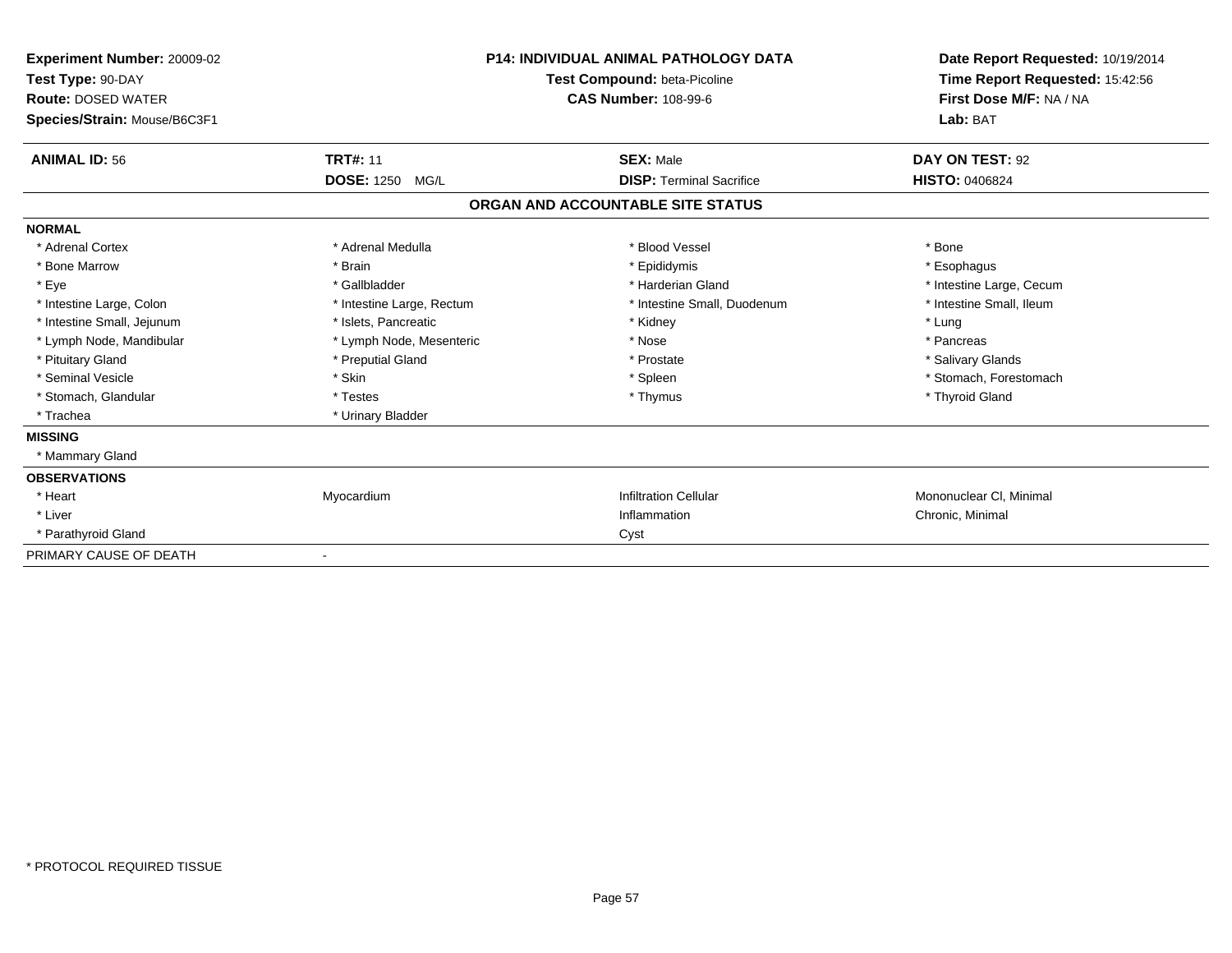| Experiment Number: 20009-02<br>Test Type: 90-DAY<br><b>Route: DOSED WATER</b><br>Species/Strain: Mouse/B6C3F1 | <b>P14: INDIVIDUAL ANIMAL PATHOLOGY DATA</b><br>Test Compound: beta-Picoline<br><b>CAS Number: 108-99-6</b> |                                   | Date Report Requested: 10/19/2014<br>Time Report Requested: 15:42:56<br>First Dose M/F: NA / NA<br>Lab: BAT |
|---------------------------------------------------------------------------------------------------------------|-------------------------------------------------------------------------------------------------------------|-----------------------------------|-------------------------------------------------------------------------------------------------------------|
| <b>ANIMAL ID: 57</b>                                                                                          | <b>TRT#: 11</b>                                                                                             | <b>SEX: Male</b>                  | DAY ON TEST: 92                                                                                             |
|                                                                                                               | <b>DOSE: 1250</b><br>MG/L                                                                                   | <b>DISP: Terminal Sacrifice</b>   | <b>HISTO: 0406825</b>                                                                                       |
|                                                                                                               |                                                                                                             | ORGAN AND ACCOUNTABLE SITE STATUS |                                                                                                             |
| <b>NORMAL</b>                                                                                                 |                                                                                                             |                                   |                                                                                                             |
| * Adrenal Cortex                                                                                              | * Adrenal Medulla                                                                                           | * Blood Vessel                    | * Bone                                                                                                      |
| * Bone Marrow                                                                                                 | * Brain                                                                                                     | * Epididymis                      | * Esophagus                                                                                                 |
| * Eye                                                                                                         | * Gallbladder                                                                                               | * Harderian Gland                 | * Heart                                                                                                     |
| * Intestine Large, Cecum                                                                                      | * Intestine Large, Colon                                                                                    | * Intestine Large, Rectum         | * Intestine Small, Duodenum                                                                                 |
| * Intestine Small, Ileum                                                                                      | * Intestine Small, Jejunum                                                                                  | * Islets, Pancreatic              | * Kidney                                                                                                    |
| * Liver                                                                                                       | * Lung                                                                                                      | * Lymph Node, Mandibular          | * Lymph Node, Mesenteric                                                                                    |
| * Nose                                                                                                        | * Pancreas                                                                                                  | * Pituitary Gland                 | * Preputial Gland                                                                                           |
| * Prostate                                                                                                    | * Salivary Glands                                                                                           | * Seminal Vesicle                 | * Skin                                                                                                      |
| * Spleen                                                                                                      | * Stomach, Forestomach                                                                                      | * Stomach, Glandular              | * Testes                                                                                                    |
| * Thymus                                                                                                      | * Thyroid Gland                                                                                             | * Trachea                         | * Urinary Bladder                                                                                           |
| <b>MISSING</b>                                                                                                |                                                                                                             |                                   |                                                                                                             |
| * Mammary Gland                                                                                               | * Parathyroid Gland                                                                                         |                                   |                                                                                                             |
| PRIMARY CAUSE OF DEATH                                                                                        |                                                                                                             |                                   |                                                                                                             |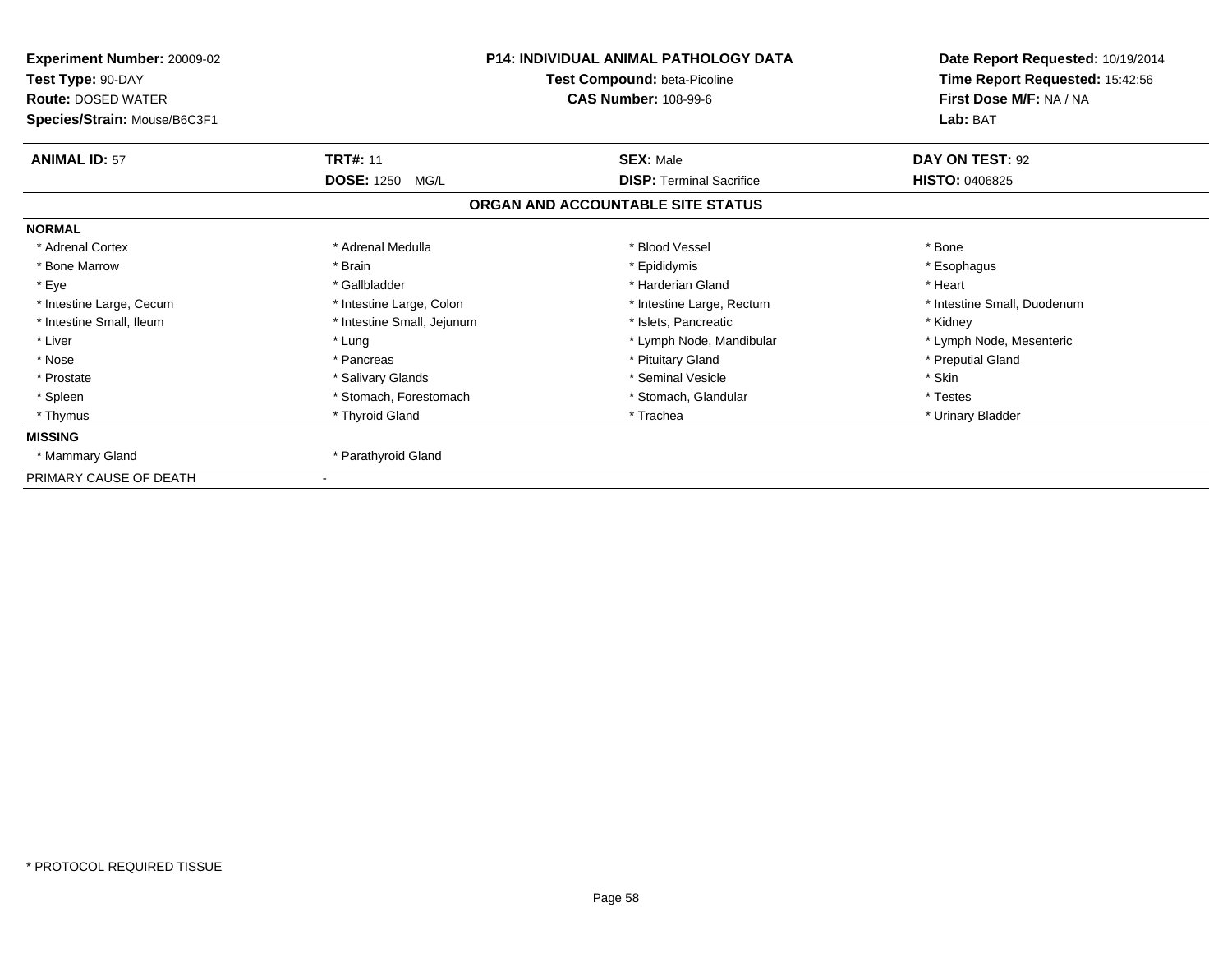| <b>Experiment Number: 20009-02</b><br>Test Type: 90-DAY<br><b>Route: DOSED WATER</b><br>Species/Strain: Mouse/B6C3F1 | <b>P14: INDIVIDUAL ANIMAL PATHOLOGY DATA</b><br>Test Compound: beta-Picoline<br><b>CAS Number: 108-99-6</b> |                                   | Date Report Requested: 10/19/2014<br>Time Report Requested: 15:42:56<br>First Dose M/F: NA / NA<br>Lab: BAT |
|----------------------------------------------------------------------------------------------------------------------|-------------------------------------------------------------------------------------------------------------|-----------------------------------|-------------------------------------------------------------------------------------------------------------|
| <b>ANIMAL ID: 58</b>                                                                                                 | <b>TRT#: 11</b>                                                                                             | <b>SEX: Male</b>                  | DAY ON TEST: 92                                                                                             |
|                                                                                                                      | <b>DOSE: 1250 MG/L</b>                                                                                      | <b>DISP: Terminal Sacrifice</b>   | <b>HISTO: 0406826</b>                                                                                       |
|                                                                                                                      |                                                                                                             | ORGAN AND ACCOUNTABLE SITE STATUS |                                                                                                             |
| <b>NORMAL</b>                                                                                                        |                                                                                                             |                                   |                                                                                                             |
| * Adrenal Cortex                                                                                                     | * Adrenal Medulla                                                                                           | * Blood Vessel                    | * Bone                                                                                                      |
| * Bone Marrow                                                                                                        | * Brain                                                                                                     | * Epididymis                      | * Esophagus                                                                                                 |
| * Eye                                                                                                                | * Gallbladder                                                                                               | * Harderian Gland                 | * Heart                                                                                                     |
| * Intestine Large, Cecum                                                                                             | * Intestine Large, Colon                                                                                    | * Intestine Large, Rectum         | * Intestine Small, Duodenum                                                                                 |
| * Intestine Small, Ileum                                                                                             | * Intestine Small, Jejunum                                                                                  | * Islets, Pancreatic              | * Kidney                                                                                                    |
| * Liver                                                                                                              | * Lung                                                                                                      | * Lymph Node, Mandibular          | * Lymph Node, Mesenteric                                                                                    |
| * Nose                                                                                                               | * Pancreas                                                                                                  | * Parathyroid Gland               | * Pituitary Gland                                                                                           |
| * Preputial Gland                                                                                                    | * Prostate                                                                                                  | * Salivary Glands                 | * Seminal Vesicle                                                                                           |
| * Skin                                                                                                               | * Spleen                                                                                                    | * Stomach. Forestomach            | * Stomach, Glandular                                                                                        |
| * Testes                                                                                                             | * Thymus                                                                                                    | * Thyroid Gland                   | * Trachea                                                                                                   |
| * Urinary Bladder                                                                                                    |                                                                                                             |                                   |                                                                                                             |
| <b>MISSING</b>                                                                                                       |                                                                                                             |                                   |                                                                                                             |
| * Mammary Gland                                                                                                      |                                                                                                             |                                   |                                                                                                             |
| PRIMARY CAUSE OF DEATH                                                                                               |                                                                                                             |                                   |                                                                                                             |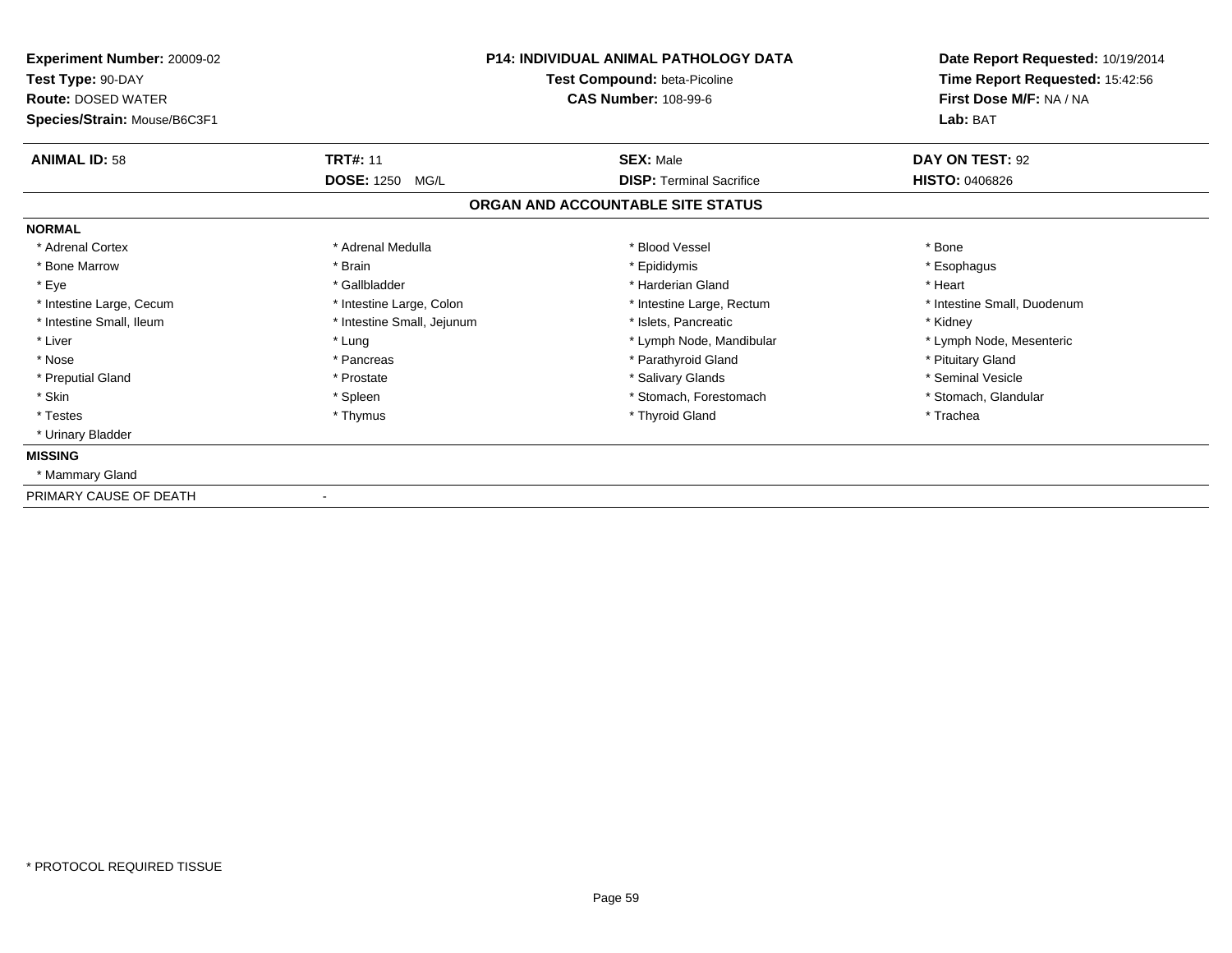| <b>Experiment Number: 20009-02</b><br>Test Type: 90-DAY<br><b>Route: DOSED WATER</b><br>Species/Strain: Mouse/B6C3F1 |                            | <b>P14: INDIVIDUAL ANIMAL PATHOLOGY DATA</b><br>Test Compound: beta-Picoline<br><b>CAS Number: 108-99-6</b> | Date Report Requested: 10/19/2014<br>Time Report Requested: 15:42:56<br>First Dose M/F: NA / NA<br>Lab: BAT |
|----------------------------------------------------------------------------------------------------------------------|----------------------------|-------------------------------------------------------------------------------------------------------------|-------------------------------------------------------------------------------------------------------------|
| <b>ANIMAL ID: 59</b>                                                                                                 | <b>TRT#: 11</b>            | <b>SEX: Male</b>                                                                                            | DAY ON TEST: 92                                                                                             |
|                                                                                                                      | <b>DOSE: 1250</b><br>MG/L  | <b>DISP:</b> Terminal Sacrifice                                                                             | <b>HISTO: 0406827</b>                                                                                       |
|                                                                                                                      |                            | ORGAN AND ACCOUNTABLE SITE STATUS                                                                           |                                                                                                             |
| <b>NORMAL</b>                                                                                                        |                            |                                                                                                             |                                                                                                             |
| * Adrenal Cortex                                                                                                     | * Adrenal Medulla          | * Blood Vessel                                                                                              | * Bone                                                                                                      |
| * Bone Marrow                                                                                                        | * Brain                    | * Epididymis                                                                                                | * Esophagus                                                                                                 |
| * Eye                                                                                                                | * Gallbladder              | * Harderian Gland                                                                                           | * Heart                                                                                                     |
| * Intestine Large, Cecum                                                                                             | * Intestine Large, Colon   | * Intestine Large, Rectum                                                                                   | * Intestine Small, Duodenum                                                                                 |
| * Intestine Small, Ileum                                                                                             | * Intestine Small, Jejunum | * Islets, Pancreatic                                                                                        | * Kidney                                                                                                    |
| * Lung                                                                                                               | * Lymph Node, Mandibular   | * Lymph Node, Mesenteric                                                                                    | * Nose                                                                                                      |
| * Pancreas                                                                                                           | * Parathyroid Gland        | * Pituitary Gland                                                                                           | * Preputial Gland                                                                                           |
| * Prostate                                                                                                           | * Salivary Glands          | * Seminal Vesicle                                                                                           | * Skin                                                                                                      |
| * Spleen                                                                                                             | * Stomach, Forestomach     | * Stomach, Glandular                                                                                        | * Testes                                                                                                    |
| * Thymus                                                                                                             | * Trachea                  | * Urinary Bladder                                                                                           |                                                                                                             |
| <b>MISSING</b>                                                                                                       |                            |                                                                                                             |                                                                                                             |
| * Mammary Gland                                                                                                      |                            |                                                                                                             |                                                                                                             |
| <b>OBSERVATIONS</b>                                                                                                  |                            |                                                                                                             |                                                                                                             |
| * Liver                                                                                                              |                            | Inflammation                                                                                                | Chronic, Minimal                                                                                            |
| * Thyroid Gland                                                                                                      |                            | Ectopic Thymus                                                                                              |                                                                                                             |
| PRIMARY CAUSE OF DEATH                                                                                               | $\overline{\phantom{a}}$   |                                                                                                             |                                                                                                             |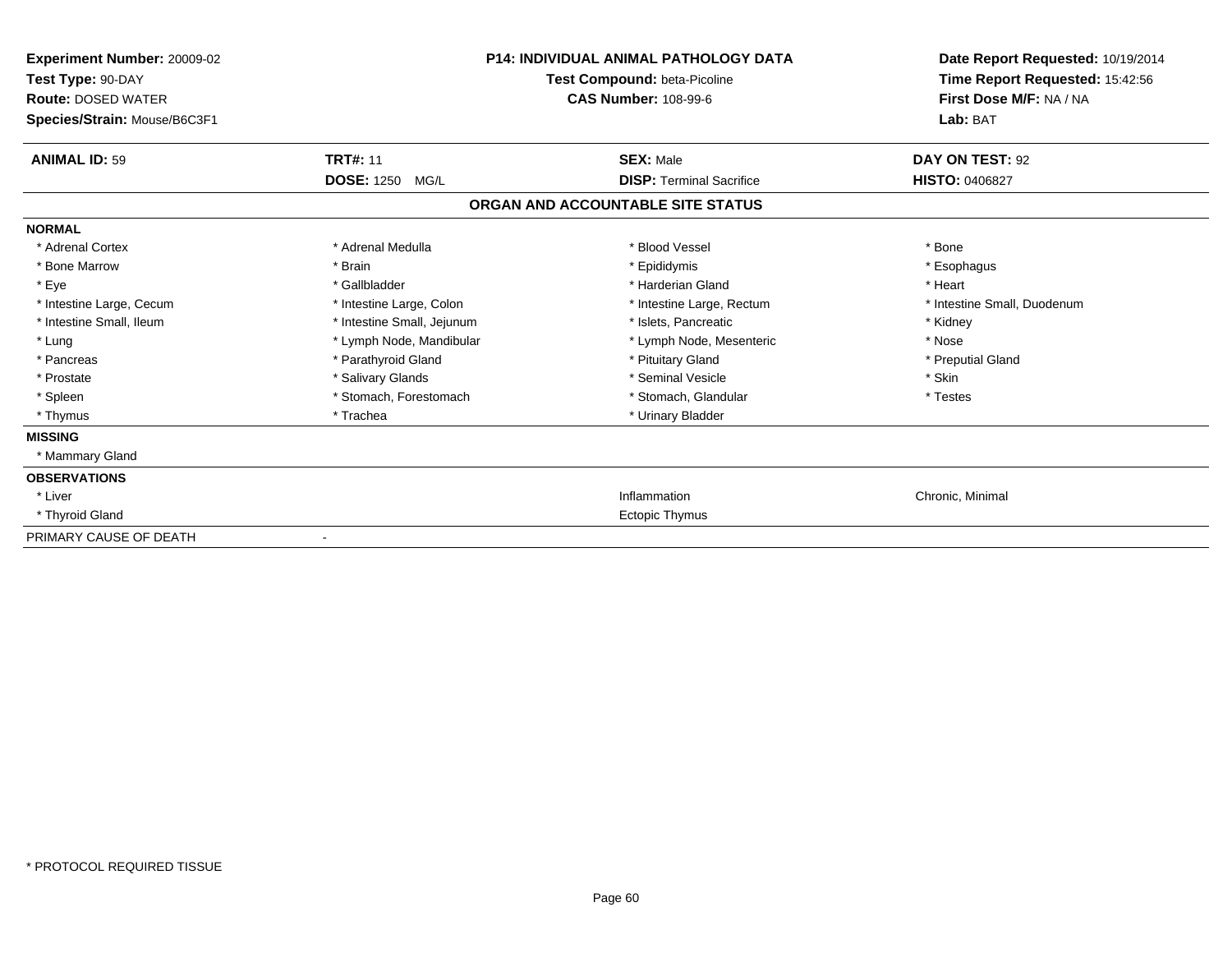| <b>Experiment Number: 20009-02</b><br>Test Type: 90-DAY<br><b>Route: DOSED WATER</b><br>Species/Strain: Mouse/B6C3F1 |                            | <b>P14: INDIVIDUAL ANIMAL PATHOLOGY DATA</b><br>Test Compound: beta-Picoline<br><b>CAS Number: 108-99-6</b> | Date Report Requested: 10/19/2014<br>Time Report Requested: 15:42:56<br>First Dose M/F: NA / NA<br>Lab: BAT |
|----------------------------------------------------------------------------------------------------------------------|----------------------------|-------------------------------------------------------------------------------------------------------------|-------------------------------------------------------------------------------------------------------------|
| <b>ANIMAL ID: 60</b>                                                                                                 | <b>TRT#: 11</b>            | <b>SEX: Male</b>                                                                                            | DAY ON TEST: 92                                                                                             |
|                                                                                                                      | <b>DOSE: 1250 MG/L</b>     | <b>DISP: Terminal Sacrifice</b>                                                                             | <b>HISTO: 0406828</b>                                                                                       |
|                                                                                                                      |                            | ORGAN AND ACCOUNTABLE SITE STATUS                                                                           |                                                                                                             |
| <b>NORMAL</b>                                                                                                        |                            |                                                                                                             |                                                                                                             |
| * Adrenal Cortex                                                                                                     | * Adrenal Medulla          | * Blood Vessel                                                                                              | * Bone                                                                                                      |
| * Bone Marrow                                                                                                        | * Brain                    | * Epididymis                                                                                                | * Esophagus                                                                                                 |
| * Eye                                                                                                                | * Gallbladder              | * Harderian Gland                                                                                           | * Heart                                                                                                     |
| * Intestine Large, Cecum                                                                                             | * Intestine Large, Colon   | * Intestine Large, Rectum                                                                                   | * Intestine Small, Duodenum                                                                                 |
| * Intestine Small, Ileum                                                                                             | * Intestine Small, Jejunum | * Islets, Pancreatic                                                                                        | * Kidney                                                                                                    |
| * Liver                                                                                                              | * Lung                     | * Lymph Node, Mandibular                                                                                    | * Lymph Node, Mesenteric                                                                                    |
| * Nose                                                                                                               | * Pancreas                 | * Parathyroid Gland                                                                                         | * Pituitary Gland                                                                                           |
| * Preputial Gland                                                                                                    | * Prostate                 | * Salivary Glands                                                                                           | * Seminal Vesicle                                                                                           |
| * Skin                                                                                                               | * Spleen                   | * Stomach, Forestomach                                                                                      | * Stomach, Glandular                                                                                        |
| * Testes                                                                                                             | * Thymus                   | * Thyroid Gland                                                                                             | * Trachea                                                                                                   |
| * Urinary Bladder                                                                                                    |                            |                                                                                                             |                                                                                                             |
| <b>MISSING</b>                                                                                                       |                            |                                                                                                             |                                                                                                             |
| * Mammary Gland                                                                                                      |                            |                                                                                                             |                                                                                                             |
| PRIMARY CAUSE OF DEATH                                                                                               |                            |                                                                                                             |                                                                                                             |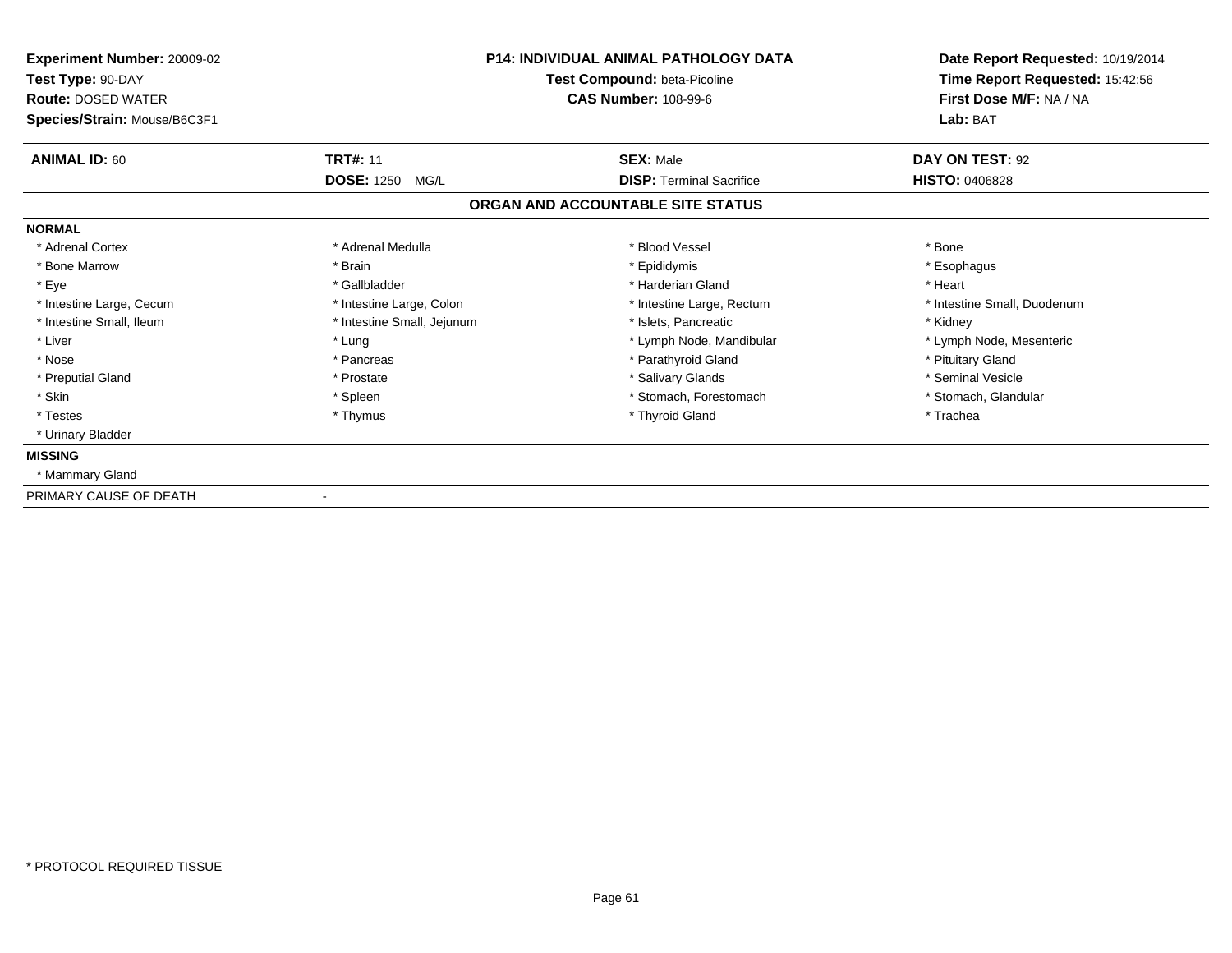| Experiment Number: 20009-02<br>Test Type: 90-DAY<br><b>Route: DOSED WATER</b><br>Species/Strain: Mouse/B6C3F1 |                            | <b>P14: INDIVIDUAL ANIMAL PATHOLOGY DATA</b><br>Test Compound: beta-Picoline<br><b>CAS Number: 108-99-6</b> | Date Report Requested: 10/19/2014<br>Time Report Requested: 15:42:56<br>First Dose M/F: NA / NA<br>Lab: BAT |
|---------------------------------------------------------------------------------------------------------------|----------------------------|-------------------------------------------------------------------------------------------------------------|-------------------------------------------------------------------------------------------------------------|
| <b>ANIMAL ID: 61</b>                                                                                          | <b>TRT#: 2</b>             | <b>SEX: Female</b>                                                                                          | DAY ON TEST: 92                                                                                             |
|                                                                                                               | DOSE: 0<br>MG/L            | <b>DISP: Terminal Sacrifice</b>                                                                             | <b>HISTO: 0406829</b>                                                                                       |
|                                                                                                               |                            | ORGAN AND ACCOUNTABLE SITE STATUS                                                                           |                                                                                                             |
| <b>NORMAL</b>                                                                                                 |                            |                                                                                                             |                                                                                                             |
| * Adrenal Cortex                                                                                              | * Adrenal Medulla          | * Blood Vessel                                                                                              | * Bone                                                                                                      |
| * Bone Marrow                                                                                                 | * Brain                    | * Clitoral Gland                                                                                            | * Esophagus                                                                                                 |
| * Eye                                                                                                         | * Gallbladder              | * Harderian Gland                                                                                           | * Heart                                                                                                     |
| * Intestine Large, Cecum                                                                                      | * Intestine Large, Colon   | * Intestine Large, Rectum                                                                                   | * Intestine Small, Duodenum                                                                                 |
| * Intestine Small, Ileum                                                                                      | * Intestine Small, Jejunum | * Islets. Pancreatic                                                                                        | * Kidney                                                                                                    |
| * Lung                                                                                                        | * Lymph Node, Mandibular   | * Lymph Node, Mesenteric                                                                                    | * Mammary Gland                                                                                             |
| * Nose                                                                                                        | * Ovary                    | * Pancreas                                                                                                  | * Parathyroid Gland                                                                                         |
| * Pituitary Gland                                                                                             | * Salivary Glands          | * Skin                                                                                                      | * Spleen                                                                                                    |
| * Stomach, Forestomach                                                                                        | * Stomach, Glandular       | * Thymus                                                                                                    | * Thyroid Gland                                                                                             |
| * Trachea                                                                                                     | * Urinary Bladder          | * Uterus                                                                                                    |                                                                                                             |
| <b>OBSERVATIONS</b>                                                                                           |                            |                                                                                                             |                                                                                                             |
| * Liver                                                                                                       |                            | Inflammation                                                                                                | Chronic, Minimal                                                                                            |
| PRIMARY CAUSE OF DEATH                                                                                        |                            |                                                                                                             |                                                                                                             |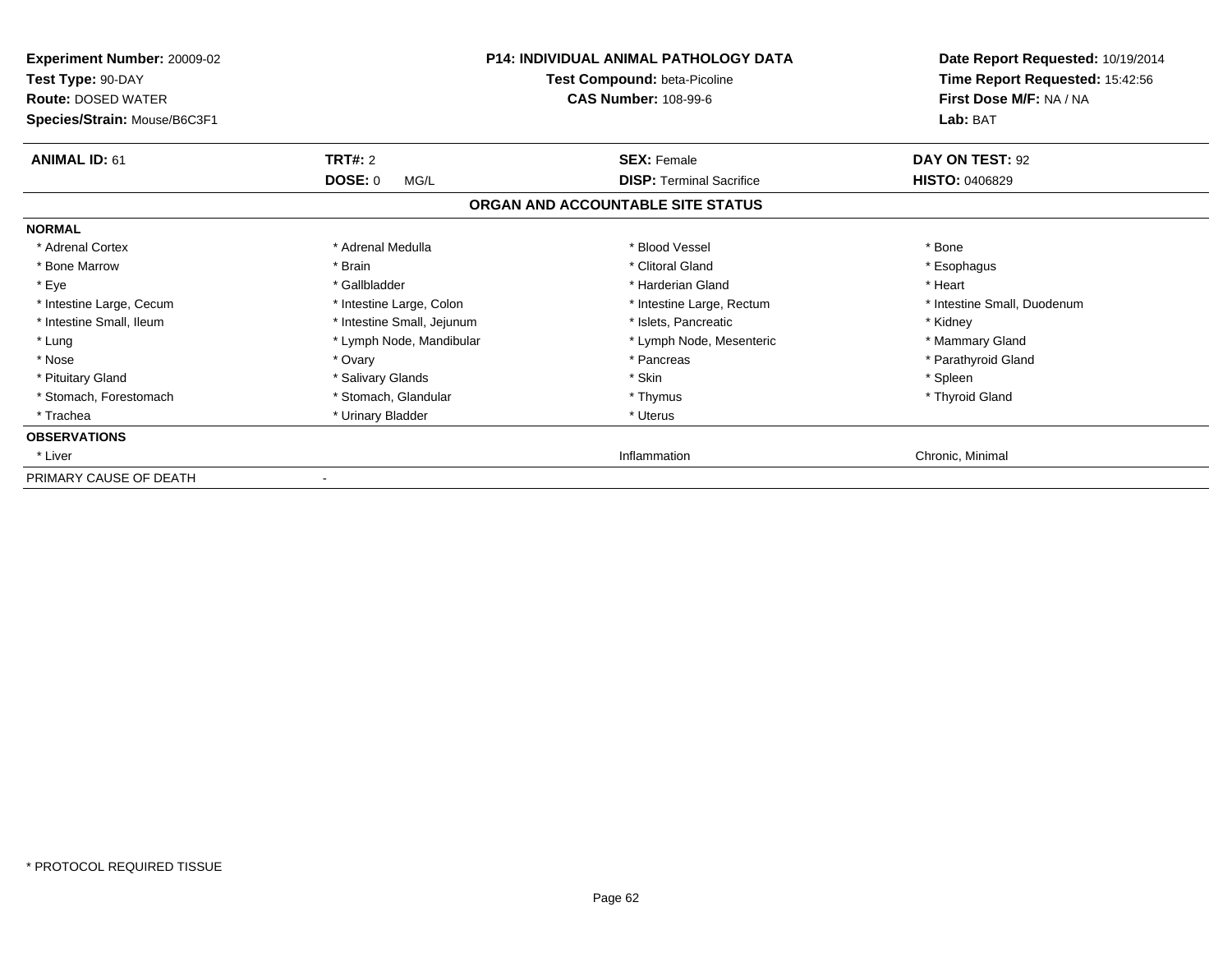| Experiment Number: 20009-02<br>Test Type: 90-DAY<br><b>Route: DOSED WATER</b><br>Species/Strain: Mouse/B6C3F1 |                            | <b>P14: INDIVIDUAL ANIMAL PATHOLOGY DATA</b><br>Test Compound: beta-Picoline<br><b>CAS Number: 108-99-6</b> | Date Report Requested: 10/19/2014<br>Time Report Requested: 15:42:56<br>First Dose M/F: NA / NA<br>Lab: BAT |
|---------------------------------------------------------------------------------------------------------------|----------------------------|-------------------------------------------------------------------------------------------------------------|-------------------------------------------------------------------------------------------------------------|
| <b>ANIMAL ID: 62</b>                                                                                          | <b>TRT#: 2</b>             | <b>SEX: Female</b>                                                                                          | DAY ON TEST: 92                                                                                             |
|                                                                                                               | <b>DOSE: 0</b><br>MG/L     | <b>DISP:</b> Terminal Sacrifice                                                                             | <b>HISTO: 0406830</b>                                                                                       |
|                                                                                                               |                            | ORGAN AND ACCOUNTABLE SITE STATUS                                                                           |                                                                                                             |
| <b>NORMAL</b>                                                                                                 |                            |                                                                                                             |                                                                                                             |
| * Adrenal Cortex                                                                                              | * Adrenal Medulla          | * Blood Vessel                                                                                              | * Bone                                                                                                      |
| * Bone Marrow                                                                                                 | * Brain                    | * Clitoral Gland                                                                                            | * Esophagus                                                                                                 |
| * Eye                                                                                                         | * Gallbladder              | * Harderian Gland                                                                                           | * Heart                                                                                                     |
| * Intestine Large, Cecum                                                                                      | * Intestine Large, Colon   | * Intestine Large, Rectum                                                                                   | * Intestine Small, Duodenum                                                                                 |
| * Intestine Small, Ileum                                                                                      | * Intestine Small, Jejunum | * Islets, Pancreatic                                                                                        | * Lung                                                                                                      |
| * Lymph Node, Mandibular                                                                                      | * Lymph Node, Mesenteric   | * Mammary Gland                                                                                             | * Nose                                                                                                      |
| * Ovary                                                                                                       | * Pancreas                 | * Pituitary Gland                                                                                           | * Salivary Glands                                                                                           |
| * Skin                                                                                                        | * Spleen                   | * Stomach, Forestomach                                                                                      | * Stomach, Glandular                                                                                        |
| * Thymus                                                                                                      | * Thyroid Gland            | * Trachea                                                                                                   | * Urinary Bladder                                                                                           |
| * Uterus                                                                                                      |                            |                                                                                                             |                                                                                                             |
| <b>MISSING</b>                                                                                                |                            |                                                                                                             |                                                                                                             |
| * Parathyroid Gland                                                                                           |                            |                                                                                                             |                                                                                                             |
| <b>OBSERVATIONS</b>                                                                                           |                            |                                                                                                             |                                                                                                             |
| * Kidney                                                                                                      |                            | Nephropathy                                                                                                 | Minimal                                                                                                     |
| * Liver                                                                                                       |                            | Inflammation                                                                                                | Chronic, Minimal                                                                                            |
| PRIMARY CAUSE OF DEATH                                                                                        |                            |                                                                                                             |                                                                                                             |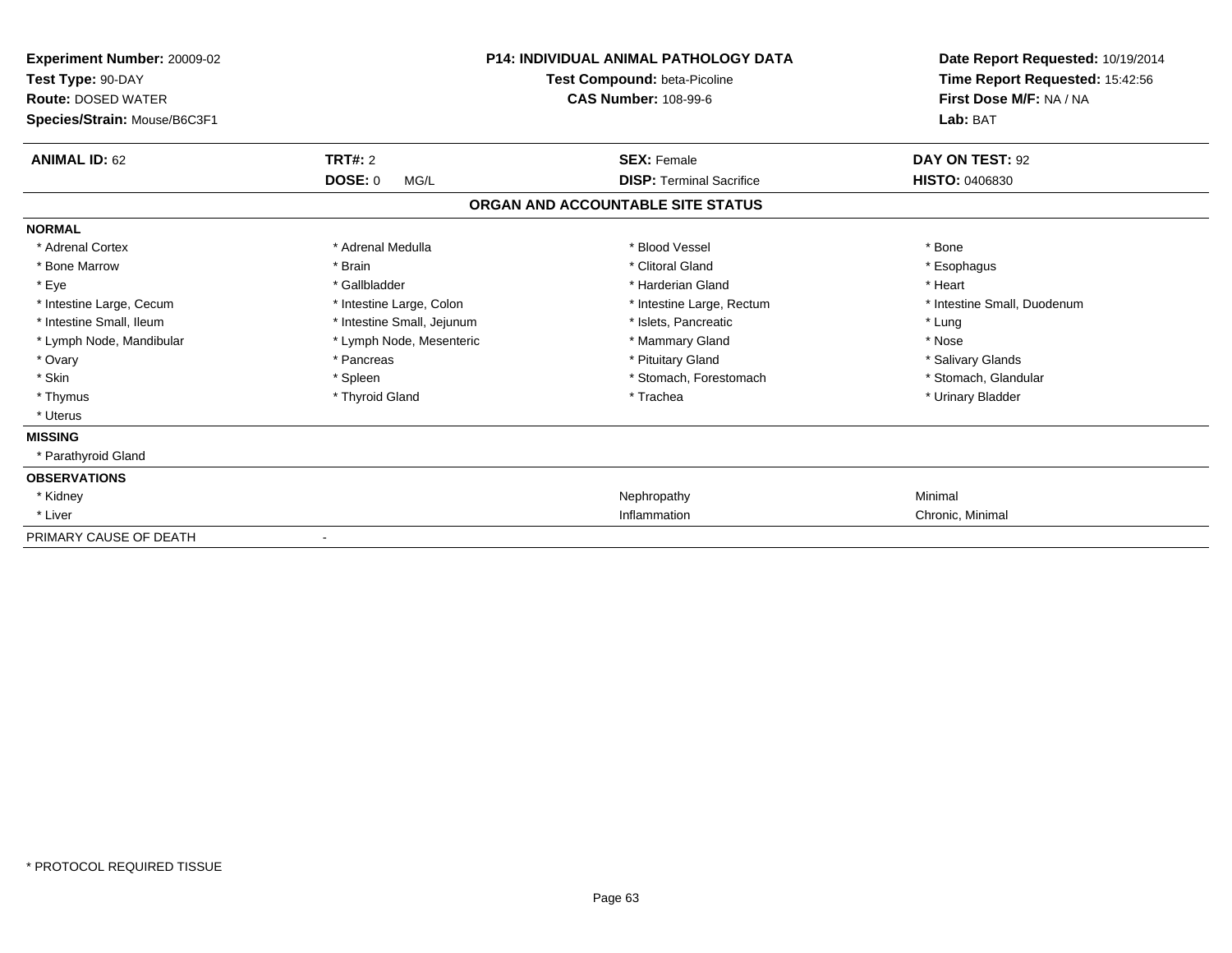| <b>Experiment Number: 20009-02</b><br>Test Type: 90-DAY<br><b>Route: DOSED WATER</b><br>Species/Strain: Mouse/B6C3F1 |                            | P14: INDIVIDUAL ANIMAL PATHOLOGY DATA<br>Test Compound: beta-Picoline<br><b>CAS Number: 108-99-6</b> | Date Report Requested: 10/19/2014<br>Time Report Requested: 15:42:56<br>First Dose M/F: NA / NA<br>Lab: BAT |
|----------------------------------------------------------------------------------------------------------------------|----------------------------|------------------------------------------------------------------------------------------------------|-------------------------------------------------------------------------------------------------------------|
| <b>ANIMAL ID: 63</b>                                                                                                 | <b>TRT#: 2</b>             | <b>SEX: Female</b>                                                                                   | DAY ON TEST: 92                                                                                             |
|                                                                                                                      | <b>DOSE: 0</b><br>MG/L     | <b>DISP: Terminal Sacrifice</b>                                                                      | <b>HISTO: 0406831</b>                                                                                       |
|                                                                                                                      |                            | ORGAN AND ACCOUNTABLE SITE STATUS                                                                    |                                                                                                             |
| <b>NORMAL</b>                                                                                                        |                            |                                                                                                      |                                                                                                             |
| * Adrenal Cortex                                                                                                     | * Adrenal Medulla          | * Blood Vessel                                                                                       | * Bone                                                                                                      |
| * Bone Marrow                                                                                                        | * Brain                    | * Clitoral Gland                                                                                     | * Esophagus                                                                                                 |
| * Eye                                                                                                                | * Gallbladder              | * Harderian Gland                                                                                    | * Heart                                                                                                     |
| * Intestine Large, Cecum                                                                                             | * Intestine Large, Colon   | * Intestine Large, Rectum                                                                            | * Intestine Small, Duodenum                                                                                 |
| * Intestine Small, Ileum                                                                                             | * Intestine Small, Jejunum | * Islets, Pancreatic                                                                                 | * Lung                                                                                                      |
| * Lymph Node, Mandibular                                                                                             | * Lymph Node, Mesenteric   | * Mammary Gland                                                                                      | * Nose                                                                                                      |
| * Ovary                                                                                                              | * Parathyroid Gland        | * Pituitary Gland                                                                                    | * Salivary Glands                                                                                           |
| * Skin                                                                                                               | * Spleen                   | * Stomach, Forestomach                                                                               | * Stomach, Glandular                                                                                        |
| * Thymus                                                                                                             | * Thyroid Gland            | * Trachea                                                                                            | * Urinary Bladder                                                                                           |
| * Uterus                                                                                                             |                            |                                                                                                      |                                                                                                             |
| <b>OBSERVATIONS</b>                                                                                                  |                            |                                                                                                      |                                                                                                             |
| * Clitoral GI                                                                                                        |                            |                                                                                                      |                                                                                                             |
| Note: One clitoral gland was missing                                                                                 |                            |                                                                                                      |                                                                                                             |
| * Kidney                                                                                                             |                            | Nephropathy                                                                                          | Minimal                                                                                                     |
| * Liver                                                                                                              |                            | Inflammation                                                                                         | Chronic, Minimal                                                                                            |
| * Pancreas                                                                                                           |                            | <b>Infiltration Cellular</b>                                                                         | Mononuclear CI, Minimal                                                                                     |
| PRIMARY CAUSE OF DEATH                                                                                               |                            |                                                                                                      |                                                                                                             |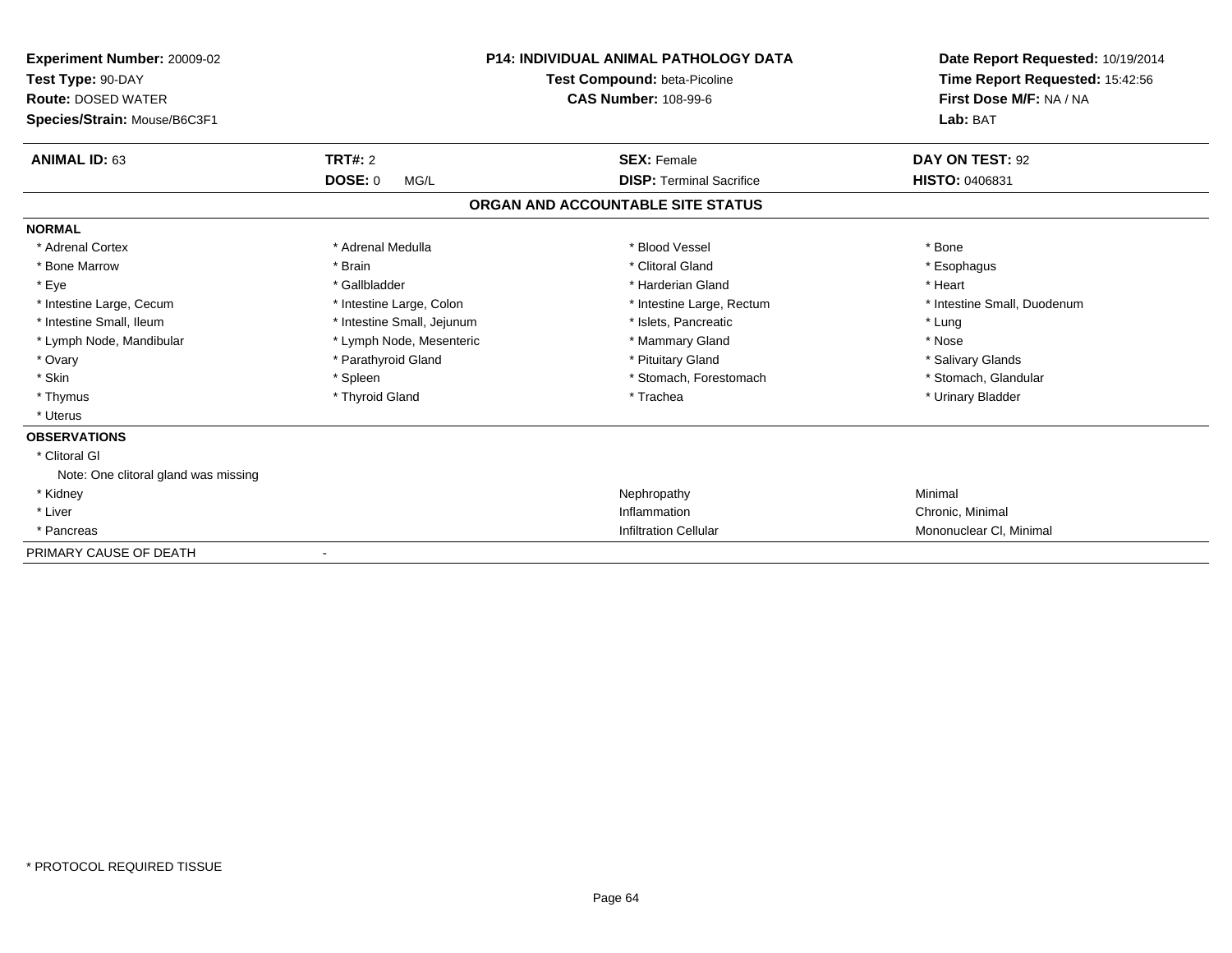| Experiment Number: 20009-02<br>Test Type: 90-DAY<br><b>Route: DOSED WATER</b><br>Species/Strain: Mouse/B6C3F1 |                            | <b>P14: INDIVIDUAL ANIMAL PATHOLOGY DATA</b><br>Test Compound: beta-Picoline<br><b>CAS Number: 108-99-6</b> | Date Report Requested: 10/19/2014<br>Time Report Requested: 15:42:56<br>First Dose M/F: NA / NA<br>Lab: BAT |
|---------------------------------------------------------------------------------------------------------------|----------------------------|-------------------------------------------------------------------------------------------------------------|-------------------------------------------------------------------------------------------------------------|
| <b>ANIMAL ID: 64</b>                                                                                          | <b>TRT#: 2</b>             | <b>SEX: Female</b>                                                                                          | DAY ON TEST: 92                                                                                             |
|                                                                                                               | <b>DOSE: 0</b><br>MG/L     | <b>DISP: Terminal Sacrifice</b><br>ORGAN AND ACCOUNTABLE SITE STATUS                                        | <b>HISTO: 0406832</b>                                                                                       |
| <b>NORMAL</b>                                                                                                 |                            |                                                                                                             |                                                                                                             |
| * Adrenal Cortex                                                                                              | * Adrenal Medulla          | * Blood Vessel                                                                                              | * Bone                                                                                                      |
| * Bone Marrow                                                                                                 | * Brain                    | * Clitoral Gland                                                                                            | * Esophagus                                                                                                 |
| * Eye                                                                                                         | * Gallbladder              | * Harderian Gland                                                                                           | * Heart                                                                                                     |
| * Intestine Large, Cecum                                                                                      | * Intestine Large, Colon   | * Intestine Large, Rectum                                                                                   | * Intestine Small, Duodenum                                                                                 |
| * Intestine Small, Ileum                                                                                      | * Intestine Small, Jejunum | * Islets, Pancreatic                                                                                        | * Lung                                                                                                      |
| * Lymph Node, Mandibular                                                                                      | * Lymph Node, Mesenteric   | * Mammary Gland                                                                                             | * Nose                                                                                                      |
| * Ovary                                                                                                       | * Pancreas                 | * Parathyroid Gland                                                                                         | * Pituitary Gland                                                                                           |
| * Salivary Glands                                                                                             | * Skin                     | * Spleen                                                                                                    | * Stomach, Forestomach                                                                                      |
| * Stomach, Glandular                                                                                          | * Thymus                   | * Thyroid Gland                                                                                             | * Trachea                                                                                                   |
| * Urinary Bladder                                                                                             | * Uterus                   |                                                                                                             |                                                                                                             |
| <b>OBSERVATIONS</b>                                                                                           |                            |                                                                                                             |                                                                                                             |
| * Kidney                                                                                                      |                            | <b>Infiltration Cellular</b>                                                                                | Mononuclear CI, Minimal                                                                                     |
| * Liver                                                                                                       |                            | Inflammation                                                                                                | Chronic, Minimal                                                                                            |
| PRIMARY CAUSE OF DEATH                                                                                        |                            |                                                                                                             |                                                                                                             |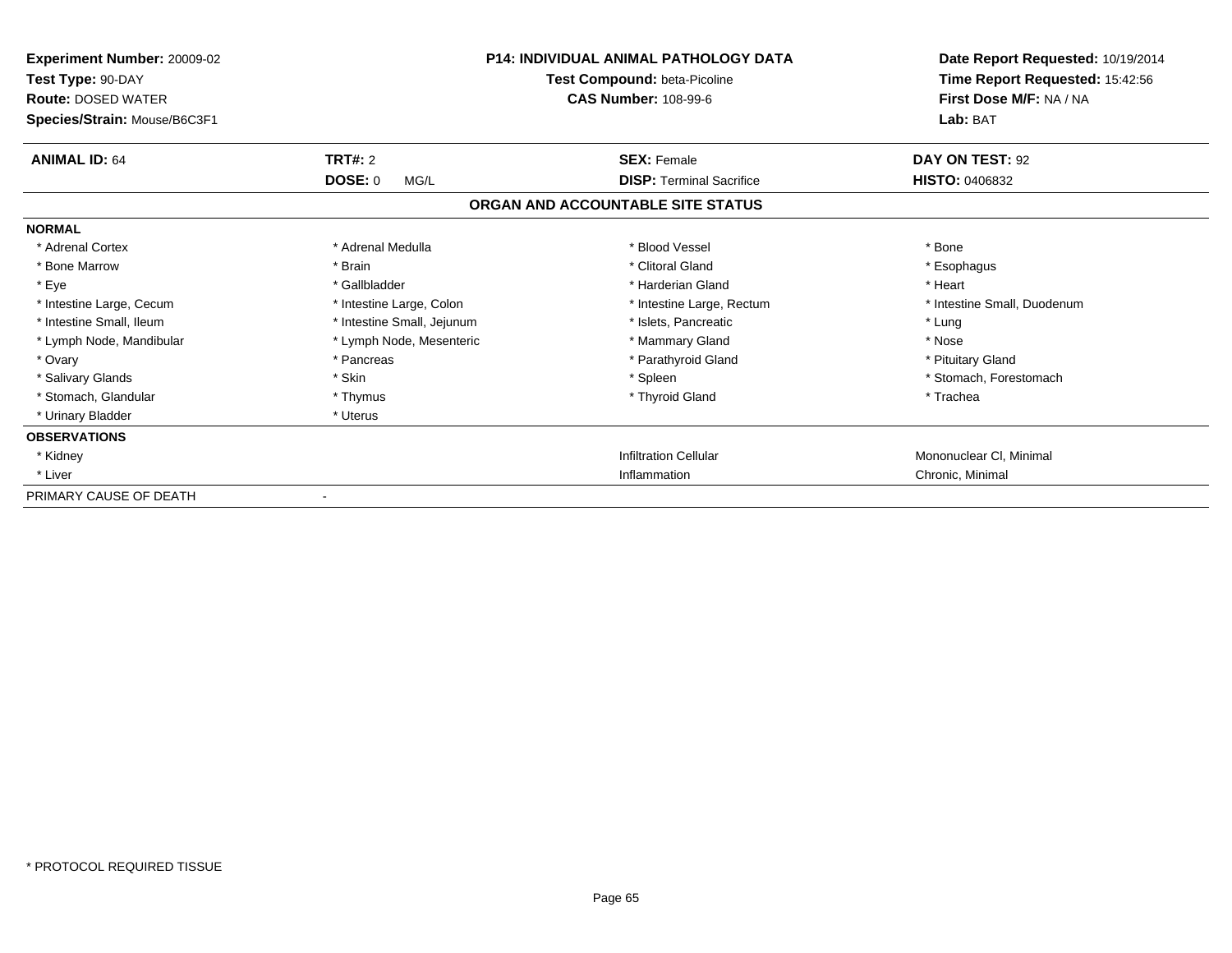| Experiment Number: 20009-02<br>Test Type: 90-DAY<br><b>Route: DOSED WATER</b> |                            | <b>P14: INDIVIDUAL ANIMAL PATHOLOGY DATA</b><br>Test Compound: beta-Picoline<br><b>CAS Number: 108-99-6</b> | Date Report Requested: 10/19/2014<br>Time Report Requested: 15:42:56<br>First Dose M/F: NA / NA |
|-------------------------------------------------------------------------------|----------------------------|-------------------------------------------------------------------------------------------------------------|-------------------------------------------------------------------------------------------------|
| Species/Strain: Mouse/B6C3F1                                                  |                            |                                                                                                             | Lab: BAT                                                                                        |
| <b>ANIMAL ID: 65</b>                                                          | TRT#: 2                    | <b>SEX: Female</b>                                                                                          | DAY ON TEST: 92                                                                                 |
|                                                                               | <b>DOSE: 0</b><br>MG/L     | <b>DISP: Terminal Sacrifice</b>                                                                             | HISTO: 0406833                                                                                  |
|                                                                               |                            | ORGAN AND ACCOUNTABLE SITE STATUS                                                                           |                                                                                                 |
| <b>NORMAL</b>                                                                 |                            |                                                                                                             |                                                                                                 |
| * Adrenal Cortex                                                              | * Adrenal Medulla          | * Blood Vessel                                                                                              | * Bone                                                                                          |
| * Bone Marrow                                                                 | * Brain                    | * Clitoral Gland                                                                                            | * Esophagus                                                                                     |
| * Eye                                                                         | * Gallbladder              | * Harderian Gland                                                                                           | * Heart                                                                                         |
| * Intestine Large, Cecum                                                      | * Intestine Large, Colon   | * Intestine Large, Rectum                                                                                   | * Intestine Small, Duodenum                                                                     |
| * Intestine Small, Ileum                                                      | * Intestine Small, Jejunum | * Islets, Pancreatic                                                                                        | * Lung                                                                                          |
| * Lymph Node, Mandibular                                                      | * Lymph Node, Mesenteric   | * Mammary Gland                                                                                             | * Nose                                                                                          |
| * Ovary                                                                       | * Pancreas                 | * Pituitary Gland                                                                                           | * Salivary Glands                                                                               |
| * Skin                                                                        | * Spleen                   | * Stomach, Forestomach                                                                                      | * Stomach, Glandular                                                                            |
| * Thymus                                                                      | * Thyroid Gland            | * Trachea                                                                                                   | * Urinary Bladder                                                                               |
| * Uterus                                                                      |                            |                                                                                                             |                                                                                                 |
| <b>MISSING</b>                                                                |                            |                                                                                                             |                                                                                                 |
| * Parathyroid Gland                                                           |                            |                                                                                                             |                                                                                                 |
| <b>OBSERVATIONS</b>                                                           |                            |                                                                                                             |                                                                                                 |
| * Clitoral GI                                                                 |                            |                                                                                                             |                                                                                                 |
| Note: One clitoral gland was missing                                          |                            |                                                                                                             |                                                                                                 |
| * Kidney                                                                      |                            | <b>Infiltration Cellular</b>                                                                                | Mononuclear CI, Minimal                                                                         |
| * Liver                                                                       |                            | Inflammation                                                                                                | Chronic, Minimal                                                                                |
| PRIMARY CAUSE OF DEATH                                                        |                            |                                                                                                             |                                                                                                 |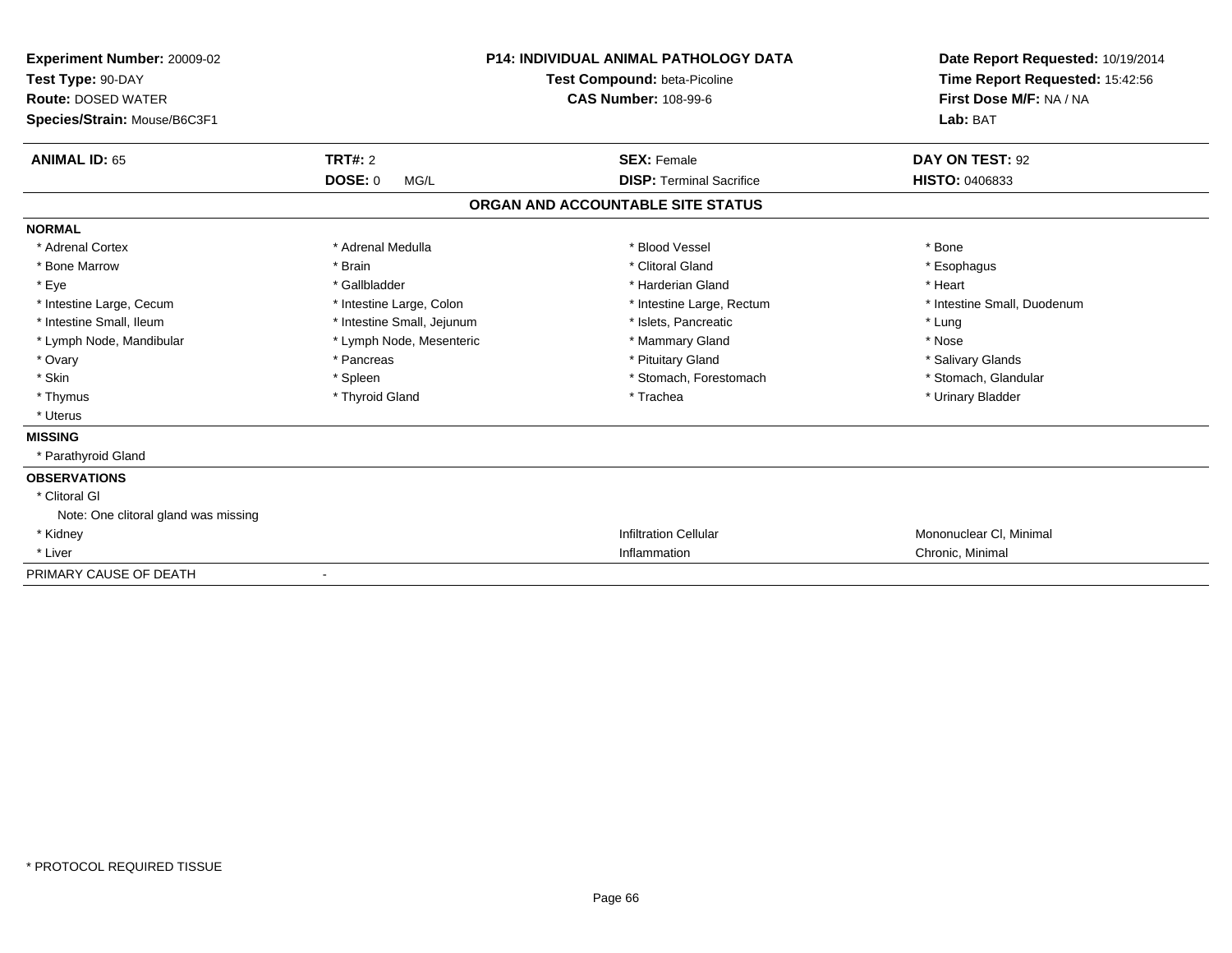| Experiment Number: 20009-02<br>Test Type: 90-DAY<br><b>Route: DOSED WATER</b><br>Species/Strain: Mouse/B6C3F1 |                            | <b>P14: INDIVIDUAL ANIMAL PATHOLOGY DATA</b><br>Test Compound: beta-Picoline<br><b>CAS Number: 108-99-6</b> | Date Report Requested: 10/19/2014<br>Time Report Requested: 15:42:56<br>First Dose M/F: NA / NA<br>Lab: BAT |
|---------------------------------------------------------------------------------------------------------------|----------------------------|-------------------------------------------------------------------------------------------------------------|-------------------------------------------------------------------------------------------------------------|
| <b>ANIMAL ID: 66</b>                                                                                          | <b>TRT#: 2</b>             | <b>SEX: Female</b>                                                                                          | DAY ON TEST: 92                                                                                             |
|                                                                                                               | DOSE: 0<br>MG/L            | <b>DISP: Terminal Sacrifice</b>                                                                             | <b>HISTO: 0406834</b>                                                                                       |
|                                                                                                               |                            | ORGAN AND ACCOUNTABLE SITE STATUS                                                                           |                                                                                                             |
| <b>NORMAL</b>                                                                                                 |                            |                                                                                                             |                                                                                                             |
| * Adrenal Cortex                                                                                              | * Adrenal Medulla          | * Blood Vessel                                                                                              | * Bone                                                                                                      |
| * Bone Marrow                                                                                                 | * Brain                    | * Clitoral Gland                                                                                            | * Esophagus                                                                                                 |
| * Eye                                                                                                         | * Gallbladder              | * Harderian Gland                                                                                           | * Heart                                                                                                     |
| * Intestine Large, Cecum                                                                                      | * Intestine Large, Colon   | * Intestine Large, Rectum                                                                                   | * Intestine Small, Duodenum                                                                                 |
| * Intestine Small, Ileum                                                                                      | * Intestine Small, Jejunum | * Islets. Pancreatic                                                                                        | * Kidney                                                                                                    |
| * Lung                                                                                                        | * Lymph Node, Mandibular   | * Lymph Node, Mesenteric                                                                                    | * Mammary Gland                                                                                             |
| * Nose                                                                                                        | * Ovary                    | * Pancreas                                                                                                  | * Parathyroid Gland                                                                                         |
| * Pituitary Gland                                                                                             | * Salivary Glands          | * Skin                                                                                                      | * Spleen                                                                                                    |
| * Stomach, Forestomach                                                                                        | * Stomach, Glandular       | * Thymus                                                                                                    | * Thyroid Gland                                                                                             |
| * Trachea                                                                                                     | * Urinary Bladder          | * Uterus                                                                                                    |                                                                                                             |
| <b>OBSERVATIONS</b>                                                                                           |                            |                                                                                                             |                                                                                                             |
| * Liver                                                                                                       |                            | Inflammation                                                                                                | Chronic, Minimal                                                                                            |
| PRIMARY CAUSE OF DEATH                                                                                        |                            |                                                                                                             |                                                                                                             |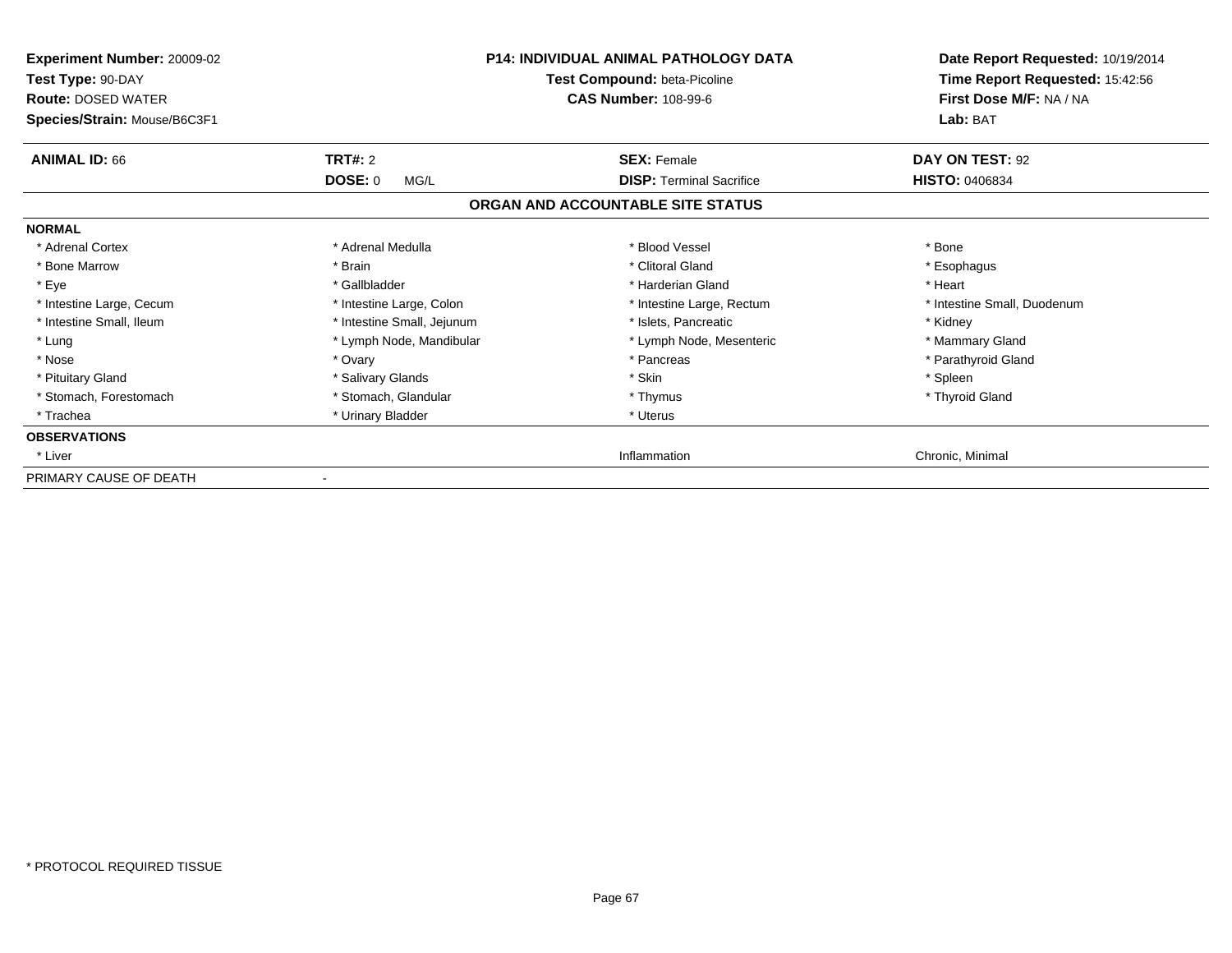| Experiment Number: 20009-02<br>Test Type: 90-DAY<br><b>Route: DOSED WATER</b><br>Species/Strain: Mouse/B6C3F1 |                           | <b>P14: INDIVIDUAL ANIMAL PATHOLOGY DATA</b><br>Test Compound: beta-Picoline<br><b>CAS Number: 108-99-6</b> | Date Report Requested: 10/19/2014<br>Time Report Requested: 15:42:56<br>First Dose M/F: NA / NA<br>Lab: BAT |
|---------------------------------------------------------------------------------------------------------------|---------------------------|-------------------------------------------------------------------------------------------------------------|-------------------------------------------------------------------------------------------------------------|
| <b>ANIMAL ID: 67</b>                                                                                          | <b>TRT#: 2</b>            | <b>SEX: Female</b>                                                                                          | DAY ON TEST: 92                                                                                             |
|                                                                                                               | <b>DOSE: 0</b><br>MG/L    | <b>DISP: Terminal Sacrifice</b>                                                                             | <b>HISTO: 0406835</b>                                                                                       |
|                                                                                                               |                           | ORGAN AND ACCOUNTABLE SITE STATUS                                                                           |                                                                                                             |
| <b>NORMAL</b>                                                                                                 |                           |                                                                                                             |                                                                                                             |
| * Adrenal Cortex                                                                                              | * Adrenal Medulla         | * Blood Vessel                                                                                              | * Bone                                                                                                      |
| * Bone Marrow                                                                                                 | * Brain                   | * Esophagus                                                                                                 | * Eve                                                                                                       |
| * Gallbladder                                                                                                 | * Harderian Gland         | * Heart                                                                                                     | * Intestine Large, Cecum                                                                                    |
| * Intestine Large, Colon                                                                                      | * Intestine Large, Rectum | * Intestine Small, Duodenum                                                                                 | * Intestine Small, Ileum                                                                                    |
| * Intestine Small, Jejunum                                                                                    | * Islets, Pancreatic      | * Kidney                                                                                                    | * Lung                                                                                                      |
| * Lymph Node, Mandibular                                                                                      | * Lymph Node, Mesenteric  | * Mammary Gland                                                                                             | * Nose                                                                                                      |
| * Ovary                                                                                                       | * Pancreas                | * Pituitary Gland                                                                                           | * Salivary Glands                                                                                           |
| * Skin                                                                                                        | * Spleen                  | * Stomach, Forestomach                                                                                      | * Stomach, Glandular                                                                                        |
| * Thymus                                                                                                      | * Thyroid Gland           | * Trachea                                                                                                   | * Urinary Bladder                                                                                           |
| * Uterus                                                                                                      |                           |                                                                                                             |                                                                                                             |
| <b>MISSING</b>                                                                                                |                           |                                                                                                             |                                                                                                             |
| * Clitoral Gland                                                                                              |                           |                                                                                                             |                                                                                                             |
| <b>INSUFFICIENT TISSUE</b>                                                                                    |                           |                                                                                                             |                                                                                                             |
| * Parathyroid Gland                                                                                           |                           |                                                                                                             |                                                                                                             |
| <b>OBSERVATIONS</b>                                                                                           |                           |                                                                                                             |                                                                                                             |
| * Eye                                                                                                         |                           |                                                                                                             |                                                                                                             |
| Note: Both optic nerves were missing                                                                          |                           |                                                                                                             |                                                                                                             |
| * Liver                                                                                                       |                           | Inflammation                                                                                                | Chronic, Minimal                                                                                            |
| PRIMARY CAUSE OF DEATH                                                                                        |                           |                                                                                                             |                                                                                                             |
|                                                                                                               |                           |                                                                                                             |                                                                                                             |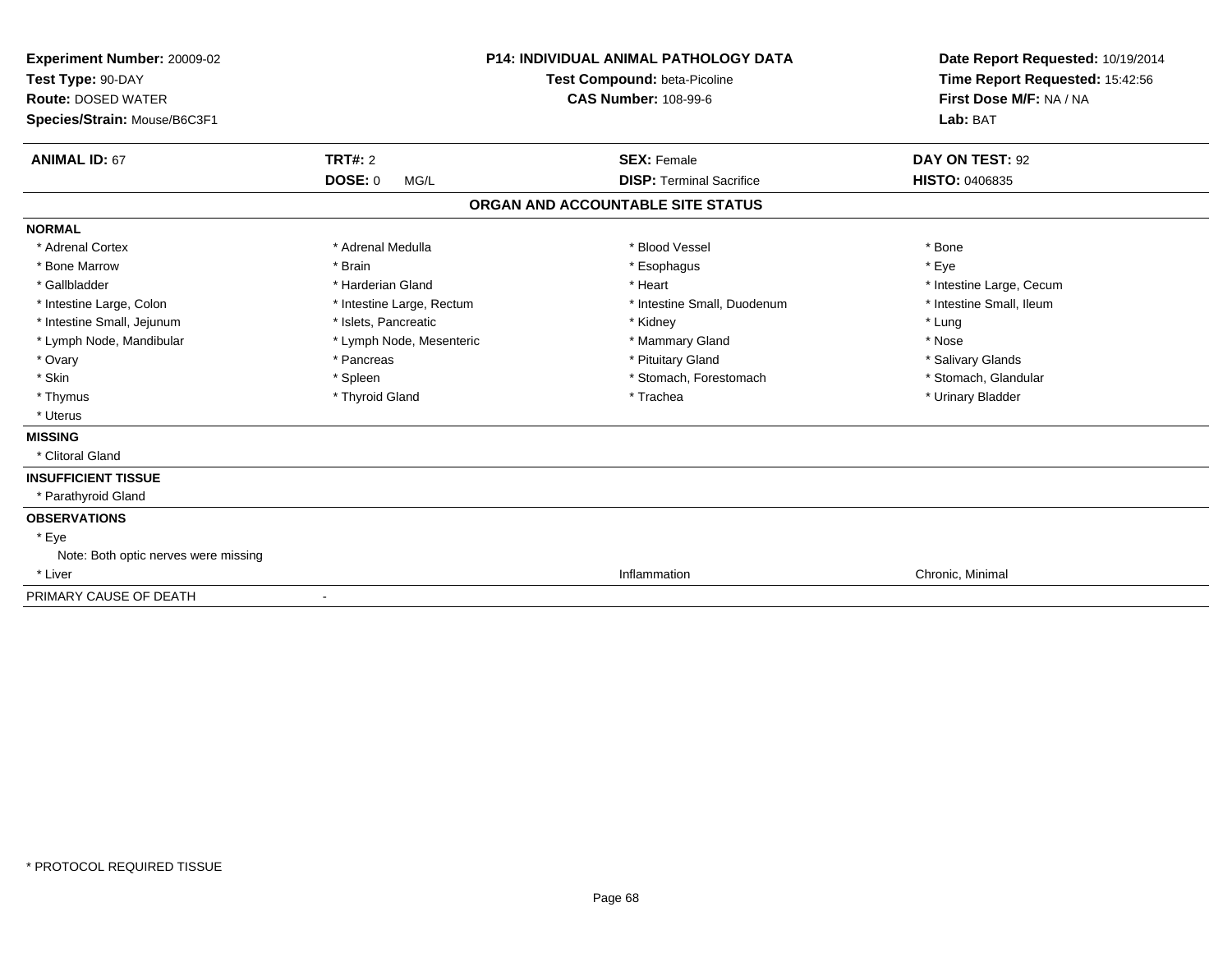| Experiment Number: 20009-02<br>Test Type: 90-DAY<br><b>Route: DOSED WATER</b><br>Species/Strain: Mouse/B6C3F1 |                            | <b>P14: INDIVIDUAL ANIMAL PATHOLOGY DATA</b><br>Test Compound: beta-Picoline<br><b>CAS Number: 108-99-6</b> | Date Report Requested: 10/19/2014<br>Time Report Requested: 15:42:56<br>First Dose M/F: NA / NA<br>Lab: BAT |
|---------------------------------------------------------------------------------------------------------------|----------------------------|-------------------------------------------------------------------------------------------------------------|-------------------------------------------------------------------------------------------------------------|
| <b>ANIMAL ID: 68</b>                                                                                          | TRT#: 2                    | <b>SEX: Female</b>                                                                                          | DAY ON TEST: 92                                                                                             |
|                                                                                                               | <b>DOSE: 0</b><br>MG/L     | <b>DISP: Terminal Sacrifice</b>                                                                             | <b>HISTO: 0406836</b>                                                                                       |
|                                                                                                               |                            | ORGAN AND ACCOUNTABLE SITE STATUS                                                                           |                                                                                                             |
| <b>NORMAL</b>                                                                                                 |                            |                                                                                                             |                                                                                                             |
| * Adrenal Cortex                                                                                              | * Adrenal Medulla          | * Blood Vessel                                                                                              | * Bone                                                                                                      |
| * Bone Marrow                                                                                                 | * Brain                    | * Clitoral Gland                                                                                            | * Esophagus                                                                                                 |
| * Eye                                                                                                         | * Gallbladder              | * Harderian Gland                                                                                           | * Heart                                                                                                     |
| * Intestine Large, Cecum                                                                                      | * Intestine Large, Colon   | * Intestine Large, Rectum                                                                                   | * Intestine Small, Duodenum                                                                                 |
| * Intestine Small, Ileum                                                                                      | * Intestine Small, Jejunum | * Islets. Pancreatic                                                                                        | * Kidney                                                                                                    |
| * Lung                                                                                                        | * Lymph Node, Mandibular   | * Lymph Node, Mesenteric                                                                                    | * Mammary Gland                                                                                             |
| * Nose                                                                                                        | * Ovary                    | * Pancreas                                                                                                  | * Parathyroid Gland                                                                                         |
| * Pituitary Gland                                                                                             | * Salivary Glands          | * Skin                                                                                                      | * Spleen                                                                                                    |
| * Stomach, Forestomach                                                                                        | * Stomach, Glandular       | * Thymus                                                                                                    | * Thyroid Gland                                                                                             |
| * Trachea                                                                                                     | * Urinary Bladder          | * Uterus                                                                                                    |                                                                                                             |
| <b>OBSERVATIONS</b>                                                                                           |                            |                                                                                                             |                                                                                                             |
| * Liver                                                                                                       |                            | Inflammation                                                                                                | Chronic, Minimal                                                                                            |
| PRIMARY CAUSE OF DEATH                                                                                        |                            |                                                                                                             |                                                                                                             |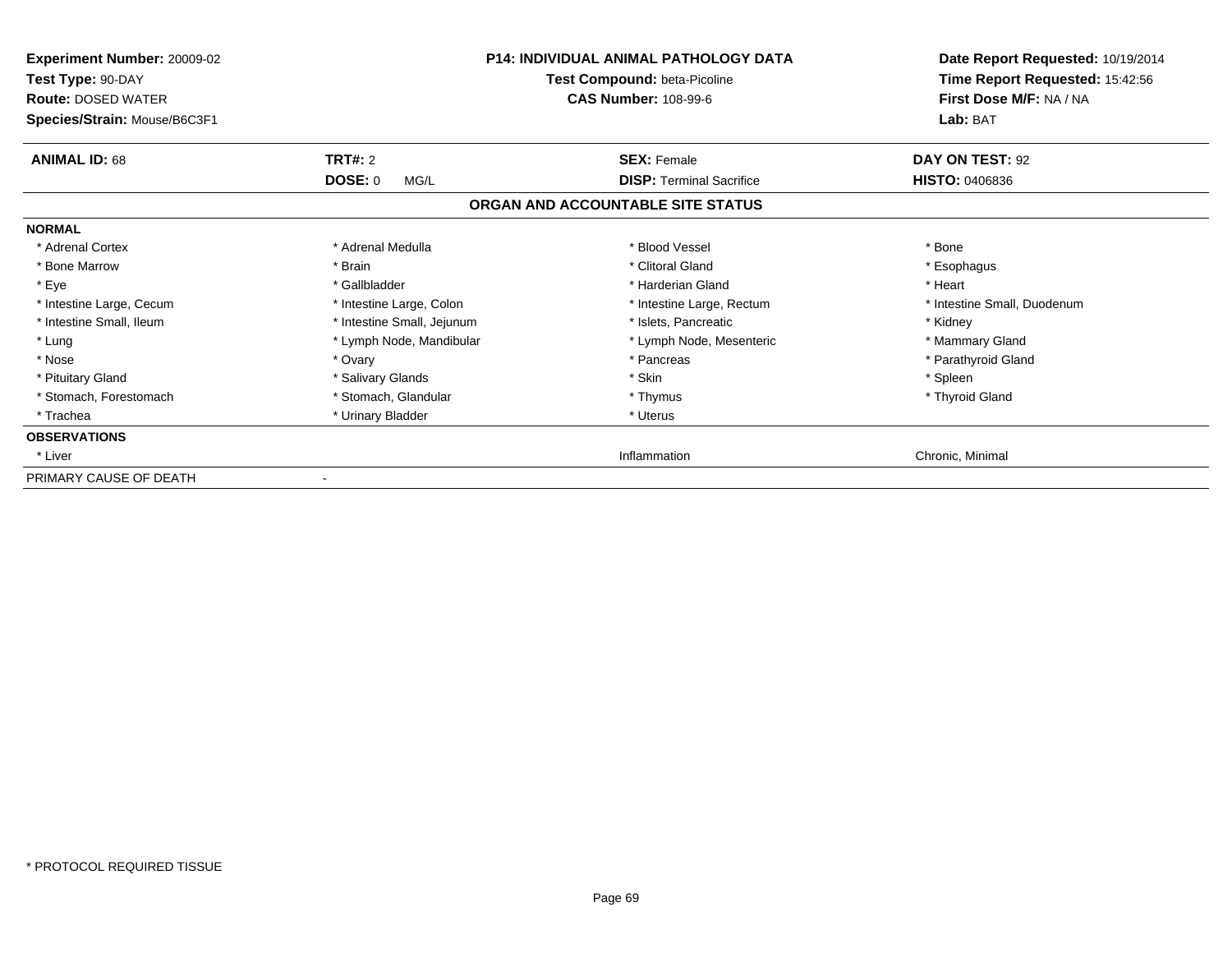| Experiment Number: 20009-02<br>Test Type: 90-DAY<br><b>Route: DOSED WATER</b><br>Species/Strain: Mouse/B6C3F1 |                            | <b>P14: INDIVIDUAL ANIMAL PATHOLOGY DATA</b><br>Test Compound: beta-Picoline<br><b>CAS Number: 108-99-6</b> | Date Report Requested: 10/19/2014<br>Time Report Requested: 15:42:56<br>First Dose M/F: NA / NA<br>Lab: BAT |
|---------------------------------------------------------------------------------------------------------------|----------------------------|-------------------------------------------------------------------------------------------------------------|-------------------------------------------------------------------------------------------------------------|
| <b>ANIMAL ID: 69</b>                                                                                          | <b>TRT#: 2</b>             | <b>SEX: Female</b>                                                                                          | DAY ON TEST: 92                                                                                             |
|                                                                                                               | DOSE: 0<br>MG/L            | <b>DISP: Terminal Sacrifice</b>                                                                             | <b>HISTO: 0406837</b>                                                                                       |
|                                                                                                               |                            | ORGAN AND ACCOUNTABLE SITE STATUS                                                                           |                                                                                                             |
| <b>NORMAL</b>                                                                                                 |                            |                                                                                                             |                                                                                                             |
| * Adrenal Cortex                                                                                              | * Adrenal Medulla          | * Blood Vessel                                                                                              | * Bone                                                                                                      |
| * Bone Marrow                                                                                                 | * Brain                    | * Clitoral Gland                                                                                            | * Esophagus                                                                                                 |
| * Eye                                                                                                         | * Gallbladder              | * Harderian Gland                                                                                           | * Heart                                                                                                     |
| * Intestine Large, Cecum                                                                                      | * Intestine Large, Colon   | * Intestine Large, Rectum                                                                                   | * Intestine Small, Duodenum                                                                                 |
| * Intestine Small, Ileum                                                                                      | * Intestine Small, Jejunum | * Islets. Pancreatic                                                                                        | * Kidney                                                                                                    |
| * Lung                                                                                                        | * Lymph Node, Mandibular   | * Lymph Node, Mesenteric                                                                                    | * Mammary Gland                                                                                             |
| * Nose                                                                                                        | * Ovary                    | * Pancreas                                                                                                  | * Parathyroid Gland                                                                                         |
| * Pituitary Gland                                                                                             | * Salivary Glands          | * Skin                                                                                                      | * Spleen                                                                                                    |
| * Stomach, Forestomach                                                                                        | * Stomach, Glandular       | * Thymus                                                                                                    | * Thyroid Gland                                                                                             |
| * Trachea                                                                                                     | * Urinary Bladder          | * Uterus                                                                                                    |                                                                                                             |
| <b>OBSERVATIONS</b>                                                                                           |                            |                                                                                                             |                                                                                                             |
| * Liver                                                                                                       |                            | Inflammation                                                                                                | Chronic, Minimal                                                                                            |
| PRIMARY CAUSE OF DEATH                                                                                        |                            |                                                                                                             |                                                                                                             |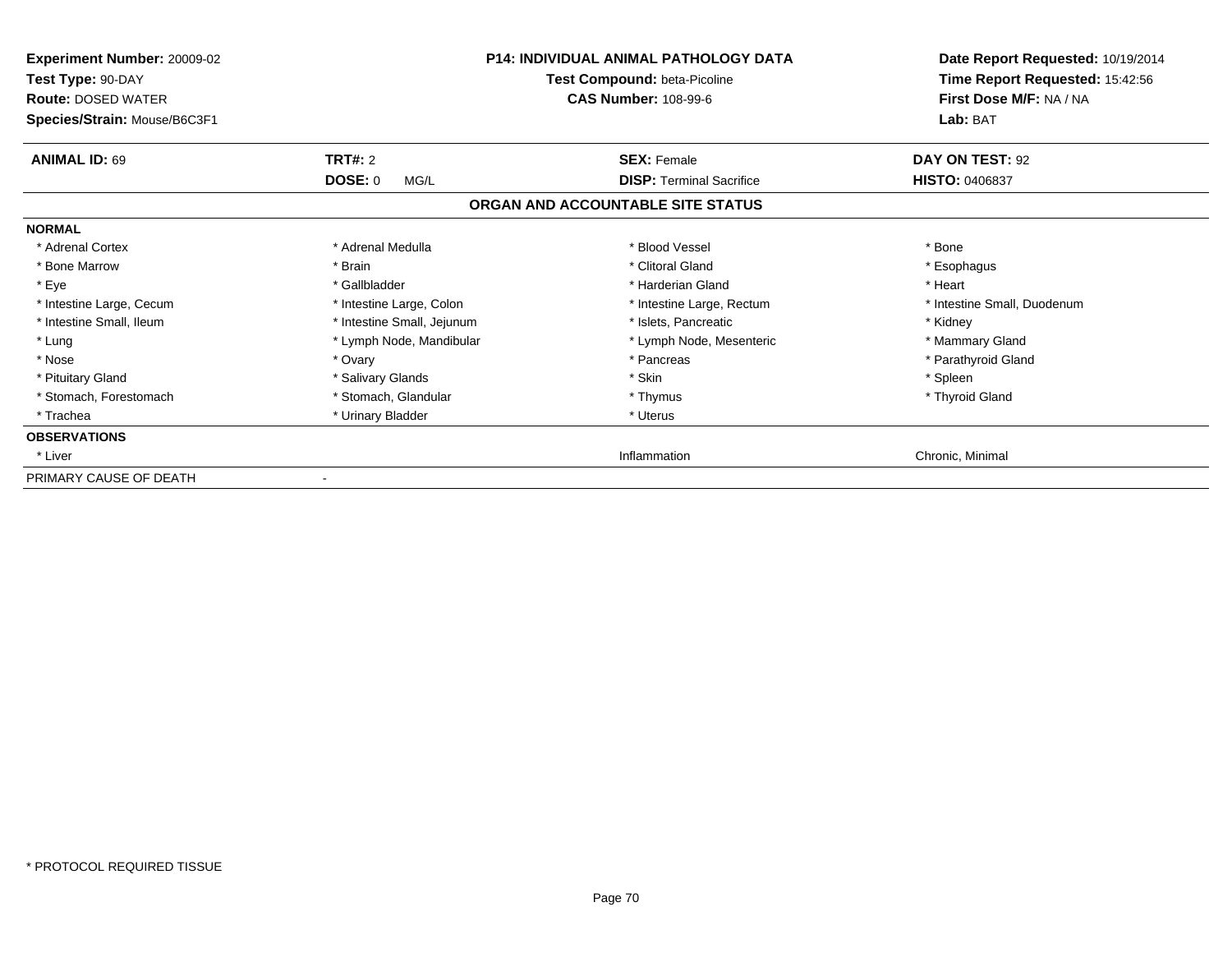| Experiment Number: 20009-02<br>Test Type: 90-DAY<br><b>Route: DOSED WATER</b><br>Species/Strain: Mouse/B6C3F1 |                            | <b>P14: INDIVIDUAL ANIMAL PATHOLOGY DATA</b><br>Test Compound: beta-Picoline<br><b>CAS Number: 108-99-6</b> | Date Report Requested: 10/19/2014<br>Time Report Requested: 15:42:56<br>First Dose M/F: NA / NA<br>Lab: BAT |
|---------------------------------------------------------------------------------------------------------------|----------------------------|-------------------------------------------------------------------------------------------------------------|-------------------------------------------------------------------------------------------------------------|
| <b>ANIMAL ID: 70</b>                                                                                          | <b>TRT#: 2</b>             | <b>SEX: Female</b>                                                                                          | DAY ON TEST: 92                                                                                             |
|                                                                                                               | DOSE: 0<br>MG/L            | <b>DISP: Terminal Sacrifice</b>                                                                             | <b>HISTO: 0406838</b>                                                                                       |
|                                                                                                               |                            | ORGAN AND ACCOUNTABLE SITE STATUS                                                                           |                                                                                                             |
| <b>NORMAL</b>                                                                                                 |                            |                                                                                                             |                                                                                                             |
| * Adrenal Cortex                                                                                              | * Adrenal Medulla          | * Blood Vessel                                                                                              | * Bone                                                                                                      |
| * Bone Marrow                                                                                                 | * Brain                    | * Clitoral Gland                                                                                            | * Esophagus                                                                                                 |
| * Eye                                                                                                         | * Gallbladder              | * Harderian Gland                                                                                           | * Heart                                                                                                     |
| * Intestine Large, Cecum                                                                                      | * Intestine Large, Colon   | * Intestine Large, Rectum                                                                                   | * Intestine Small, Duodenum                                                                                 |
| * Intestine Small, Ileum                                                                                      | * Intestine Small, Jejunum | * Islets. Pancreatic                                                                                        | * Kidney                                                                                                    |
| * Lung                                                                                                        | * Lymph Node, Mandibular   | * Lymph Node, Mesenteric                                                                                    | * Mammary Gland                                                                                             |
| * Nose                                                                                                        | * Ovary                    | * Pancreas                                                                                                  | * Parathyroid Gland                                                                                         |
| * Pituitary Gland                                                                                             | * Salivary Glands          | * Skin                                                                                                      | * Spleen                                                                                                    |
| * Stomach, Forestomach                                                                                        | * Stomach, Glandular       | * Thymus                                                                                                    | * Thyroid Gland                                                                                             |
| * Trachea                                                                                                     | * Urinary Bladder          | * Uterus                                                                                                    |                                                                                                             |
| <b>OBSERVATIONS</b>                                                                                           |                            |                                                                                                             |                                                                                                             |
| * Liver                                                                                                       |                            | Inflammation                                                                                                | Chronic, Minimal                                                                                            |
| PRIMARY CAUSE OF DEATH                                                                                        |                            |                                                                                                             |                                                                                                             |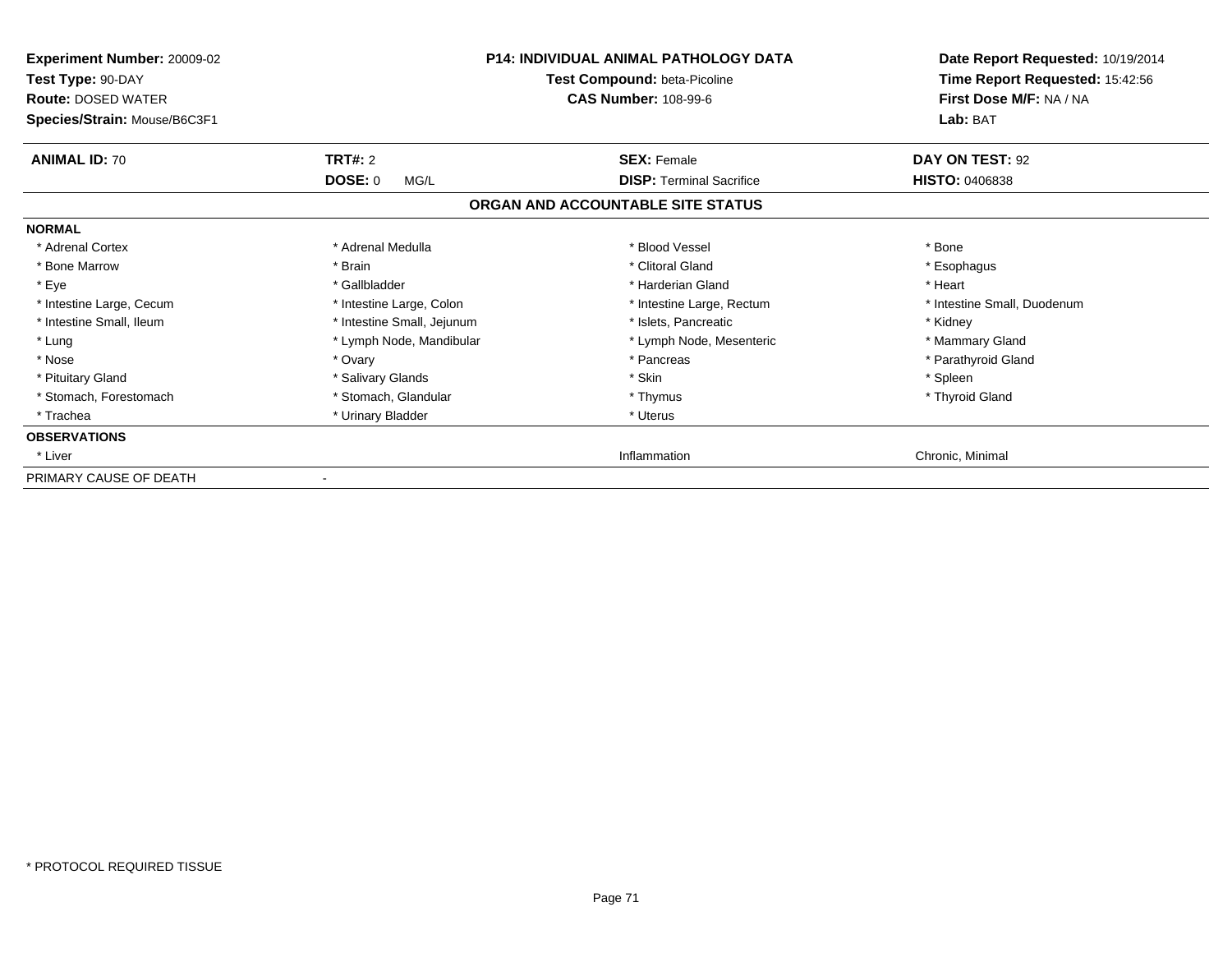| <b>Experiment Number: 20009-02</b><br>Test Type: 90-DAY<br><b>Route: DOSED WATER</b> |                         | <b>P14: INDIVIDUAL ANIMAL PATHOLOGY DATA</b> | Date Report Requested: 10/19/2014 |  |
|--------------------------------------------------------------------------------------|-------------------------|----------------------------------------------|-----------------------------------|--|
|                                                                                      |                         | Test Compound: beta-Picoline                 | Time Report Requested: 15:42:56   |  |
|                                                                                      |                         | <b>CAS Number: 108-99-6</b>                  | First Dose M/F: NA / NA           |  |
| Species/Strain: Mouse/B6C3F1                                                         |                         |                                              | Lab: BAT                          |  |
| <b>ANIMAL ID: 71</b>                                                                 | <b>TRT#: 4</b>          | <b>SEX: Female</b>                           | DAY ON TEST: 92                   |  |
|                                                                                      | <b>DOSE: 78</b><br>MG/L | <b>DISP:</b> Terminal Sacrifice              | <b>HISTO: 0406839</b>             |  |
|                                                                                      |                         | ORGAN AND ACCOUNTABLE SITE STATUS            |                                   |  |
| <b>NORMAL</b>                                                                        |                         |                                              |                                   |  |
| Kidney                                                                               |                         |                                              |                                   |  |
| PRIMARY CAUSE OF DEATH                                                               |                         |                                              |                                   |  |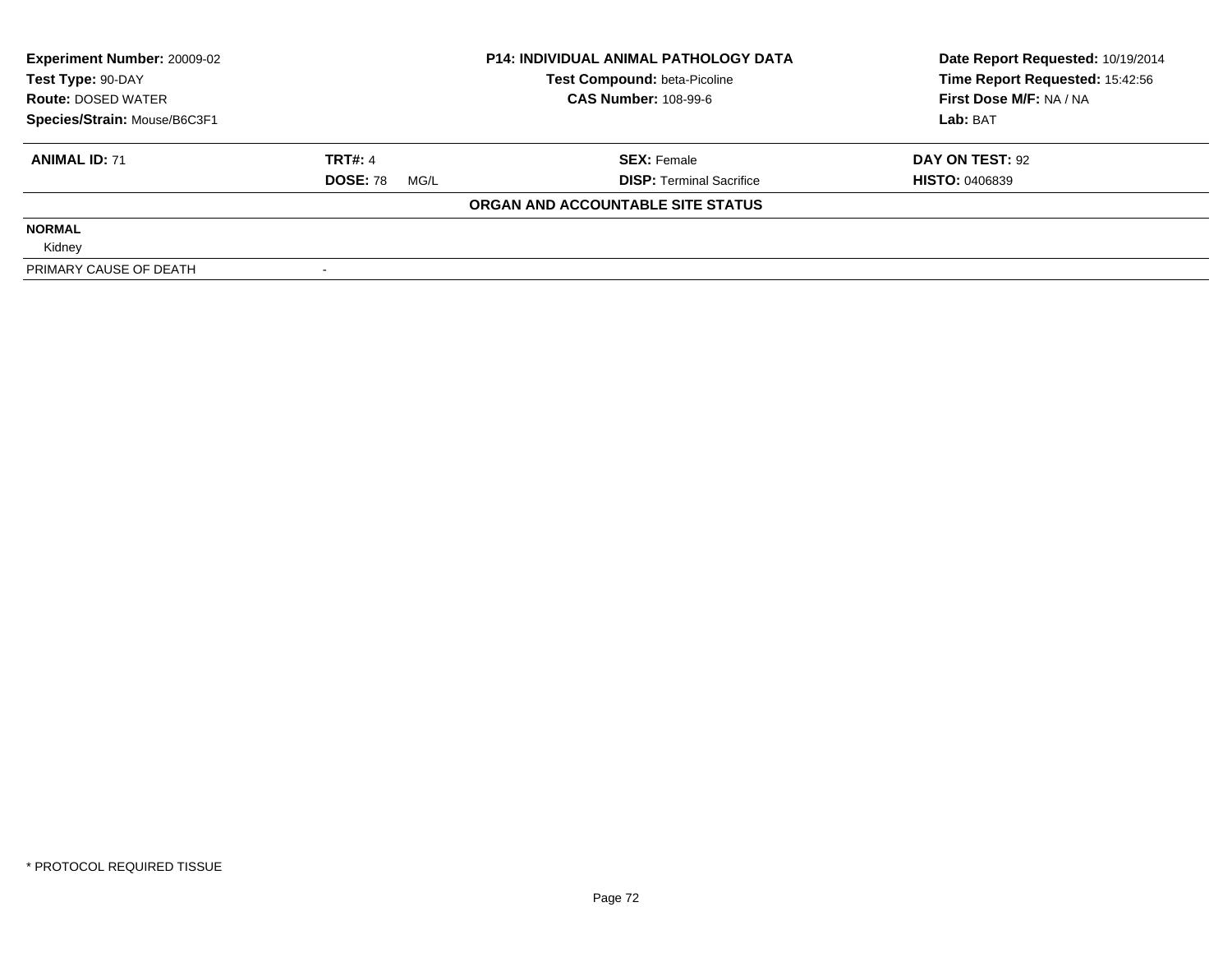| <b>Experiment Number: 20009-02</b> | <b>P14: INDIVIDUAL ANIMAL PATHOLOGY DATA</b> |                                     | Date Report Requested: 10/19/2014 |
|------------------------------------|----------------------------------------------|-------------------------------------|-----------------------------------|
| Test Type: 90-DAY                  |                                              | <b>Test Compound: beta-Picoline</b> | Time Report Requested: 15:42:56   |
| <b>Route: DOSED WATER</b>          |                                              | <b>CAS Number: 108-99-6</b>         | First Dose M/F: NA / NA           |
| Species/Strain: Mouse/B6C3F1       |                                              |                                     | Lab: BAT                          |
| <b>ANIMAL ID: 72</b>               | <b>TRT#: 4</b>                               | <b>SEX: Female</b>                  | DAY ON TEST: 92                   |
|                                    | <b>DOSE: 78</b><br>MG/L                      | <b>DISP:</b> Terminal Sacrifice     | <b>HISTO: 0406840</b>             |
|                                    |                                              | ORGAN AND ACCOUNTABLE SITE STATUS   |                                   |
| <b>NORMAL</b>                      |                                              |                                     |                                   |
| Kidney                             |                                              |                                     |                                   |
| PRIMARY CAUSE OF DEATH             |                                              |                                     |                                   |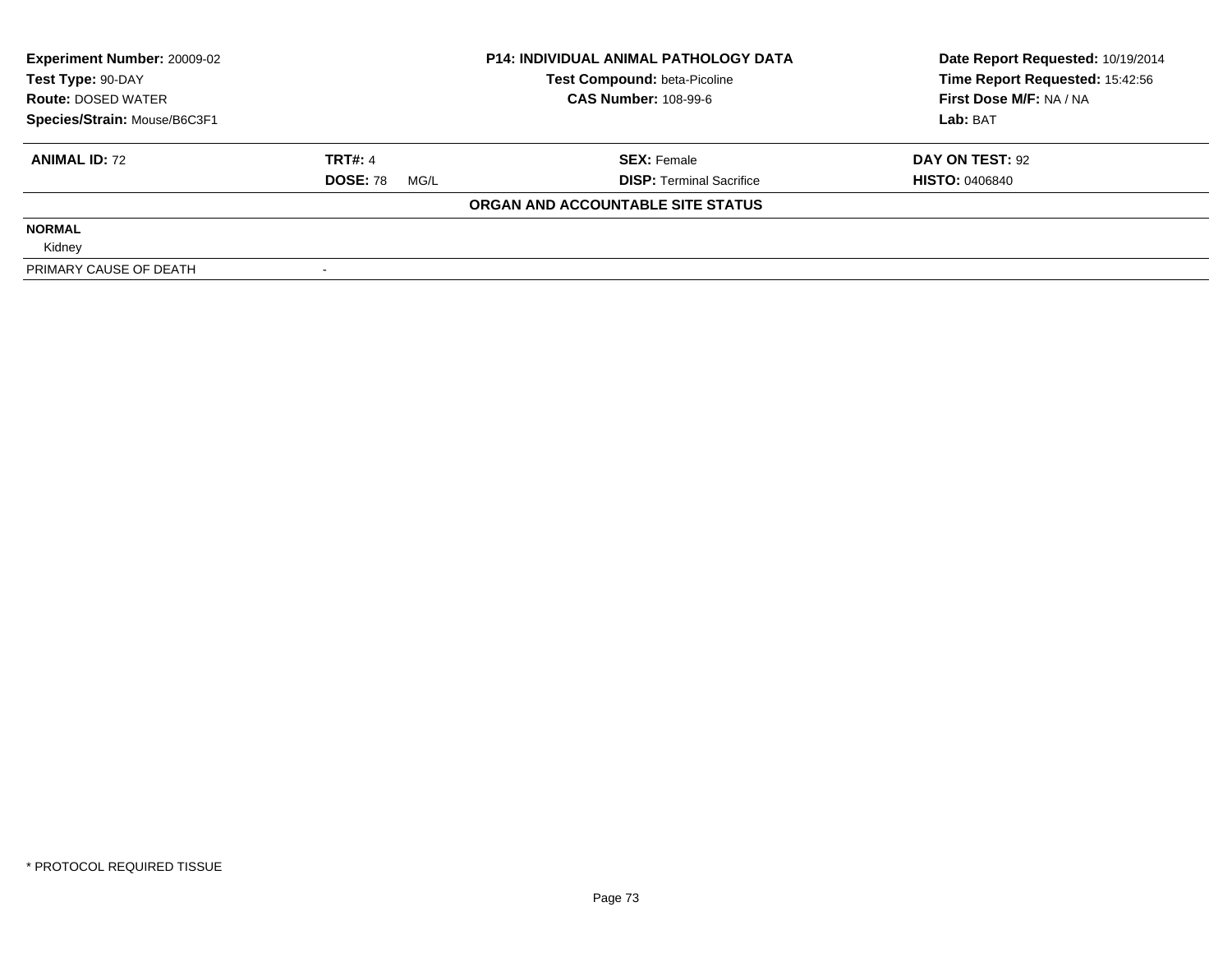| <b>Experiment Number: 20009-02</b> | <b>P14: INDIVIDUAL ANIMAL PATHOLOGY DATA</b> |                                     | Date Report Requested: 10/19/2014 |
|------------------------------------|----------------------------------------------|-------------------------------------|-----------------------------------|
| Test Type: 90-DAY                  |                                              | <b>Test Compound: beta-Picoline</b> | Time Report Requested: 15:42:56   |
| <b>Route: DOSED WATER</b>          |                                              | <b>CAS Number: 108-99-6</b>         | First Dose M/F: NA / NA           |
| Species/Strain: Mouse/B6C3F1       |                                              |                                     | Lab: BAT                          |
| <b>ANIMAL ID: 73</b>               | <b>TRT#: 4</b>                               | <b>SEX: Female</b>                  | DAY ON TEST: 92                   |
|                                    | <b>DOSE: 78</b><br>MG/L                      | <b>DISP: Terminal Sacrifice</b>     | <b>HISTO: 0406841</b>             |
|                                    |                                              | ORGAN AND ACCOUNTABLE SITE STATUS   |                                   |
| <b>NORMAL</b>                      |                                              |                                     |                                   |
| Kidney                             |                                              |                                     |                                   |
| PRIMARY CAUSE OF DEATH             |                                              |                                     |                                   |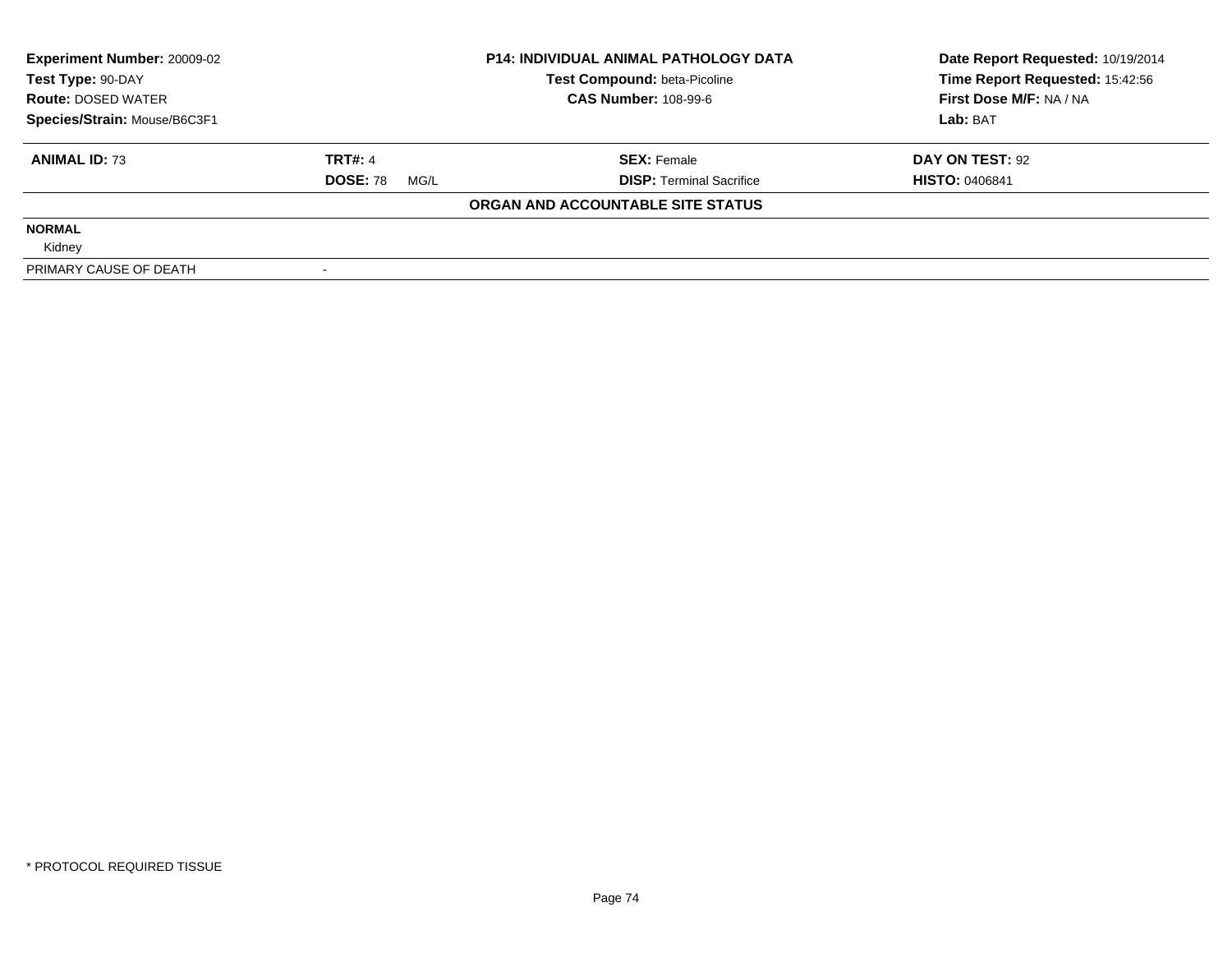| <b>Experiment Number: 20009-02</b> | <b>P14: INDIVIDUAL ANIMAL PATHOLOGY DATA</b> |                                     | Date Report Requested: 10/19/2014 |
|------------------------------------|----------------------------------------------|-------------------------------------|-----------------------------------|
| Test Type: 90-DAY                  |                                              | <b>Test Compound: beta-Picoline</b> | Time Report Requested: 15:42:56   |
| <b>Route: DOSED WATER</b>          |                                              | <b>CAS Number: 108-99-6</b>         | First Dose M/F: NA / NA           |
| Species/Strain: Mouse/B6C3F1       |                                              |                                     | Lab: BAT                          |
| <b>ANIMAL ID: 74</b>               | <b>TRT#: 4</b>                               | <b>SEX: Female</b>                  | DAY ON TEST: 92                   |
|                                    | <b>DOSE: 78</b><br>MG/L                      | <b>DISP: Terminal Sacrifice</b>     | <b>HISTO: 0406842</b>             |
|                                    |                                              | ORGAN AND ACCOUNTABLE SITE STATUS   |                                   |
| <b>NORMAL</b>                      |                                              |                                     |                                   |
| Kidney                             |                                              |                                     |                                   |
| PRIMARY CAUSE OF DEATH             |                                              |                                     |                                   |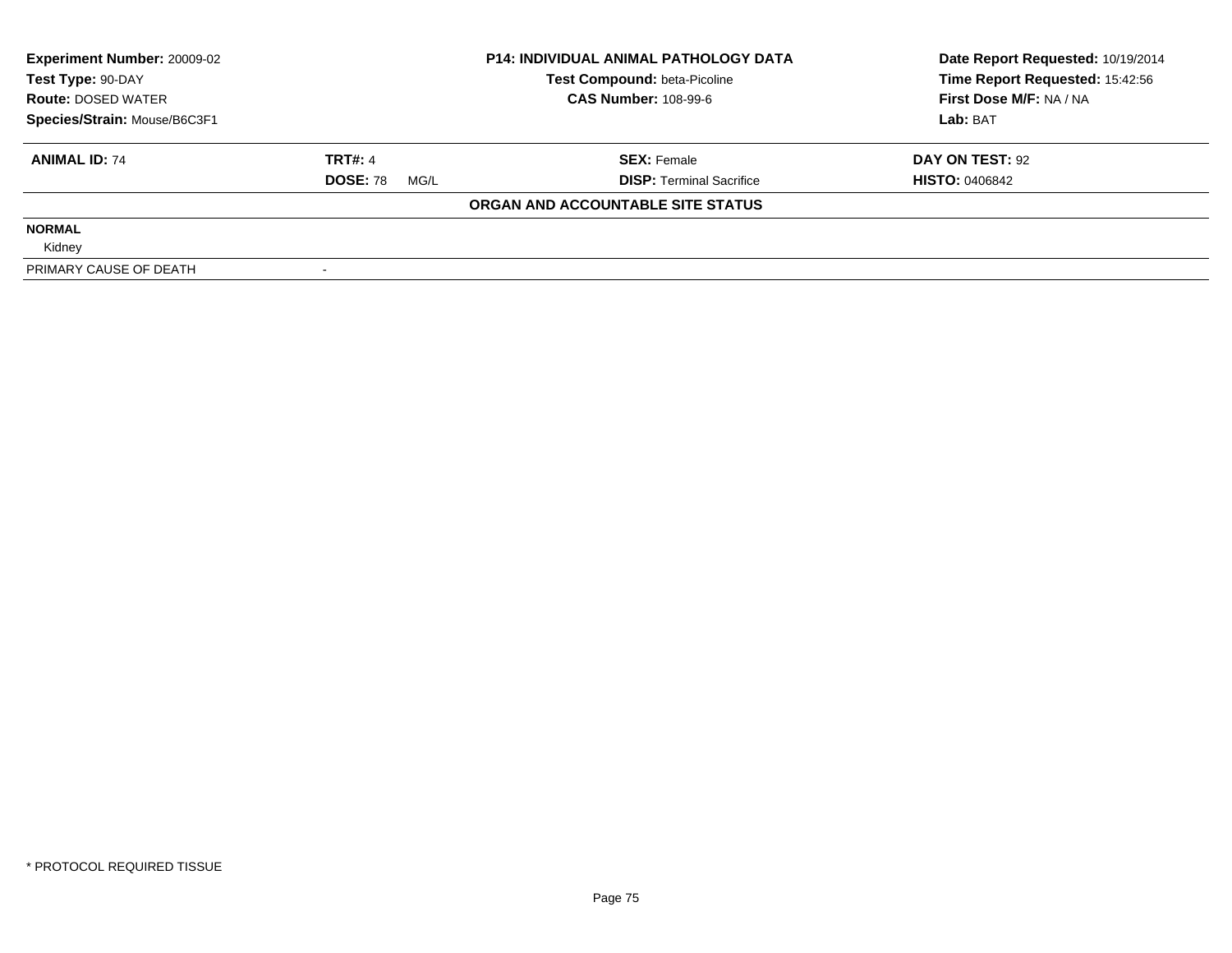| <b>Experiment Number: 20009-02</b> | <b>P14: INDIVIDUAL ANIMAL PATHOLOGY DATA</b> |                                     | Date Report Requested: 10/19/2014 |
|------------------------------------|----------------------------------------------|-------------------------------------|-----------------------------------|
| Test Type: 90-DAY                  |                                              | <b>Test Compound: beta-Picoline</b> | Time Report Requested: 15:42:56   |
| <b>Route: DOSED WATER</b>          |                                              | <b>CAS Number: 108-99-6</b>         | First Dose M/F: NA / NA           |
| Species/Strain: Mouse/B6C3F1       |                                              |                                     | Lab: BAT                          |
| <b>ANIMAL ID: 75</b>               | <b>TRT#: 4</b>                               | <b>SEX: Female</b>                  | DAY ON TEST: 92                   |
|                                    | <b>DOSE: 78</b><br>MG/L                      | <b>DISP: Terminal Sacrifice</b>     | <b>HISTO: 0406843</b>             |
|                                    |                                              | ORGAN AND ACCOUNTABLE SITE STATUS   |                                   |
| <b>NORMAL</b>                      |                                              |                                     |                                   |
| Kidney                             |                                              |                                     |                                   |
| PRIMARY CAUSE OF DEATH             |                                              |                                     |                                   |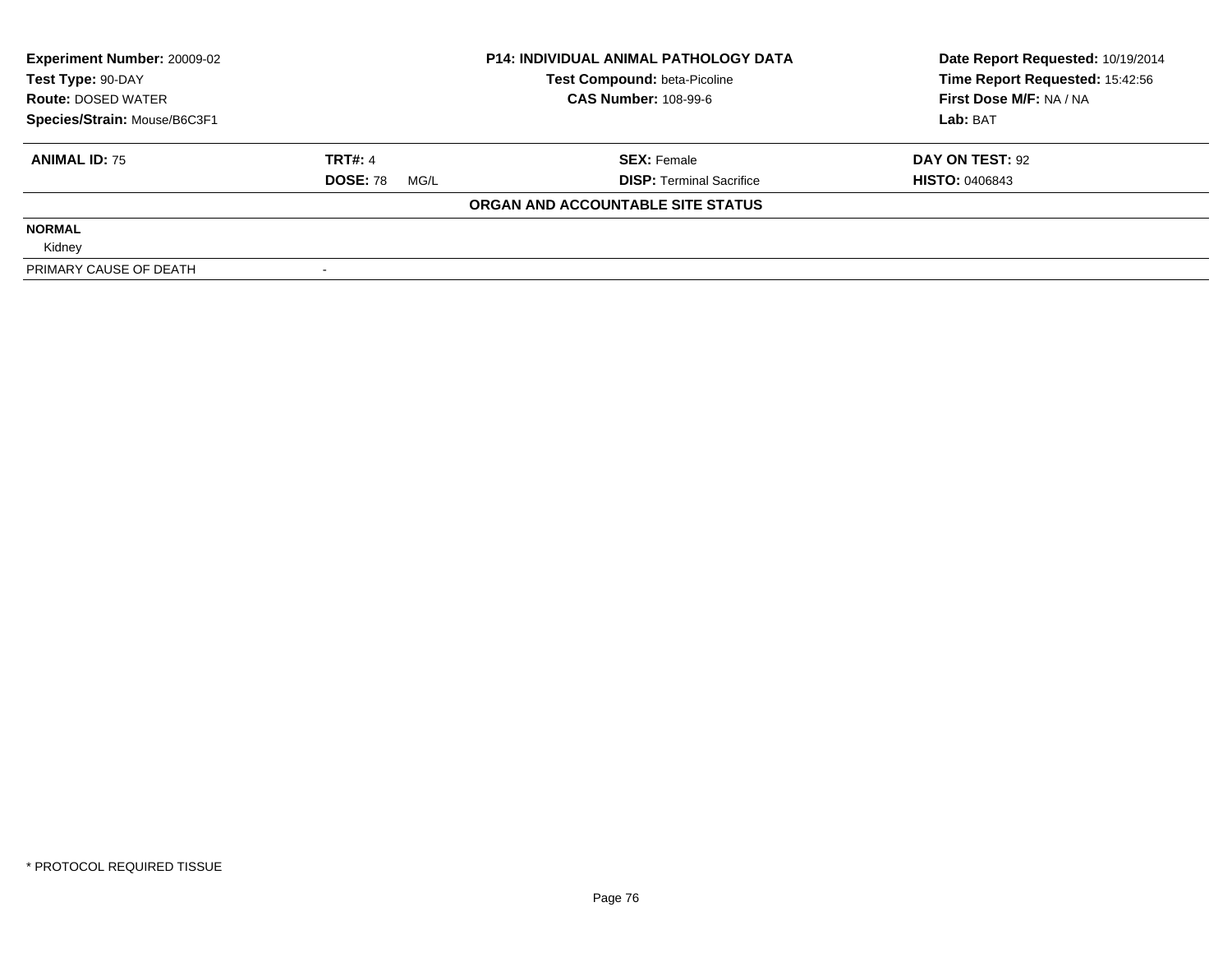| <b>Experiment Number: 20009-02</b> | <b>P14: INDIVIDUAL ANIMAL PATHOLOGY DATA</b> |                                     | Date Report Requested: 10/19/2014 |
|------------------------------------|----------------------------------------------|-------------------------------------|-----------------------------------|
| Test Type: 90-DAY                  |                                              | <b>Test Compound: beta-Picoline</b> | Time Report Requested: 15:42:56   |
| <b>Route: DOSED WATER</b>          |                                              | <b>CAS Number: 108-99-6</b>         | First Dose M/F: NA / NA           |
| Species/Strain: Mouse/B6C3F1       |                                              |                                     | Lab: BAT                          |
| <b>ANIMAL ID: 76</b>               | <b>TRT#: 4</b>                               | <b>SEX: Female</b>                  | DAY ON TEST: 92                   |
|                                    | <b>DOSE: 78</b><br>MG/L                      | <b>DISP: Terminal Sacrifice</b>     | <b>HISTO: 0406844</b>             |
|                                    |                                              | ORGAN AND ACCOUNTABLE SITE STATUS   |                                   |
| <b>NORMAL</b>                      |                                              |                                     |                                   |
| Kidney                             |                                              |                                     |                                   |
| PRIMARY CAUSE OF DEATH             |                                              |                                     |                                   |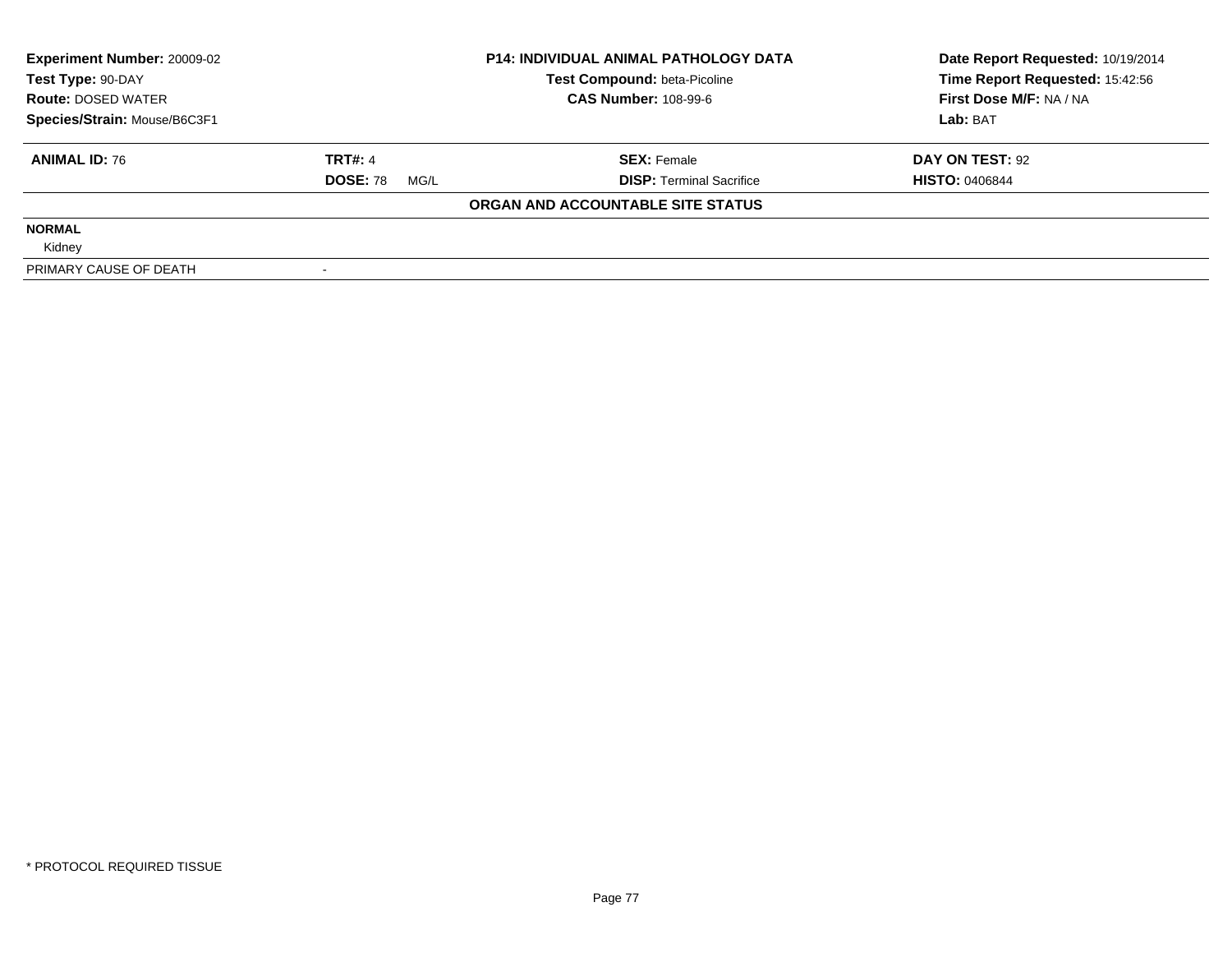| <b>Experiment Number: 20009-02</b> | <b>P14: INDIVIDUAL ANIMAL PATHOLOGY DATA</b> |                                     | Date Report Requested: 10/19/2014 |
|------------------------------------|----------------------------------------------|-------------------------------------|-----------------------------------|
| Test Type: 90-DAY                  |                                              | <b>Test Compound: beta-Picoline</b> | Time Report Requested: 15:42:56   |
| <b>Route: DOSED WATER</b>          |                                              | <b>CAS Number: 108-99-6</b>         | First Dose M/F: NA / NA           |
| Species/Strain: Mouse/B6C3F1       |                                              |                                     | Lab: BAT                          |
| <b>ANIMAL ID: 77</b>               | <b>TRT#: 4</b>                               | <b>SEX: Female</b>                  | DAY ON TEST: 92                   |
|                                    | <b>DOSE: 78</b><br>MG/L                      | <b>DISP:</b> Terminal Sacrifice     | <b>HISTO: 0406845</b>             |
|                                    |                                              | ORGAN AND ACCOUNTABLE SITE STATUS   |                                   |
| <b>NORMAL</b>                      |                                              |                                     |                                   |
| Kidney                             |                                              |                                     |                                   |
| PRIMARY CAUSE OF DEATH             |                                              |                                     |                                   |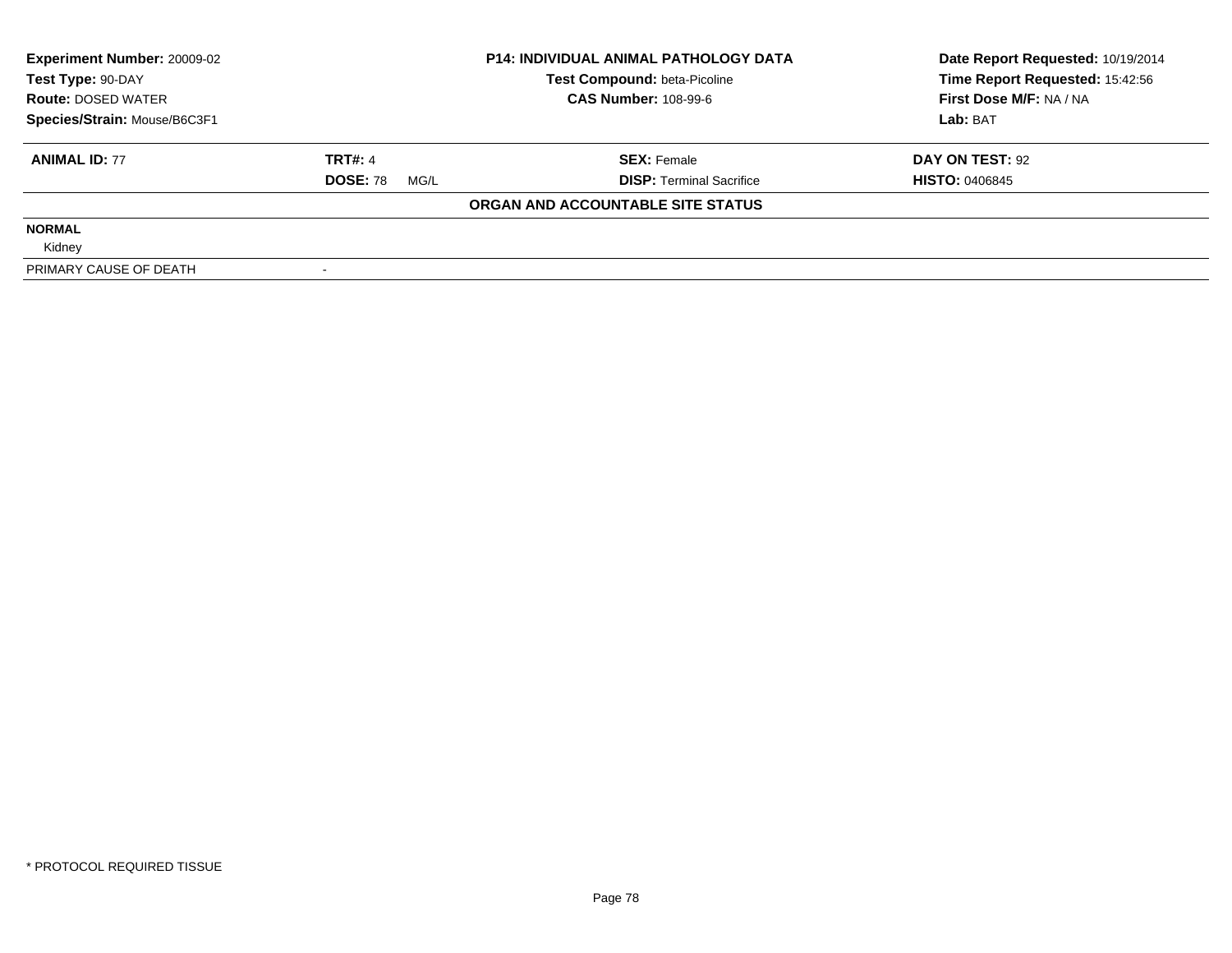| <b>Experiment Number: 20009-02</b> | <b>P14: INDIVIDUAL ANIMAL PATHOLOGY DATA</b> |                                     | Date Report Requested: 10/19/2014 |
|------------------------------------|----------------------------------------------|-------------------------------------|-----------------------------------|
| Test Type: 90-DAY                  |                                              | <b>Test Compound: beta-Picoline</b> | Time Report Requested: 15:42:56   |
| <b>Route: DOSED WATER</b>          |                                              | <b>CAS Number: 108-99-6</b>         | First Dose M/F: NA / NA           |
| Species/Strain: Mouse/B6C3F1       |                                              |                                     | Lab: BAT                          |
| <b>ANIMAL ID: 78</b>               | <b>TRT#: 4</b>                               | <b>SEX: Female</b>                  | DAY ON TEST: 92                   |
|                                    | <b>DOSE: 78</b><br>MG/L                      | <b>DISP:</b> Terminal Sacrifice     | <b>HISTO: 0406846</b>             |
|                                    |                                              | ORGAN AND ACCOUNTABLE SITE STATUS   |                                   |
| <b>NORMAL</b>                      |                                              |                                     |                                   |
| Kidney                             |                                              |                                     |                                   |
| PRIMARY CAUSE OF DEATH             |                                              |                                     |                                   |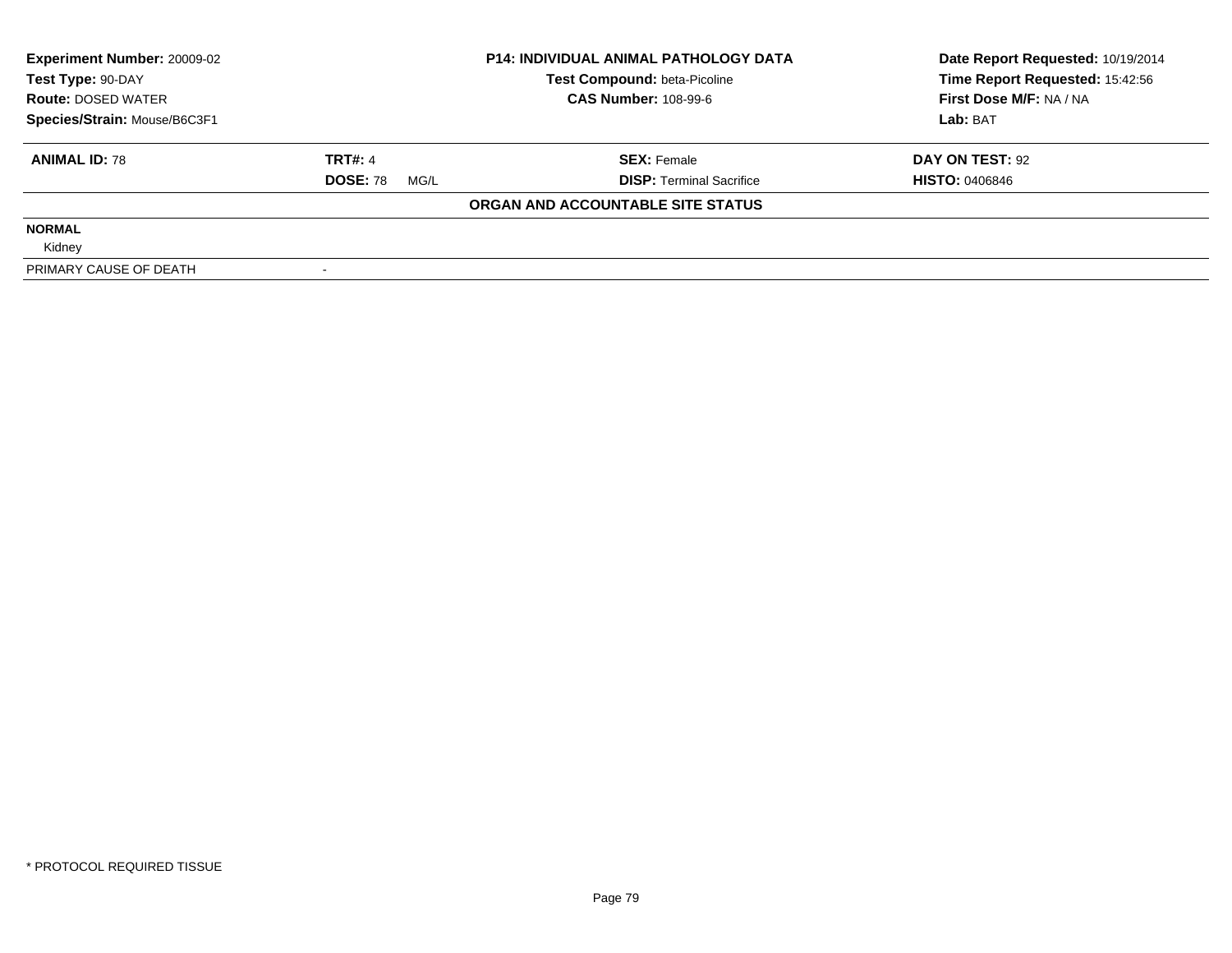| <b>Experiment Number: 20009-02</b> | <b>P14: INDIVIDUAL ANIMAL PATHOLOGY DATA</b> |                                     | Date Report Requested: 10/19/2014 |
|------------------------------------|----------------------------------------------|-------------------------------------|-----------------------------------|
| Test Type: 90-DAY                  |                                              | <b>Test Compound: beta-Picoline</b> | Time Report Requested: 15:42:56   |
| <b>Route: DOSED WATER</b>          |                                              | <b>CAS Number: 108-99-6</b>         | First Dose M/F: NA / NA           |
| Species/Strain: Mouse/B6C3F1       |                                              |                                     | Lab: BAT                          |
| <b>ANIMAL ID: 79</b>               | <b>TRT#: 4</b>                               | <b>SEX: Female</b>                  | DAY ON TEST: 92                   |
|                                    | <b>DOSE: 78</b><br>MG/L                      | <b>DISP: Terminal Sacrifice</b>     | <b>HISTO: 0406847</b>             |
|                                    |                                              | ORGAN AND ACCOUNTABLE SITE STATUS   |                                   |
| <b>NORMAL</b>                      |                                              |                                     |                                   |
| Kidney                             |                                              |                                     |                                   |
| PRIMARY CAUSE OF DEATH             |                                              |                                     |                                   |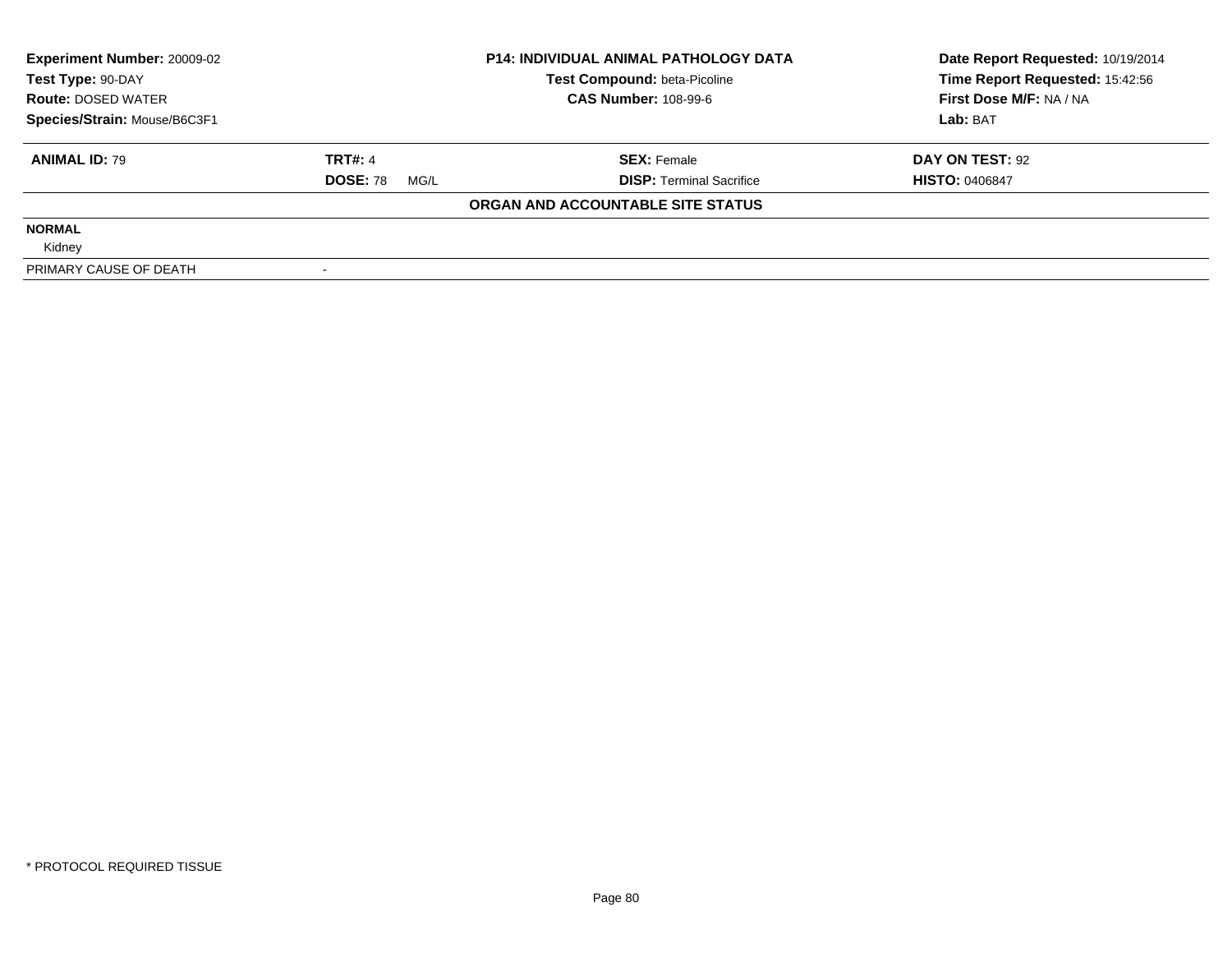| <b>Experiment Number: 20009-02</b> | <b>P14: INDIVIDUAL ANIMAL PATHOLOGY DATA</b> |                                     | Date Report Requested: 10/19/2014 |
|------------------------------------|----------------------------------------------|-------------------------------------|-----------------------------------|
| Test Type: 90-DAY                  |                                              | <b>Test Compound: beta-Picoline</b> | Time Report Requested: 15:42:56   |
| <b>Route: DOSED WATER</b>          |                                              | <b>CAS Number: 108-99-6</b>         | First Dose M/F: NA / NA           |
| Species/Strain: Mouse/B6C3F1       |                                              |                                     | Lab: BAT                          |
| <b>ANIMAL ID: 80</b>               | <b>TRT#: 4</b>                               | <b>SEX: Female</b>                  | DAY ON TEST: 92                   |
|                                    | <b>DOSE: 78</b><br>MG/L                      | <b>DISP:</b> Terminal Sacrifice     | <b>HISTO: 0406848</b>             |
|                                    |                                              | ORGAN AND ACCOUNTABLE SITE STATUS   |                                   |
| <b>NORMAL</b>                      |                                              |                                     |                                   |
| Kidney                             |                                              |                                     |                                   |
| PRIMARY CAUSE OF DEATH             |                                              |                                     |                                   |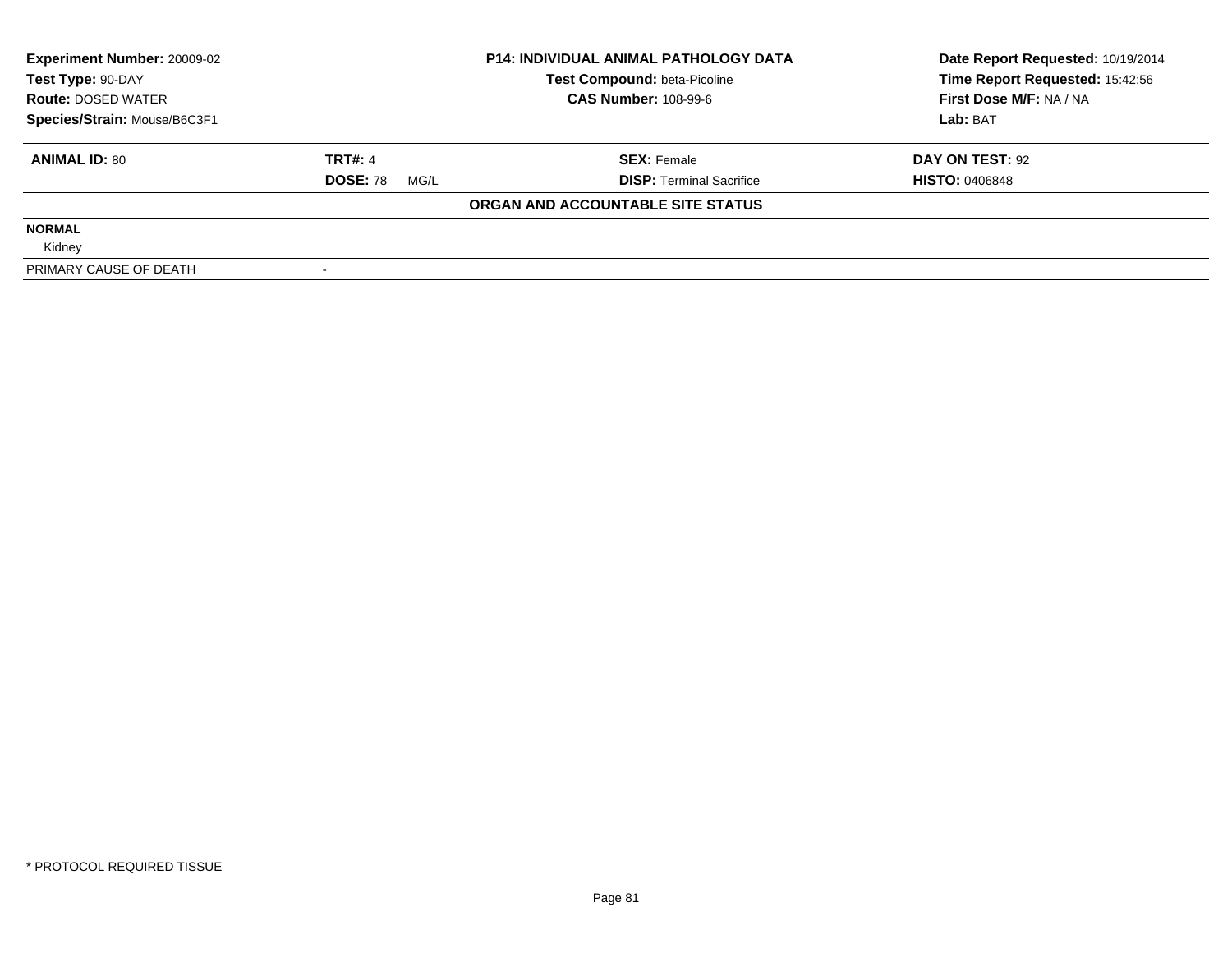| <b>Experiment Number: 20009-02</b><br>Test Type: 90-DAY<br><b>Route: DOSED WATER</b><br>Species/Strain: Mouse/B6C3F1 |                                         | <b>P14: INDIVIDUAL ANIMAL PATHOLOGY DATA</b><br><b>Test Compound: beta-Picoline</b><br><b>CAS Number: 108-99-6</b> | Date Report Requested: 10/19/2014<br>Time Report Requested: 15:42:56<br>First Dose M/F: NA / NA<br>Lab: BAT |
|----------------------------------------------------------------------------------------------------------------------|-----------------------------------------|--------------------------------------------------------------------------------------------------------------------|-------------------------------------------------------------------------------------------------------------|
| <b>ANIMAL ID: 81</b>                                                                                                 | <b>TRT#: 6</b><br><b>DOSE: 156 MG/L</b> | <b>SEX: Female</b><br><b>DISP: Terminal Sacrifice</b>                                                              | DAY ON TEST: 92<br><b>HISTO: 0406849</b>                                                                    |
| <b>OBSERVATIONS</b>                                                                                                  |                                         |                                                                                                                    |                                                                                                             |
| Kidney                                                                                                               |                                         | Nephropathy                                                                                                        | Minimal                                                                                                     |
| PRIMARY CAUSE OF DEATH                                                                                               |                                         |                                                                                                                    |                                                                                                             |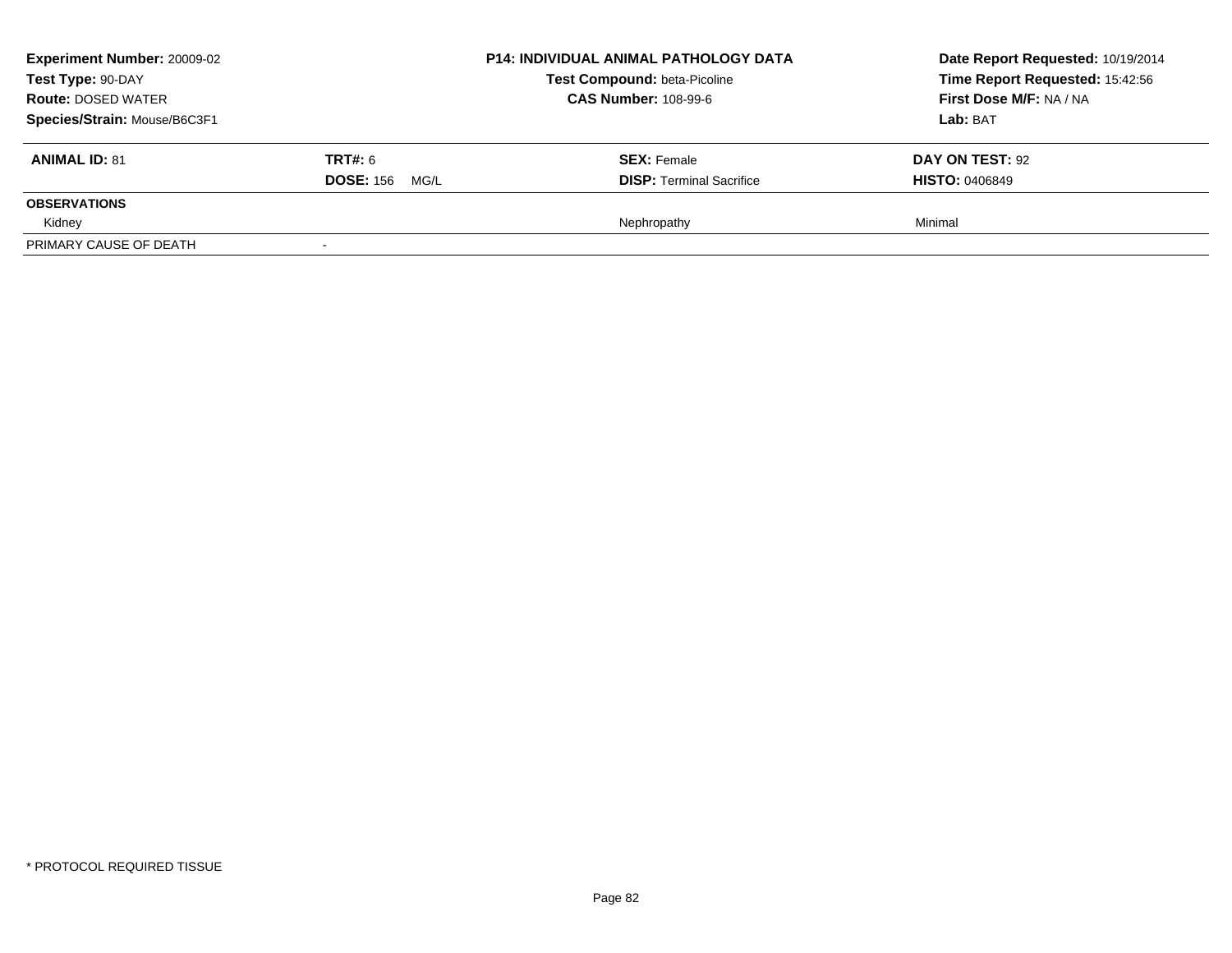| <b>Experiment Number: 20009-02</b><br>Test Type: 90-DAY |                          | <b>P14: INDIVIDUAL ANIMAL PATHOLOGY DATA</b><br>Test Compound: beta-Picoline | Date Report Requested: 10/19/2014<br>Time Report Requested: 15:42:56 |
|---------------------------------------------------------|--------------------------|------------------------------------------------------------------------------|----------------------------------------------------------------------|
| <b>Route: DOSED WATER</b>                               |                          | <b>CAS Number: 108-99-6</b>                                                  | First Dose M/F: NA / NA                                              |
| Species/Strain: Mouse/B6C3F1                            |                          |                                                                              | Lab: BAT                                                             |
| <b>ANIMAL ID: 82</b>                                    | <b>TRT#: 6</b>           | <b>SEX: Female</b>                                                           | DAY ON TEST: 92                                                      |
|                                                         | <b>DOSE: 156</b><br>MG/L | <b>DISP:</b> Terminal Sacrifice                                              | <b>HISTO: 0406850</b>                                                |
|                                                         |                          | ORGAN AND ACCOUNTABLE SITE STATUS                                            |                                                                      |
| <b>NORMAL</b>                                           |                          |                                                                              |                                                                      |
| Kidney                                                  |                          |                                                                              |                                                                      |
| PRIMARY CAUSE OF DEATH                                  |                          |                                                                              |                                                                      |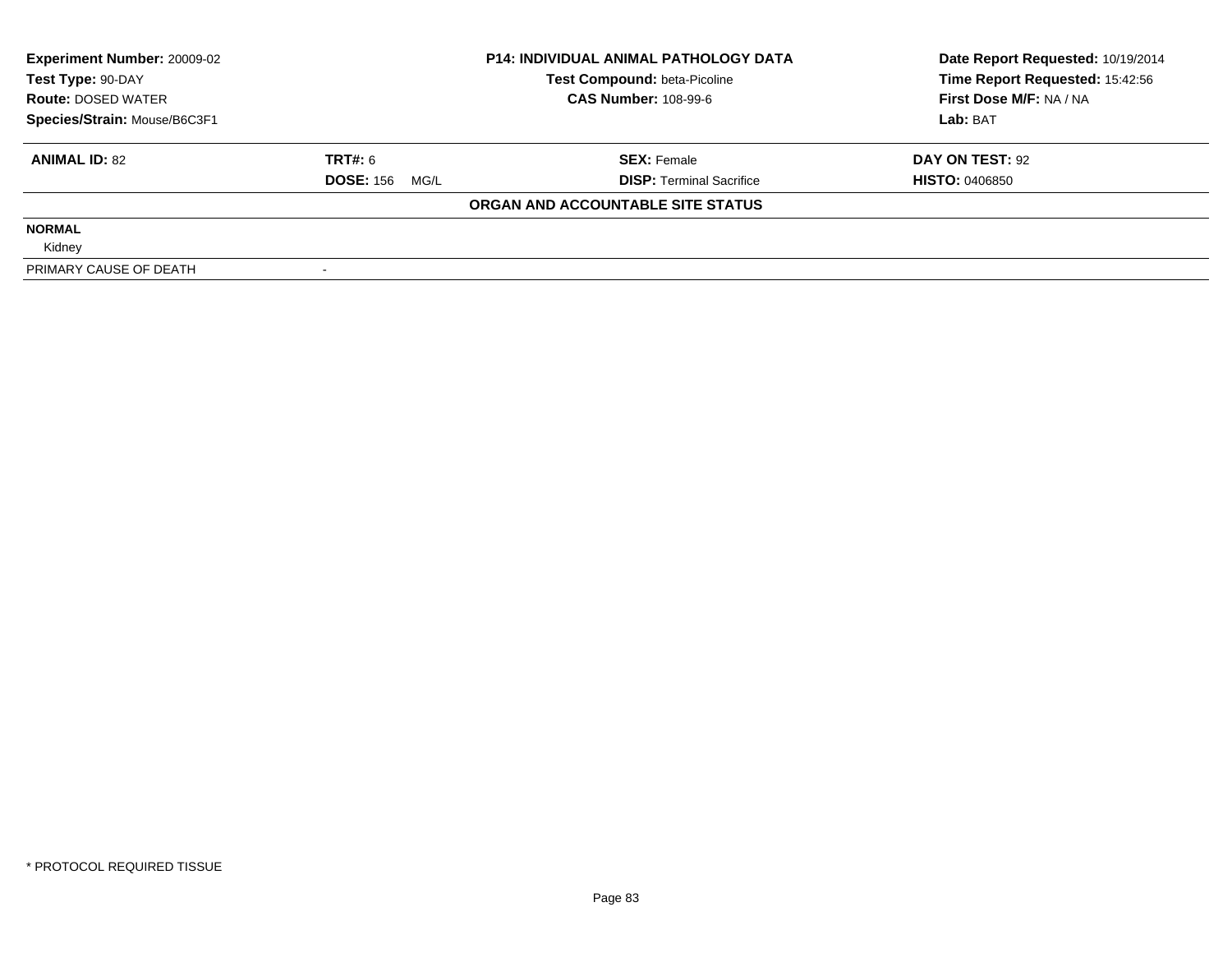| <b>Experiment Number: 20009-02</b> |                       | <b>P14: INDIVIDUAL ANIMAL PATHOLOGY DATA</b> | Date Report Requested: 10/19/2014 |
|------------------------------------|-----------------------|----------------------------------------------|-----------------------------------|
| Test Type: 90-DAY                  |                       | Test Compound: beta-Picoline                 | Time Report Requested: 15:42:56   |
| <b>Route: DOSED WATER</b>          |                       | <b>CAS Number: 108-99-6</b>                  | First Dose M/F: NA / NA           |
| Species/Strain: Mouse/B6C3F1       |                       |                                              | Lab: BAT                          |
| <b>ANIMAL ID: 83</b>               | TRT#: 6               | <b>SEX: Female</b>                           | DAY ON TEST: 92                   |
|                                    | <b>DOSE: 156 MG/L</b> | <b>DISP: Terminal Sacrifice</b>              | <b>HISTO: 0406851</b>             |
|                                    |                       | ORGAN AND ACCOUNTABLE SITE STATUS            |                                   |
| <b>NORMAL</b>                      |                       |                                              |                                   |
| Kidney                             |                       |                                              |                                   |
| PRIMARY CAUSE OF DEATH             |                       |                                              |                                   |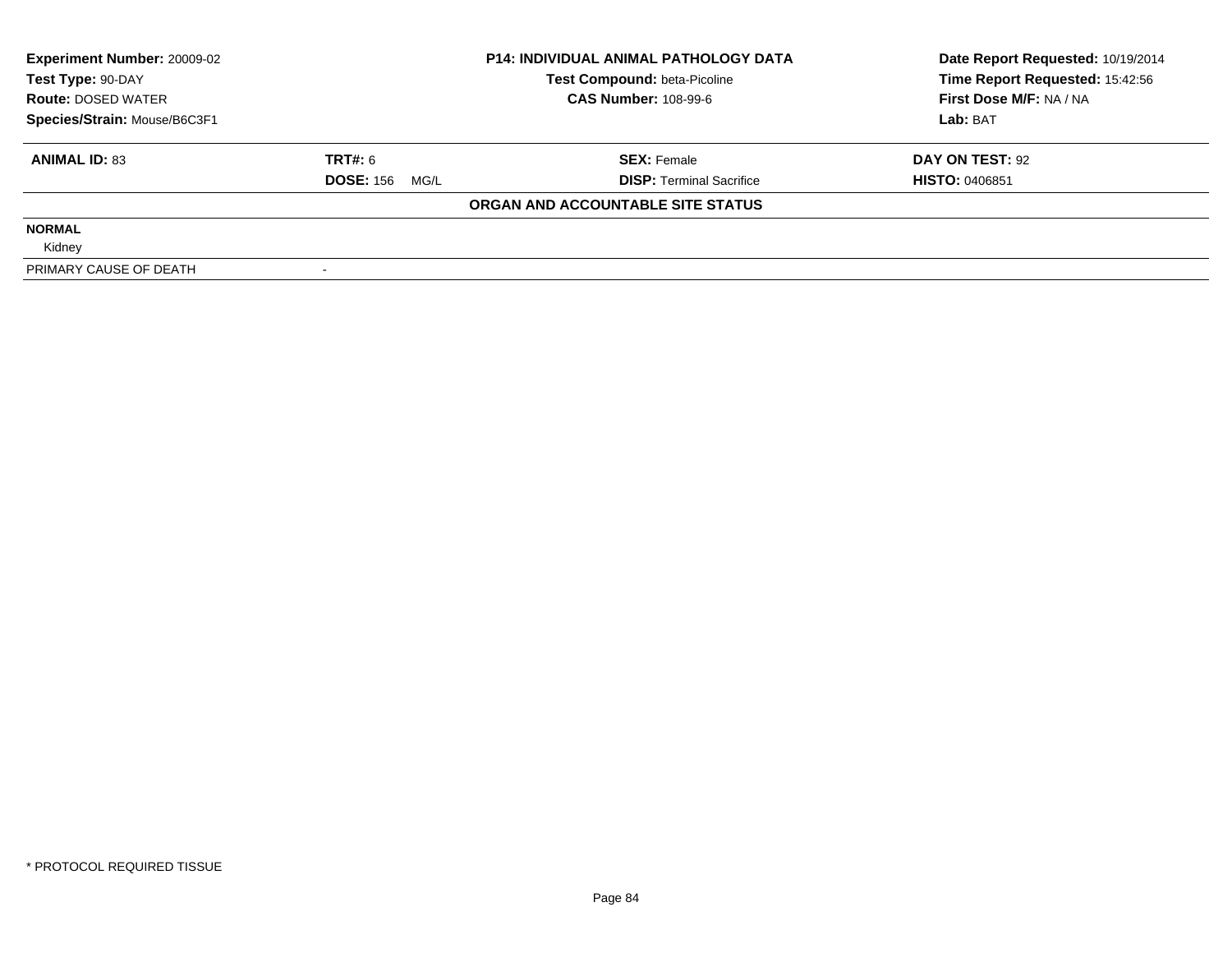| <b>Experiment Number: 20009-02</b><br>Test Type: 90-DAY |                          | <b>P14: INDIVIDUAL ANIMAL PATHOLOGY DATA</b><br>Test Compound: beta-Picoline | Date Report Requested: 10/19/2014<br>Time Report Requested: 15:42:56 |
|---------------------------------------------------------|--------------------------|------------------------------------------------------------------------------|----------------------------------------------------------------------|
| <b>Route: DOSED WATER</b>                               |                          | <b>CAS Number: 108-99-6</b>                                                  | First Dose M/F: NA / NA                                              |
| Species/Strain: Mouse/B6C3F1                            |                          |                                                                              | Lab: BAT                                                             |
| <b>ANIMAL ID: 84</b>                                    | <b>TRT#: 6</b>           | <b>SEX: Female</b>                                                           | DAY ON TEST: 92                                                      |
|                                                         | <b>DOSE: 156</b><br>MG/L | <b>DISP:</b> Terminal Sacrifice                                              | <b>HISTO: 0406852</b>                                                |
|                                                         |                          | ORGAN AND ACCOUNTABLE SITE STATUS                                            |                                                                      |
| <b>NORMAL</b>                                           |                          |                                                                              |                                                                      |
| Kidney                                                  |                          |                                                                              |                                                                      |
| PRIMARY CAUSE OF DEATH                                  |                          |                                                                              |                                                                      |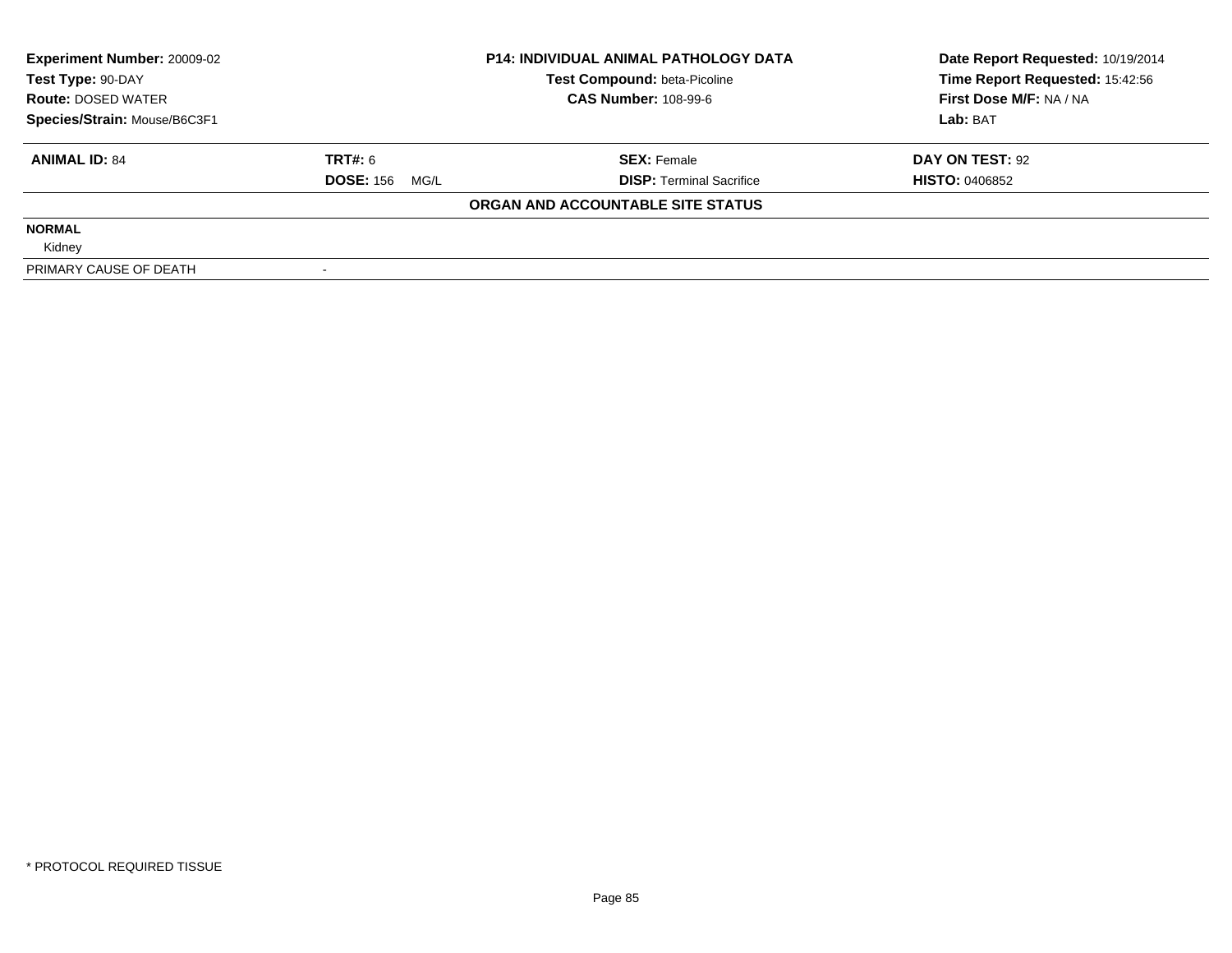| <b>Experiment Number: 20009-02</b><br>Test Type: 90-DAY |                          | <b>P14: INDIVIDUAL ANIMAL PATHOLOGY DATA</b><br>Test Compound: beta-Picoline | Date Report Requested: 10/19/2014<br>Time Report Requested: 15:42:56 |
|---------------------------------------------------------|--------------------------|------------------------------------------------------------------------------|----------------------------------------------------------------------|
| <b>Route: DOSED WATER</b>                               |                          | <b>CAS Number: 108-99-6</b>                                                  | First Dose M/F: NA / NA                                              |
| Species/Strain: Mouse/B6C3F1                            |                          |                                                                              | Lab: BAT                                                             |
| <b>ANIMAL ID: 85</b>                                    | <b>TRT#: 6</b>           | <b>SEX: Female</b>                                                           | DAY ON TEST: 92                                                      |
|                                                         | <b>DOSE: 156</b><br>MG/L | <b>DISP:</b> Terminal Sacrifice                                              | <b>HISTO: 0406853</b>                                                |
|                                                         |                          | ORGAN AND ACCOUNTABLE SITE STATUS                                            |                                                                      |
| <b>NORMAL</b>                                           |                          |                                                                              |                                                                      |
| Kidney                                                  |                          |                                                                              |                                                                      |
| PRIMARY CAUSE OF DEATH                                  |                          |                                                                              |                                                                      |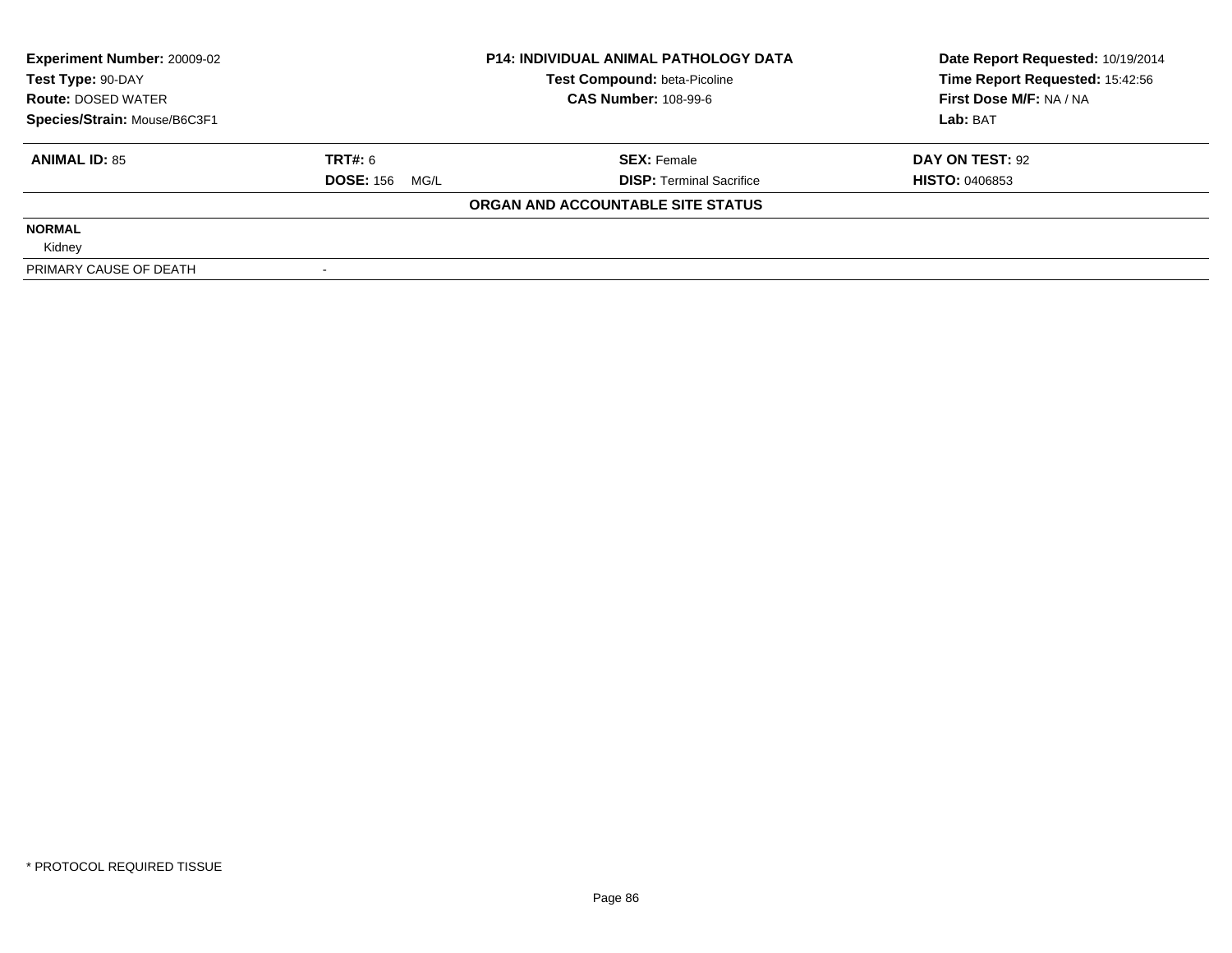| <b>Experiment Number: 20009-02</b> | <b>P14: INDIVIDUAL ANIMAL PATHOLOGY DATA</b> |                                     | Date Report Requested: 10/19/2014 |
|------------------------------------|----------------------------------------------|-------------------------------------|-----------------------------------|
| Test Type: 90-DAY                  |                                              | <b>Test Compound: beta-Picoline</b> | Time Report Requested: 15:42:56   |
| <b>Route: DOSED WATER</b>          |                                              | <b>CAS Number: 108-99-6</b>         | First Dose M/F: NA / NA           |
| Species/Strain: Mouse/B6C3F1       |                                              |                                     | Lab: BAT                          |
| <b>ANIMAL ID: 86</b>               | <b>TRT#: 6</b>                               | <b>SEX: Female</b>                  | DAY ON TEST: 92                   |
|                                    | <b>DOSE: 156 MG/L</b>                        | <b>DISP: Terminal Sacrifice</b>     | <b>HISTO: 0406854</b>             |
|                                    |                                              | ORGAN AND ACCOUNTABLE SITE STATUS   |                                   |
| <b>NORMAL</b>                      |                                              |                                     |                                   |
| Kidney                             |                                              |                                     |                                   |
| PRIMARY CAUSE OF DEATH             |                                              |                                     |                                   |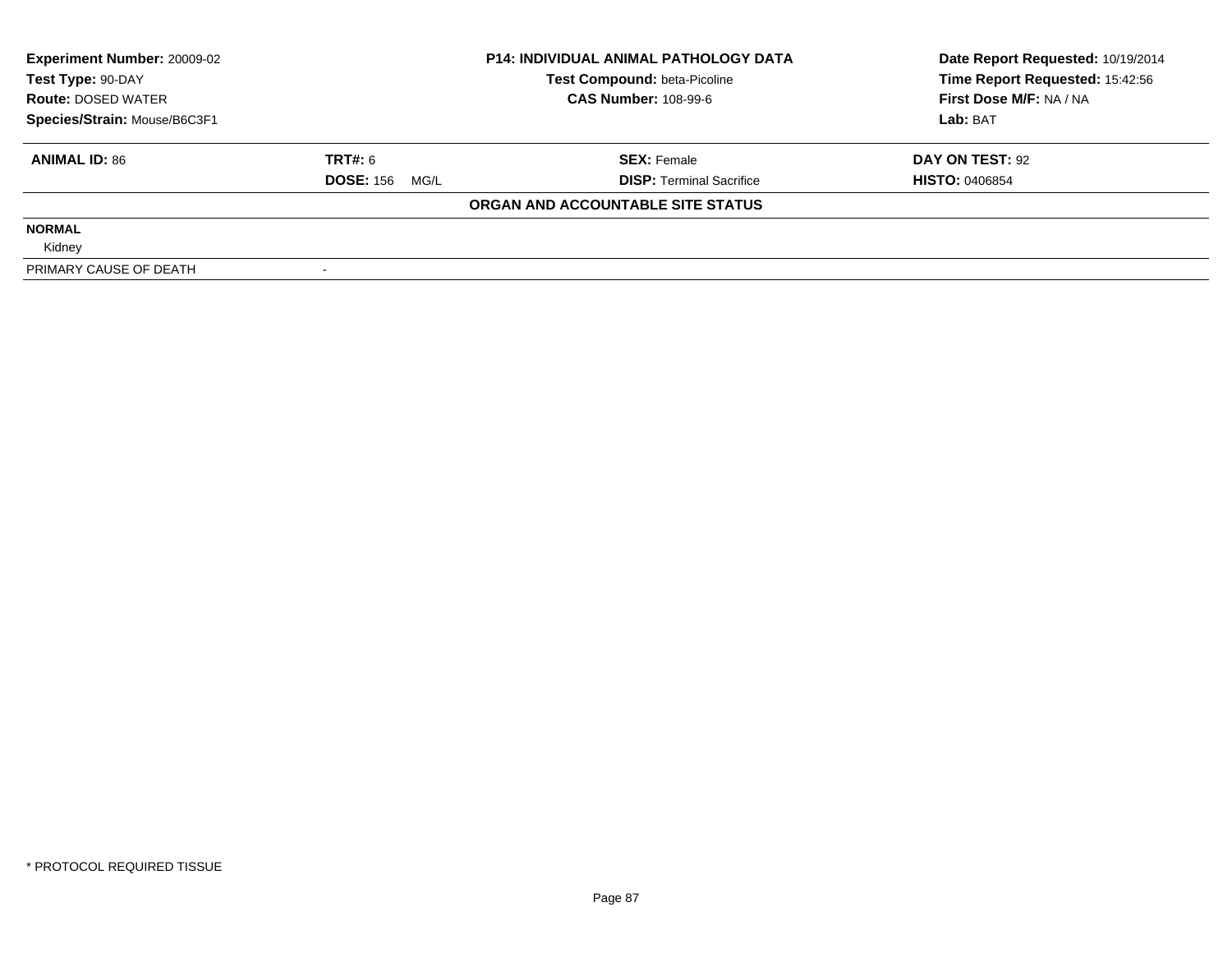| <b>Experiment Number: 20009-02</b><br>Test Type: 90-DAY |                       | <b>P14: INDIVIDUAL ANIMAL PATHOLOGY DATA</b><br>Test Compound: beta-Picoline | Date Report Requested: 10/19/2014<br>Time Report Requested: 15:42:56 |
|---------------------------------------------------------|-----------------------|------------------------------------------------------------------------------|----------------------------------------------------------------------|
| <b>Route: DOSED WATER</b>                               |                       | <b>CAS Number: 108-99-6</b>                                                  | First Dose M/F: NA / NA                                              |
| Species/Strain: Mouse/B6C3F1                            |                       |                                                                              | Lab: BAT                                                             |
| <b>ANIMAL ID: 87</b>                                    | TRT#: 6               | <b>SEX: Female</b>                                                           | DAY ON TEST: 92                                                      |
|                                                         | <b>DOSE: 156 MG/L</b> | <b>DISP:</b> Terminal Sacrifice                                              | <b>HISTO: 0406855</b>                                                |
|                                                         |                       | ORGAN AND ACCOUNTABLE SITE STATUS                                            |                                                                      |
| <b>NORMAL</b>                                           |                       |                                                                              |                                                                      |
| Kidney                                                  |                       |                                                                              |                                                                      |
| PRIMARY CAUSE OF DEATH                                  |                       |                                                                              |                                                                      |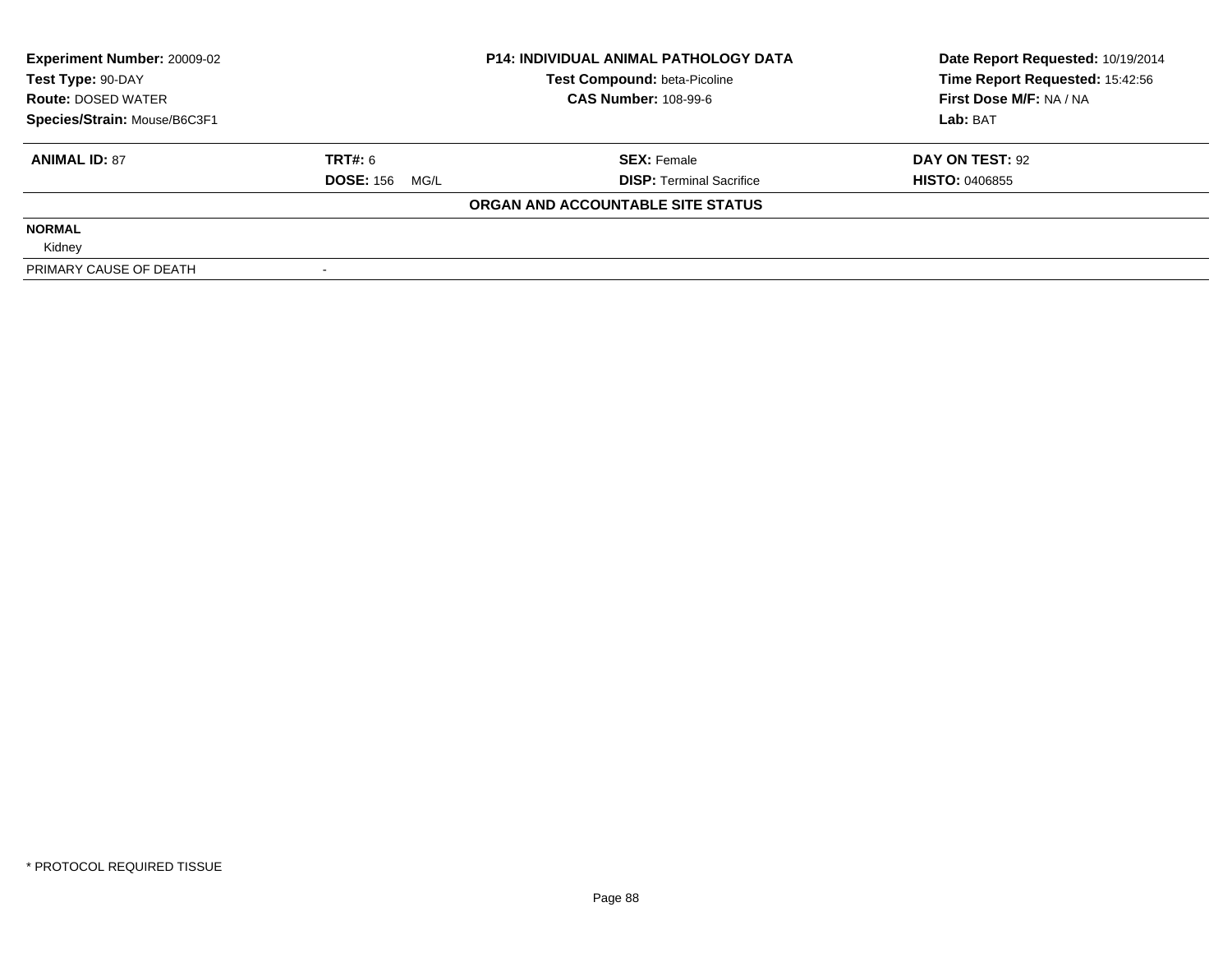| <b>Experiment Number: 20009-02</b> | <b>P14: INDIVIDUAL ANIMAL PATHOLOGY DATA</b> |                                     | Date Report Requested: 10/19/2014 |
|------------------------------------|----------------------------------------------|-------------------------------------|-----------------------------------|
| Test Type: 90-DAY                  |                                              | <b>Test Compound: beta-Picoline</b> | Time Report Requested: 15:42:56   |
| <b>Route: DOSED WATER</b>          |                                              | <b>CAS Number: 108-99-6</b>         | First Dose M/F: NA / NA           |
| Species/Strain: Mouse/B6C3F1       |                                              |                                     | Lab: BAT                          |
| <b>ANIMAL ID: 88</b>               | TRT#: 6                                      | <b>SEX: Female</b>                  | DAY ON TEST: 92                   |
|                                    | <b>DOSE: 156 MG/L</b>                        | <b>DISP:</b> Terminal Sacrifice     | <b>HISTO: 0406856</b>             |
|                                    |                                              | ORGAN AND ACCOUNTABLE SITE STATUS   |                                   |
| <b>NORMAL</b>                      |                                              |                                     |                                   |
| Kidney                             |                                              |                                     |                                   |
| PRIMARY CAUSE OF DEATH             |                                              |                                     |                                   |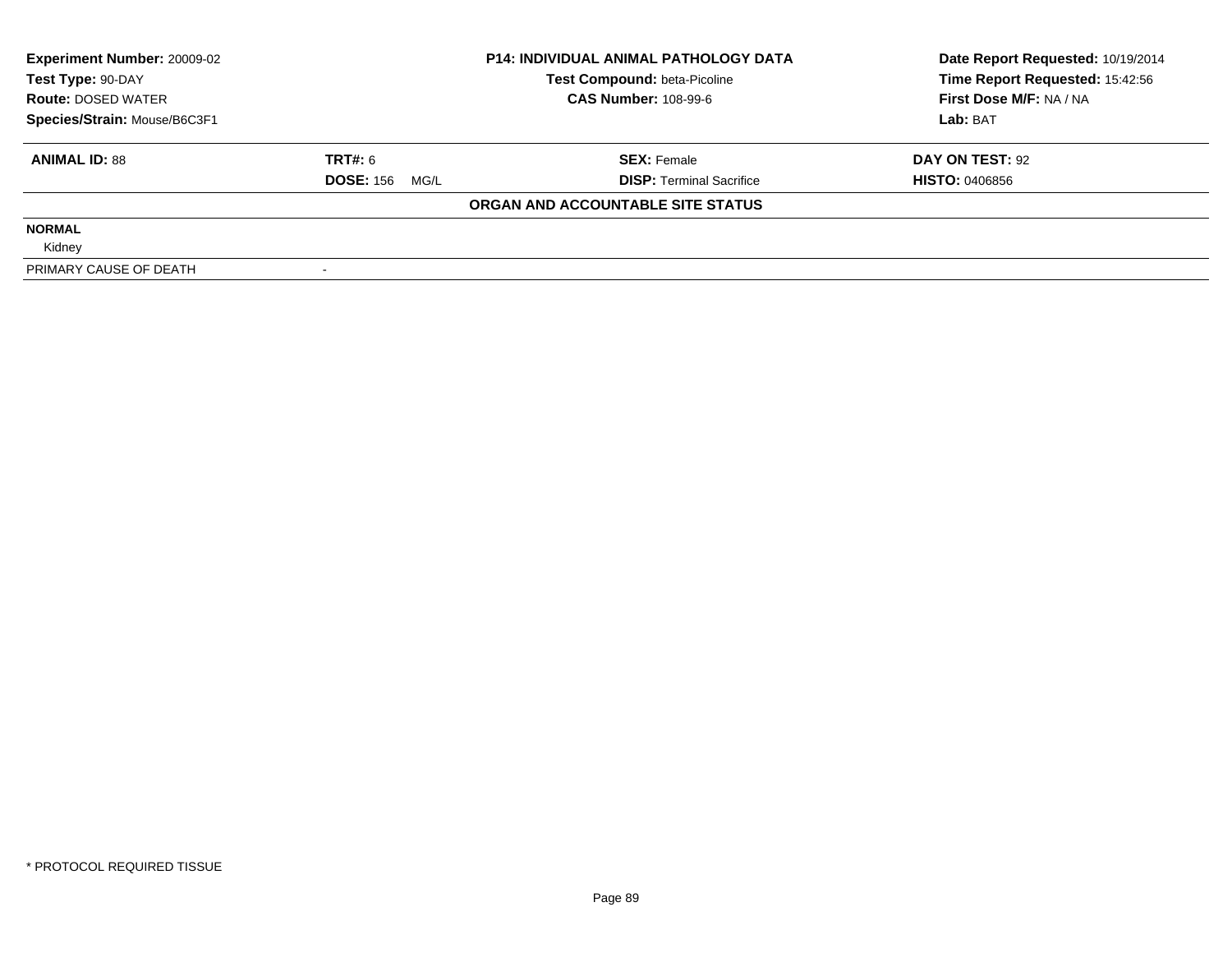| <b>Experiment Number: 20009-02</b> | <b>P14: INDIVIDUAL ANIMAL PATHOLOGY DATA</b> |                                     | Date Report Requested: 10/19/2014 |
|------------------------------------|----------------------------------------------|-------------------------------------|-----------------------------------|
| Test Type: 90-DAY                  |                                              | <b>Test Compound: beta-Picoline</b> | Time Report Requested: 15:42:56   |
| <b>Route: DOSED WATER</b>          |                                              | <b>CAS Number: 108-99-6</b>         | First Dose M/F: NA / NA           |
| Species/Strain: Mouse/B6C3F1       |                                              |                                     | Lab: BAT                          |
| <b>ANIMAL ID: 89</b>               | <b>TRT#: 6</b>                               | <b>SEX: Female</b>                  | DAY ON TEST: 92                   |
|                                    | <b>DOSE: 156 MG/L</b>                        | <b>DISP: Terminal Sacrifice</b>     | <b>HISTO: 0406857</b>             |
|                                    |                                              | ORGAN AND ACCOUNTABLE SITE STATUS   |                                   |
| <b>NORMAL</b>                      |                                              |                                     |                                   |
| Kidney                             |                                              |                                     |                                   |
| PRIMARY CAUSE OF DEATH             |                                              |                                     |                                   |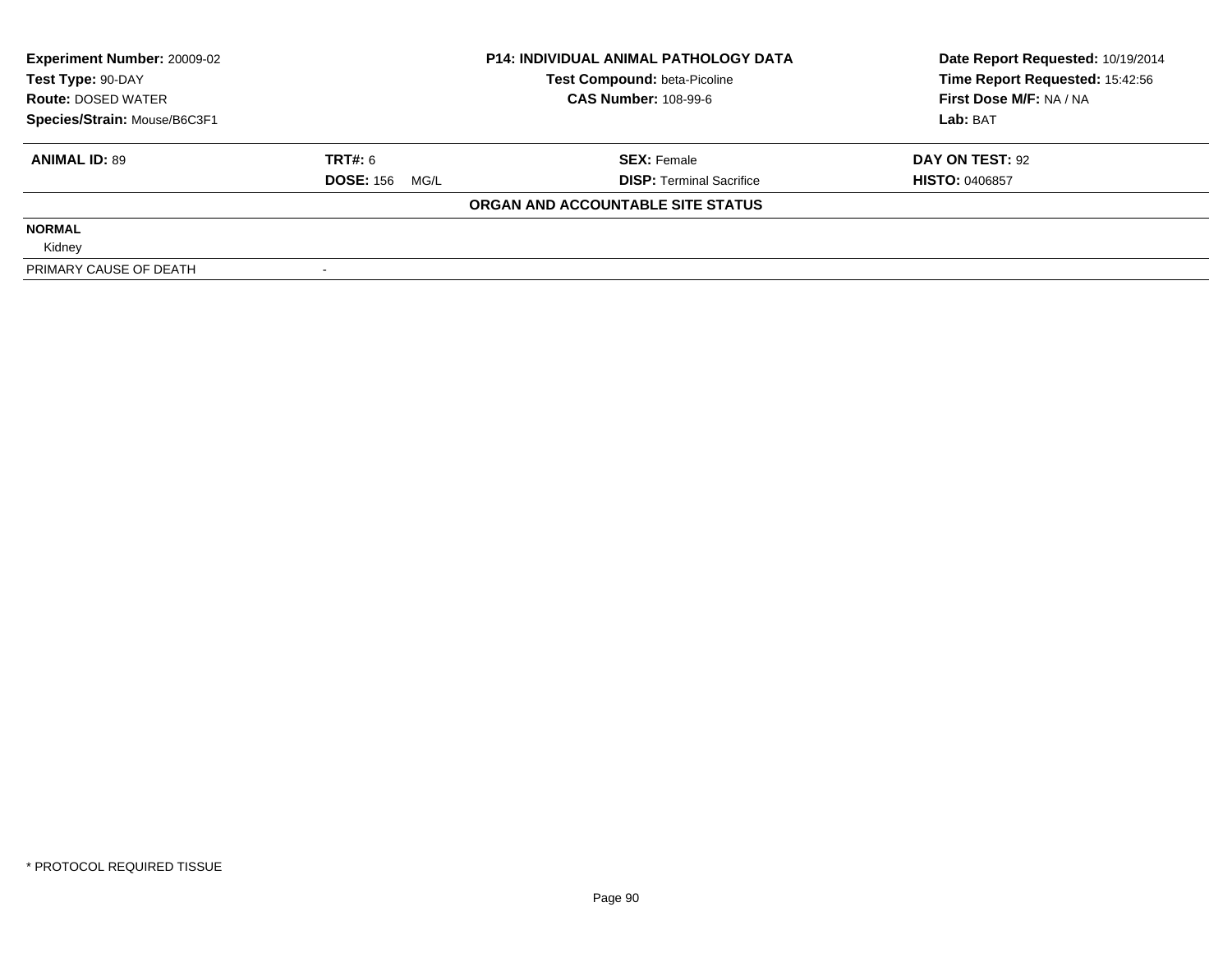| <b>Experiment Number: 20009-02</b><br>Test Type: 90-DAY |                          | <b>P14: INDIVIDUAL ANIMAL PATHOLOGY DATA</b><br>Test Compound: beta-Picoline | Date Report Requested: 10/19/2014<br>Time Report Requested: 15:42:56 |
|---------------------------------------------------------|--------------------------|------------------------------------------------------------------------------|----------------------------------------------------------------------|
| <b>Route: DOSED WATER</b>                               |                          | <b>CAS Number: 108-99-6</b>                                                  | First Dose M/F: NA / NA                                              |
| Species/Strain: Mouse/B6C3F1                            |                          |                                                                              | Lab: BAT                                                             |
| <b>ANIMAL ID: 90</b>                                    | <b>TRT#: 6</b>           | <b>SEX: Female</b>                                                           | DAY ON TEST: 92                                                      |
|                                                         | <b>DOSE: 156</b><br>MG/L | <b>DISP:</b> Terminal Sacrifice                                              | <b>HISTO: 0406858</b>                                                |
|                                                         |                          | ORGAN AND ACCOUNTABLE SITE STATUS                                            |                                                                      |
| <b>NORMAL</b>                                           |                          |                                                                              |                                                                      |
| Kidney                                                  |                          |                                                                              |                                                                      |
| PRIMARY CAUSE OF DEATH                                  |                          |                                                                              |                                                                      |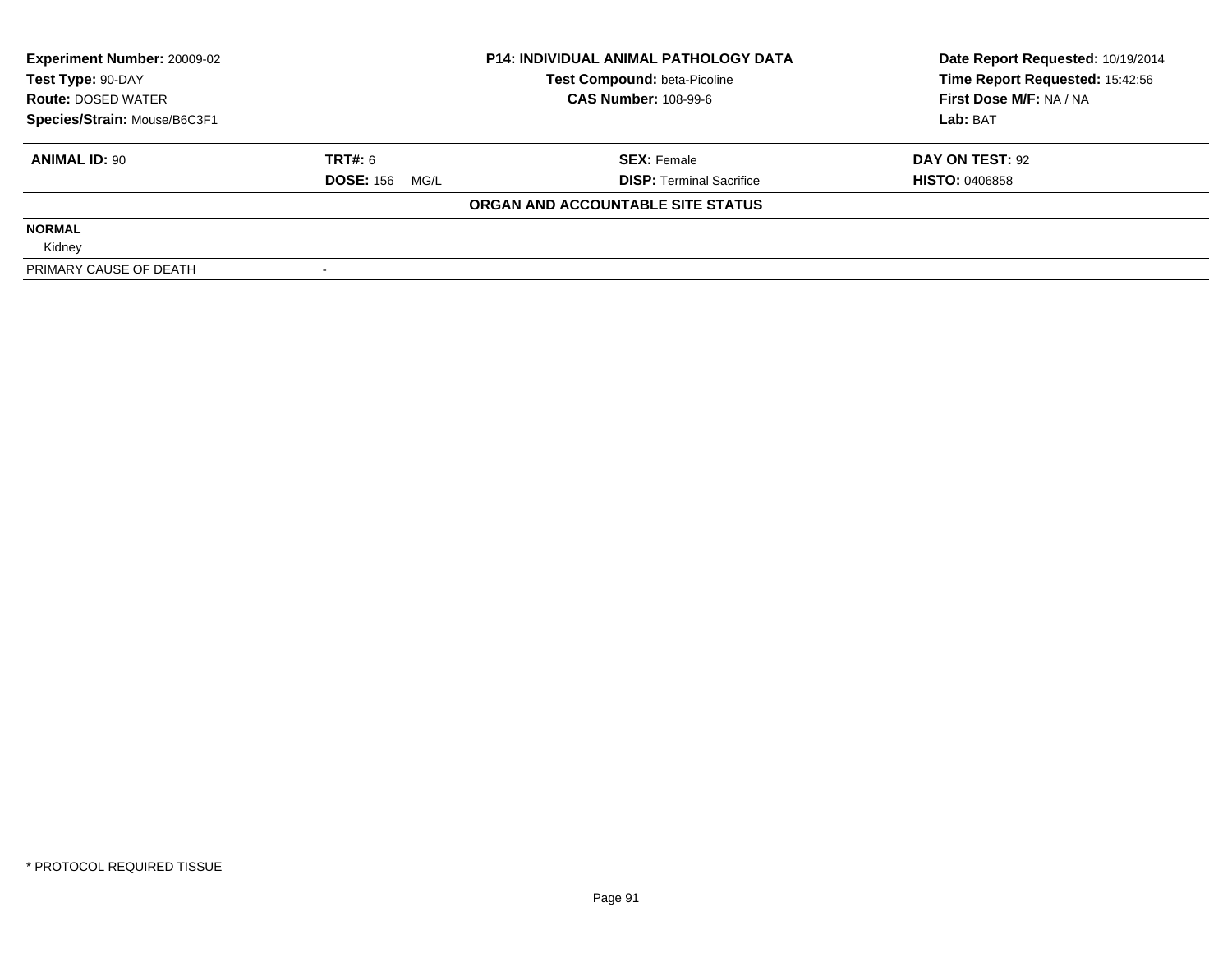| <b>Experiment Number: 20009-02</b> | <b>P14: INDIVIDUAL ANIMAL PATHOLOGY DATA</b> |                                     | Date Report Requested: 10/19/2014 |
|------------------------------------|----------------------------------------------|-------------------------------------|-----------------------------------|
| Test Type: 90-DAY                  |                                              | <b>Test Compound: beta-Picoline</b> | Time Report Requested: 15:42:56   |
| <b>Route: DOSED WATER</b>          |                                              | <b>CAS Number: 108-99-6</b>         | First Dose M/F: NA / NA           |
| Species/Strain: Mouse/B6C3F1       |                                              |                                     | Lab: BAT                          |
| <b>ANIMAL ID: 91</b>               | TRT#: 8                                      | <b>SEX: Female</b>                  | DAY ON TEST: 92                   |
|                                    | <b>DOSE: 312 MG/L</b>                        | <b>DISP:</b> Terminal Sacrifice     | <b>HISTO: 0406859</b>             |
|                                    |                                              | ORGAN AND ACCOUNTABLE SITE STATUS   |                                   |
| <b>NORMAL</b>                      |                                              |                                     |                                   |
| Kidney                             |                                              |                                     |                                   |
| PRIMARY CAUSE OF DEATH             |                                              |                                     |                                   |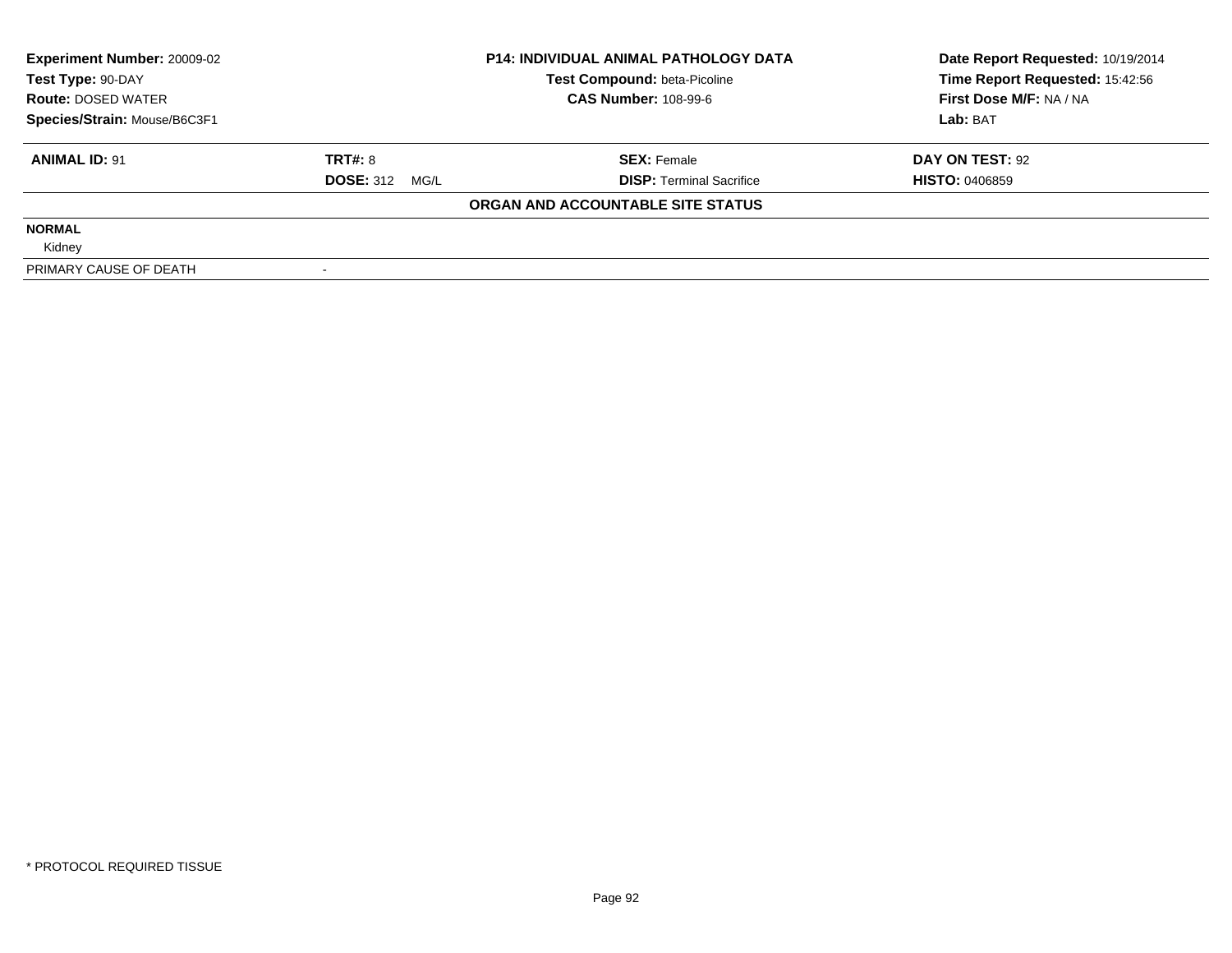| <b>Experiment Number: 20009-02</b><br>Test Type: 90-DAY<br><b>Route: DOSED WATER</b><br>Species/Strain: Mouse/B6C3F1 |                                  | <b>P14: INDIVIDUAL ANIMAL PATHOLOGY DATA</b><br><b>Test Compound: beta-Picoline</b><br><b>CAS Number: 108-99-6</b> | Date Report Requested: 10/19/2014<br>Time Report Requested: 15:42:56<br>First Dose M/F: NA / NA<br>Lab: BAT |
|----------------------------------------------------------------------------------------------------------------------|----------------------------------|--------------------------------------------------------------------------------------------------------------------|-------------------------------------------------------------------------------------------------------------|
| <b>ANIMAL ID: 92</b>                                                                                                 | TRT#: 8<br><b>DOSE: 312 MG/L</b> | <b>SEX: Female</b><br><b>DISP: Terminal Sacrifice</b>                                                              | DAY ON TEST: 92<br><b>HISTO: 0406860</b>                                                                    |
| <b>OBSERVATIONS</b>                                                                                                  |                                  |                                                                                                                    |                                                                                                             |
| Kidney                                                                                                               |                                  | Nephropathy                                                                                                        | Minimal                                                                                                     |
| PRIMARY CAUSE OF DEATH                                                                                               | $\overline{\phantom{a}}$         |                                                                                                                    |                                                                                                             |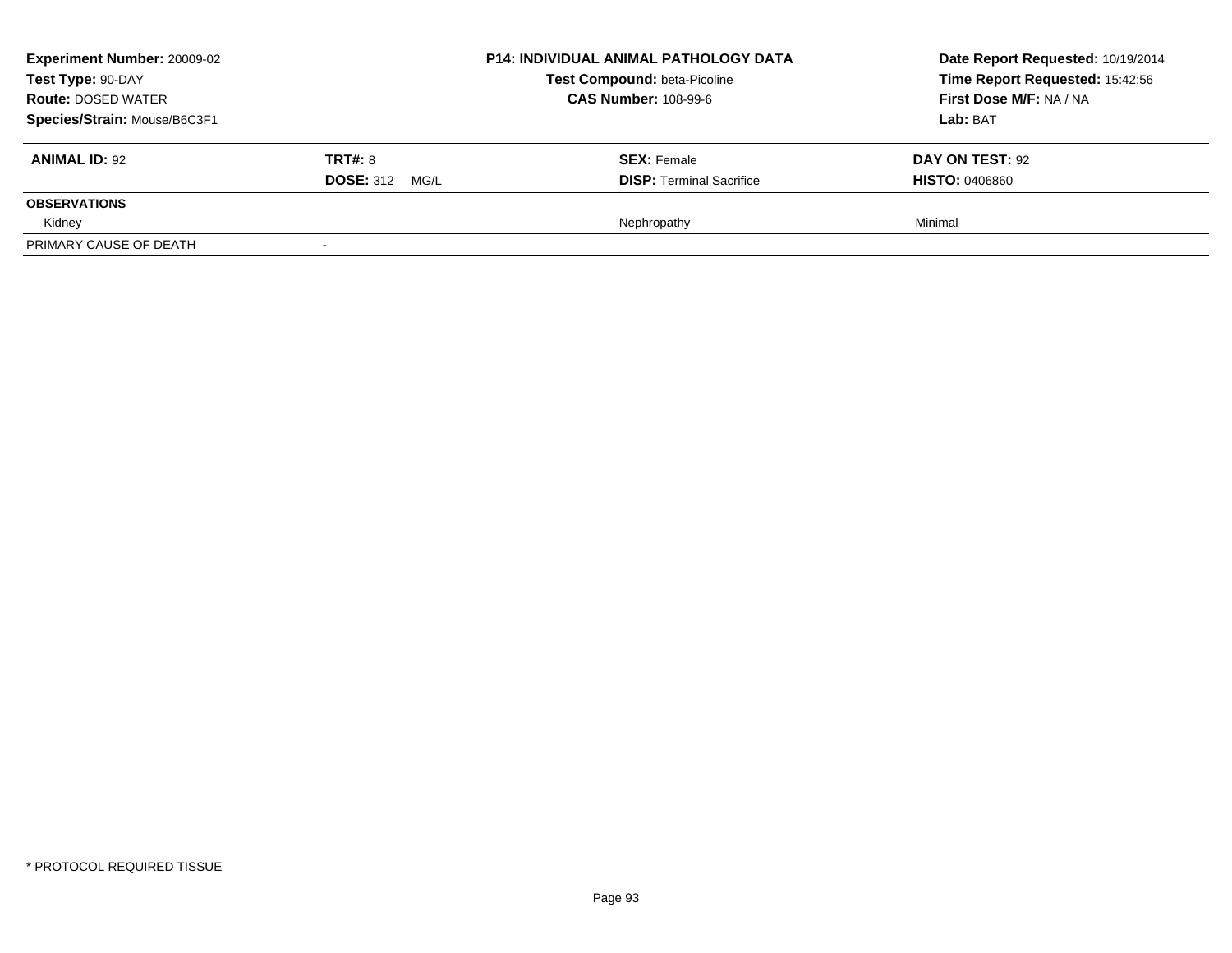| <b>Experiment Number: 20009-02</b> | <b>P14: INDIVIDUAL ANIMAL PATHOLOGY DATA</b> |                                     | Date Report Requested: 10/19/2014 |
|------------------------------------|----------------------------------------------|-------------------------------------|-----------------------------------|
| Test Type: 90-DAY                  |                                              | <b>Test Compound: beta-Picoline</b> | Time Report Requested: 15:42:56   |
| <b>Route: DOSED WATER</b>          |                                              | <b>CAS Number: 108-99-6</b>         | First Dose M/F: NA / NA           |
| Species/Strain: Mouse/B6C3F1       |                                              |                                     | Lab: BAT                          |
| <b>ANIMAL ID: 93</b>               | TRT#: 8                                      | <b>SEX: Female</b>                  | DAY ON TEST: 92                   |
|                                    | <b>DOSE: 312 MG/L</b>                        | <b>DISP: Terminal Sacrifice</b>     | <b>HISTO: 0406861</b>             |
|                                    |                                              | ORGAN AND ACCOUNTABLE SITE STATUS   |                                   |
| <b>NORMAL</b>                      |                                              |                                     |                                   |
| Kidney                             |                                              |                                     |                                   |
| PRIMARY CAUSE OF DEATH             |                                              |                                     |                                   |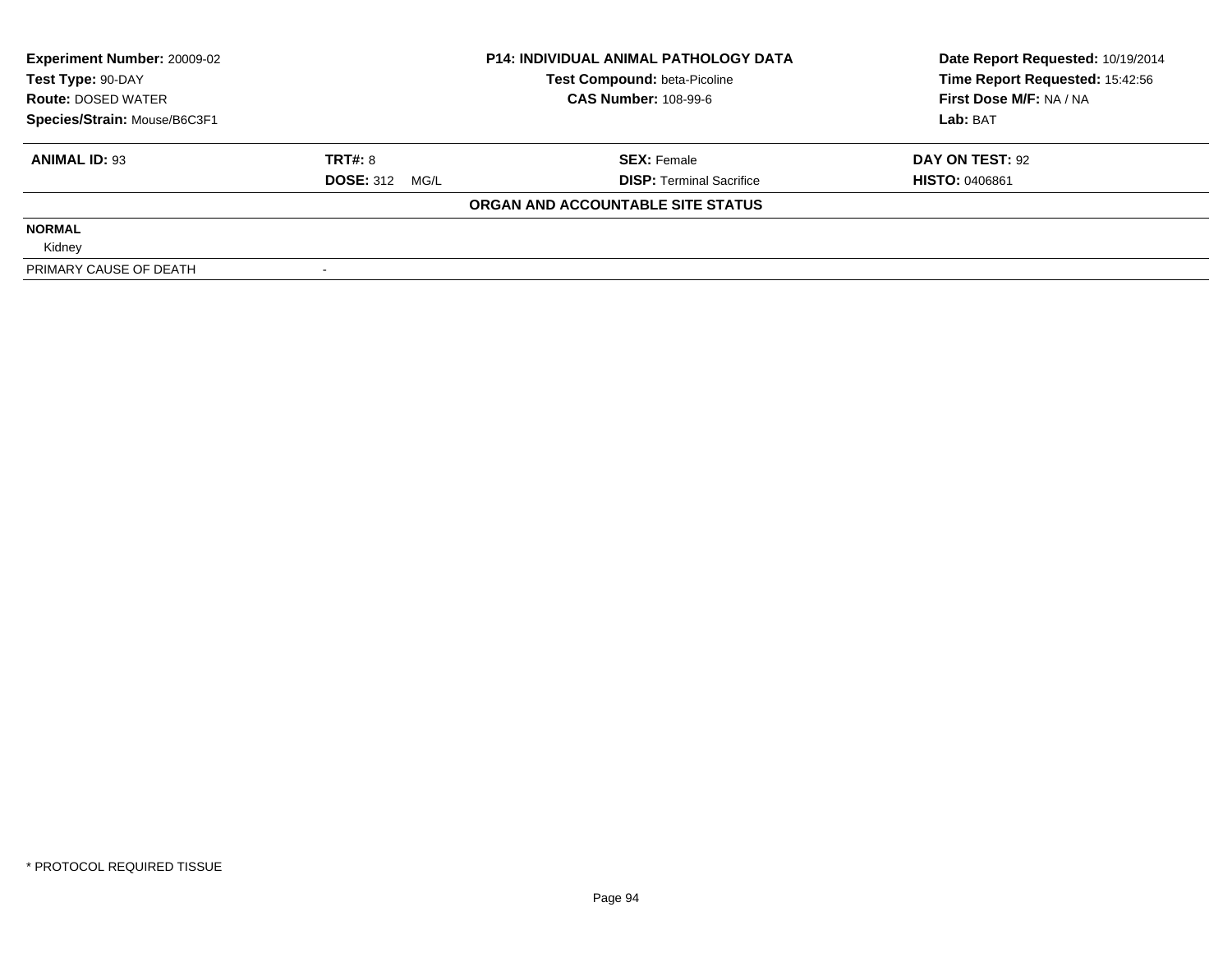| <b>Experiment Number: 20009-02</b> | <b>P14: INDIVIDUAL ANIMAL PATHOLOGY DATA</b> |                                     | Date Report Requested: 10/19/2014 |
|------------------------------------|----------------------------------------------|-------------------------------------|-----------------------------------|
| Test Type: 90-DAY                  |                                              | <b>Test Compound: beta-Picoline</b> | Time Report Requested: 15:42:56   |
| <b>Route: DOSED WATER</b>          |                                              | <b>CAS Number: 108-99-6</b>         | First Dose M/F: NA / NA           |
| Species/Strain: Mouse/B6C3F1       |                                              |                                     | Lab: BAT                          |
| <b>ANIMAL ID: 94</b>               | TRT#: 8                                      | <b>SEX: Female</b>                  | DAY ON TEST: 92                   |
|                                    | <b>DOSE: 312 MG/L</b>                        | <b>DISP: Terminal Sacrifice</b>     | <b>HISTO: 0406862</b>             |
|                                    |                                              | ORGAN AND ACCOUNTABLE SITE STATUS   |                                   |
| <b>NORMAL</b>                      |                                              |                                     |                                   |
| Kidney                             |                                              |                                     |                                   |
| PRIMARY CAUSE OF DEATH             |                                              |                                     |                                   |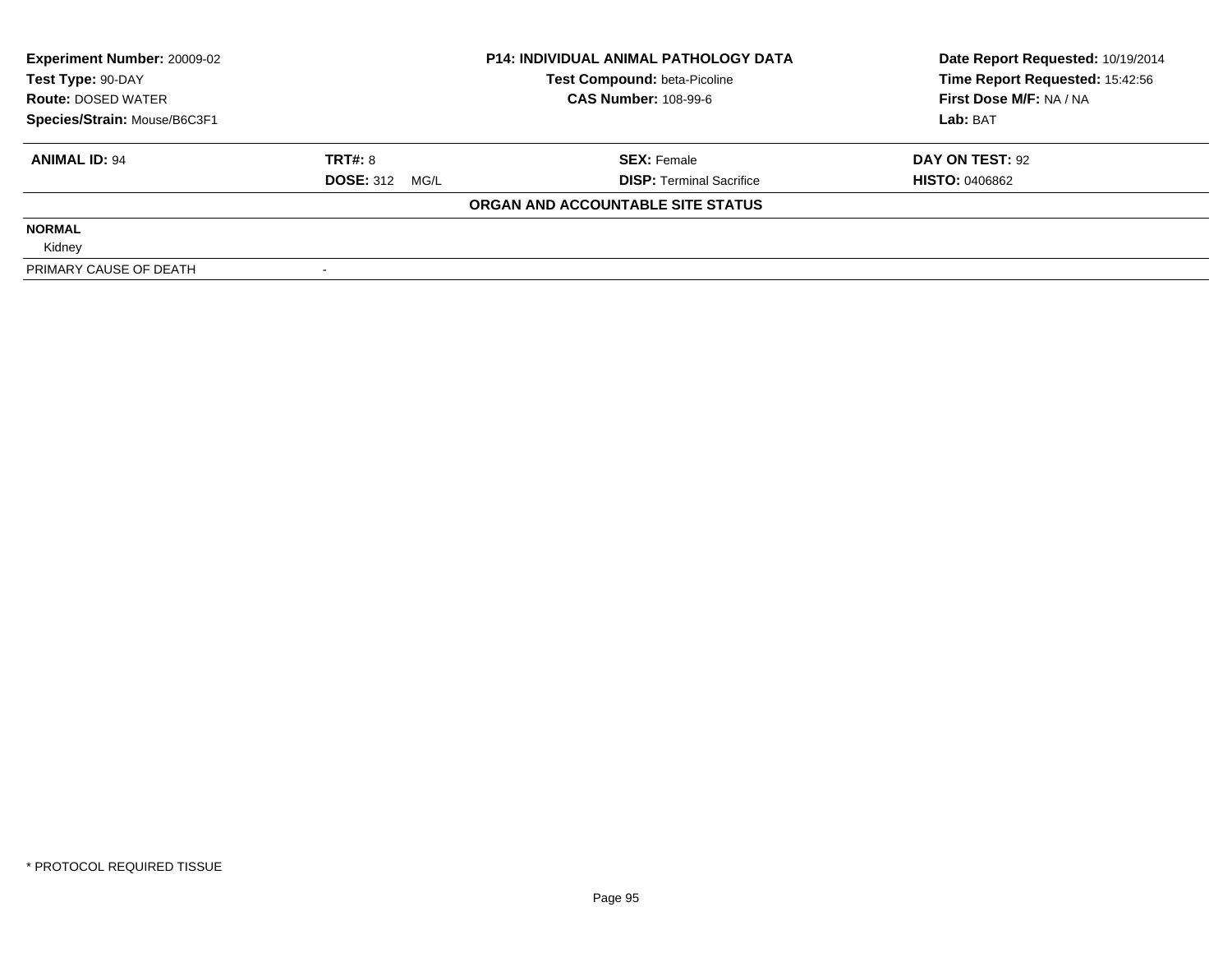| <b>Experiment Number: 20009-02</b> | <b>P14: INDIVIDUAL ANIMAL PATHOLOGY DATA</b> |                                     | Date Report Requested: 10/19/2014 |
|------------------------------------|----------------------------------------------|-------------------------------------|-----------------------------------|
| Test Type: 90-DAY                  |                                              | <b>Test Compound: beta-Picoline</b> | Time Report Requested: 15:42:56   |
| <b>Route: DOSED WATER</b>          |                                              | <b>CAS Number: 108-99-6</b>         | First Dose M/F: NA / NA           |
| Species/Strain: Mouse/B6C3F1       |                                              |                                     | Lab: BAT                          |
| <b>ANIMAL ID: 95</b>               | TRT#: 8                                      | <b>SEX: Female</b>                  | DAY ON TEST: 92                   |
|                                    | <b>DOSE: 312 MG/L</b>                        | <b>DISP: Terminal Sacrifice</b>     | <b>HISTO: 0406863</b>             |
|                                    |                                              | ORGAN AND ACCOUNTABLE SITE STATUS   |                                   |
| <b>NORMAL</b>                      |                                              |                                     |                                   |
| Kidney                             |                                              |                                     |                                   |
| PRIMARY CAUSE OF DEATH             |                                              |                                     |                                   |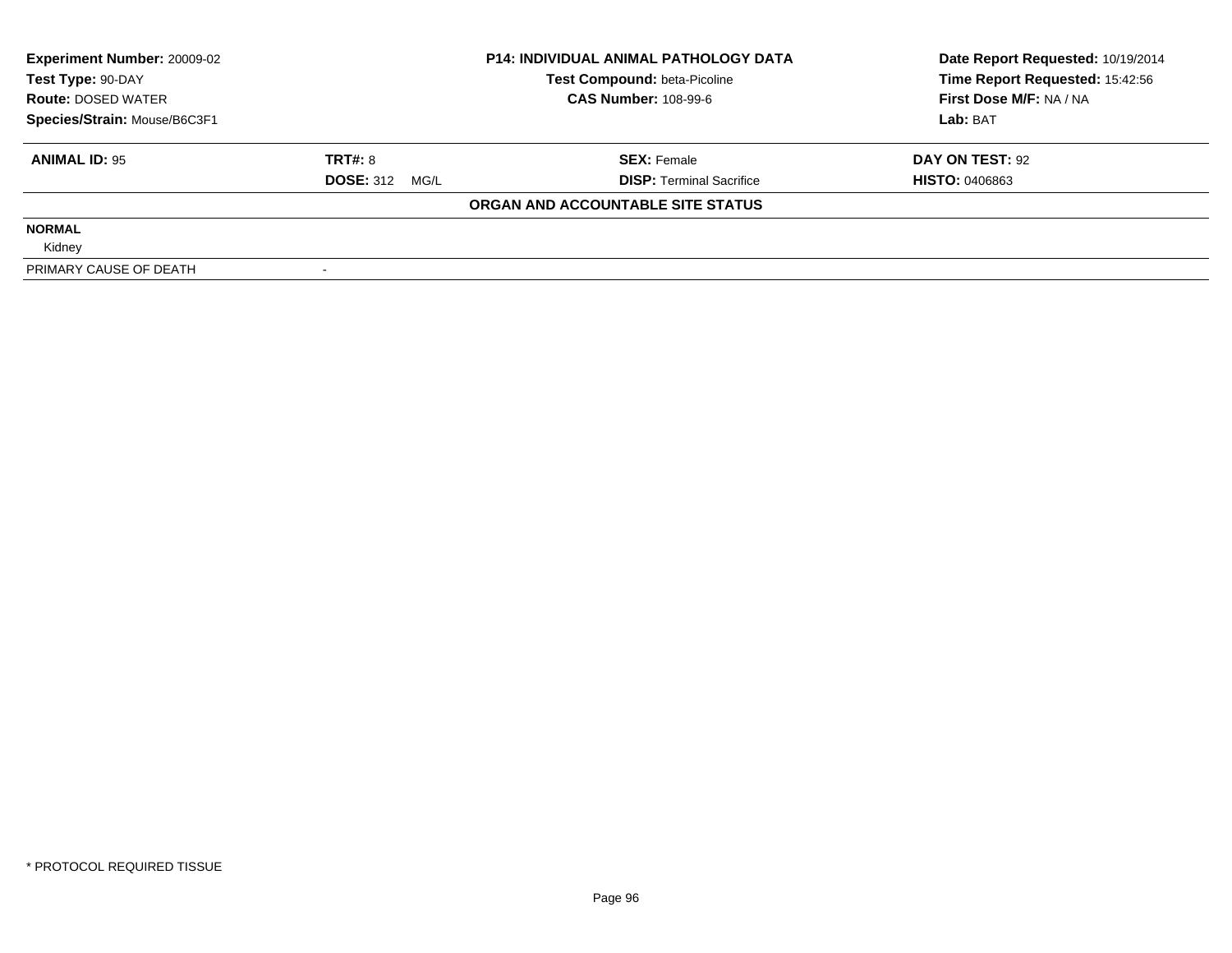| <b>Experiment Number: 20009-02</b> | <b>P14: INDIVIDUAL ANIMAL PATHOLOGY DATA</b> |                                     | Date Report Requested: 10/19/2014 |  |
|------------------------------------|----------------------------------------------|-------------------------------------|-----------------------------------|--|
| Test Type: 90-DAY                  |                                              | <b>Test Compound: beta-Picoline</b> | Time Report Requested: 15:42:56   |  |
| <b>Route: DOSED WATER</b>          |                                              | <b>CAS Number: 108-99-6</b>         | First Dose M/F: NA / NA           |  |
| Species/Strain: Mouse/B6C3F1       |                                              |                                     | Lab: BAT                          |  |
| <b>ANIMAL ID: 96</b>               | TRT#: 8                                      | <b>SEX: Female</b>                  | DAY ON TEST: 92                   |  |
|                                    | <b>DOSE: 312 MG/L</b>                        | <b>DISP: Terminal Sacrifice</b>     | <b>HISTO: 0406864</b>             |  |
|                                    |                                              | ORGAN AND ACCOUNTABLE SITE STATUS   |                                   |  |
| <b>NORMAL</b>                      |                                              |                                     |                                   |  |
| Kidney                             |                                              |                                     |                                   |  |
| PRIMARY CAUSE OF DEATH             |                                              |                                     |                                   |  |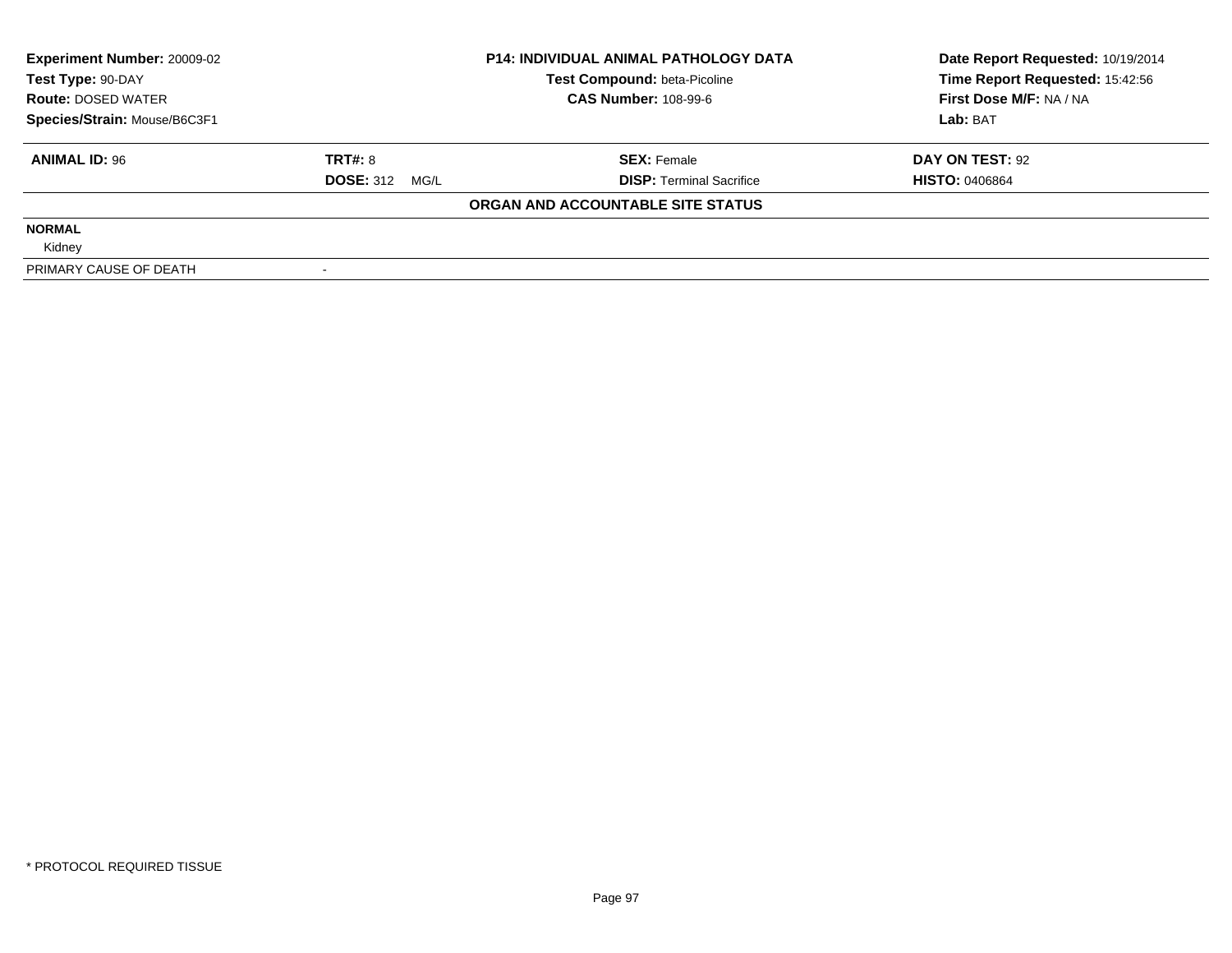| <b>Experiment Number: 20009-02</b> | <b>P14: INDIVIDUAL ANIMAL PATHOLOGY DATA</b> |                                     | Date Report Requested: 10/19/2014 |  |
|------------------------------------|----------------------------------------------|-------------------------------------|-----------------------------------|--|
| Test Type: 90-DAY                  |                                              | <b>Test Compound: beta-Picoline</b> | Time Report Requested: 15:42:56   |  |
| <b>Route: DOSED WATER</b>          |                                              | <b>CAS Number: 108-99-6</b>         | First Dose M/F: NA / NA           |  |
| Species/Strain: Mouse/B6C3F1       |                                              |                                     | Lab: BAT                          |  |
| <b>ANIMAL ID: 97</b>               | TRT#: 8                                      | <b>SEX: Female</b>                  | DAY ON TEST: 92                   |  |
|                                    | <b>DOSE: 312 MG/L</b>                        | <b>DISP:</b> Terminal Sacrifice     | <b>HISTO: 0406865</b>             |  |
|                                    |                                              | ORGAN AND ACCOUNTABLE SITE STATUS   |                                   |  |
| <b>NORMAL</b>                      |                                              |                                     |                                   |  |
| Kidney                             |                                              |                                     |                                   |  |
| PRIMARY CAUSE OF DEATH             |                                              |                                     |                                   |  |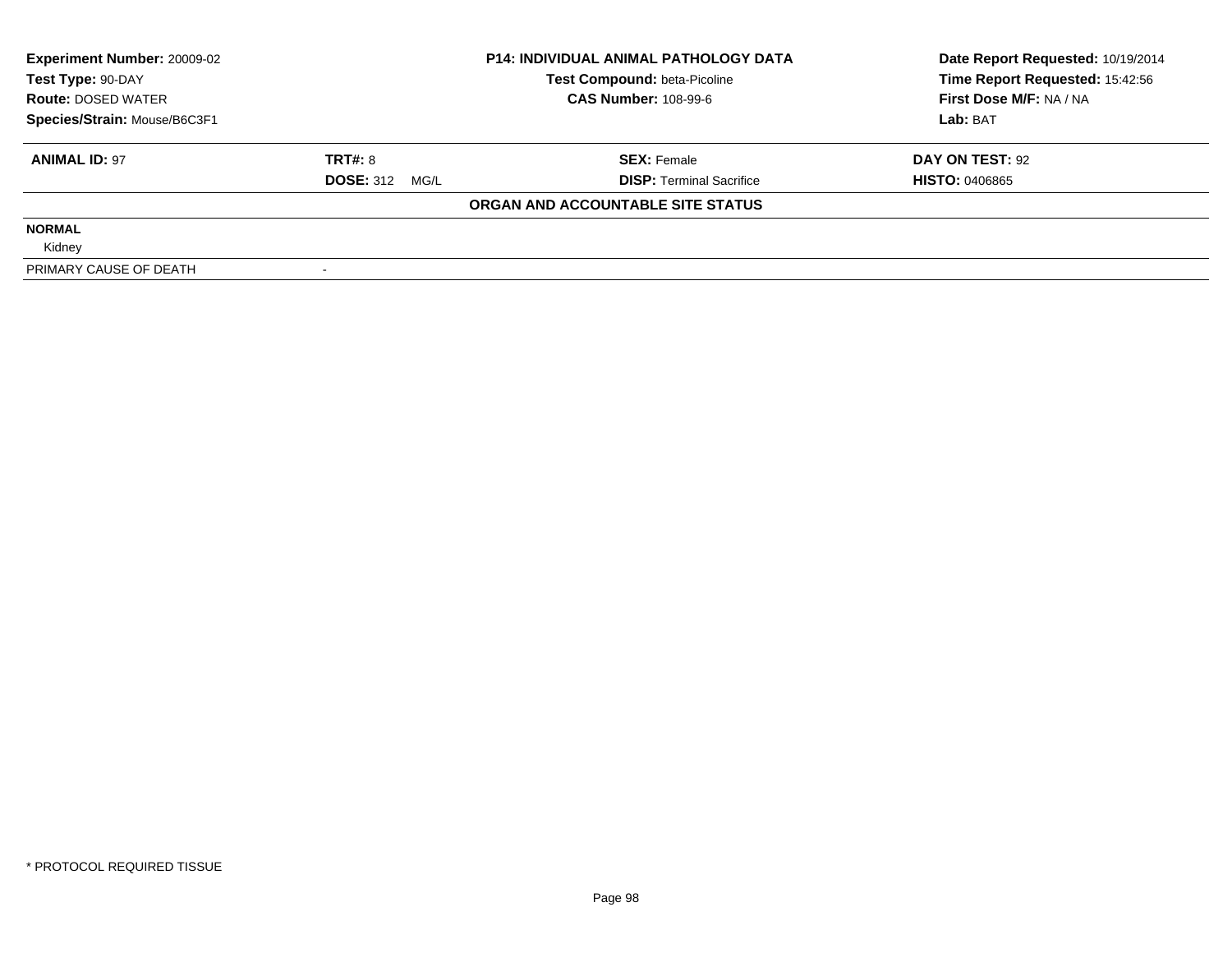| <b>Experiment Number: 20009-02</b> | <b>P14: INDIVIDUAL ANIMAL PATHOLOGY DATA</b> |                                     | Date Report Requested: 10/19/2014 |  |
|------------------------------------|----------------------------------------------|-------------------------------------|-----------------------------------|--|
| Test Type: 90-DAY                  |                                              | <b>Test Compound: beta-Picoline</b> | Time Report Requested: 15:42:56   |  |
| <b>Route: DOSED WATER</b>          |                                              | <b>CAS Number: 108-99-6</b>         | First Dose M/F: NA / NA           |  |
| Species/Strain: Mouse/B6C3F1       |                                              |                                     | Lab: BAT                          |  |
| <b>ANIMAL ID: 98</b>               | TRT#: 8                                      | <b>SEX: Female</b>                  | DAY ON TEST: 92                   |  |
|                                    | <b>DOSE: 312 MG/L</b>                        | <b>DISP:</b> Terminal Sacrifice     | <b>HISTO: 0406866</b>             |  |
|                                    |                                              | ORGAN AND ACCOUNTABLE SITE STATUS   |                                   |  |
| <b>NORMAL</b>                      |                                              |                                     |                                   |  |
| Kidney                             |                                              |                                     |                                   |  |
| PRIMARY CAUSE OF DEATH             |                                              |                                     |                                   |  |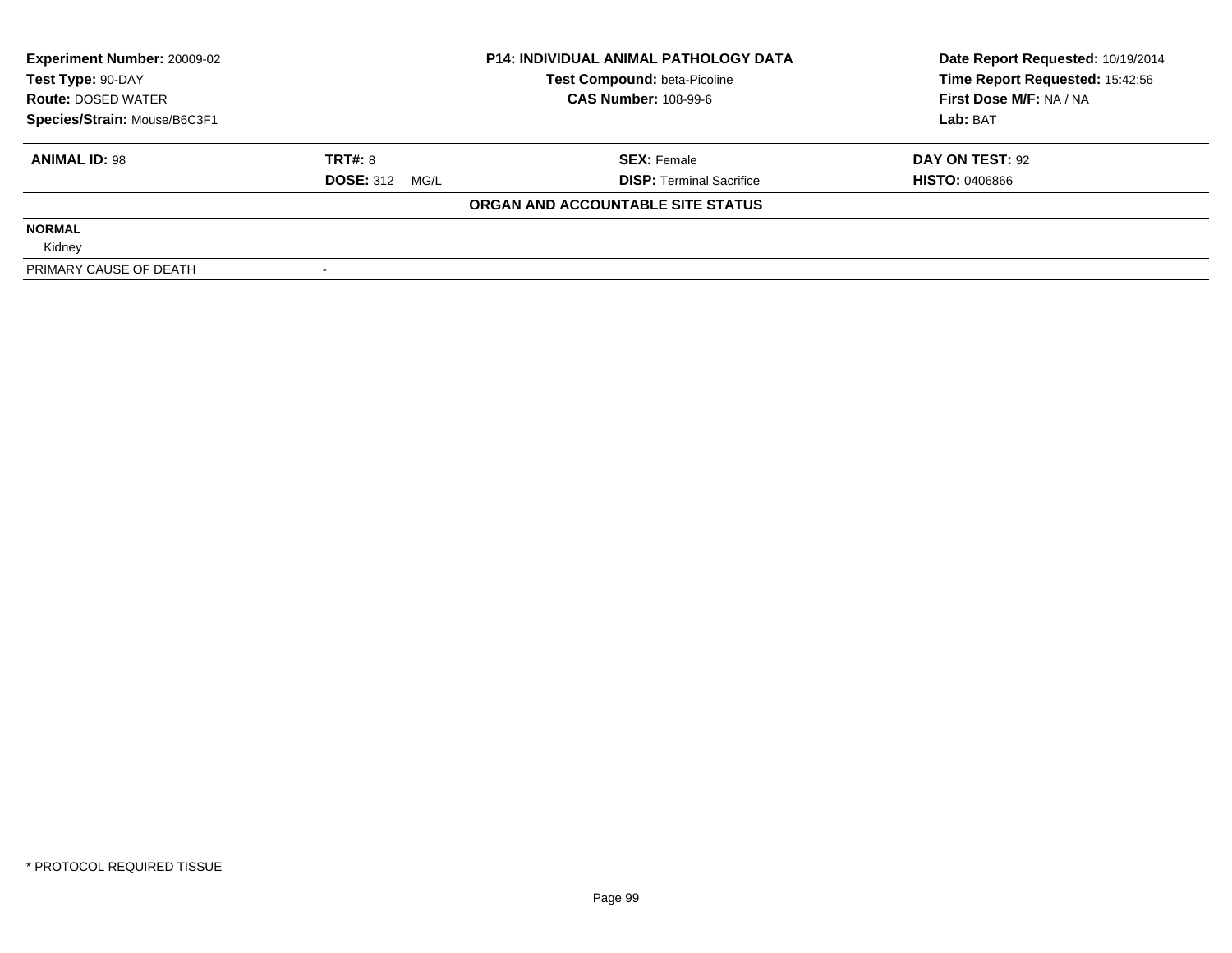| <b>Experiment Number: 20009-02</b> | <b>P14: INDIVIDUAL ANIMAL PATHOLOGY DATA</b> |                                     | Date Report Requested: 10/19/2014 |  |
|------------------------------------|----------------------------------------------|-------------------------------------|-----------------------------------|--|
| Test Type: 90-DAY                  |                                              | <b>Test Compound: beta-Picoline</b> | Time Report Requested: 15:42:56   |  |
| <b>Route: DOSED WATER</b>          |                                              | <b>CAS Number: 108-99-6</b>         | First Dose M/F: NA / NA           |  |
| Species/Strain: Mouse/B6C3F1       |                                              |                                     | Lab: BAT                          |  |
| <b>ANIMAL ID: 99</b>               | TRT#: 8                                      | <b>SEX: Female</b>                  | DAY ON TEST: 92                   |  |
|                                    | <b>DOSE: 312 MG/L</b>                        | <b>DISP: Terminal Sacrifice</b>     | <b>HISTO: 0406867</b>             |  |
|                                    |                                              | ORGAN AND ACCOUNTABLE SITE STATUS   |                                   |  |
| <b>NORMAL</b>                      |                                              |                                     |                                   |  |
| Kidney                             |                                              |                                     |                                   |  |
| PRIMARY CAUSE OF DEATH             |                                              |                                     |                                   |  |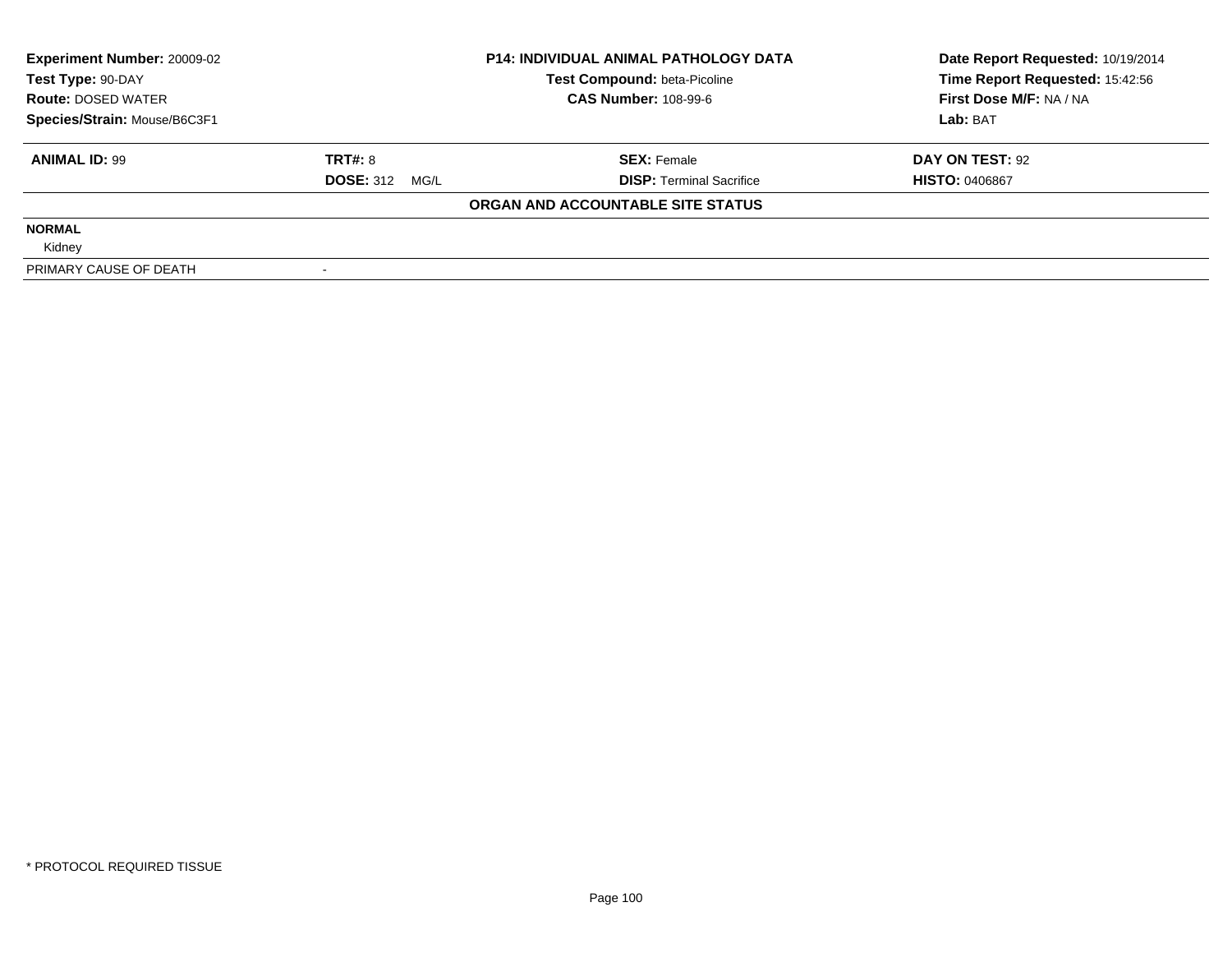| <b>Experiment Number: 20009-02</b><br>Test Type: 90-DAY<br><b>Route: DOSED WATER</b><br>Species/Strain: Mouse/B6C3F1 |                                  | <b>P14: INDIVIDUAL ANIMAL PATHOLOGY DATA</b><br><b>Test Compound: beta-Picoline</b><br><b>CAS Number: 108-99-6</b> | Date Report Requested: 10/19/2014<br>Time Report Requested: 15:42:56<br>First Dose M/F: NA / NA<br>Lab: BAT |
|----------------------------------------------------------------------------------------------------------------------|----------------------------------|--------------------------------------------------------------------------------------------------------------------|-------------------------------------------------------------------------------------------------------------|
| <b>ANIMAL ID: 100</b>                                                                                                | TRT#: 8<br><b>DOSE: 312 MG/L</b> | <b>SEX: Female</b><br><b>DISP: Terminal Sacrifice</b>                                                              | DAY ON TEST: 92<br><b>HISTO: 0406868</b>                                                                    |
| <b>OBSERVATIONS</b>                                                                                                  |                                  |                                                                                                                    |                                                                                                             |
| Kidney                                                                                                               |                                  | Nephropathy                                                                                                        | Minimal                                                                                                     |
| PRIMARY CAUSE OF DEATH                                                                                               | $\overline{\phantom{a}}$         |                                                                                                                    |                                                                                                             |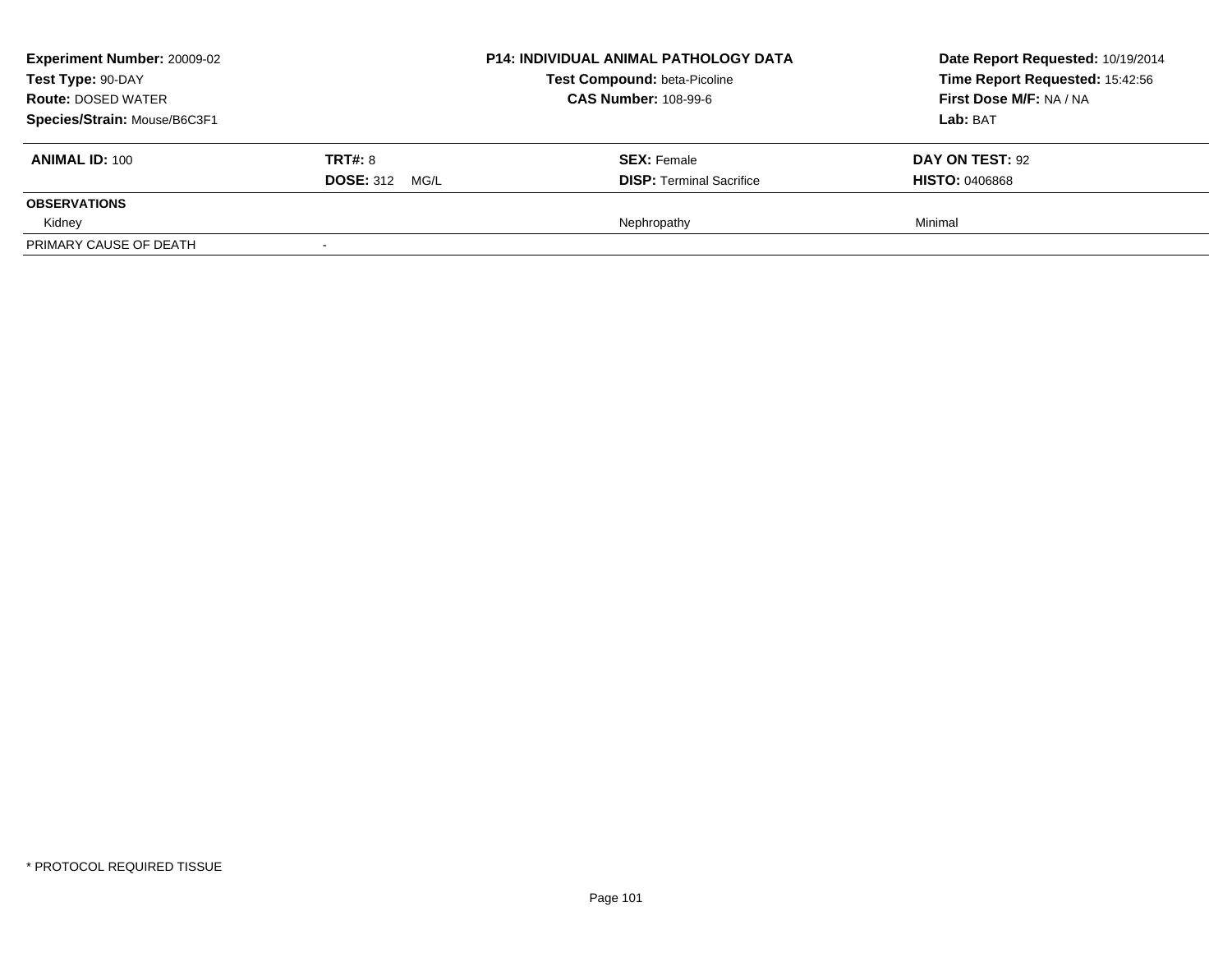| <b>Experiment Number: 20009-02</b> | <b>P14: INDIVIDUAL ANIMAL PATHOLOGY DATA</b> |                                     | Date Report Requested: 10/19/2014 |  |
|------------------------------------|----------------------------------------------|-------------------------------------|-----------------------------------|--|
| Test Type: 90-DAY                  |                                              | <b>Test Compound: beta-Picoline</b> | Time Report Requested: 15:42:56   |  |
| <b>Route: DOSED WATER</b>          |                                              | <b>CAS Number: 108-99-6</b>         | First Dose M/F: NA / NA           |  |
| Species/Strain: Mouse/B6C3F1       |                                              |                                     | Lab: BAT                          |  |
| <b>ANIMAL ID: 101</b>              | <b>TRT#: 10</b>                              | <b>SEX: Female</b>                  | DAY ON TEST: 92                   |  |
|                                    | <b>DOSE: 625</b><br>MG/L                     | <b>DISP: Terminal Sacrifice</b>     | <b>HISTO: 0406869</b>             |  |
|                                    |                                              | ORGAN AND ACCOUNTABLE SITE STATUS   |                                   |  |
| <b>NORMAL</b>                      |                                              |                                     |                                   |  |
| Kidney                             |                                              |                                     |                                   |  |
| PRIMARY CAUSE OF DEATH             |                                              |                                     |                                   |  |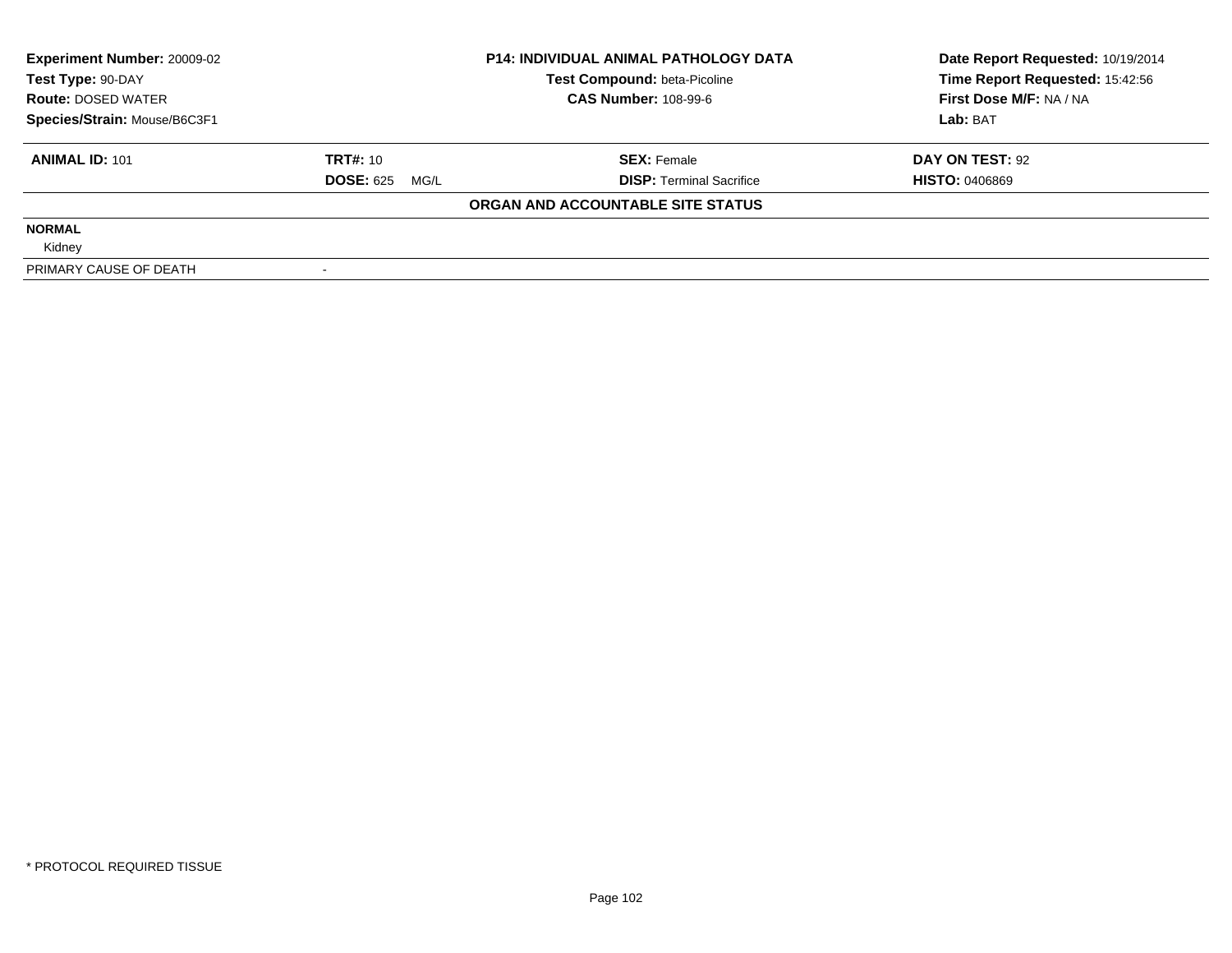| <b>Experiment Number: 20009-02</b> | <b>P14: INDIVIDUAL ANIMAL PATHOLOGY DATA</b> |                                     | Date Report Requested: 10/19/2014 |  |
|------------------------------------|----------------------------------------------|-------------------------------------|-----------------------------------|--|
| Test Type: 90-DAY                  |                                              | <b>Test Compound: beta-Picoline</b> | Time Report Requested: 15:42:56   |  |
| <b>Route: DOSED WATER</b>          |                                              | <b>CAS Number: 108-99-6</b>         | First Dose M/F: NA / NA           |  |
| Species/Strain: Mouse/B6C3F1       |                                              |                                     | Lab: BAT                          |  |
| <b>ANIMAL ID: 102</b>              | <b>TRT#: 10</b>                              | <b>SEX: Female</b>                  | DAY ON TEST: 92                   |  |
|                                    | <b>DOSE: 625</b><br>MG/L                     | <b>DISP: Terminal Sacrifice</b>     | <b>HISTO: 0406870</b>             |  |
|                                    |                                              | ORGAN AND ACCOUNTABLE SITE STATUS   |                                   |  |
| <b>NORMAL</b>                      |                                              |                                     |                                   |  |
| Kidney                             |                                              |                                     |                                   |  |
| PRIMARY CAUSE OF DEATH             |                                              |                                     |                                   |  |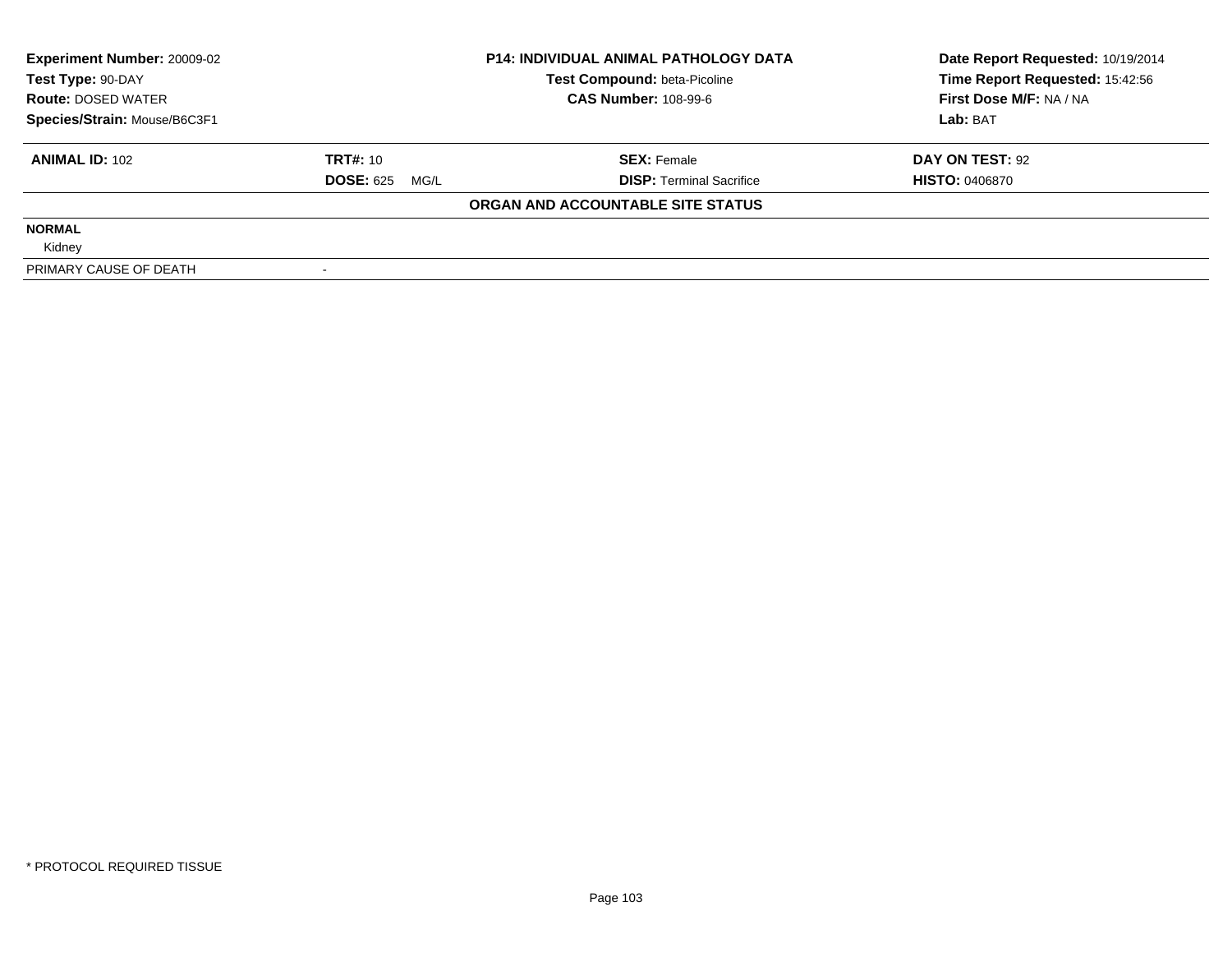| <b>Experiment Number: 20009-02</b><br>Test Type: 90-DAY |                          | <b>P14: INDIVIDUAL ANIMAL PATHOLOGY DATA</b><br>Test Compound: beta-Picoline | Date Report Requested: 10/19/2014<br>Time Report Requested: 15:42:56 |
|---------------------------------------------------------|--------------------------|------------------------------------------------------------------------------|----------------------------------------------------------------------|
| <b>Route: DOSED WATER</b>                               |                          | <b>CAS Number: 108-99-6</b>                                                  | First Dose M/F: NA / NA                                              |
| Species/Strain: Mouse/B6C3F1                            |                          |                                                                              | Lab: BAT                                                             |
| <b>ANIMAL ID: 103</b>                                   | TRT#: 10                 | <b>SEX: Female</b>                                                           | DAY ON TEST: 92                                                      |
|                                                         | <b>DOSE: 625</b><br>MG/L | <b>DISP:</b> Terminal Sacrifice                                              | <b>HISTO: 0406871</b>                                                |
|                                                         |                          | ORGAN AND ACCOUNTABLE SITE STATUS                                            |                                                                      |
| <b>NORMAL</b>                                           |                          |                                                                              |                                                                      |
| Kidney                                                  |                          |                                                                              |                                                                      |
| PRIMARY CAUSE OF DEATH                                  |                          |                                                                              |                                                                      |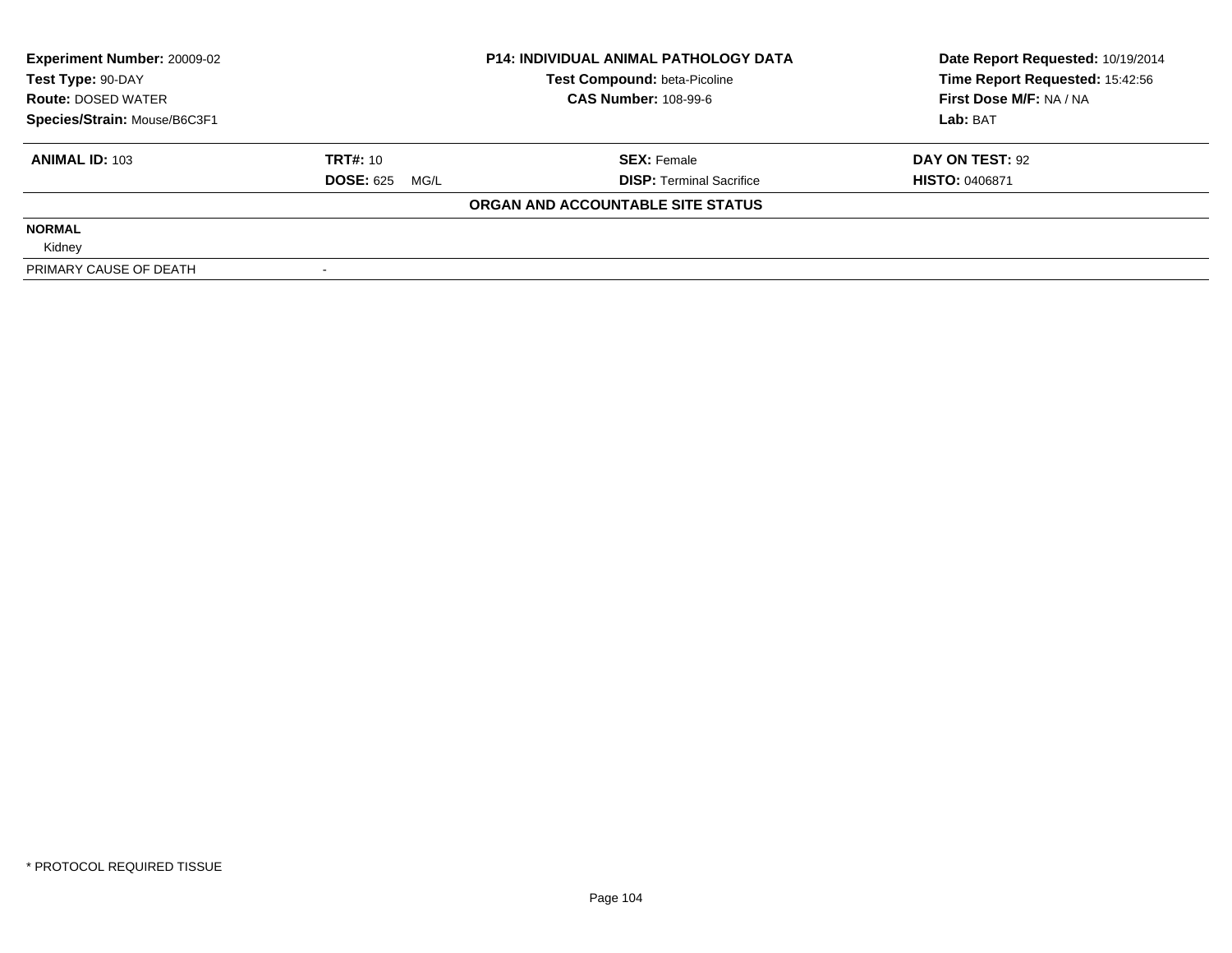| <b>Experiment Number: 20009-02</b> | <b>P14: INDIVIDUAL ANIMAL PATHOLOGY DATA</b> |                                     | Date Report Requested: 10/19/2014 |  |
|------------------------------------|----------------------------------------------|-------------------------------------|-----------------------------------|--|
| Test Type: 90-DAY                  |                                              | <b>Test Compound: beta-Picoline</b> | Time Report Requested: 15:42:56   |  |
| <b>Route: DOSED WATER</b>          |                                              | <b>CAS Number: 108-99-6</b>         | First Dose M/F: NA / NA           |  |
| Species/Strain: Mouse/B6C3F1       |                                              |                                     | Lab: BAT                          |  |
| <b>ANIMAL ID: 104</b>              | <b>TRT#: 10</b>                              | <b>SEX: Female</b>                  | DAY ON TEST: 92                   |  |
|                                    | <b>DOSE: 625</b><br>MG/L                     | <b>DISP: Terminal Sacrifice</b>     | <b>HISTO: 0406872</b>             |  |
|                                    |                                              | ORGAN AND ACCOUNTABLE SITE STATUS   |                                   |  |
| <b>NORMAL</b>                      |                                              |                                     |                                   |  |
| Kidney                             |                                              |                                     |                                   |  |
| PRIMARY CAUSE OF DEATH             |                                              |                                     |                                   |  |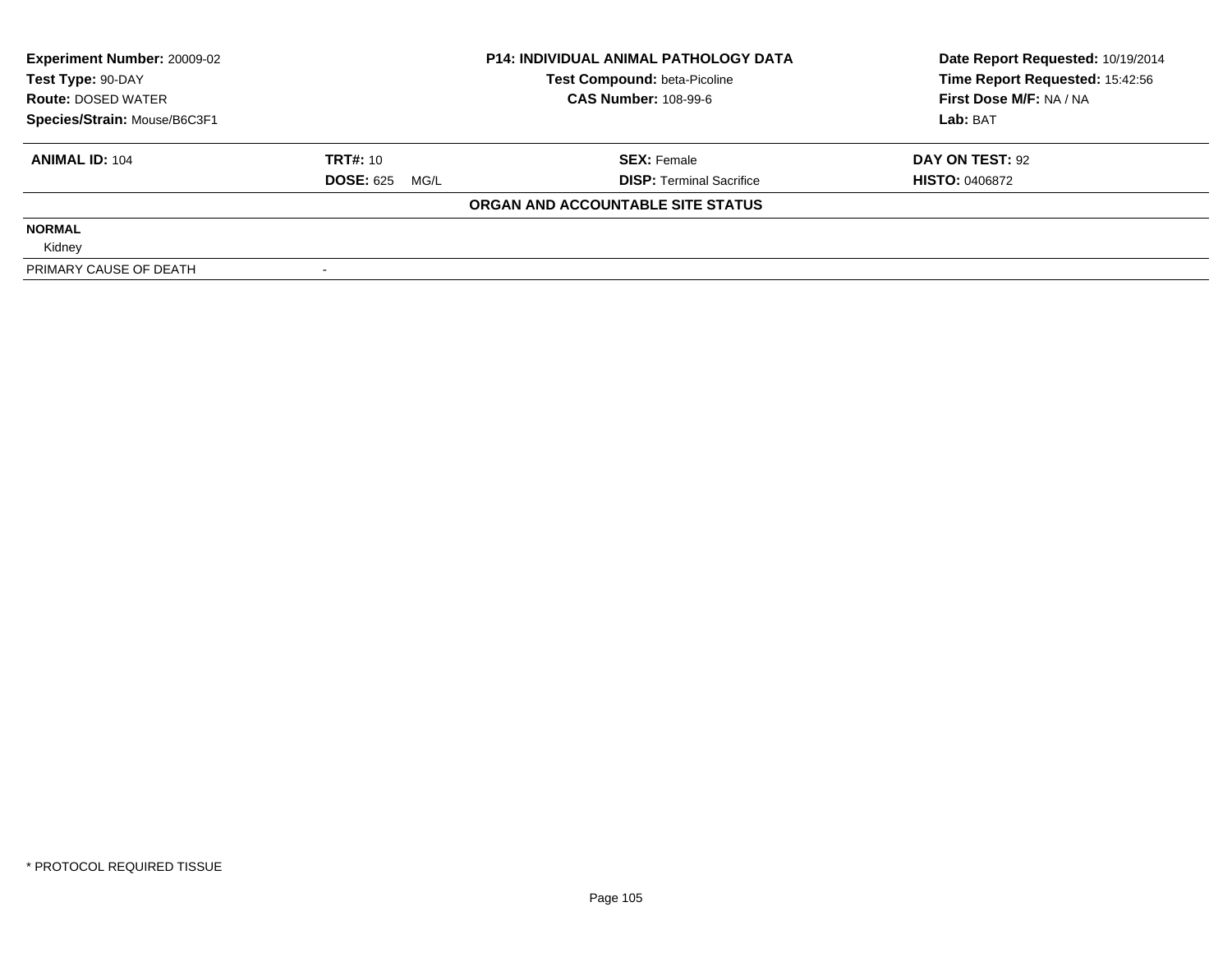| <b>Experiment Number: 20009-02</b><br>Test Type: 90-DAY |                          | <b>P14: INDIVIDUAL ANIMAL PATHOLOGY DATA</b><br>Test Compound: beta-Picoline | Date Report Requested: 10/19/2014<br>Time Report Requested: 15:42:56 |  |
|---------------------------------------------------------|--------------------------|------------------------------------------------------------------------------|----------------------------------------------------------------------|--|
| <b>Route: DOSED WATER</b>                               |                          | <b>CAS Number: 108-99-6</b>                                                  | First Dose M/F: NA / NA                                              |  |
| Species/Strain: Mouse/B6C3F1                            |                          |                                                                              | Lab: BAT                                                             |  |
| <b>ANIMAL ID: 105</b>                                   | TRT#: 10                 | <b>SEX: Female</b>                                                           | DAY ON TEST: 92                                                      |  |
|                                                         | <b>DOSE: 625</b><br>MG/L | <b>DISP:</b> Terminal Sacrifice                                              | <b>HISTO: 0406873</b>                                                |  |
|                                                         |                          | ORGAN AND ACCOUNTABLE SITE STATUS                                            |                                                                      |  |
| <b>NORMAL</b>                                           |                          |                                                                              |                                                                      |  |
| Kidney                                                  |                          |                                                                              |                                                                      |  |
| PRIMARY CAUSE OF DEATH                                  |                          |                                                                              |                                                                      |  |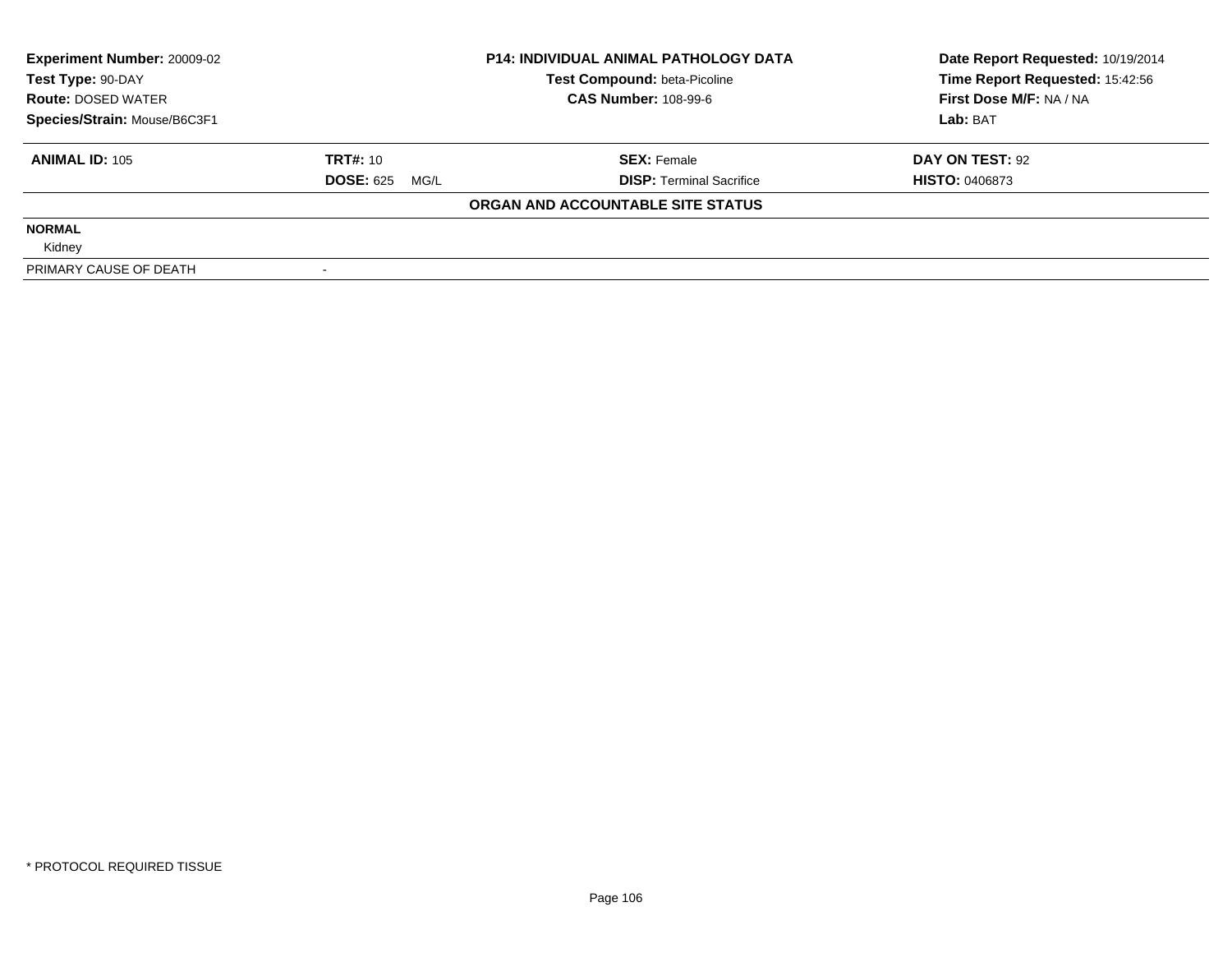| <b>Experiment Number: 20009-02</b> | <b>P14: INDIVIDUAL ANIMAL PATHOLOGY DATA</b> |                                     | Date Report Requested: 10/19/2014 |
|------------------------------------|----------------------------------------------|-------------------------------------|-----------------------------------|
| Test Type: 90-DAY                  |                                              | <b>Test Compound: beta-Picoline</b> | Time Report Requested: 15:42:56   |
| <b>Route: DOSED WATER</b>          |                                              | <b>CAS Number: 108-99-6</b>         | First Dose M/F: NA / NA           |
| Species/Strain: Mouse/B6C3F1       |                                              |                                     | Lab: BAT                          |
| <b>ANIMAL ID: 106</b>              | <b>TRT#:</b> 10                              | <b>SEX: Female</b>                  | DAY ON TEST: 92                   |
|                                    | <b>DOSE: 625 MG/L</b>                        | <b>DISP: Terminal Sacrifice</b>     | <b>HISTO: 0406874</b>             |
|                                    |                                              | ORGAN AND ACCOUNTABLE SITE STATUS   |                                   |
| <b>NORMAL</b>                      |                                              |                                     |                                   |
| Kidney                             |                                              |                                     |                                   |
| PRIMARY CAUSE OF DEATH             |                                              |                                     |                                   |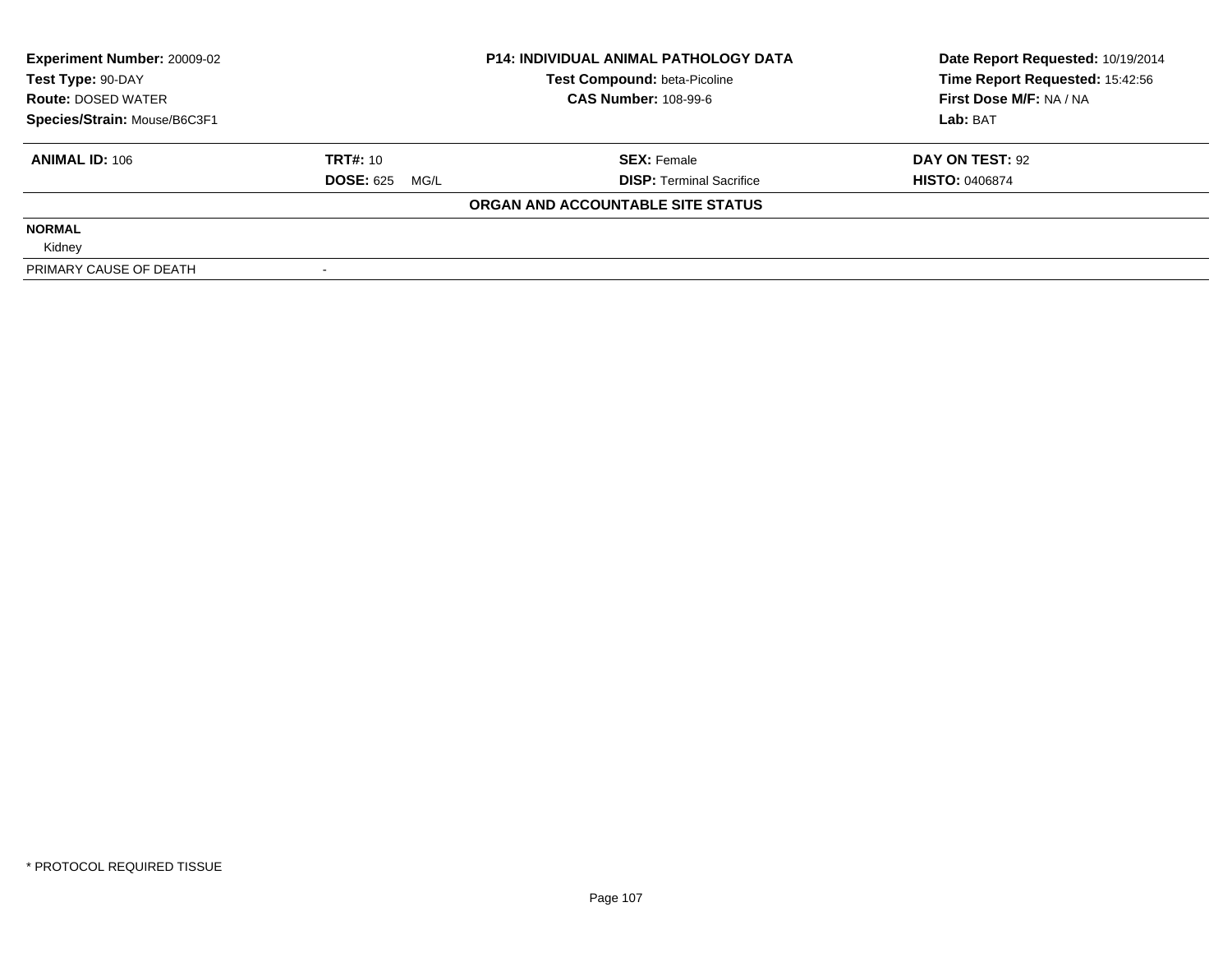| <b>Experiment Number: 20009-02</b> | <b>P14: INDIVIDUAL ANIMAL PATHOLOGY DATA</b> |                                     | Date Report Requested: 10/19/2014 |  |
|------------------------------------|----------------------------------------------|-------------------------------------|-----------------------------------|--|
| Test Type: 90-DAY                  |                                              | <b>Test Compound: beta-Picoline</b> | Time Report Requested: 15:42:56   |  |
| <b>Route: DOSED WATER</b>          |                                              | <b>CAS Number: 108-99-6</b>         | First Dose M/F: NA / NA           |  |
| Species/Strain: Mouse/B6C3F1       |                                              |                                     | Lab: BAT                          |  |
| <b>ANIMAL ID: 107</b>              | <b>TRT#: 10</b>                              | <b>SEX: Female</b>                  | DAY ON TEST: 92                   |  |
|                                    | <b>DOSE: 625</b><br>MG/L                     | <b>DISP: Terminal Sacrifice</b>     | <b>HISTO: 0406875</b>             |  |
|                                    |                                              | ORGAN AND ACCOUNTABLE SITE STATUS   |                                   |  |
| <b>NORMAL</b>                      |                                              |                                     |                                   |  |
| Kidney                             |                                              |                                     |                                   |  |
| PRIMARY CAUSE OF DEATH             |                                              |                                     |                                   |  |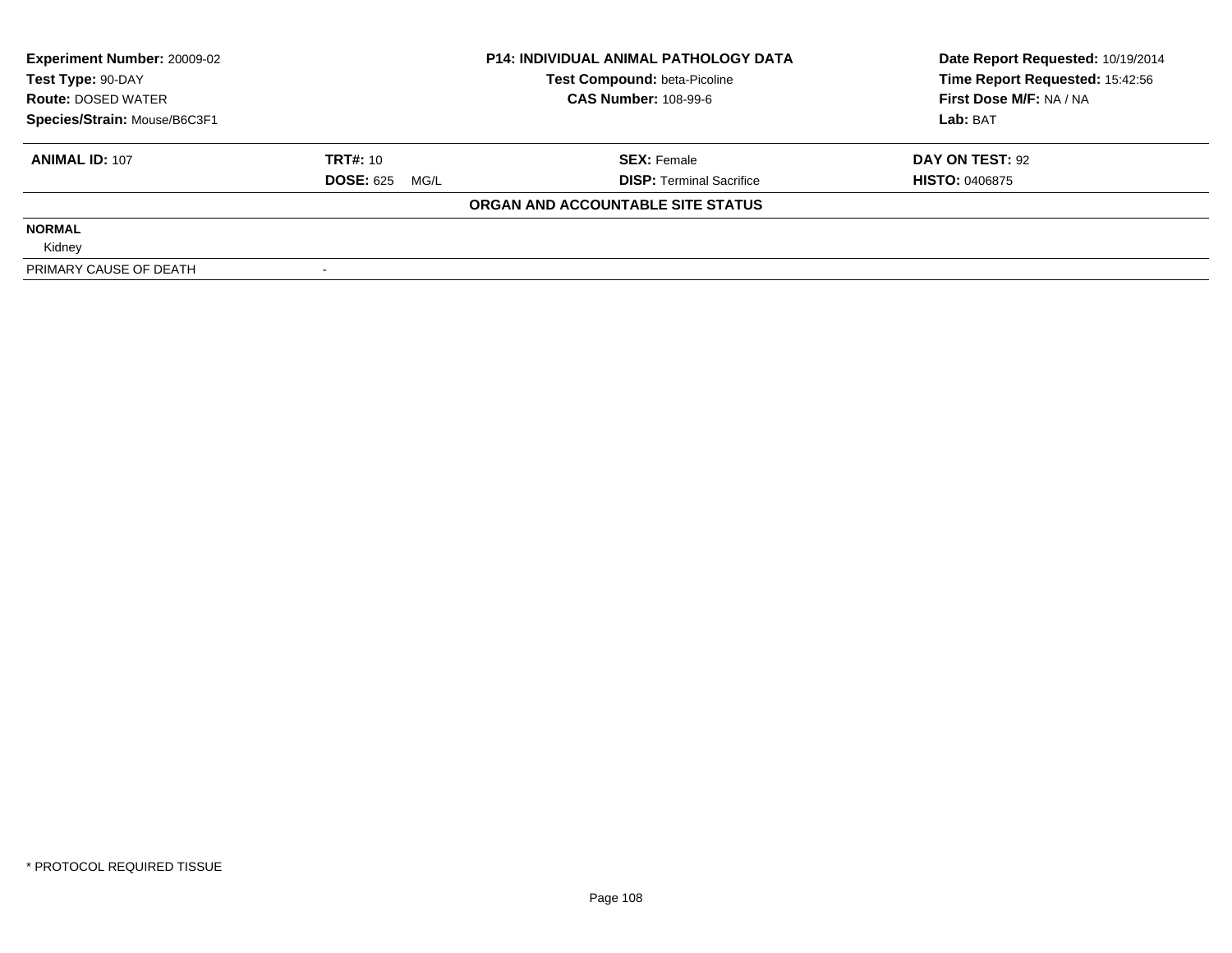| <b>Experiment Number: 20009-02</b><br>Test Type: 90-DAY<br><b>Route: DOSED WATER</b> |                          | <b>P14: INDIVIDUAL ANIMAL PATHOLOGY DATA</b><br>Test Compound: beta-Picoline | Date Report Requested: 10/19/2014<br>Time Report Requested: 15:42:56 |
|--------------------------------------------------------------------------------------|--------------------------|------------------------------------------------------------------------------|----------------------------------------------------------------------|
|                                                                                      |                          | <b>CAS Number: 108-99-6</b>                                                  | First Dose M/F: NA / NA                                              |
| Species/Strain: Mouse/B6C3F1                                                         |                          |                                                                              | Lab: BAT                                                             |
| <b>ANIMAL ID: 108</b>                                                                | TRT#: 10                 | <b>SEX: Female</b>                                                           | DAY ON TEST: 92                                                      |
|                                                                                      | <b>DOSE: 625</b><br>MG/L | <b>DISP:</b> Terminal Sacrifice                                              | <b>HISTO: 0406876</b>                                                |
|                                                                                      |                          | ORGAN AND ACCOUNTABLE SITE STATUS                                            |                                                                      |
| <b>NORMAL</b>                                                                        |                          |                                                                              |                                                                      |
| Kidney                                                                               |                          |                                                                              |                                                                      |
| PRIMARY CAUSE OF DEATH                                                               |                          |                                                                              |                                                                      |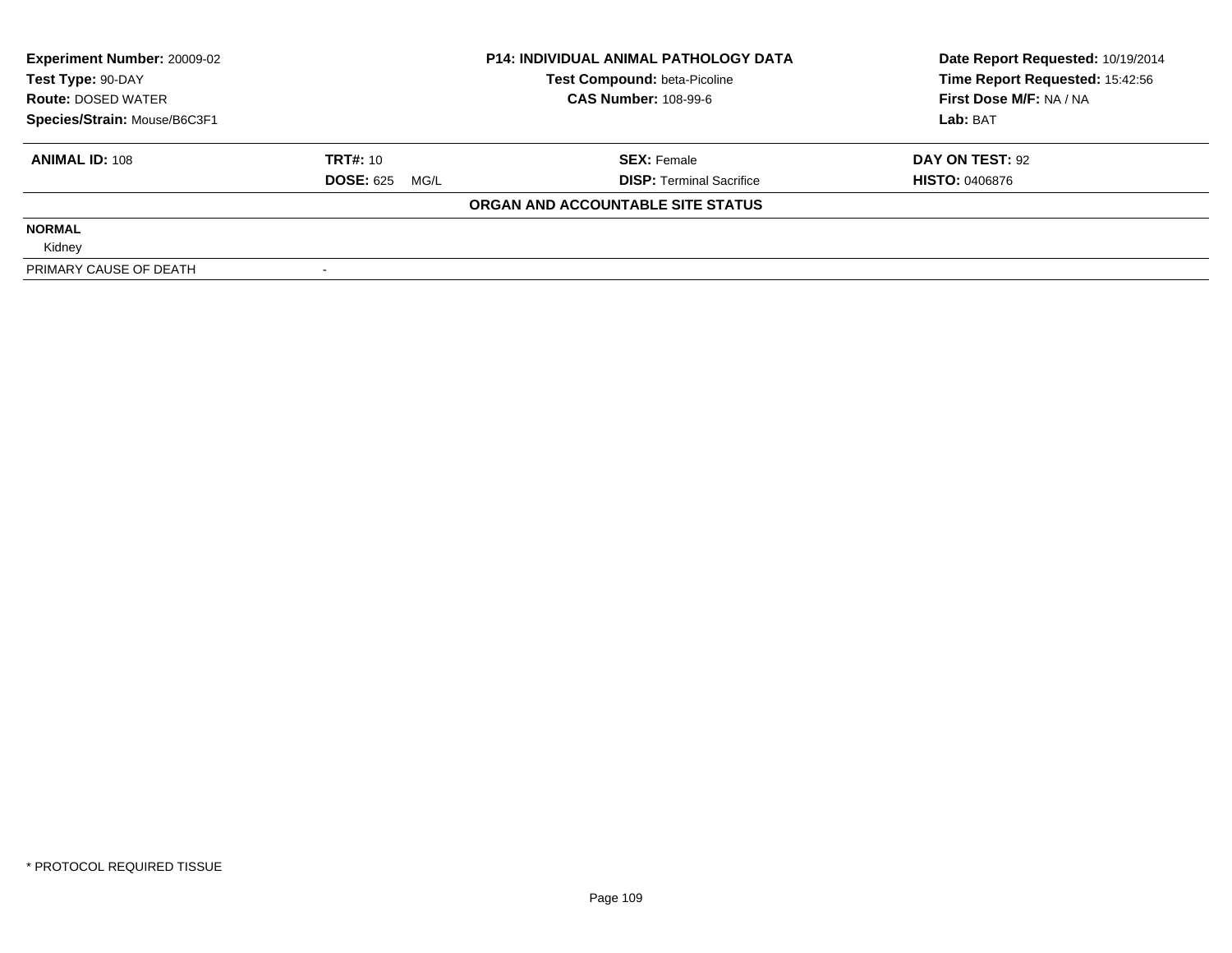| <b>Experiment Number: 20009-02</b> |                          | <b>P14: INDIVIDUAL ANIMAL PATHOLOGY DATA</b> | Date Report Requested: 10/19/2014 |  |
|------------------------------------|--------------------------|----------------------------------------------|-----------------------------------|--|
| Test Type: 90-DAY                  |                          | <b>Test Compound: beta-Picoline</b>          | Time Report Requested: 15:42:56   |  |
| <b>Route: DOSED WATER</b>          |                          | <b>CAS Number: 108-99-6</b>                  | First Dose M/F: NA / NA           |  |
| Species/Strain: Mouse/B6C3F1       |                          |                                              | Lab: BAT                          |  |
| <b>ANIMAL ID: 109</b>              | <b>TRT#: 10</b>          | <b>SEX: Female</b>                           | DAY ON TEST: 92                   |  |
|                                    | <b>DOSE: 625</b><br>MG/L | <b>DISP: Terminal Sacrifice</b>              | <b>HISTO: 0406877</b>             |  |
|                                    |                          | ORGAN AND ACCOUNTABLE SITE STATUS            |                                   |  |
| <b>NORMAL</b>                      |                          |                                              |                                   |  |
| Kidney                             |                          |                                              |                                   |  |
| PRIMARY CAUSE OF DEATH             |                          |                                              |                                   |  |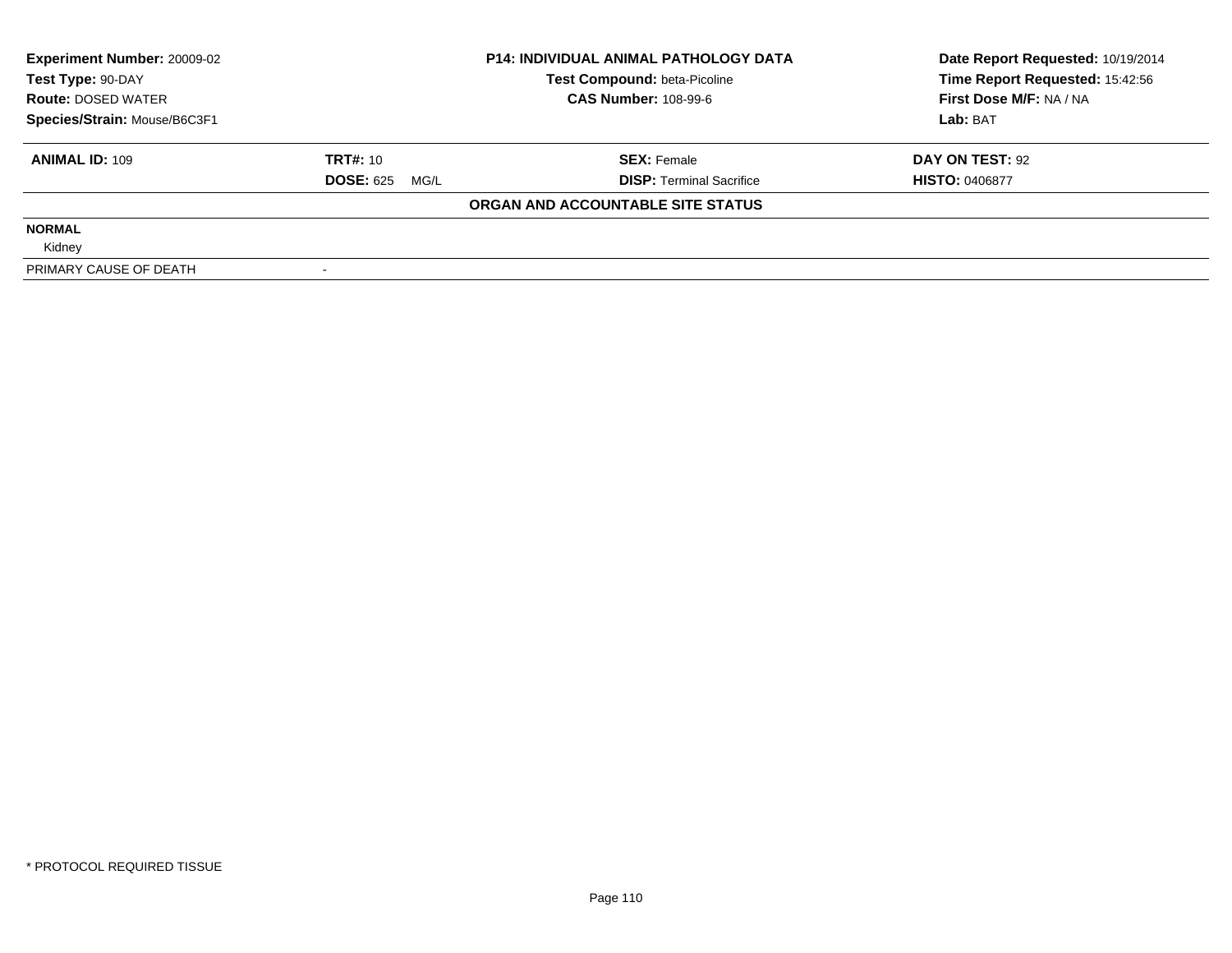| <b>Experiment Number: 20009-02</b><br>Test Type: 90-DAY |                          | <b>P14: INDIVIDUAL ANIMAL PATHOLOGY DATA</b> | Date Report Requested: 10/19/2014 |  |
|---------------------------------------------------------|--------------------------|----------------------------------------------|-----------------------------------|--|
|                                                         |                          | Test Compound: beta-Picoline                 | Time Report Requested: 15:42:56   |  |
| <b>Route: DOSED WATER</b>                               |                          | <b>CAS Number: 108-99-6</b>                  | First Dose M/F: NA / NA           |  |
| Species/Strain: Mouse/B6C3F1                            |                          |                                              | Lab: BAT                          |  |
| <b>ANIMAL ID: 110</b>                                   | <b>TRT#: 10</b>          | <b>SEX: Female</b>                           | DAY ON TEST: 92                   |  |
|                                                         | <b>DOSE: 625</b><br>MG/L | <b>DISP:</b> Terminal Sacrifice              | <b>HISTO: 0406878</b>             |  |
|                                                         |                          | ORGAN AND ACCOUNTABLE SITE STATUS            |                                   |  |
| <b>NORMAL</b>                                           |                          |                                              |                                   |  |
| Kidney                                                  |                          |                                              |                                   |  |
| PRIMARY CAUSE OF DEATH                                  |                          |                                              |                                   |  |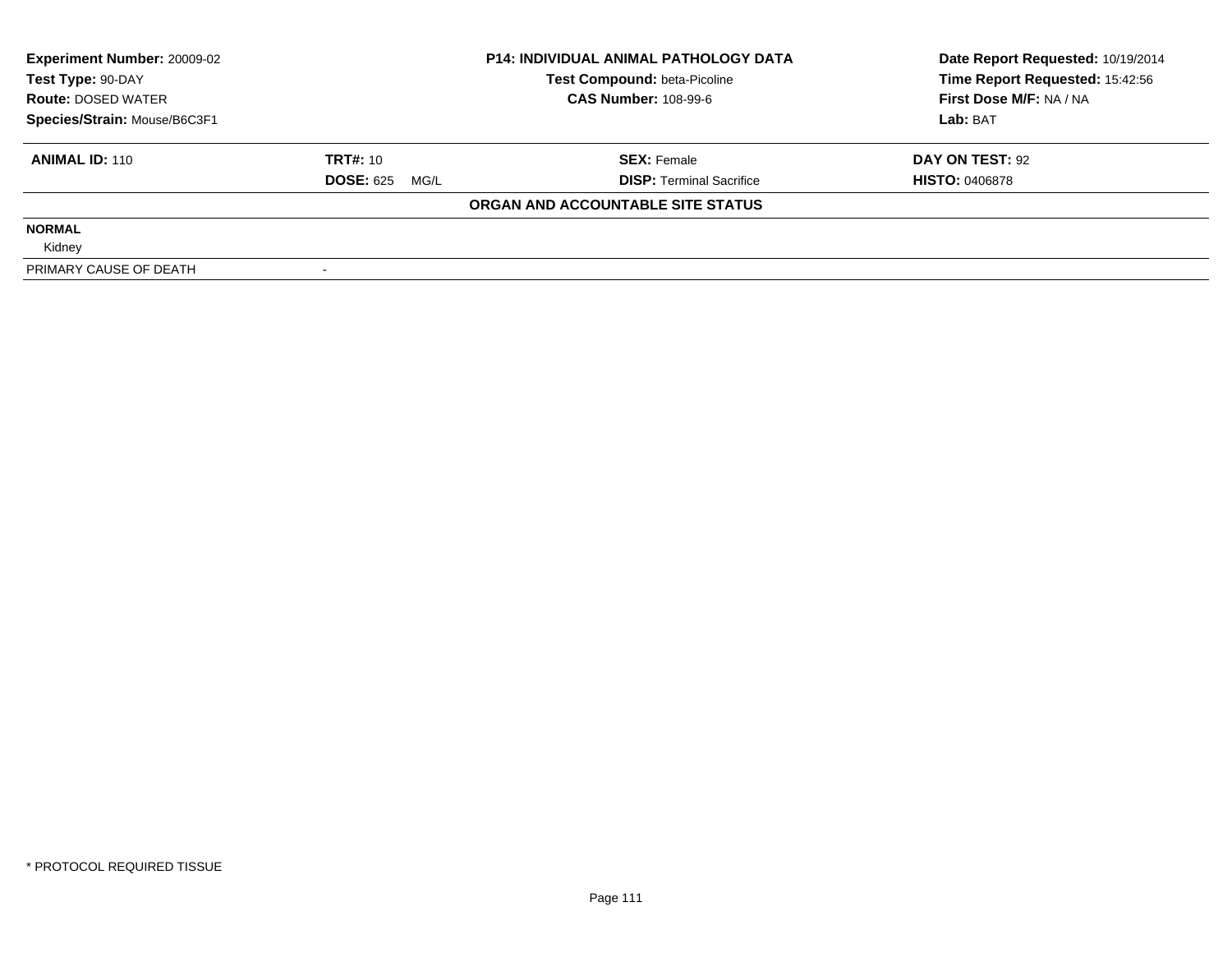| Experiment Number: 20009-02<br>Test Type: 90-DAY<br><b>Route: DOSED WATER</b> | <b>P14: INDIVIDUAL ANIMAL PATHOLOGY DATA</b><br>Test Compound: beta-Picoline<br><b>CAS Number: 108-99-6</b> |                                   | Date Report Requested: 10/19/2014<br>Time Report Requested: 15:42:56<br>First Dose M/F: NA / NA |  |
|-------------------------------------------------------------------------------|-------------------------------------------------------------------------------------------------------------|-----------------------------------|-------------------------------------------------------------------------------------------------|--|
| Species/Strain: Mouse/B6C3F1                                                  |                                                                                                             |                                   | Lab: BAT                                                                                        |  |
| <b>ANIMAL ID: 111</b>                                                         | <b>TRT#: 12</b>                                                                                             | <b>SEX: Female</b>                | DAY ON TEST: 92                                                                                 |  |
|                                                                               | <b>DOSE: 1250</b><br>MG/L                                                                                   | <b>DISP:</b> Terminal Sacrifice   | <b>HISTO: 0406879</b>                                                                           |  |
|                                                                               |                                                                                                             | ORGAN AND ACCOUNTABLE SITE STATUS |                                                                                                 |  |
| <b>NORMAL</b>                                                                 |                                                                                                             |                                   |                                                                                                 |  |
| * Adrenal Cortex                                                              | * Adrenal Medulla                                                                                           | * Blood Vessel                    | * Bone                                                                                          |  |
| * Bone Marrow                                                                 | * Brain                                                                                                     | * Clitoral Gland                  | * Esophagus                                                                                     |  |
| * Eye                                                                         | * Gallbladder                                                                                               | * Harderian Gland                 | * Heart                                                                                         |  |
| * Intestine Large, Cecum                                                      | * Intestine Large, Colon                                                                                    | * Intestine Large, Rectum         | * Intestine Small, Duodenum                                                                     |  |
| * Intestine Small, Ileum                                                      | * Intestine Small, Jejunum                                                                                  | * Islets, Pancreatic              | * Kidney                                                                                        |  |
| * Liver                                                                       | * Lung                                                                                                      | * Lymph Node, Mandibular          | * Lymph Node, Mesenteric                                                                        |  |
| * Mammary Gland                                                               | * Nose                                                                                                      | * Ovary                           | * Pancreas                                                                                      |  |
| * Parathyroid Gland                                                           | * Pituitary Gland                                                                                           | * Salivary Glands                 | * Skin                                                                                          |  |
| * Spleen                                                                      | * Stomach, Forestomach                                                                                      | * Stomach, Glandular              | * Thymus                                                                                        |  |
| * Thyroid Gland                                                               | * Trachea                                                                                                   | * Urinary Bladder                 | * Uterus                                                                                        |  |
| PRIMARY CAUSE OF DEATH                                                        |                                                                                                             |                                   |                                                                                                 |  |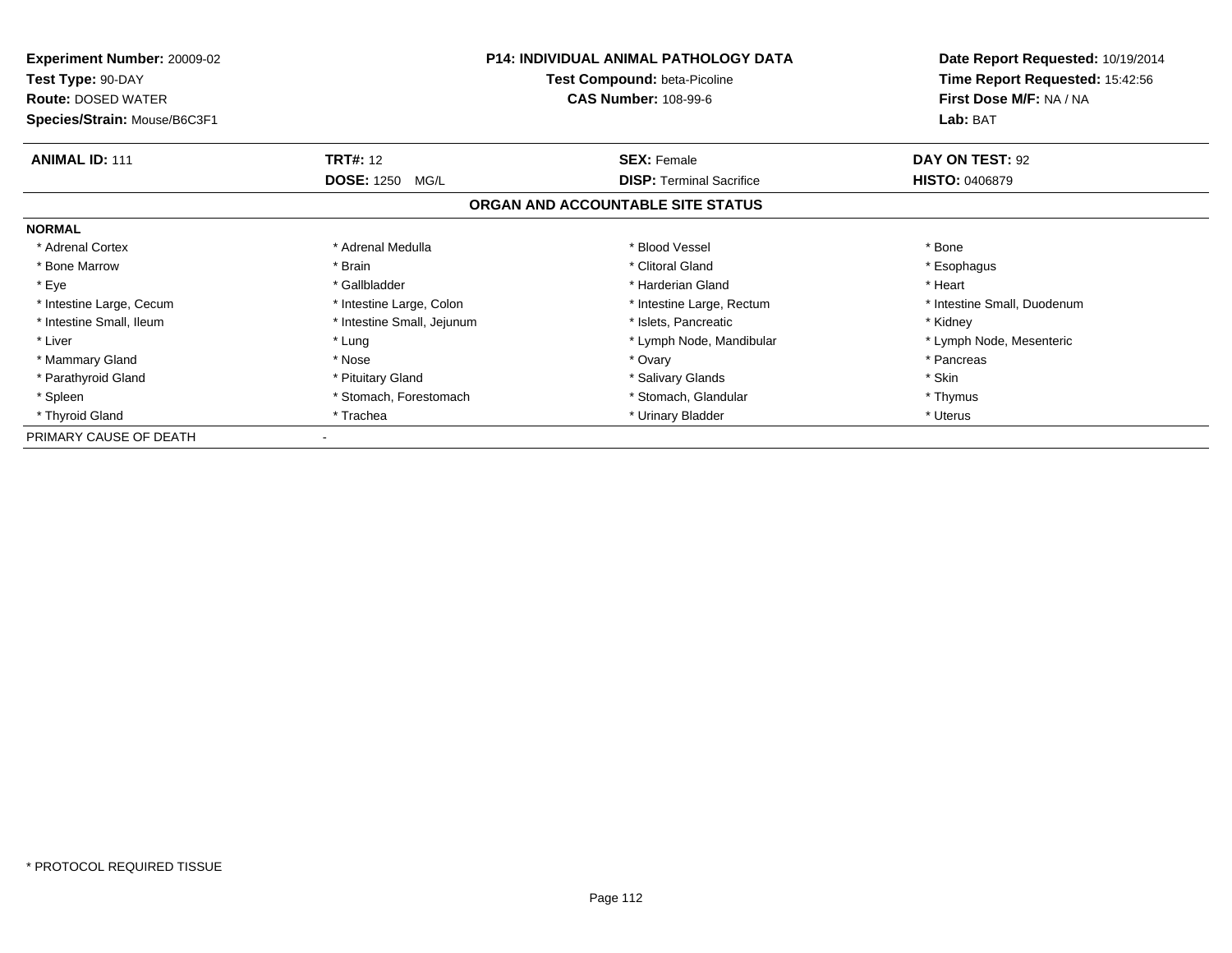| Experiment Number: 20009-02<br>Test Type: 90-DAY<br><b>Route: DOSED WATER</b><br>Species/Strain: Mouse/B6C3F1 |                            | <b>P14: INDIVIDUAL ANIMAL PATHOLOGY DATA</b><br>Test Compound: beta-Picoline<br><b>CAS Number: 108-99-6</b> | Date Report Requested: 10/19/2014<br>Time Report Requested: 15:42:56<br>First Dose M/F: NA / NA<br>Lab: BAT |
|---------------------------------------------------------------------------------------------------------------|----------------------------|-------------------------------------------------------------------------------------------------------------|-------------------------------------------------------------------------------------------------------------|
| <b>ANIMAL ID: 112</b>                                                                                         | <b>TRT#: 12</b>            | <b>SEX: Female</b>                                                                                          | DAY ON TEST: 92                                                                                             |
|                                                                                                               | <b>DOSE: 1250</b><br>MG/L  | <b>DISP: Terminal Sacrifice</b>                                                                             | <b>HISTO: 0406880</b>                                                                                       |
|                                                                                                               |                            | ORGAN AND ACCOUNTABLE SITE STATUS                                                                           |                                                                                                             |
| <b>NORMAL</b>                                                                                                 |                            |                                                                                                             |                                                                                                             |
| * Adrenal Cortex                                                                                              | * Adrenal Medulla          | * Blood Vessel                                                                                              | * Bone                                                                                                      |
| * Bone Marrow                                                                                                 | * Brain                    | * Clitoral Gland                                                                                            | * Esophagus                                                                                                 |
| * Eye                                                                                                         | * Gallbladder              | * Harderian Gland                                                                                           | * Heart                                                                                                     |
| * Intestine Large, Cecum                                                                                      | * Intestine Large, Colon   | * Intestine Large, Rectum                                                                                   | * Intestine Small, Duodenum                                                                                 |
| * Intestine Small, Ileum                                                                                      | * Intestine Small, Jejunum | * Islets, Pancreatic                                                                                        | * Kidney                                                                                                    |
| * Lung                                                                                                        | * Lymph Node, Mandibular   | * Lymph Node, Mesenteric                                                                                    | * Mammary Gland                                                                                             |
| * Nose                                                                                                        | * Ovary                    | * Pancreas                                                                                                  | * Salivary Glands                                                                                           |
| * Skin                                                                                                        | * Spleen                   | * Stomach, Forestomach                                                                                      | * Stomach, Glandular                                                                                        |
| * Thymus                                                                                                      | * Thyroid Gland            | * Trachea                                                                                                   | * Urinary Bladder                                                                                           |
| * Uterus                                                                                                      |                            |                                                                                                             |                                                                                                             |
| <b>MISSING</b>                                                                                                |                            |                                                                                                             |                                                                                                             |
| * Parathyroid Gland                                                                                           | * Pituitary Gland          |                                                                                                             |                                                                                                             |
| <b>OBSERVATIONS</b>                                                                                           |                            |                                                                                                             |                                                                                                             |
| * Liver                                                                                                       |                            | Inflammation                                                                                                | Chronic, Minimal                                                                                            |
| PRIMARY CAUSE OF DEATH                                                                                        |                            |                                                                                                             |                                                                                                             |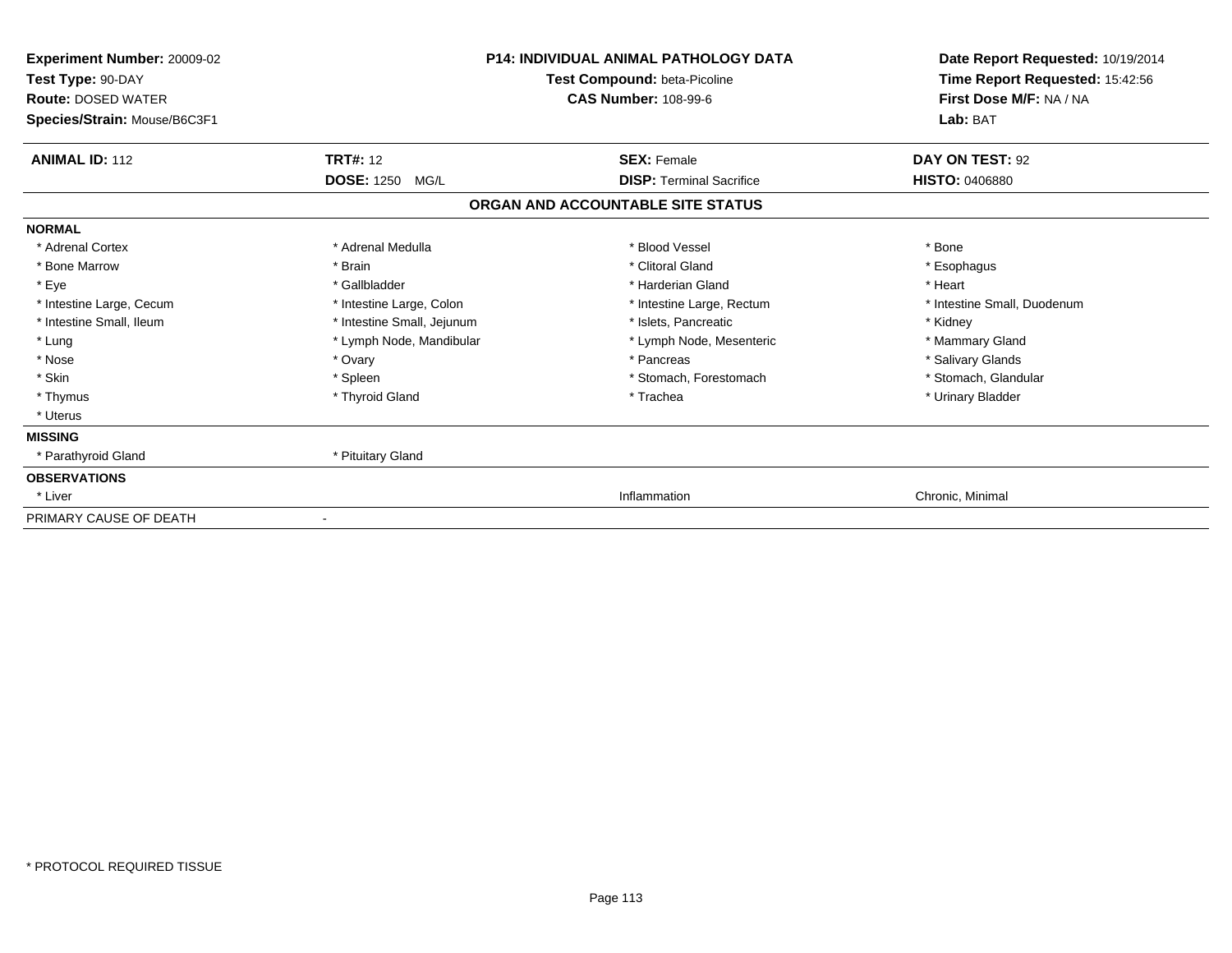| <b>Experiment Number: 20009-02</b><br>Test Type: 90-DAY<br><b>Route: DOSED WATER</b><br>Species/Strain: Mouse/B6C3F1 | <b>P14: INDIVIDUAL ANIMAL PATHOLOGY DATA</b><br>Test Compound: beta-Picoline<br><b>CAS Number: 108-99-6</b> |                                   | Date Report Requested: 10/19/2014<br>Time Report Requested: 15:42:56<br>First Dose M/F: NA / NA<br>Lab: BAT |
|----------------------------------------------------------------------------------------------------------------------|-------------------------------------------------------------------------------------------------------------|-----------------------------------|-------------------------------------------------------------------------------------------------------------|
| <b>ANIMAL ID: 113</b>                                                                                                | <b>TRT#:</b> 12                                                                                             | <b>SEX: Female</b>                | DAY ON TEST: 92                                                                                             |
|                                                                                                                      | <b>DOSE: 1250</b><br>MG/L                                                                                   | <b>DISP: Terminal Sacrifice</b>   | <b>HISTO: 0406881</b>                                                                                       |
|                                                                                                                      |                                                                                                             | ORGAN AND ACCOUNTABLE SITE STATUS |                                                                                                             |
| <b>NORMAL</b>                                                                                                        |                                                                                                             |                                   |                                                                                                             |
| * Adrenal Cortex                                                                                                     | * Adrenal Medulla                                                                                           | * Blood Vessel                    | * Bone                                                                                                      |
| * Bone Marrow                                                                                                        | * Brain                                                                                                     | * Clitoral Gland                  | * Esophagus                                                                                                 |
| * Eye                                                                                                                | * Gallbladder                                                                                               | * Harderian Gland                 | * Heart                                                                                                     |
| * Intestine Large, Cecum                                                                                             | * Intestine Large, Colon                                                                                    | * Intestine Large, Rectum         | * Intestine Small, Duodenum                                                                                 |
| * Intestine Small, Ileum                                                                                             | * Intestine Small, Jejunum                                                                                  | * Islets, Pancreatic              | * Kidney                                                                                                    |
| * Lung                                                                                                               | * Lymph Node, Mandibular                                                                                    | * Lymph Node, Mesenteric          | * Mammary Gland                                                                                             |
| * Nose                                                                                                               | * Ovary                                                                                                     | * Pancreas                        | * Parathyroid Gland                                                                                         |
| * Pituitary Gland                                                                                                    | * Salivary Glands                                                                                           | * Skin                            | * Spleen                                                                                                    |
| * Stomach, Forestomach                                                                                               | * Stomach, Glandular                                                                                        | * Thymus                          | * Thyroid Gland                                                                                             |
| * Trachea                                                                                                            | * Urinary Bladder                                                                                           | * Uterus                          |                                                                                                             |
| <b>OBSERVATIONS</b>                                                                                                  |                                                                                                             |                                   |                                                                                                             |
| * Liver                                                                                                              |                                                                                                             | Inflammation                      | Chronic, Minimal                                                                                            |
| PRIMARY CAUSE OF DEATH                                                                                               |                                                                                                             |                                   |                                                                                                             |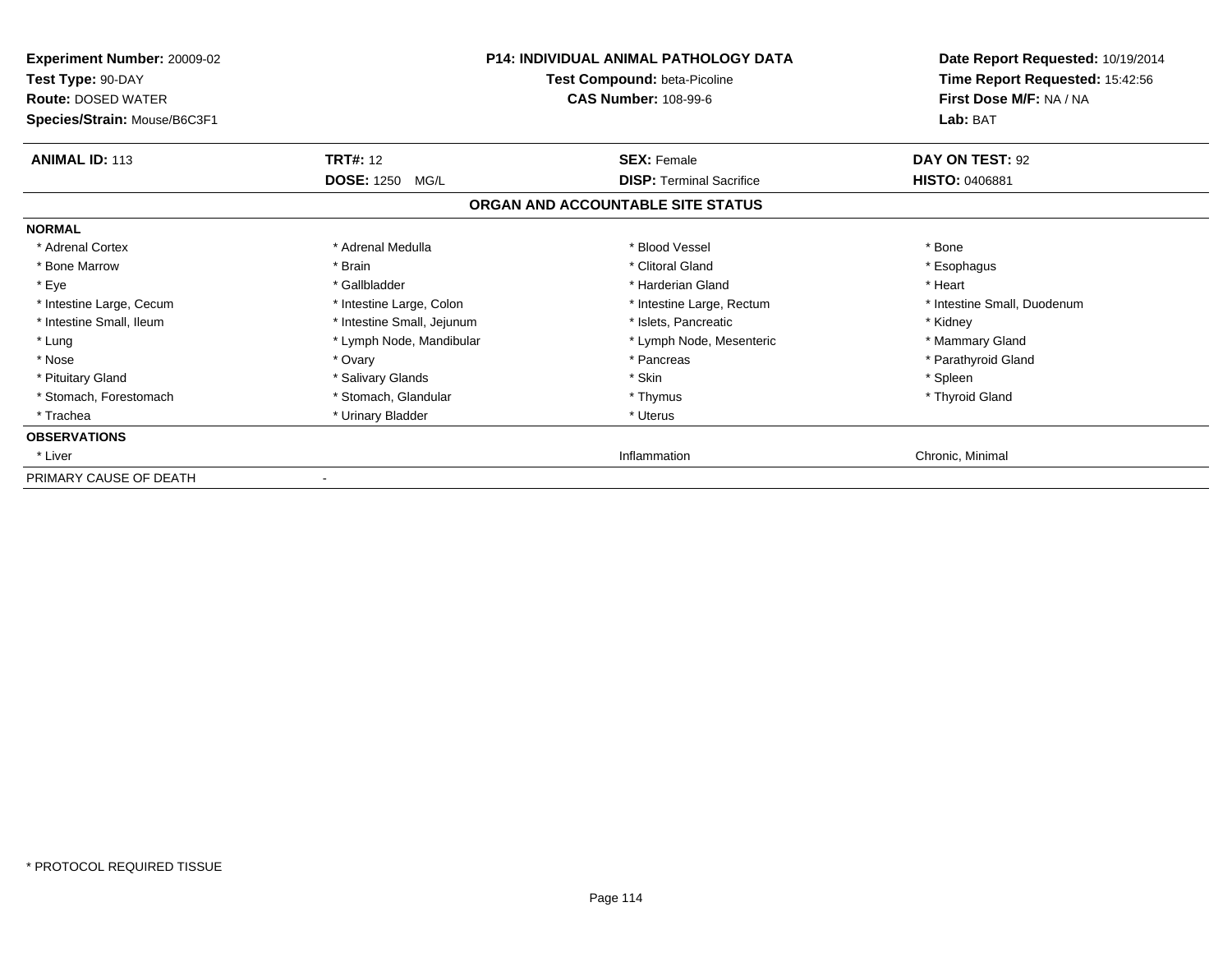| <b>Experiment Number: 20009-02</b><br>Test Type: 90-DAY<br><b>Route: DOSED WATER</b><br>Species/Strain: Mouse/B6C3F1 |                            | <b>P14: INDIVIDUAL ANIMAL PATHOLOGY DATA</b><br><b>Test Compound: beta-Picoline</b><br><b>CAS Number: 108-99-6</b> | Date Report Requested: 10/19/2014<br>Time Report Requested: 15:42:56<br>First Dose M/F: NA / NA<br>Lab: BAT |
|----------------------------------------------------------------------------------------------------------------------|----------------------------|--------------------------------------------------------------------------------------------------------------------|-------------------------------------------------------------------------------------------------------------|
| <b>ANIMAL ID: 114</b>                                                                                                | <b>TRT#: 12</b>            | <b>SEX: Female</b>                                                                                                 | DAY ON TEST: 92                                                                                             |
|                                                                                                                      | DOSE: 1250 MG/L            | <b>DISP: Terminal Sacrifice</b>                                                                                    | <b>HISTO: 0406882</b>                                                                                       |
|                                                                                                                      |                            | ORGAN AND ACCOUNTABLE SITE STATUS                                                                                  |                                                                                                             |
| <b>NORMAL</b>                                                                                                        |                            |                                                                                                                    |                                                                                                             |
| * Adrenal Cortex                                                                                                     | * Adrenal Medulla          | * Blood Vessel                                                                                                     | * Bone                                                                                                      |
| * Bone Marrow                                                                                                        | * Brain                    | * Clitoral Gland                                                                                                   | * Esophagus                                                                                                 |
| * Eye                                                                                                                | * Gallbladder              | * Harderian Gland                                                                                                  | * Heart                                                                                                     |
| * Intestine Large, Cecum                                                                                             | * Intestine Large, Colon   | * Intestine Large, Rectum                                                                                          | * Intestine Small, Duodenum                                                                                 |
| * Intestine Small. Ileum                                                                                             | * Intestine Small, Jejunum | * Islets, Pancreatic                                                                                               | * Lung                                                                                                      |
| * Lymph Node, Mesenteric                                                                                             | * Mammary Gland            | * Nose                                                                                                             | * Ovary                                                                                                     |
| * Pancreas                                                                                                           | * Parathyroid Gland        | * Pituitary Gland                                                                                                  | * Salivary Glands                                                                                           |
| * Skin                                                                                                               | * Spleen                   | * Stomach, Forestomach                                                                                             | * Stomach, Glandular                                                                                        |
| * Thymus                                                                                                             | * Thyroid Gland            | * Trachea                                                                                                          | * Urinary Bladder                                                                                           |
| * Uterus                                                                                                             |                            |                                                                                                                    |                                                                                                             |
| <b>MISSING</b>                                                                                                       |                            |                                                                                                                    |                                                                                                             |
| * Lymph Node, Mandibular                                                                                             |                            |                                                                                                                    |                                                                                                             |
| <b>OBSERVATIONS</b>                                                                                                  |                            |                                                                                                                    |                                                                                                             |
| * Clitoral GI                                                                                                        |                            |                                                                                                                    |                                                                                                             |
| Note: One clitoral gland was missing                                                                                 |                            |                                                                                                                    |                                                                                                             |
| * Kidney                                                                                                             |                            | Mineralization                                                                                                     | Minimal                                                                                                     |
| * Liver                                                                                                              |                            | Inflammation                                                                                                       | Chronic, Minimal                                                                                            |
| PRIMARY CAUSE OF DEATH                                                                                               |                            |                                                                                                                    |                                                                                                             |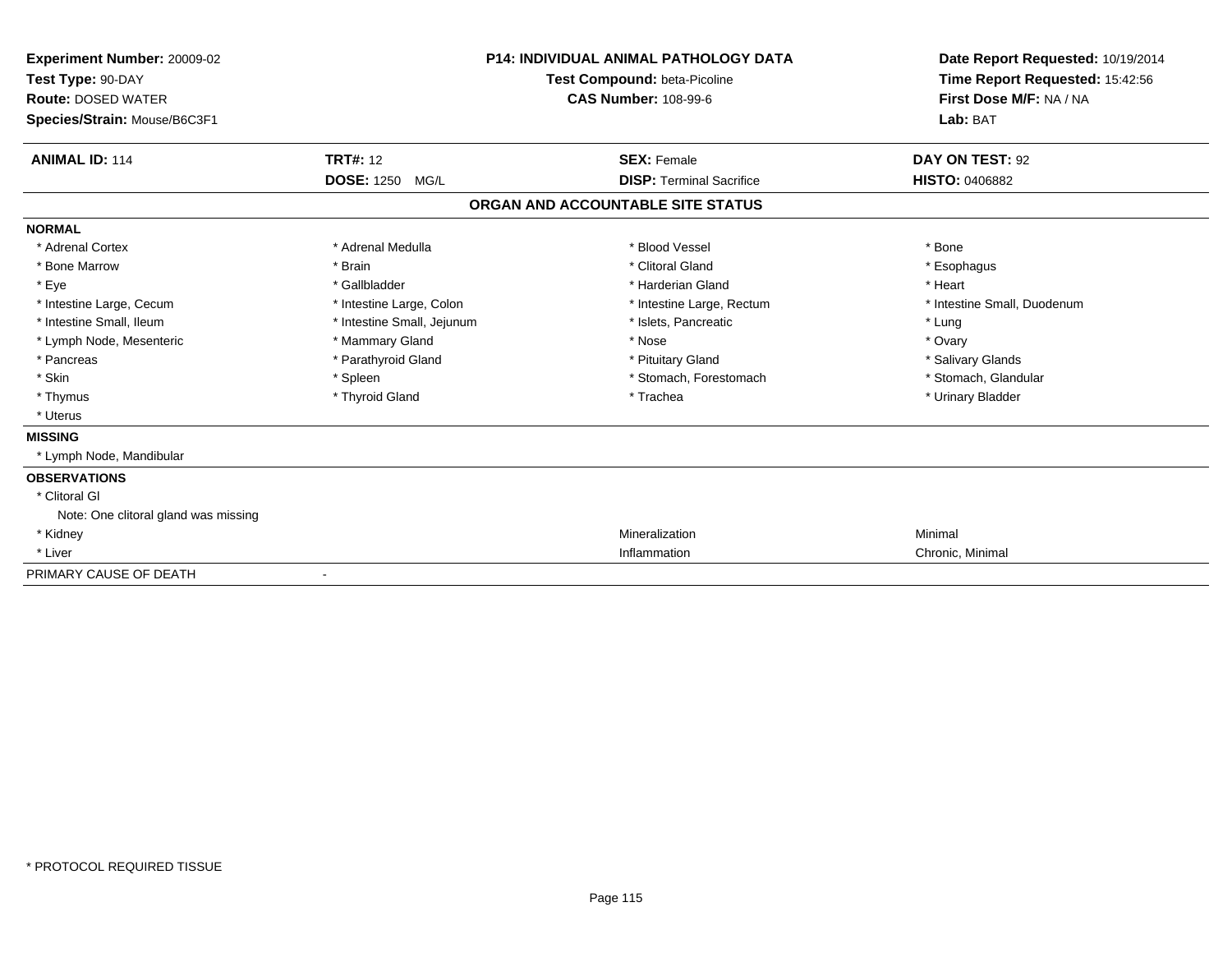| Experiment Number: 20009-02<br>Test Type: 90-DAY<br><b>Route: DOSED WATER</b><br>Species/Strain: Mouse/B6C3F1 | <b>P14: INDIVIDUAL ANIMAL PATHOLOGY DATA</b><br>Test Compound: beta-Picoline<br><b>CAS Number: 108-99-6</b> |                                                                      | Date Report Requested: 10/19/2014<br>Time Report Requested: 15:42:56<br>First Dose M/F: NA / NA<br>Lab: BAT |
|---------------------------------------------------------------------------------------------------------------|-------------------------------------------------------------------------------------------------------------|----------------------------------------------------------------------|-------------------------------------------------------------------------------------------------------------|
| <b>ANIMAL ID: 115</b>                                                                                         | <b>TRT#: 12</b>                                                                                             | <b>SEX: Female</b>                                                   | DAY ON TEST: 92                                                                                             |
|                                                                                                               | <b>DOSE: 1250</b><br>MG/L                                                                                   | <b>DISP: Terminal Sacrifice</b><br>ORGAN AND ACCOUNTABLE SITE STATUS | <b>HISTO: 0406883</b>                                                                                       |
|                                                                                                               |                                                                                                             |                                                                      |                                                                                                             |
| <b>NORMAL</b>                                                                                                 |                                                                                                             |                                                                      |                                                                                                             |
| * Adrenal Cortex                                                                                              | * Adrenal Medulla                                                                                           | * Blood Vessel                                                       | * Bone                                                                                                      |
| * Bone Marrow                                                                                                 | * Brain                                                                                                     | * Clitoral Gland                                                     | * Esophagus                                                                                                 |
| * Eye                                                                                                         | * Gallbladder                                                                                               | * Harderian Gland                                                    | * Heart                                                                                                     |
| * Intestine Large, Cecum                                                                                      | * Intestine Large, Colon                                                                                    | * Intestine Large, Rectum                                            | * Intestine Small, Duodenum                                                                                 |
| * Intestine Small, Ileum                                                                                      | * Intestine Small, Jejunum                                                                                  | * Islets, Pancreatic                                                 | * Kidney                                                                                                    |
| * Lung                                                                                                        | * Lymph Node, Mandibular                                                                                    | * Lymph Node, Mesenteric                                             | * Mammary Gland                                                                                             |
| * Nose                                                                                                        | * Ovary                                                                                                     | * Pancreas                                                           | * Parathyroid Gland                                                                                         |
| * Pituitary Gland                                                                                             | * Salivary Glands                                                                                           | * Skin                                                               | * Spleen                                                                                                    |
| * Stomach, Forestomach                                                                                        | * Stomach, Glandular                                                                                        | * Thymus                                                             | * Thyroid Gland                                                                                             |
| * Trachea                                                                                                     | * Urinary Bladder                                                                                           |                                                                      |                                                                                                             |
| <b>OBSERVATIONS</b>                                                                                           |                                                                                                             |                                                                      |                                                                                                             |
| * Liver                                                                                                       |                                                                                                             | Inflammation                                                         | Chronic, Minimal                                                                                            |
| * Uterus                                                                                                      | Endometrium                                                                                                 | Hyperplasia                                                          | Cystic, Minimal                                                                                             |
| PRIMARY CAUSE OF DEATH                                                                                        |                                                                                                             |                                                                      |                                                                                                             |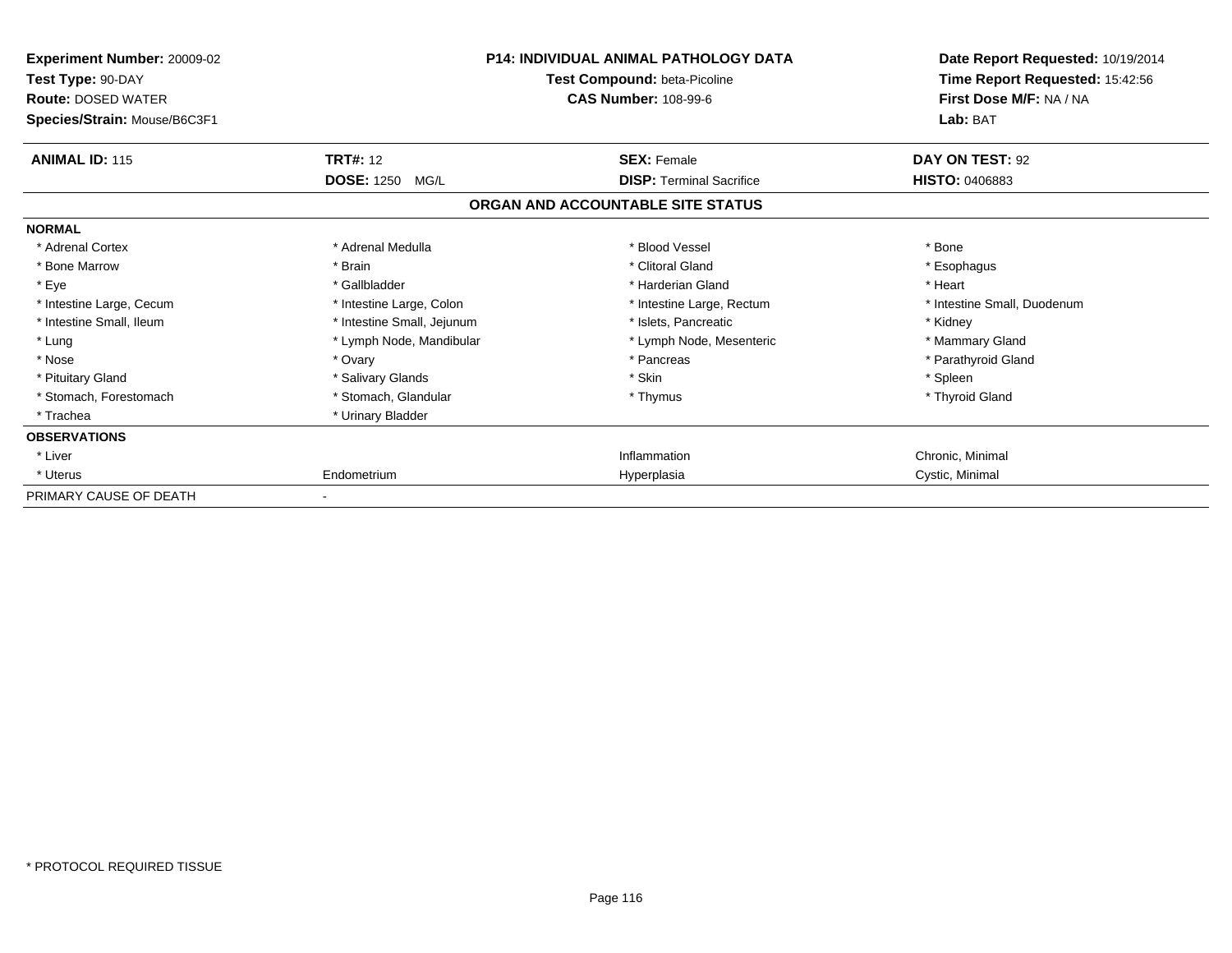| <b>P14: INDIVIDUAL ANIMAL PATHOLOGY DATA</b><br>Experiment Number: 20009-02<br>Test Compound: beta-Picoline<br>Test Type: 90-DAY<br><b>CAS Number: 108-99-6</b><br><b>Route: DOSED WATER</b><br>Species/Strain: Mouse/B6C3F1 |                            |                                   | Date Report Requested: 10/19/2014<br>Time Report Requested: 15:42:56<br>First Dose M/F: NA / NA<br>Lab: BAT |
|------------------------------------------------------------------------------------------------------------------------------------------------------------------------------------------------------------------------------|----------------------------|-----------------------------------|-------------------------------------------------------------------------------------------------------------|
| <b>ANIMAL ID: 116</b>                                                                                                                                                                                                        | <b>TRT#: 12</b>            | <b>SEX: Female</b>                | DAY ON TEST: 92                                                                                             |
|                                                                                                                                                                                                                              | <b>DOSE: 1250</b><br>MG/L  | <b>DISP: Terminal Sacrifice</b>   | <b>HISTO: 0406884</b>                                                                                       |
|                                                                                                                                                                                                                              |                            | ORGAN AND ACCOUNTABLE SITE STATUS |                                                                                                             |
| <b>NORMAL</b>                                                                                                                                                                                                                |                            |                                   |                                                                                                             |
| * Adrenal Cortex                                                                                                                                                                                                             | * Adrenal Medulla          | * Blood Vessel                    | * Bone                                                                                                      |
| * Bone Marrow                                                                                                                                                                                                                | * Brain                    | * Clitoral Gland                  | * Esophagus                                                                                                 |
| * Eye                                                                                                                                                                                                                        | * Gallbladder              | * Harderian Gland                 | * Heart                                                                                                     |
| * Intestine Large, Cecum                                                                                                                                                                                                     | * Intestine Large, Colon   | * Intestine Large, Rectum         | * Intestine Small, Duodenum                                                                                 |
| * Intestine Small, Ileum                                                                                                                                                                                                     | * Intestine Small, Jejunum | * Islets. Pancreatic              | * Kidney                                                                                                    |
| * Liver                                                                                                                                                                                                                      | * Lung                     | * Lymph Node, Mandibular          | * Lymph Node, Mesenteric                                                                                    |
| * Mammary Gland                                                                                                                                                                                                              | * Nose                     | * Ovary                           | * Pancreas                                                                                                  |
| * Pituitary Gland                                                                                                                                                                                                            | * Salivary Glands          | * Skin                            | * Spleen                                                                                                    |
| * Stomach, Forestomach                                                                                                                                                                                                       | * Stomach, Glandular       | * Thymus                          | * Thyroid Gland                                                                                             |
| * Trachea                                                                                                                                                                                                                    | * Urinary Bladder          | * Uterus                          |                                                                                                             |
| <b>MISSING</b>                                                                                                                                                                                                               |                            |                                   |                                                                                                             |
| * Parathyroid Gland                                                                                                                                                                                                          |                            |                                   |                                                                                                             |
| PRIMARY CAUSE OF DEATH                                                                                                                                                                                                       |                            |                                   |                                                                                                             |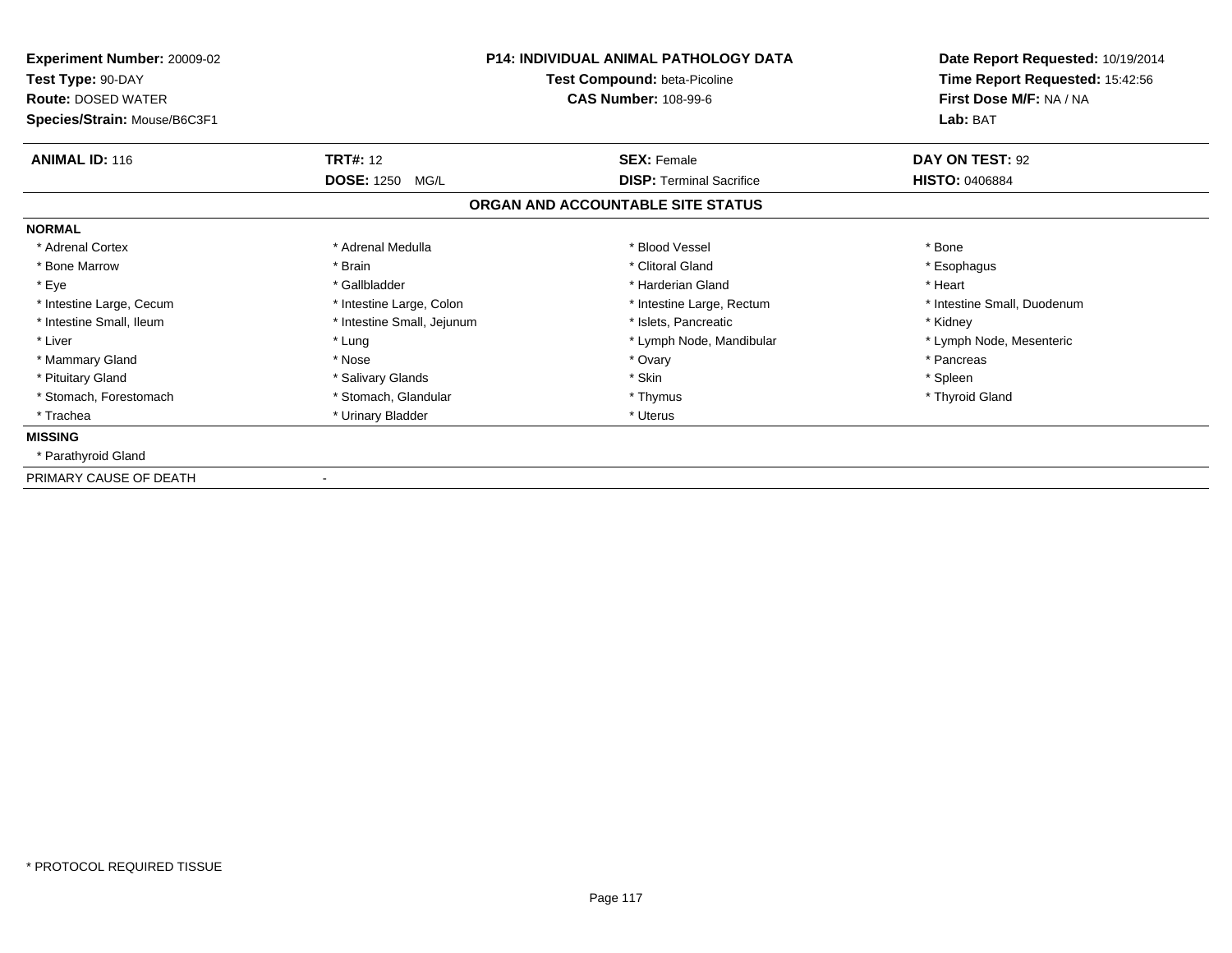| Experiment Number: 20009-02<br>Test Type: 90-DAY<br><b>Route: DOSED WATER</b><br>Species/Strain: Mouse/B6C3F1 | <b>P14: INDIVIDUAL ANIMAL PATHOLOGY DATA</b><br>Test Compound: beta-Picoline<br><b>CAS Number: 108-99-6</b> |                                   | Date Report Requested: 10/19/2014<br>Time Report Requested: 15:42:56<br>First Dose M/F: NA / NA<br>Lab: BAT |
|---------------------------------------------------------------------------------------------------------------|-------------------------------------------------------------------------------------------------------------|-----------------------------------|-------------------------------------------------------------------------------------------------------------|
| <b>ANIMAL ID: 117</b>                                                                                         | <b>TRT#: 12</b>                                                                                             | <b>SEX: Female</b>                | <b>DAY ON TEST: 92</b>                                                                                      |
|                                                                                                               | <b>DOSE: 1250</b><br>MG/L                                                                                   | <b>DISP: Terminal Sacrifice</b>   | <b>HISTO: 0406885</b>                                                                                       |
|                                                                                                               |                                                                                                             | ORGAN AND ACCOUNTABLE SITE STATUS |                                                                                                             |
| <b>NORMAL</b>                                                                                                 |                                                                                                             |                                   |                                                                                                             |
| * Adrenal Cortex                                                                                              | * Adrenal Medulla                                                                                           | * Blood Vessel                    | * Bone                                                                                                      |
| * Bone Marrow                                                                                                 | * Brain                                                                                                     | * Clitoral Gland                  | * Esophagus                                                                                                 |
| * Eye                                                                                                         | * Gallbladder                                                                                               | * Harderian Gland                 | * Heart                                                                                                     |
| * Intestine Large, Cecum                                                                                      | * Intestine Large, Colon                                                                                    | * Intestine Large, Rectum         | * Intestine Small, Duodenum                                                                                 |
| * Intestine Small, Ileum                                                                                      | * Intestine Small, Jejunum                                                                                  | * Islets. Pancreatic              | * Liver                                                                                                     |
| * Lung                                                                                                        | * Lymph Node, Mandibular                                                                                    | * Lymph Node, Mesenteric          | * Mammary Gland                                                                                             |
| * Nose                                                                                                        | * Ovary                                                                                                     | * Pancreas                        | * Parathyroid Gland                                                                                         |
| * Pituitary Gland                                                                                             | * Salivary Glands                                                                                           | * Skin                            | * Spleen                                                                                                    |
| * Stomach, Forestomach                                                                                        | * Stomach, Glandular                                                                                        | * Thymus                          | * Thyroid Gland                                                                                             |
| * Trachea                                                                                                     | * Urinary Bladder                                                                                           | * Uterus                          |                                                                                                             |
| <b>OBSERVATIONS</b>                                                                                           |                                                                                                             |                                   |                                                                                                             |
| * Kidney                                                                                                      |                                                                                                             | Nephropathy                       | Minimal                                                                                                     |
| PRIMARY CAUSE OF DEATH                                                                                        |                                                                                                             |                                   |                                                                                                             |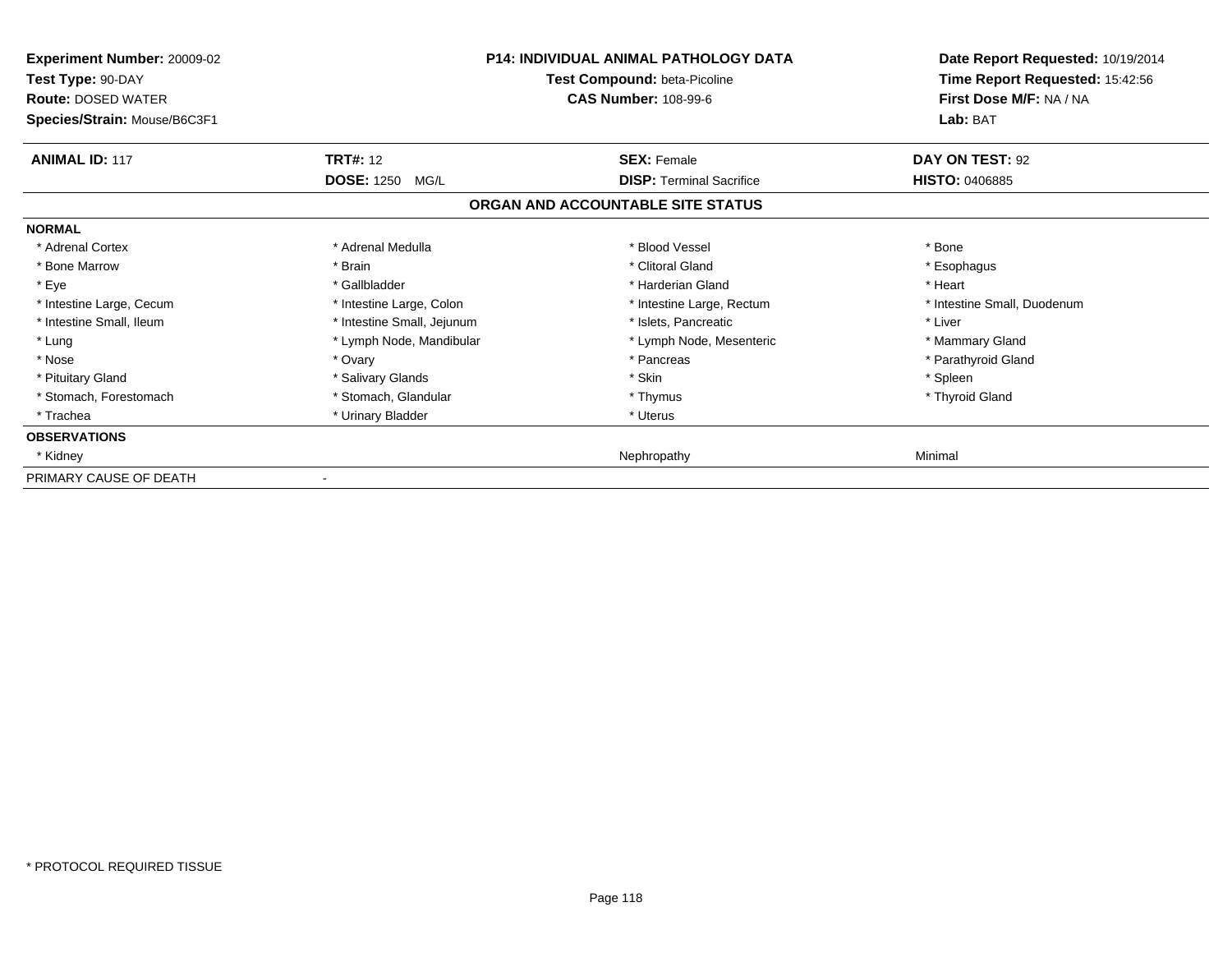| Experiment Number: 20009-02<br>Test Type: 90-DAY<br><b>Route: DOSED WATER</b><br>Species/Strain: Mouse/B6C3F1 | <b>P14: INDIVIDUAL ANIMAL PATHOLOGY DATA</b><br>Test Compound: beta-Picoline<br><b>CAS Number: 108-99-6</b> |                                   | Date Report Requested: 10/19/2014<br>Time Report Requested: 15:42:56<br>First Dose M/F: NA / NA<br>Lab: BAT |
|---------------------------------------------------------------------------------------------------------------|-------------------------------------------------------------------------------------------------------------|-----------------------------------|-------------------------------------------------------------------------------------------------------------|
|                                                                                                               |                                                                                                             |                                   |                                                                                                             |
| <b>ANIMAL ID: 118</b><br><b>TRT#: 12</b>                                                                      |                                                                                                             | <b>SEX: Female</b>                | DAY ON TEST: 92                                                                                             |
| <b>DOSE: 1250</b>                                                                                             | MG/L                                                                                                        | <b>DISP: Terminal Sacrifice</b>   | <b>HISTO: 0406886</b>                                                                                       |
|                                                                                                               |                                                                                                             | ORGAN AND ACCOUNTABLE SITE STATUS |                                                                                                             |
| <b>NORMAL</b>                                                                                                 |                                                                                                             |                                   |                                                                                                             |
| * Adrenal Cortex                                                                                              | * Adrenal Medulla                                                                                           | * Blood Vessel                    | * Bone                                                                                                      |
| * Bone Marrow<br>* Brain                                                                                      |                                                                                                             | * Clitoral Gland                  | * Esophagus                                                                                                 |
| * Eye<br>* Gallbladder                                                                                        |                                                                                                             | * Harderian Gland                 | * Heart                                                                                                     |
| * Intestine Large, Cecum                                                                                      | * Intestine Large, Colon                                                                                    | * Intestine Large, Rectum         | * Intestine Small, Duodenum                                                                                 |
| * Intestine Small, Ileum                                                                                      | * Intestine Small, Jejunum                                                                                  | * Islets, Pancreatic              | * Kidney                                                                                                    |
| * Lung                                                                                                        | * Lymph Node, Mesenteric                                                                                    | * Mammary Gland                   | * Nose                                                                                                      |
| * Ovary<br>* Pancreas                                                                                         |                                                                                                             | * Parathyroid Gland               | * Pituitary Gland                                                                                           |
| * Salivary Glands<br>* Skin                                                                                   |                                                                                                             | * Spleen                          | * Stomach, Forestomach                                                                                      |
| * Stomach, Glandular<br>* Thymus                                                                              |                                                                                                             | * Thyroid Gland                   | * Trachea                                                                                                   |
| * Urinary Bladder<br>* Uterus                                                                                 |                                                                                                             |                                   |                                                                                                             |
| <b>MISSING</b>                                                                                                |                                                                                                             |                                   |                                                                                                             |
| * Lymph Node, Mandibular                                                                                      |                                                                                                             |                                   |                                                                                                             |
| <b>OBSERVATIONS</b>                                                                                           |                                                                                                             |                                   |                                                                                                             |
| * Liver                                                                                                       |                                                                                                             | Inflammation                      | Chronic, Minimal                                                                                            |
| PRIMARY CAUSE OF DEATH<br>-                                                                                   |                                                                                                             |                                   |                                                                                                             |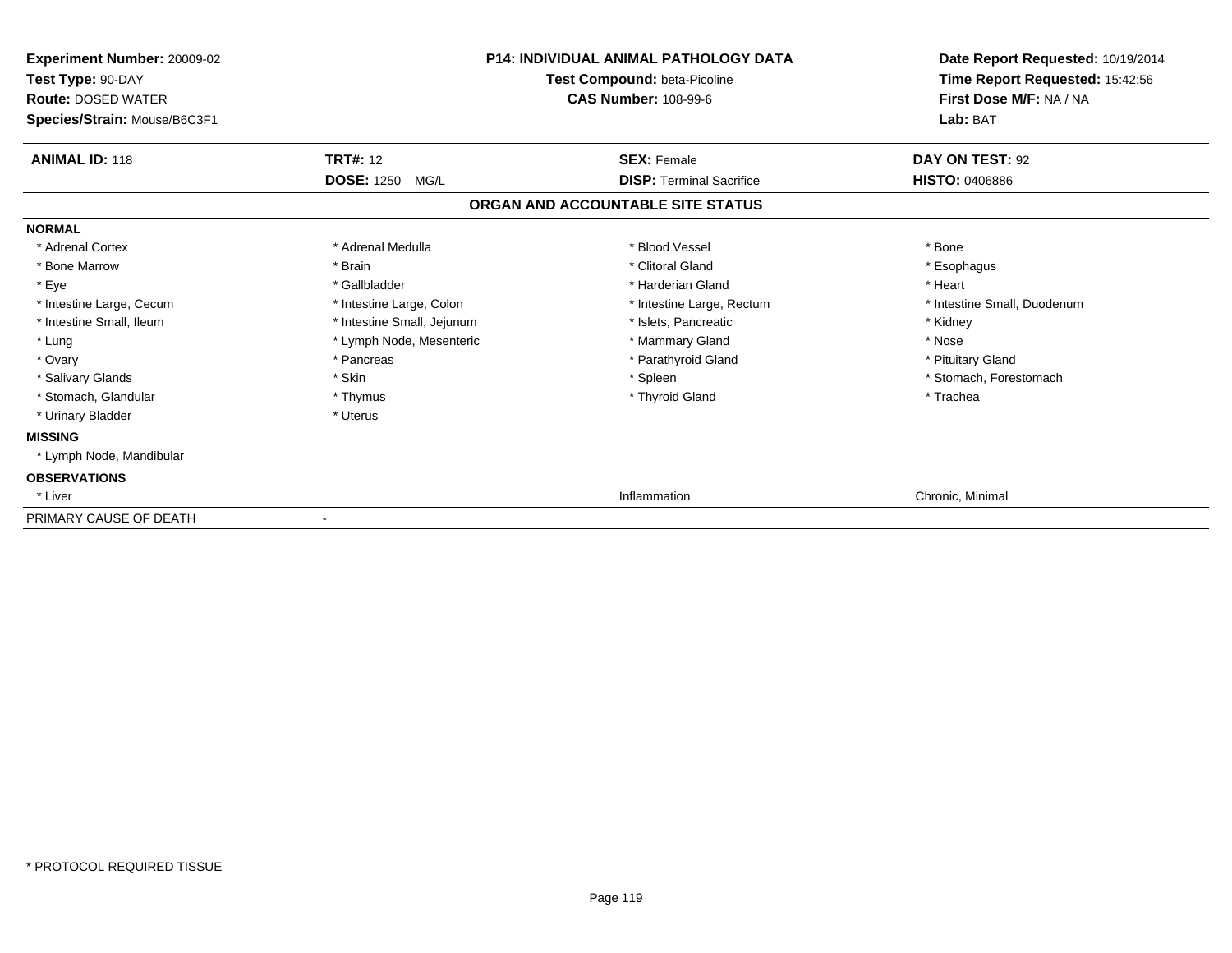| Experiment Number: 20009-02<br>Test Type: 90-DAY<br><b>Route: DOSED WATER</b><br>Species/Strain: Mouse/B6C3F1 | <b>P14: INDIVIDUAL ANIMAL PATHOLOGY DATA</b><br>Test Compound: beta-Picoline<br><b>CAS Number: 108-99-6</b> |                                   | Date Report Requested: 10/19/2014<br>Time Report Requested: 15:42:56<br>First Dose M/F: NA / NA<br>Lab: BAT |
|---------------------------------------------------------------------------------------------------------------|-------------------------------------------------------------------------------------------------------------|-----------------------------------|-------------------------------------------------------------------------------------------------------------|
| <b>ANIMAL ID: 119</b>                                                                                         | <b>TRT#:</b> 12                                                                                             | <b>SEX: Female</b>                | DAY ON TEST: 92                                                                                             |
|                                                                                                               | <b>DOSE: 1250</b><br>MG/L                                                                                   | <b>DISP: Terminal Sacrifice</b>   | <b>HISTO: 0406887</b>                                                                                       |
|                                                                                                               |                                                                                                             | ORGAN AND ACCOUNTABLE SITE STATUS |                                                                                                             |
| <b>NORMAL</b>                                                                                                 |                                                                                                             |                                   |                                                                                                             |
| * Adrenal Cortex                                                                                              | * Adrenal Medulla                                                                                           | * Blood Vessel                    | * Bone                                                                                                      |
| * Bone Marrow                                                                                                 | * Brain                                                                                                     | * Clitoral Gland                  | * Esophagus                                                                                                 |
| * Eye                                                                                                         | * Gallbladder                                                                                               | * Harderian Gland                 | * Heart                                                                                                     |
| * Intestine Large, Cecum                                                                                      | * Intestine Large, Colon                                                                                    | * Intestine Large, Rectum         | * Intestine Small, Duodenum                                                                                 |
| * Intestine Small, Ileum                                                                                      | * Intestine Small, Jejunum                                                                                  | * Islets. Pancreatic              | * Liver                                                                                                     |
| * Lung                                                                                                        | * Lymph Node, Mandibular                                                                                    | * Lymph Node, Mesenteric          | * Mammary Gland                                                                                             |
| * Nose                                                                                                        | * Ovary                                                                                                     | * Pancreas                        | * Parathyroid Gland                                                                                         |
| * Pituitary Gland                                                                                             | * Salivary Glands                                                                                           | * Skin                            | * Spleen                                                                                                    |
| * Stomach, Forestomach                                                                                        | * Stomach, Glandular                                                                                        | * Thymus                          | * Thyroid Gland                                                                                             |
| * Trachea                                                                                                     | * Urinary Bladder                                                                                           | * Uterus                          |                                                                                                             |
| <b>OBSERVATIONS</b>                                                                                           |                                                                                                             |                                   |                                                                                                             |
| * Kidney                                                                                                      |                                                                                                             | Nephropathy                       | Minimal                                                                                                     |
| PRIMARY CAUSE OF DEATH                                                                                        |                                                                                                             |                                   |                                                                                                             |